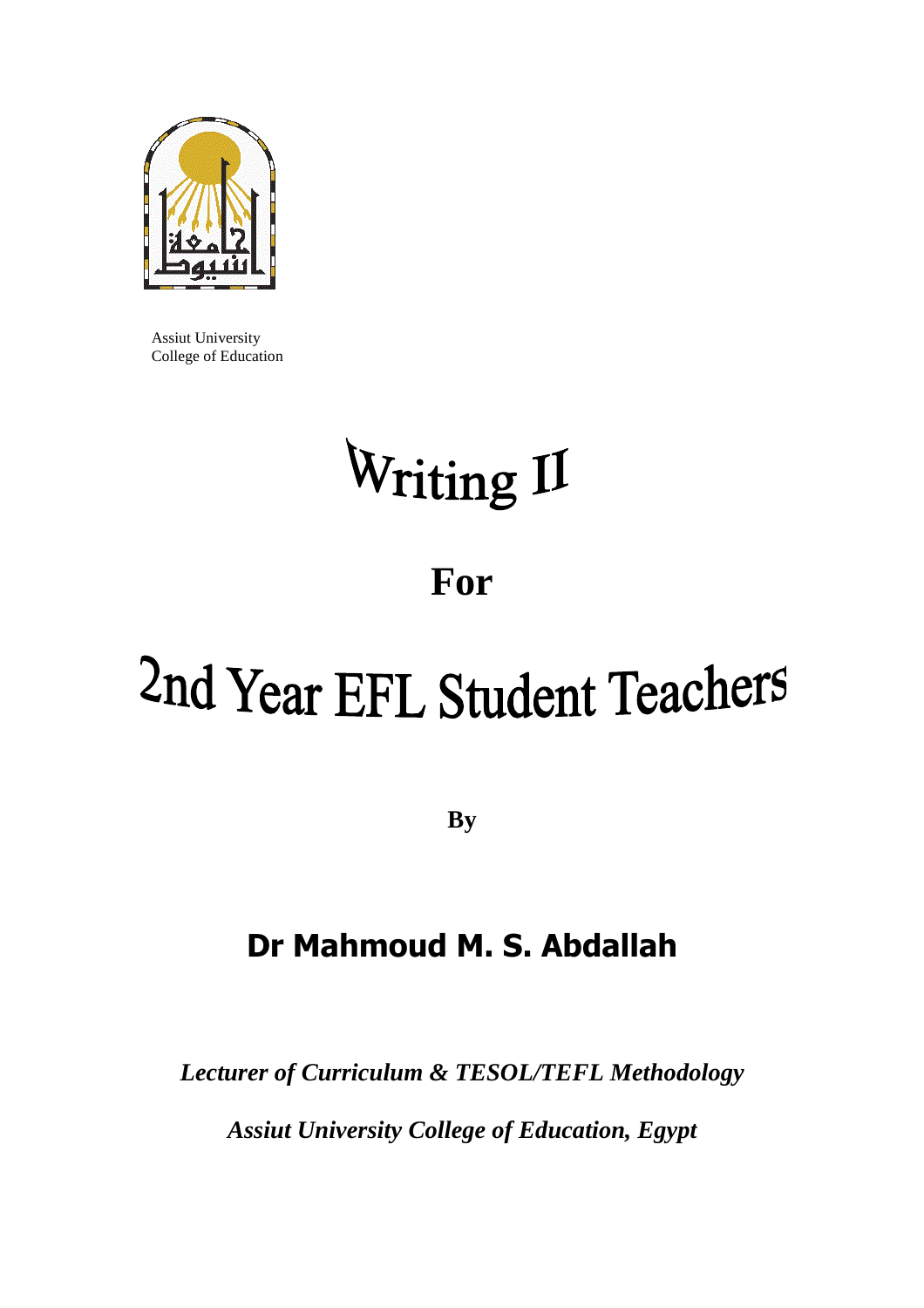## **Writing II for 2nd Year EFL Student Teachers**

Copyright © 2015, by Dr Mahmoud M. S. Abdallah (First Edition)

All Rights Reserved by the Author

No part of this publication may be reproduced, stored, or transmitted in any form – or by any means – without prior written permission of the author (copyright owner).

#### **Dr Mahmoud Mohammad Sayed Abdallah** (PhD in Education,

University of Exeter, England, UK)

Lecturer of Curriculum & TESOL/TEFL Methodology Curriculum & Instruction Department College of Education Assiut University, 71515 Assiut Egypt

**Office:** (002) 088-2423843

#### **Mobile:** (+2) 01011953743

**Exeter University Homepage:** *http://eprofile.exeter.ac.uk/mahmoudabdallah* **Academic Profile:** *https://www.researchgate.net/profile/Mahmoud\_Abdallah* **Scholar:** *https://scholar.google.com.eg/citations?user=7\_RbCRcAAAAJ&hl=en* **Assiut University Homepage**: *English: http://www.aun.edu.eg/membercv.php?M\_ID=3357 Arabic: http://www.aun.edu.eg/arabic/membercv.php?M\_ID=3357* **Social Networking:**  *Twitter: https://twitter.com/DrMahAbdallah Facebook: https://www.facebook.com/drmahmoud.abdallah?ref=tn\_tnmn*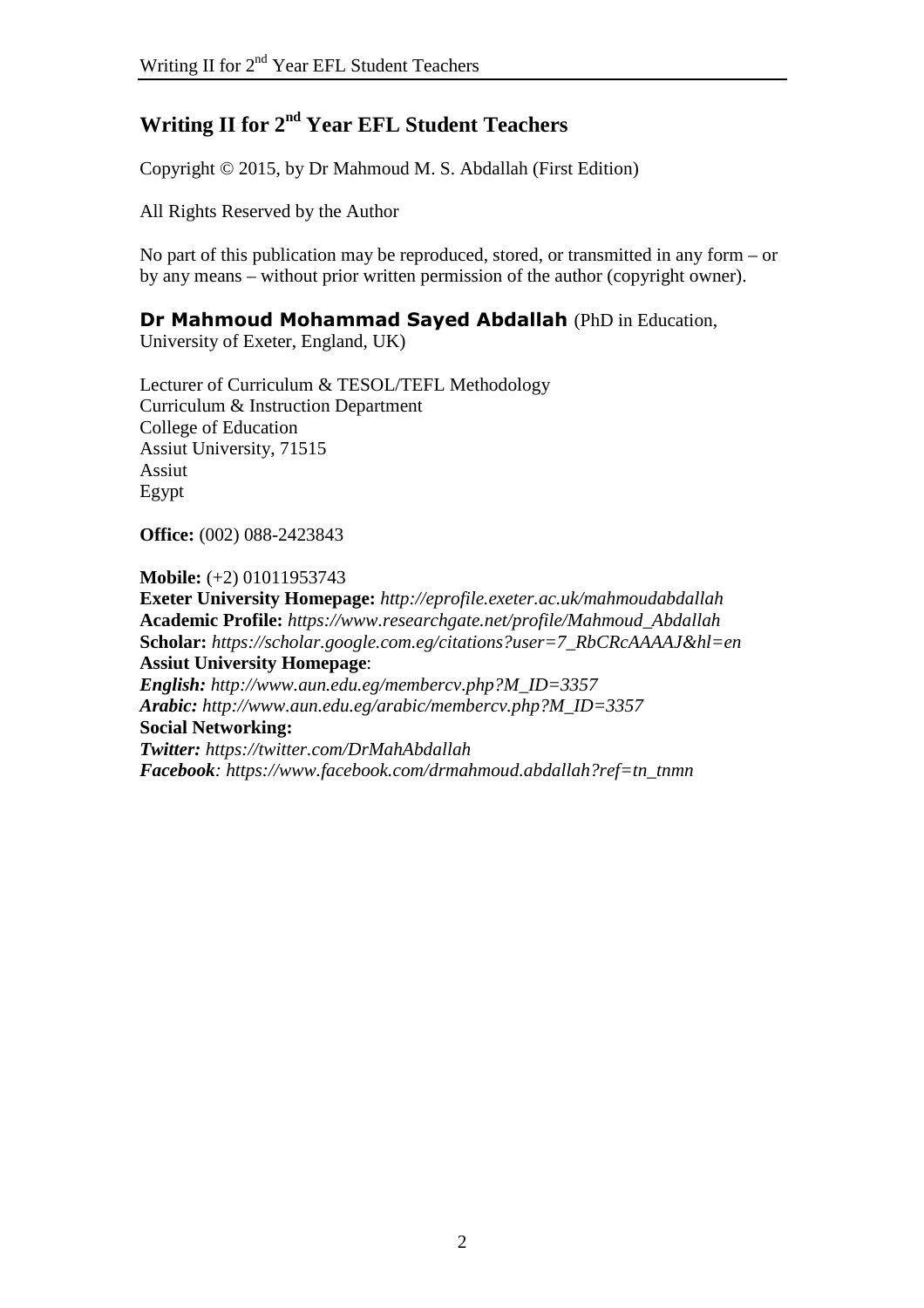## **PREFACE**

Writing is a very important skill that should be mastered properly by university students, especially pre-service language teachers (e.g. EFL student teachers). In order to present their ideas efficiently in the context of their academic study, they have to be trained well on how to write meaningful pieces (e.g. essays, academic reports, summaries, critical reviews, etc.). Moreover, writing is an important skill that prospective English language teachers need to develop during their pre-service education (training) programmes.

**Course information** based on new regulations (college bylaws, recently modified in 2013):

| Code: Curr213                                                                     | <b>Course Title:</b> Writing (2)                                                                    | <b>Level:</b> $2nd$ , year- $1st$<br>Semester |
|-----------------------------------------------------------------------------------|-----------------------------------------------------------------------------------------------------|-----------------------------------------------|
| <b>Major: BA in Arts   Number of Units:</b><br>and Education<br>(English Section) | -Lecture (Theoretical Study): 1 hour<br>-Workshops (Practical Sessions): 2 hours<br>-Total: 3 hours |                                               |

This *Writing II* course to 2nd-year EFL student teachers complements - and builds on - the *Writing I* course studied in the previous year by fresh student teachers. It gradually takes student teachers further from the *basic mechanical writing* skills studied in *Writing I* at the sentence and paragraph writing levels, into the more advanced *essay writing process*. Thus, it aims mainly to foster EFL student teachers' essay writing skills, and help them to identify different ways,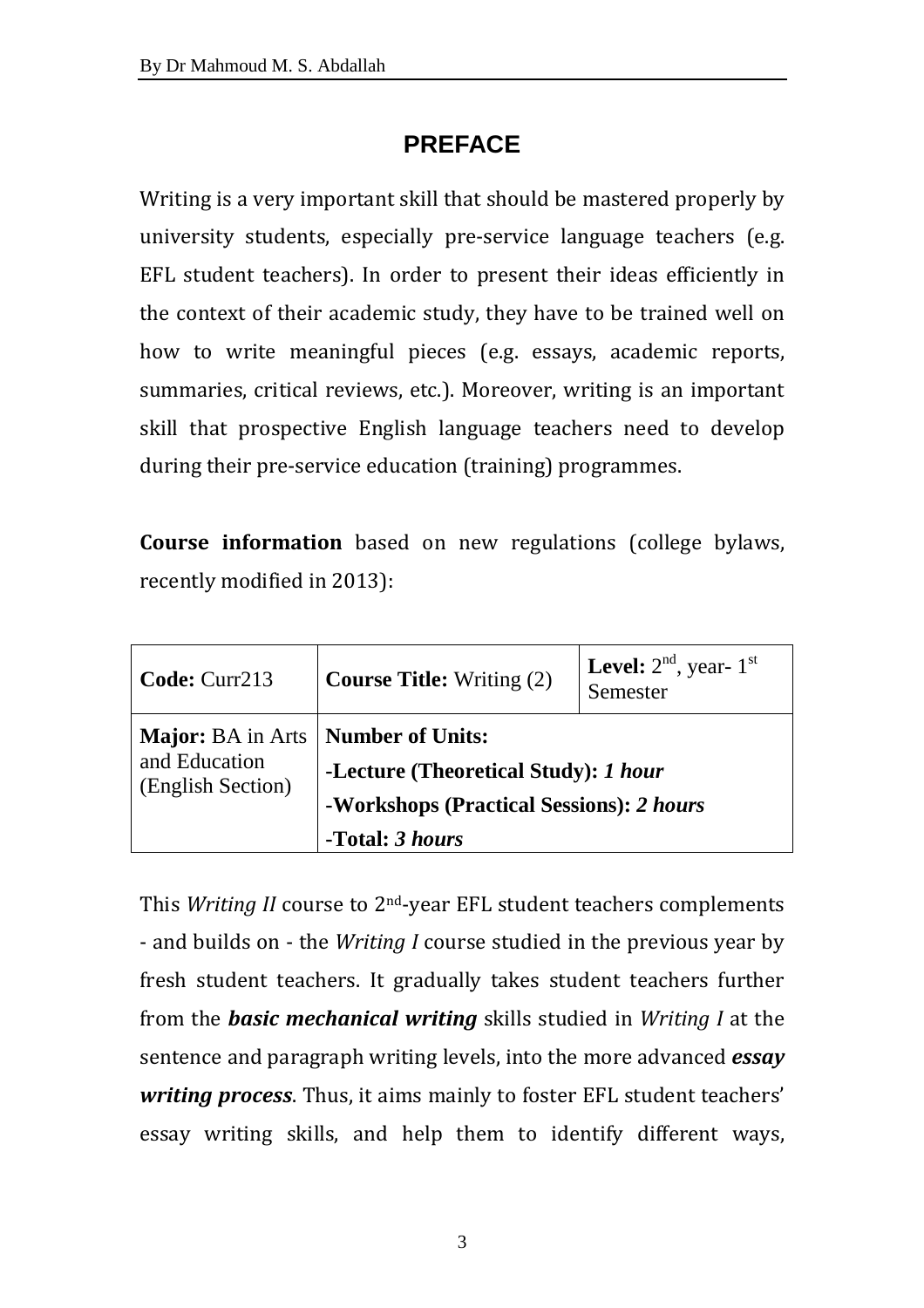strategies and/or techniques used for writing a standard English essay (e.g. a comprehensive five-paragraph essay).

In this regard, it provides many examples, samples and illustrations of how to write different types of essays, and how to use various techniques to develop paragraphs, and thus explore, reinforce and develop the main topic. More specifically, by the end of the course, EFL student teachers are expected to be able to:

- 1. Identify an English essay and its main components;
- 2. Write an English essay accurately and adequately;
- 3. Identify a topic paragraph in an essay;
- 4. Write a topic paragraph (and topic sentences or thesis) in an essay;
- 5. Identify different genres and types of essays;
- 6. Write different types of essays (e.g. expository, academic, descriptive, and narrative);
- 7. Practice essay writing skills (e.g. pre-writing strategies such as brainstorming and free writing; summarizing and skimming skills; developing ideas in paragraphs; providing sufficient/supporting details; drafting/redrafting; reflection and revision; electronic writing skills, etc.); and
- 8. Identify different genres of essays online (e.g. fiction and literature; factual and realistic pieces; functional products; expository essays; reflective diaries; and academic essays)

#### **Intended Learning Outcomes (ILOs):**

#### *1.1 Knowledge & Understanding:*

1.1.9 The student teacher recognizes the difference between the paragraph, the composition and the essay.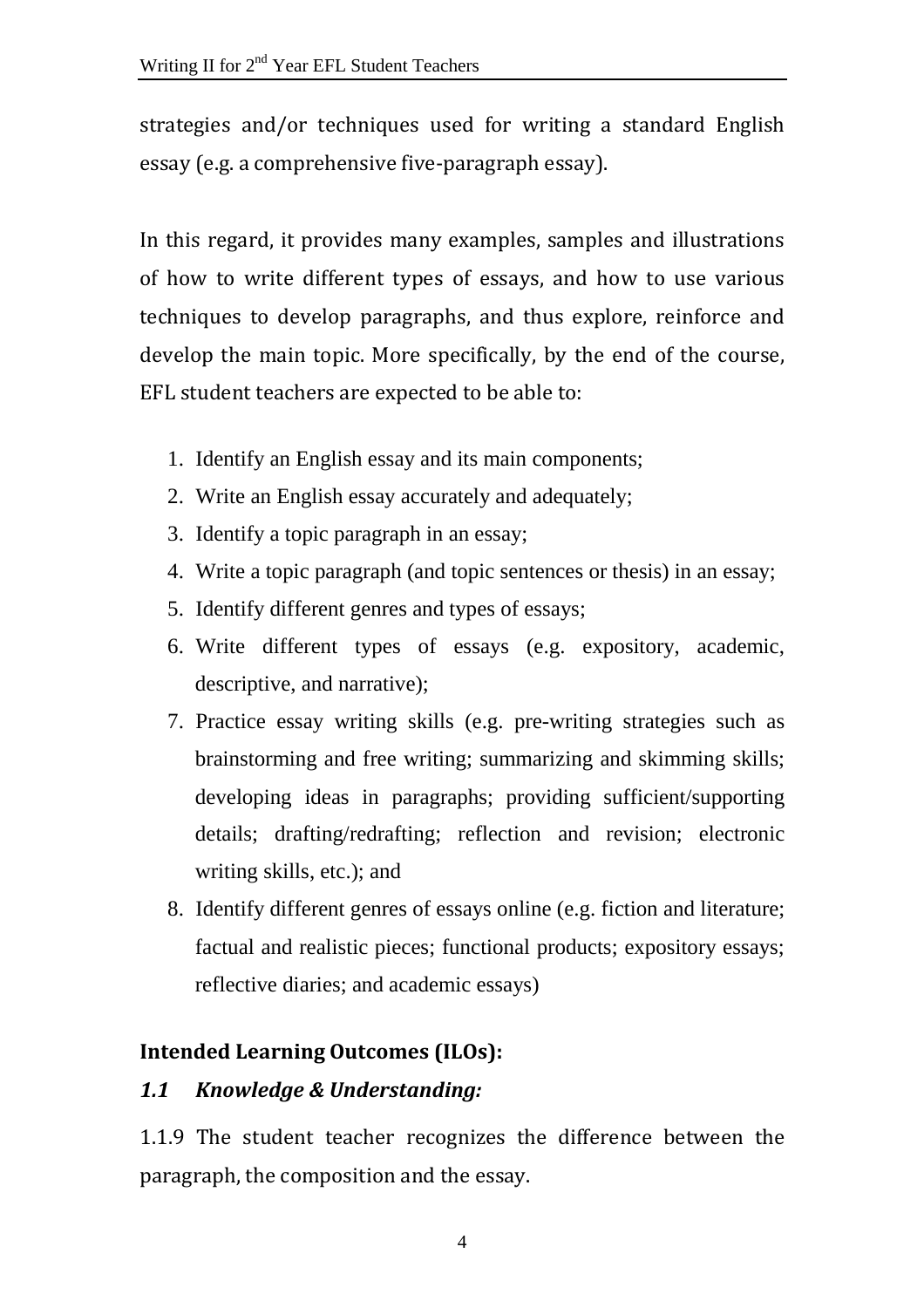1.1.10 The student teacher recognizes the various modes and genres of writing, such as comparing and contrasting, cause and effect, argumentative and expository writing.

1.1.11 The student teacher recognizes how to revise and edit essays and check them for unity, order and coherence.

1.1.15 The student teacher recognizes the difference between translating the text and the context and the various stylistic devices used in social, political, medical and cultural contexts.

#### *1.2 Intellectual Skills:*

1.2.6 The student teacher produces various writing genres (explanatory, expository, descriptive and narrative) accurately and fluently.

1.2.7 The student teacher initiates and terminates paragraphs or essays accurately.

1.2.8 The student teacher uses the process and product approach to writing paragraphs and/or essays.

1.2.9 The student teacher achieves unity and coherence in his/her writing through various devices.

1.2.10 The student teacher determines the audience or the purpose of an intended writing piece.

1.2.11 The student teacher prepares writing in a format (e.g. oral presentation, manuscript, and multimedia) appropriate to audience and purpose.

1.2.12 The student teacher revises and/or edits paragraphs and/or essays.

5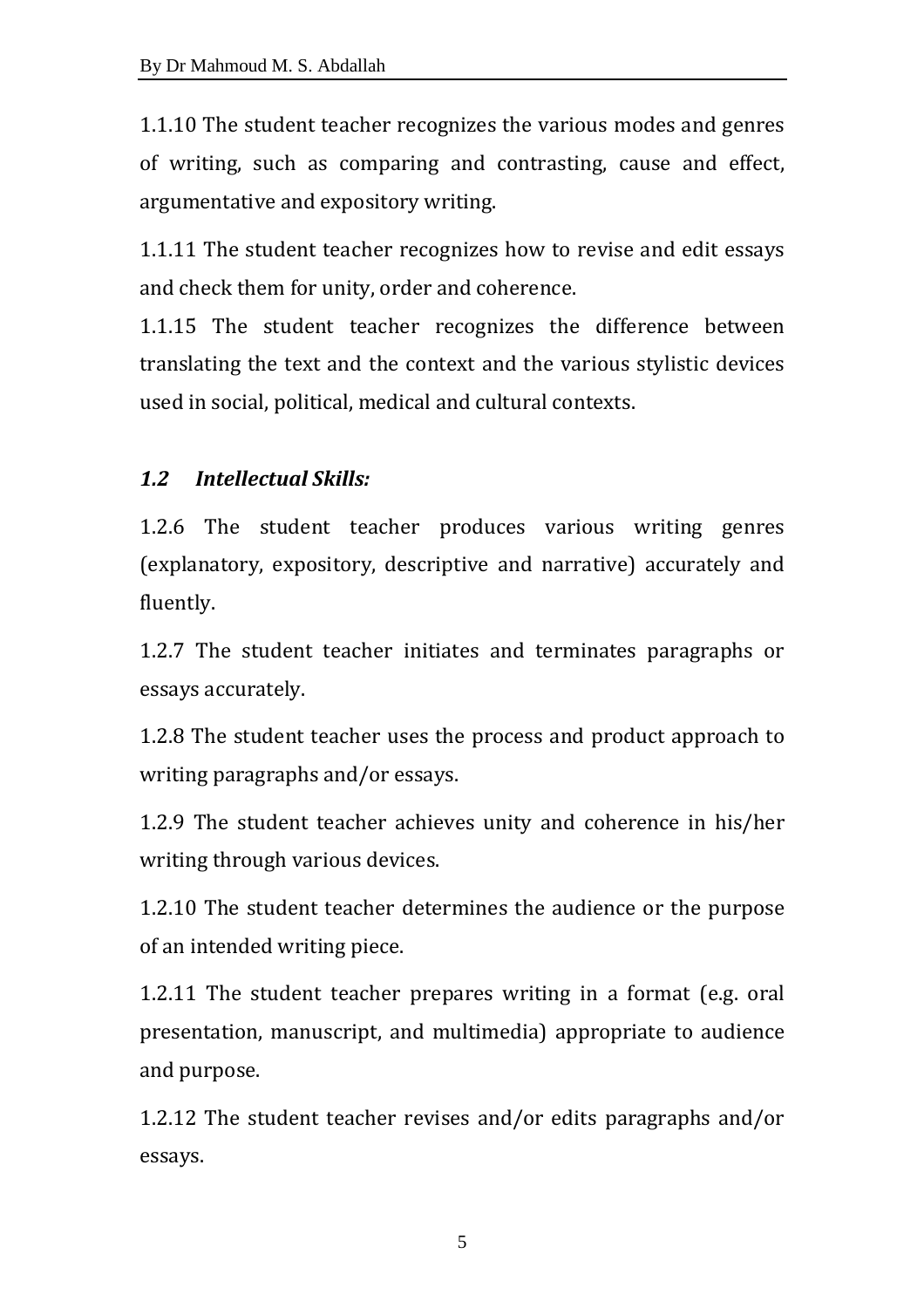#### *1.3 Professional Skills:*

1.3.1 The student teacher enjoys English as an international means of communication.

1.3.2 The student teacher feels that learning English facilitates travelling abroad and communicating with native speakers.

1.3.5 The student teacher thinks that studying English dispels selfconsciousness.

1.3.6 The student teacher thinks that English is a worthwhile subject.

#### *1.4 General Skills:*

1.4.1 The student teacher responds to specific situations and current conditions when implementing instructions.

1.4.2 The student teacher responds to the ideas and opinions of other speakers thoughtfully before uttering.

| 3- Teaching and<br><b>Learning</b><br><b>Methods</b>                                           | 1. Lecturing<br>2. Discussion<br>3. Collaborative learning<br>4. Blended learning<br>5. Online learning |  |
|------------------------------------------------------------------------------------------------|---------------------------------------------------------------------------------------------------------|--|
| 4- Teaching and<br>Learning<br><b>Methods for Low</b><br><b>Learners</b>                       | 1. Online tutorials<br>2. Private interviews<br>3. Self-paced learning                                  |  |
| $\mathbf{5}$ . <b>Fyaluation</b> : Roth forms of evaluation (i.e. formative and summative) are |                                                                                                         |  |

th forms of evaluation (i.e. formative and summative) are employed with student teachers throughout the whole semester.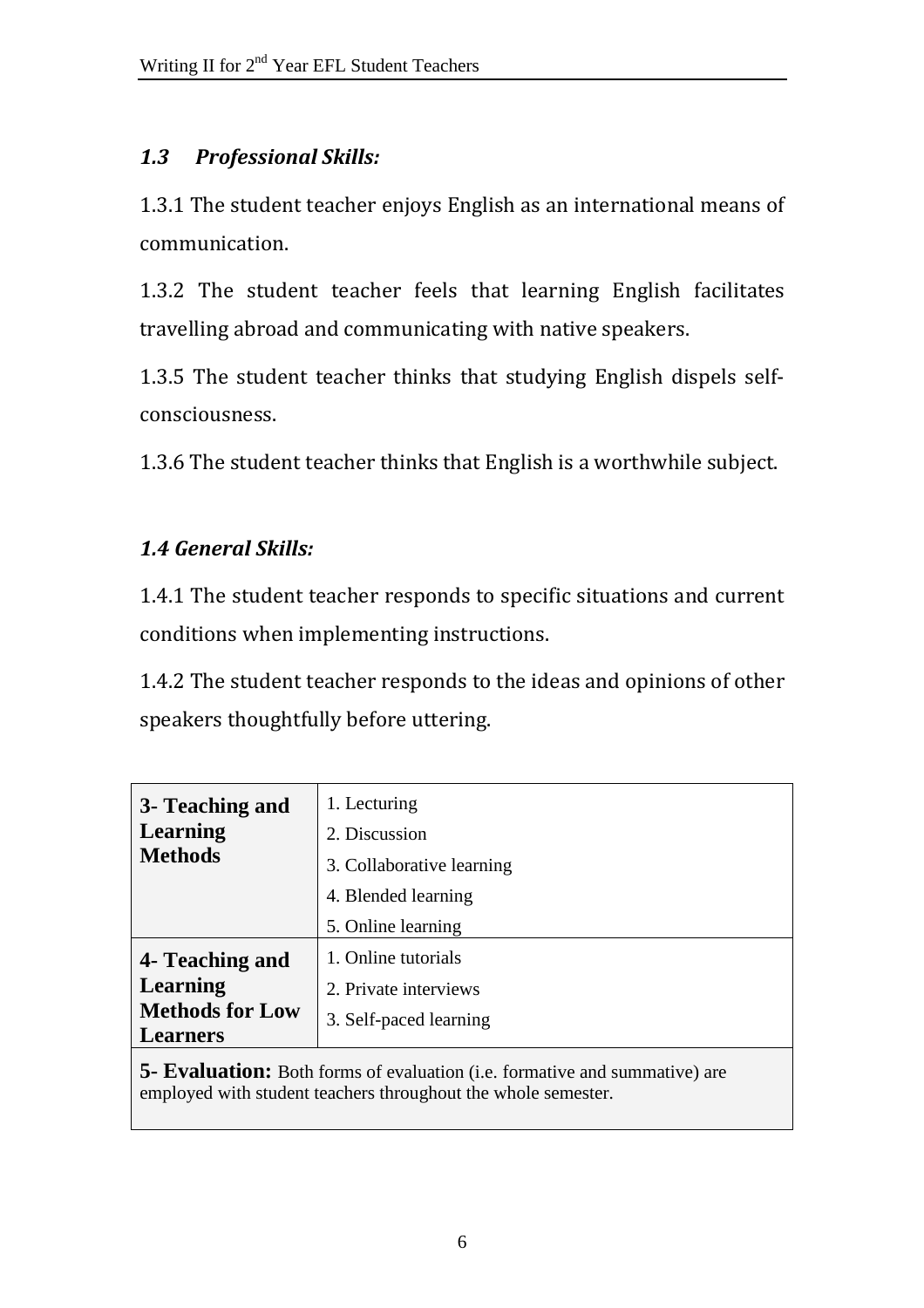| a) Tools          | Writing tasks in workshops; oral/written<br>presentations; formative assessment<br>in<br>workshops; and discussion in lectures                                                              |  |
|-------------------|---------------------------------------------------------------------------------------------------------------------------------------------------------------------------------------------|--|
|                   | -Provisional scores are assigned for each student<br>teacher every week in each workshop based on<br>certain tasks.                                                                         |  |
| b) Time Schedule  | -A final total score is assigned for each one by the<br>end of the semester based on total performance in<br>both lectures and workshops.                                                   |  |
|                   | -Some time is devoted to online interactions with<br>tutors and among student teachers themselves<br>outside the frame of the formal schedule (e.g. a<br>Facebook group or an online Blog). |  |
| c) Grading System | Semester work<br>+ Oral production: 20 marks                                                                                                                                                |  |
|                   | <b>Final semester exam: 80 marks</b>                                                                                                                                                        |  |
|                   | Total: 100 marks                                                                                                                                                                            |  |

#### **Course Instructor:**

#### *Dr Mahmoud M. S. Abdallah*

*Lecturer of Curriculum & Instruction of English Language Learning Assiut University College of Education*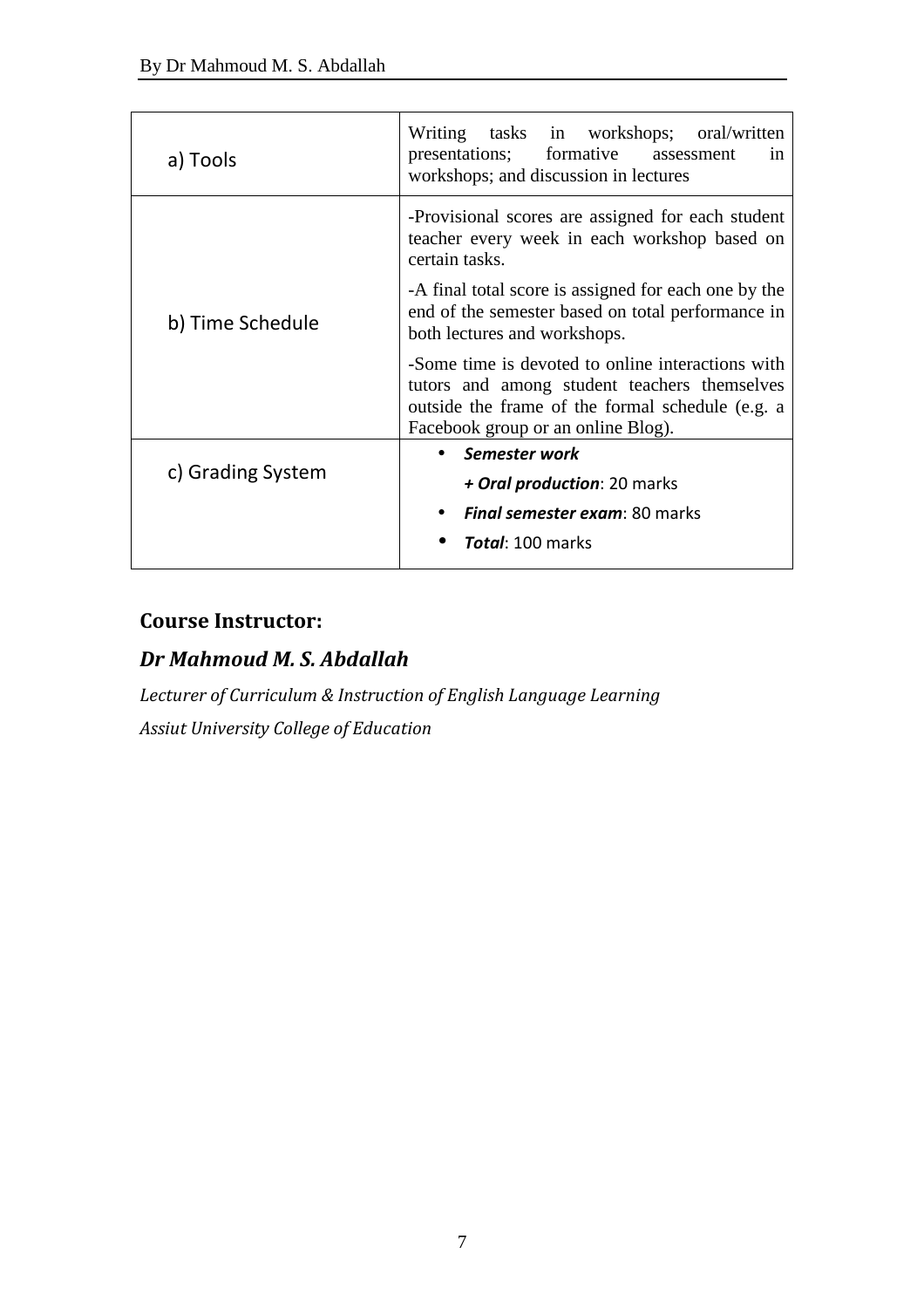## **TABLE OF CONTENTS**

| <b>PREFACE</b>                                             | 3   |
|------------------------------------------------------------|-----|
| <b>TABLE OF CONTENTS</b>                                   | 8   |
| <b>CHAPTER ONE: INTRODUCING ESSAY WRITING</b>              | 10  |
|                                                            |     |
|                                                            |     |
|                                                            |     |
|                                                            |     |
|                                                            |     |
|                                                            |     |
|                                                            |     |
| <b>CHAPTER TWO: HOW TO WRITE AN ENGLISH ESSAY</b>          | 28  |
|                                                            |     |
| Tips:                                                      | 30  |
|                                                            | .30 |
| A-Paragraph development by examples                        | 31  |
| B-Paragraph development by comparison                      | 36  |
| C-Paragraph development by contrast                        | 39  |
| D-Paragraph development by narration and specific details  | 40  |
|                                                            | 41  |
| A-Write neatly                                             | 41  |
| <b>B-Write clearly</b>                                     | 41  |
| C-Plan your paragraphs                                     | 42  |
| D-Avoid long and unnecessary words                         | 43  |
| E-Be coherent and consistent                               | 44  |
| F-Consider 'register' (suitable language $&$ tone)         | 46  |
| G-Watch your grammar                                       | 48  |
| H-Watch your punctuation                                   | 49  |
|                                                            |     |
| <b>CHAPTER THREE: TYPES &amp; GENRES OF ENGLISH ESSAYS</b> | 54  |
|                                                            |     |
|                                                            |     |
|                                                            |     |
|                                                            |     |
|                                                            |     |
|                                                            |     |
|                                                            |     |
|                                                            |     |
|                                                            | 61  |
| <b>CHAPTER FOUR: FUNCTIONAL WRITING</b>                    |     |
|                                                            |     |
|                                                            |     |
|                                                            |     |
|                                                            |     |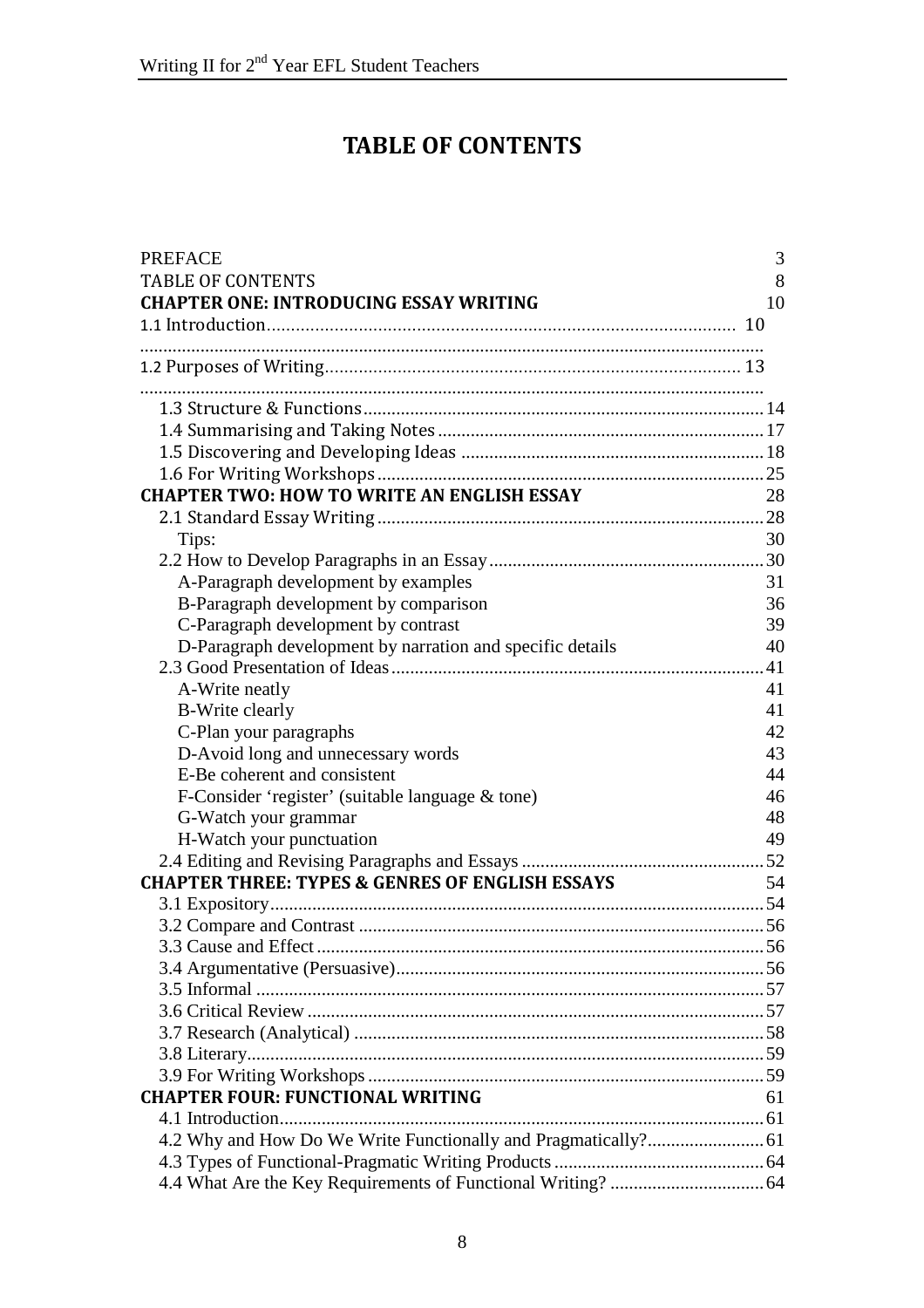| <b>CHAPTER FIVE: ELEMENTARY PRINCIPLES OF COMPOSITION</b>                            | 66 |
|--------------------------------------------------------------------------------------|----|
|                                                                                      |    |
| 5.2 As a rule, begin each paragraph with a topic sentence; end it in conformity with |    |
|                                                                                      |    |
|                                                                                      |    |
|                                                                                      |    |
|                                                                                      |    |
|                                                                                      |    |
|                                                                                      |    |
|                                                                                      |    |
|                                                                                      |    |
|                                                                                      |    |
|                                                                                      |    |
|                                                                                      |    |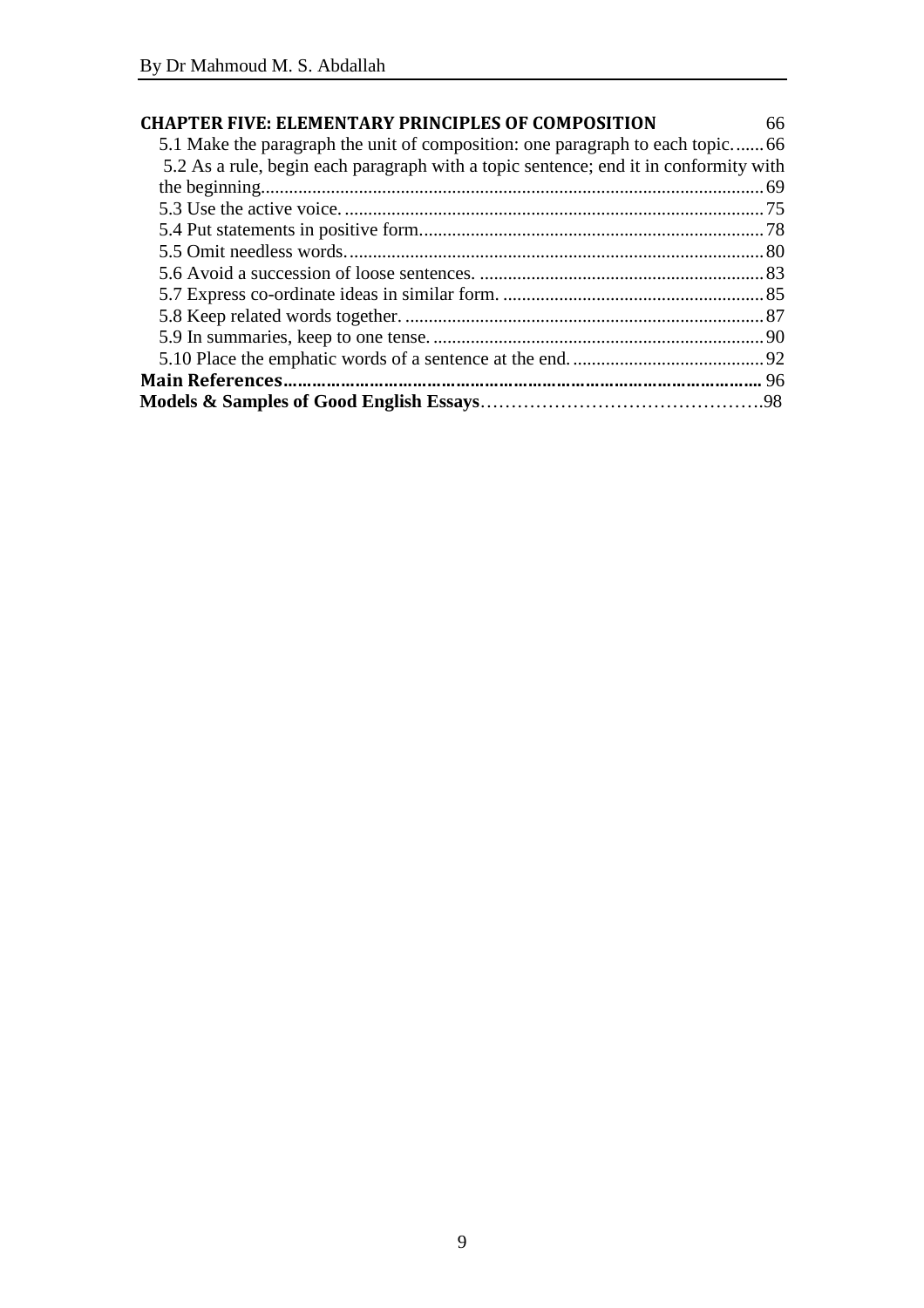### **CHAPTER ONE: INTRODUCING ESSAY WRITING**

#### *1.1 Introduction*

While you are at university, '**good writing'** means being able to produce a clear, grammatical, logical argument to answer a question in an exercise, an essay or an exam. This is not the place to be innovative or poetic, unless you are studying literature or fiction. More often, chances to be creative with language are available elsewhere. **Academic writing** should be clear, clean and correct. It should *display* your knowledge and *express* your ideas.

**Good writing** is always aimed at a particular **audience**. Your audience is always the **teacher(s)** who will mark your work. Your teachers are highly qualified, and are likely to be the kind of people who have an obsessive interest in grammar and spelling. They will consider a **command of language** as important as any ideas you might want to share. If your grammar is so poor that it obscures your argument, you may fail the assessment. Markers cannot give credit for what they think you might have wanted to say. What is on the paper is all that counts.

In my opinion, the burden is **doubled** for you because you are studying the English language academically and professionally. In other words, **expectations** from you tend to be greater because you are required to produce **standard written English** that indicates a high level of **accuracy** and **fluency**. It should also reflect your **mastery** of (and competency in) the main **language skills** and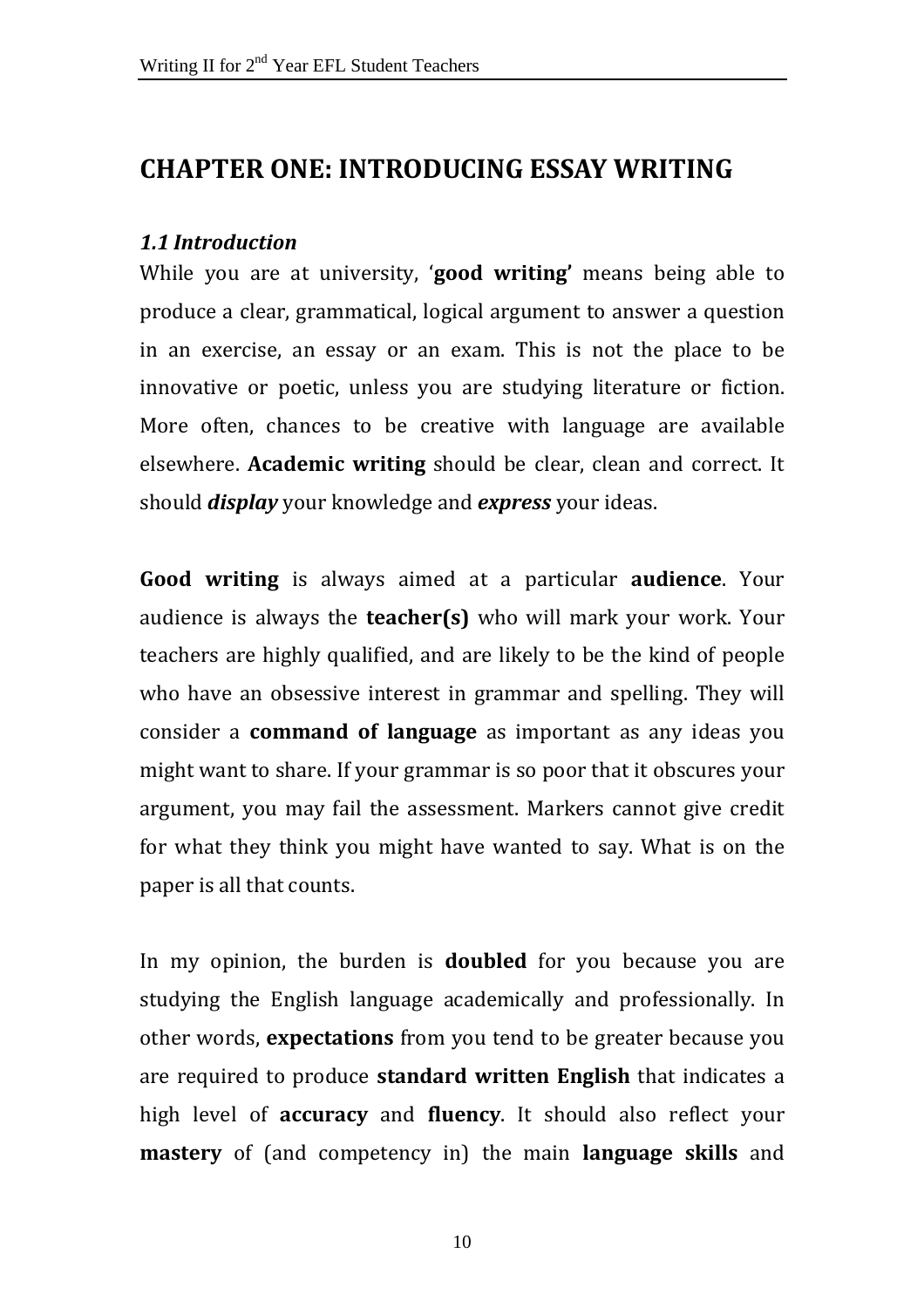**aspects** (e.g. grammar, semantics, vocabulary, reading, and communication).

**Good writing** is not an optional extra to a degree; it is the **core** of the education system. Make this your primary goal at university. Everything that you study can be channelled towards making yourself a more perceptive reader and a more **accurate writer**. Get this right and you will understand more of what you read. You will also be able to express your own ideas with **force and clarity**.

In general, I view writing is an *exhausting* – and sometimes *challenging* - process that needs much effort and skill, especially when it is done in foreign or second language. The composition process that results in producing a readable satisfactory document involves a wide range of skills and competencies, which belong to the following categories:

- 1. Academic and linguistic skills (i.e. mastery of syntax, grammar, vocabulary, semantics, punctuation, and other linguistic aspects/skills);
- 2. Organisational skills (e.g. pre-writing and planning skills);
- 3. Thinking and reflective skills (e.g. reflection, establishing connection and developing ideas);
- 4. Reading skills (e.g. skimming, summarising and selection skills);
- 5. Computer skills (since you write electronically in most cases, you need to develop some basic digital skills associated with writing your document properly while using your Pc, mobile phone or tablet);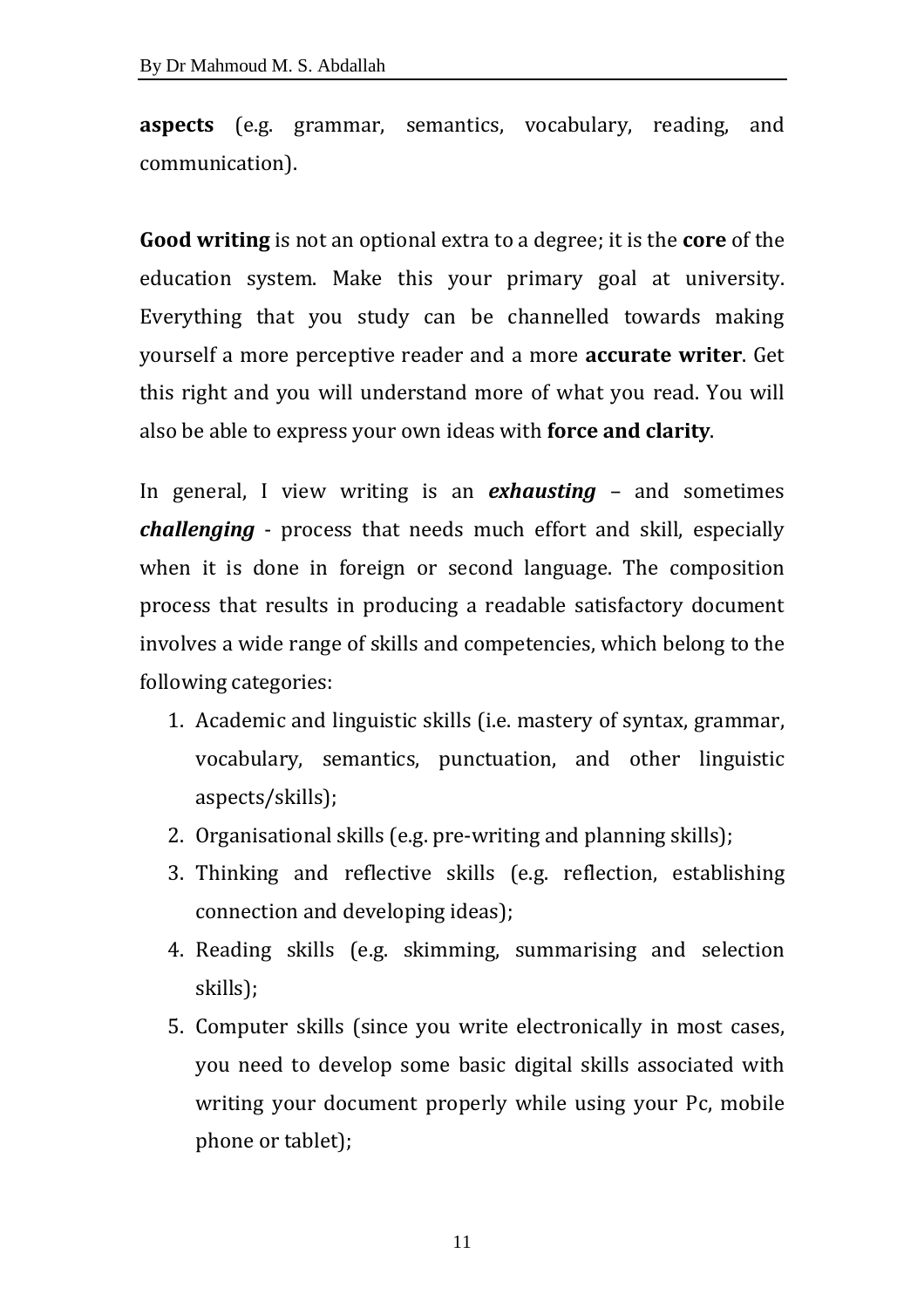6. Communication skills (e.g. you need to know how to express and convey your ideas properly to the target audience)

Actually, there are many reasons for writing. In my opinion, we often write in order to:

- Develop our academic and professional skills;
- Communicate ideas to others;
- Reflect upon certain personal and social issues;
- Convey our understanding to others (e.g. tutors, instructors and examiners);
- Convince others and orient them;
- Express ourselves (e.g. interests, attitudes, opinions, etc.);
- Report something that has happened;
- Bring something into someone's attention;
- Seek feedback (e.g. correction, amendments, insightful reviews, etc.); and
- Help others, support them, and show them around.

In this regard, Dietsch (2009) argues that writing well is a skill that can improve the quality of your life, and that there are many benefits that one can gain by learning to write well; in particular writing

- Sharpens thinking skills;
- Opens opportunities to learn;
- Nurtures personal development;
- Helps to establish relationships; and
- Fosters success in college and the workplace.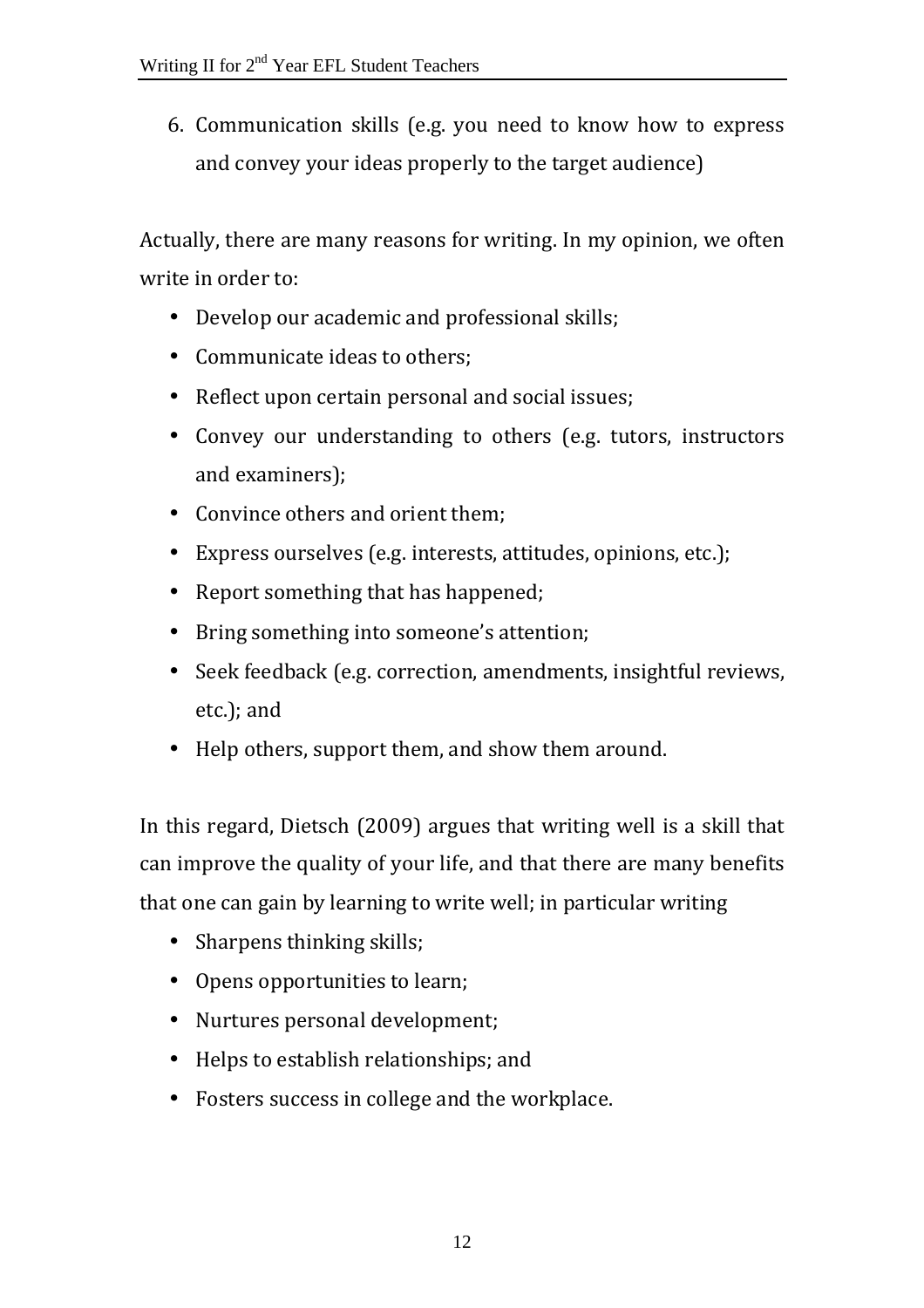#### *1.2 Purposes of Writing*

The writing process should be guided and informed by a **clear purpose** in mind. Dietsch (2009) identified both a *general* and a *specific* purpose for writing. As for the *general purpose*, we can assume that writing has **four** general purposes: to inform, to persuade, to express, or to entertain. Quite often those are **combined** together. For example, most **expository** writing is intended to *inform,* but it also has a **secondary persuasive** element: to convince the reader that it is **factual** and **reliable**. Some writing is primarily *expressive*, allowing the writer to reveal feelings and opinions, often by recalling experience, but might include some facts and objective points. *Expressive writing* may take the form of personal essays, journal writing, diaries, poetry, fiction, or plays. Further, although some **humorous writing** seems intended merely to *entertain*, it may also make a **serious** point.

On the other hand, the **specific purpose** may be implied or stated. In literature, for example, the *purpose* is invariably **implied** in a *theme* that permeates the piece. However, in **expository writing** the purpose is usually *stated directly* for clarity, either in a **topic sentence** or in the **thesis**.

We usually write letters, words, sentences, paragraphs, and essays, respectively. I perceive an **essay** is an *organised format* of writing; an **advanced form** that includes a final *product*. It is also defined as a short piece of writing that discusses, describes or analyses a topic. It commonly consists of - at least - *three* paragraphs. It can discuss a subject directly or indirectly, seriously or humorously. (see also: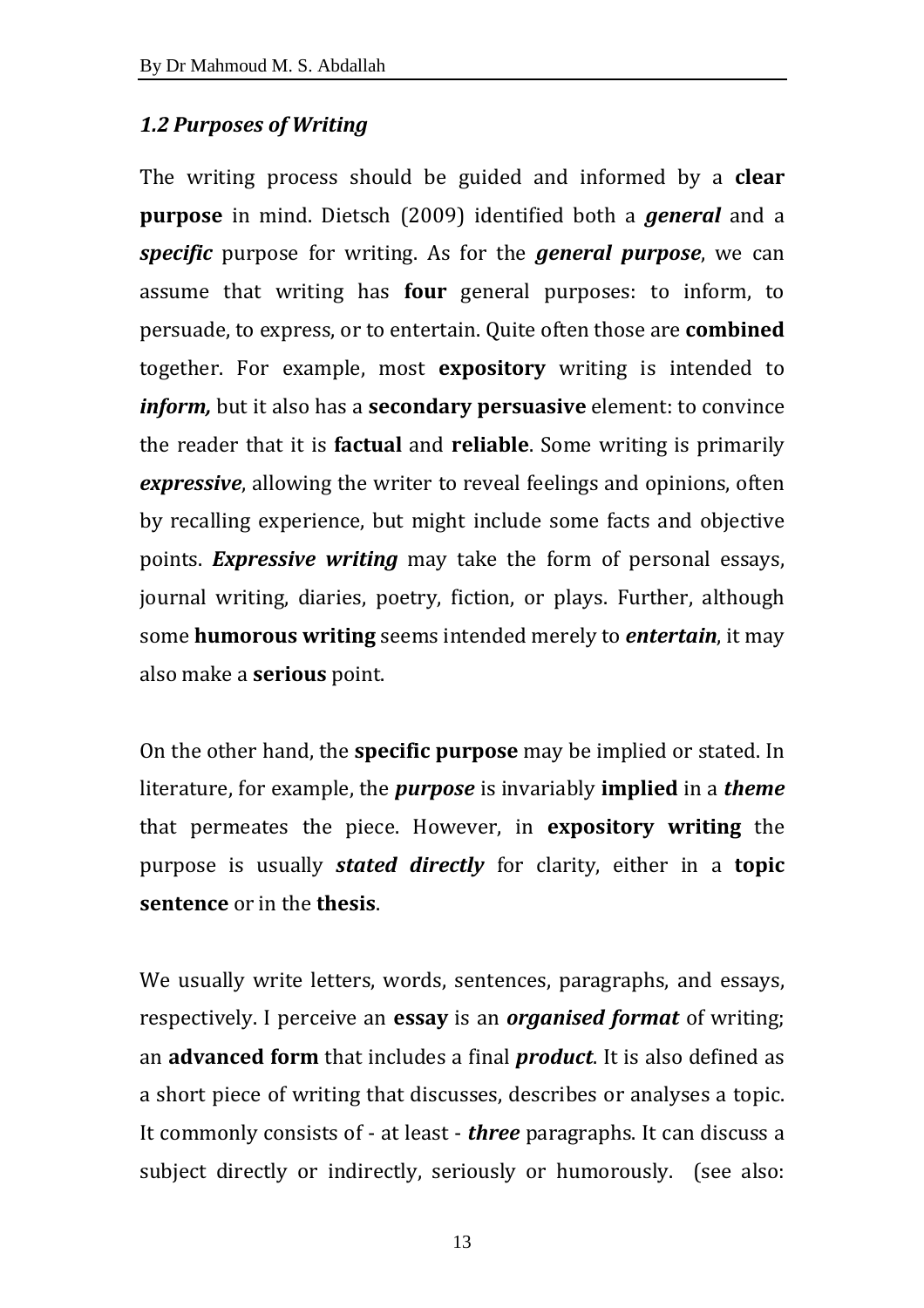## *http://www.bbk.ac.uk/mybirkbeck/get-ahead-stayahead/writing/EssayWriting-Types-of-Essays.doc* ).

It can describe personal opinions, or just report information. An essay can be written from any perspective, but are most commonly written in the first person (I), or third person (subjects that can be substituted with the he, she, it, or they pronouns).

The theme or thesis of an essay is developed by some paragraphs which should represent three main components taking this sequence: (1) introduction, (2) body, and (3) conclusion.

#### *1.3 Structure & Functions*

The 1st paragraph is also called '**thesis** paragraph' or '**topic**  paragraph', since it includes a topic sentence that states the main *thesis* or *theme* that the whole essay will develop. Thus, its main function is to: (1) indicate the general theme; (2) introduce the circumstances necessary to a thorough understanding of the whole composition; and (3) attract the interest of the reader. This paragraph should start with a simple introductory sentence that attracts the reader's attention and encourages him/her to continue reading the rest of the essay.

Generally, any new paragraph after this (in the *body* section) is used to indicate a change of aspect. While each paragraph must be firmly and clearly connected to the theme as given in the title of the composition, it must contain **one** clear aspect that can be identified.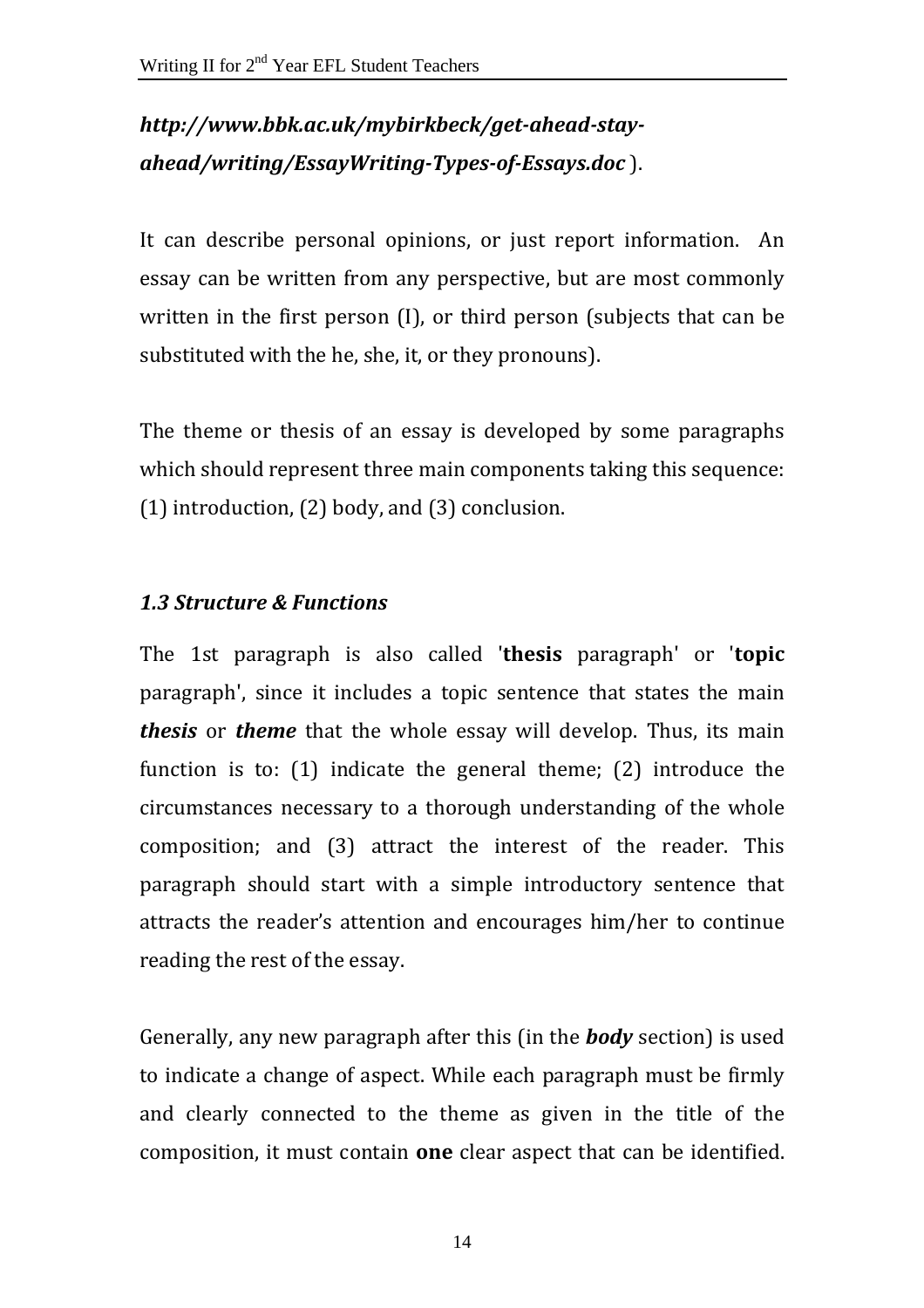Thus, **body** paragraphs - usually **three** at least – includes the specific **content** that involves those details and aspects that **develop** the main theme of the essay.

The function of the last paragraph (**conclusion**) is to: (1) summarise and bring together the thoughts expressed in previous paragraphs; (2) draw some kind of conclusion; (3) leave the reader with some thoughts which s/he should have (if it is a composition of ideas or argument); and (4) leave the reader with a good impression after having finished reviewing all the ideas and supporting details.

In other words, ideally the **structure** of your essay should be obvious from your paragraphs. Each paragraph should be a **step forward** in your argument. Think of each paragraph as a **mini essay** in which you introduce a new idea, present some evidence to back it up, and draw a conclusion from it. Once you have done this, start a new one.

Within a section, you can link paragraphs together by **connective words and phrases**, such as 'however', 'consequently', and 'moreover'. But make sure that these words really justify their presence. There is no use saying, 'it follows that,' if it is not obvious how one idea leads to the other. Similarly, *avoid pompous declarations* such as 'it is the case that' and 'it is a useful observation to note that' etc. **Avoid** starting paragraphs with **vague pronouns** such as 'it' and 'this'. If you cannot use a real noun, you might want to stop and ask yourself exactly what you are talking about. If you want to pick up an idea from the last paragraph and explore it further,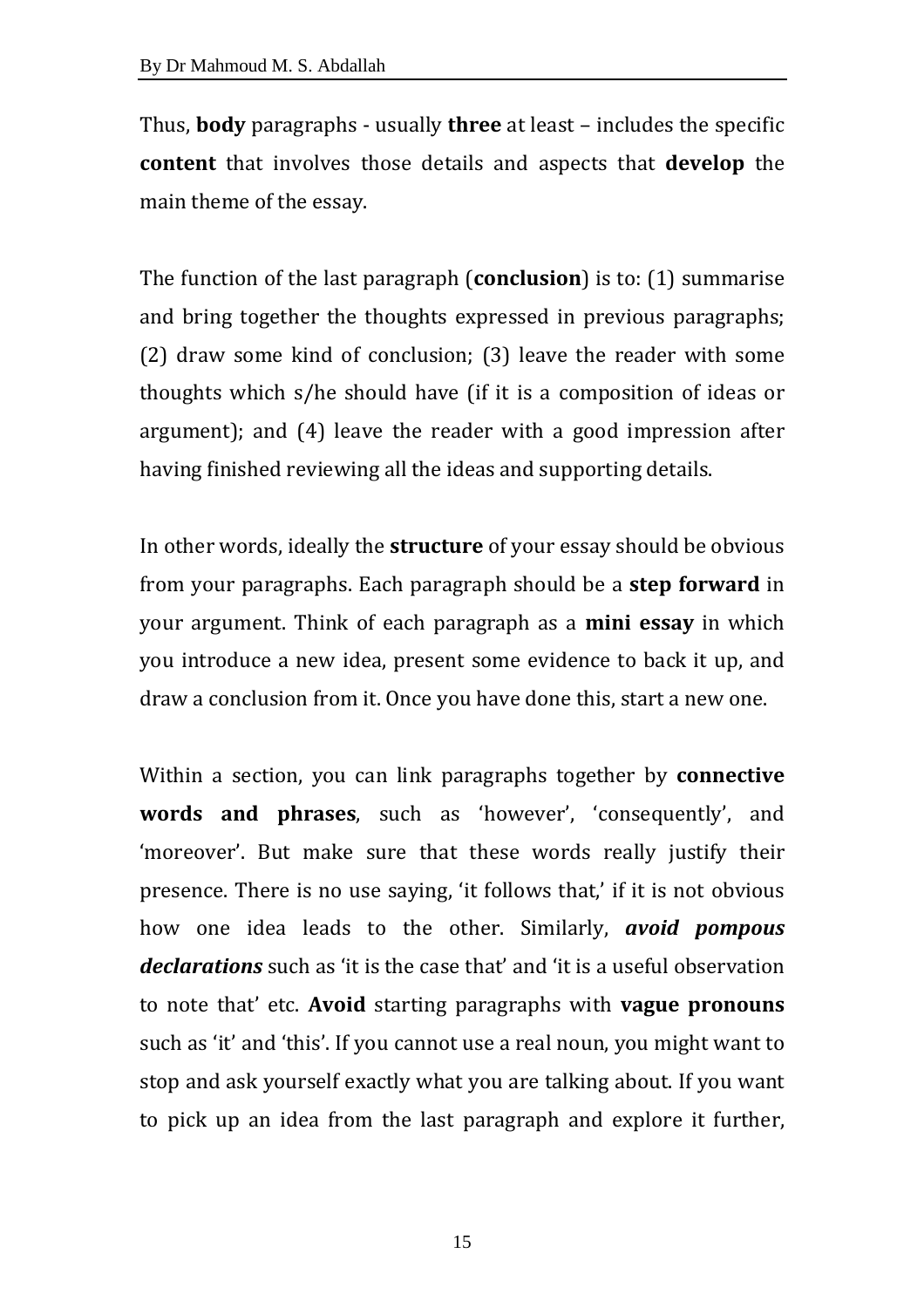make sure that you name this idea, so that the reader can see what you are doing. Be specific. Use nouns and verbs.

Markers are suspicious of paragraphs consisting of less than three sentences or rambling on for more than a page and a half. Read through your essay once you are finished. If you find any paragraphs that are **too long** or **too short**, consider **revising** where the breaks fall. **Do not** use novels or newspapers as **models** for paragraphing, which are aiming for very different effects. Journalists rarely have more than one sentence in a paragraph, and often do not write complete sentences. They are playing a different game altogether.

A paragraph should be **identified** by a *topic sentence*. These often come early in the paragraph, but they can be first, in the middle, or the last sentence. Make sure you can identify the topic sentence of every paragraph you write. Equally important are **transitions** between paragraphs. Writing flows more smoothly and is easier to understand when paragraphs are **connected** to one another. Thus the **last sentence** in a paragraph may introduce the topic of the following paragraph. Alternatively, the **first sentence** of a paragraph may refer to the topic of the previous paragraph, and take it forward a step to the new topic of the present paragraph.

**Indent** the start of every paragraph by hitting the tab key to the left of Q on the keyboard. Alternatively, *leave an empty line* (by pressing the ENTER key twice) after you have finished writing a paragraph to start the next one. This makes it very obvious where your paragraph starts. Do not indent your first paragraph or a new paragraph after a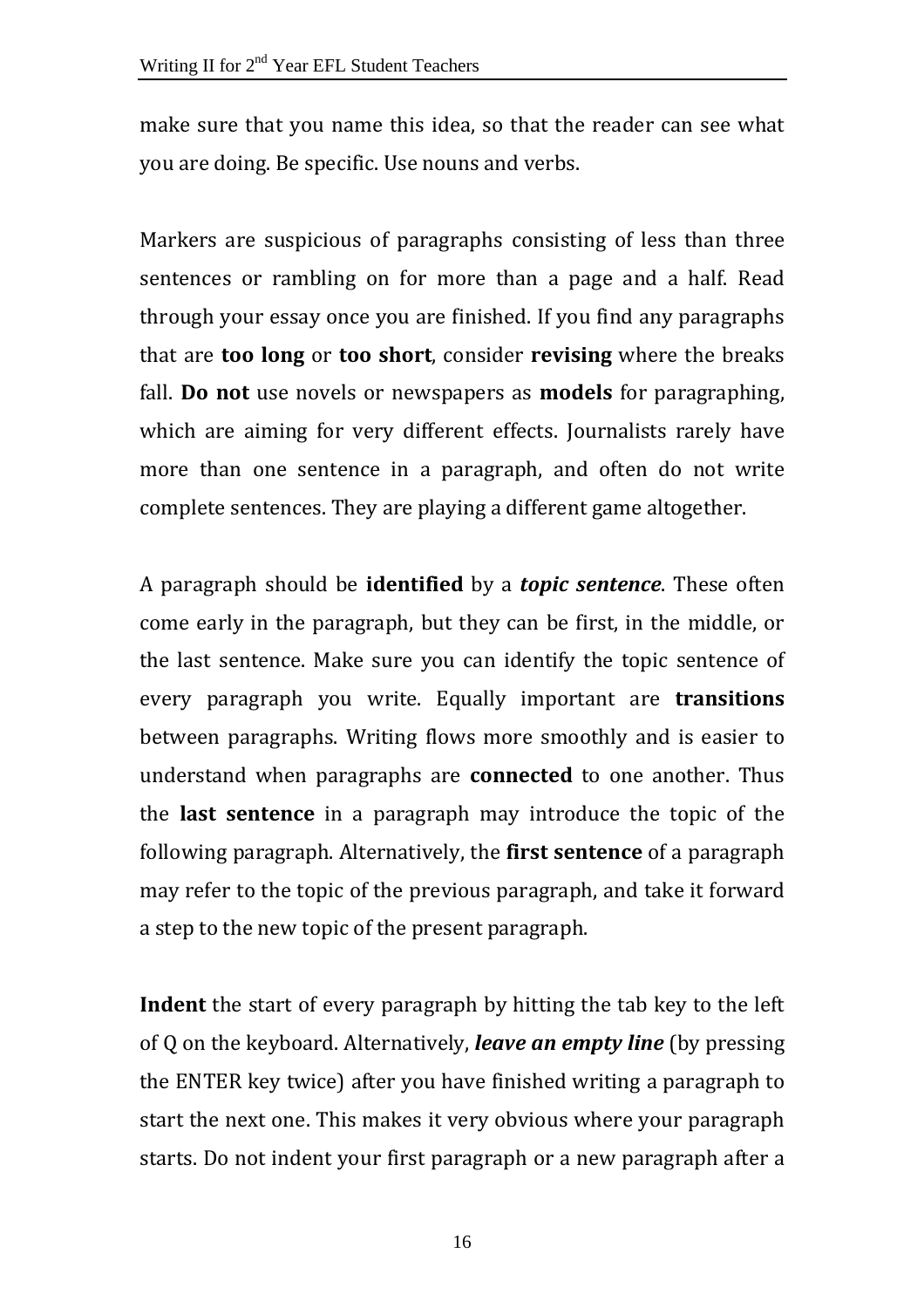subheading. Do not indent after a quotation, unless you are starting a new paragraph.

#### *1.4 Summarising and Taking Notes*

Summarising and taking notes have become very important writing skills in this information-loaded age in which one should be selective. We do not write something from scratch; sometimes we need to review many resources and read many written essays and pieces on the topic we are planning to deal with. Just copying and pasting without critical thinking is not a good practice. You need to be selective while reading. This requires some summarising and notetaking skills.

To summarise a text is to use as few words as possible to convey its main meaning or the information it contains in the most effective manner. Sometimes, it requires great skill besides a thorough understanding of the issues and of their relative importance. It is not enough to cut out all the irrelevances and the unnecessary words. It is also necessary to **condense**.

Note-taking helps to concentrate attention during lectures, and for some people, is of great assistance to learning. Different people have different reasons for taking notes. There is a difference according to whether notes are being taken from:

- a book or journal;
- a school lecture;
- a university lecture;
- a public lecture.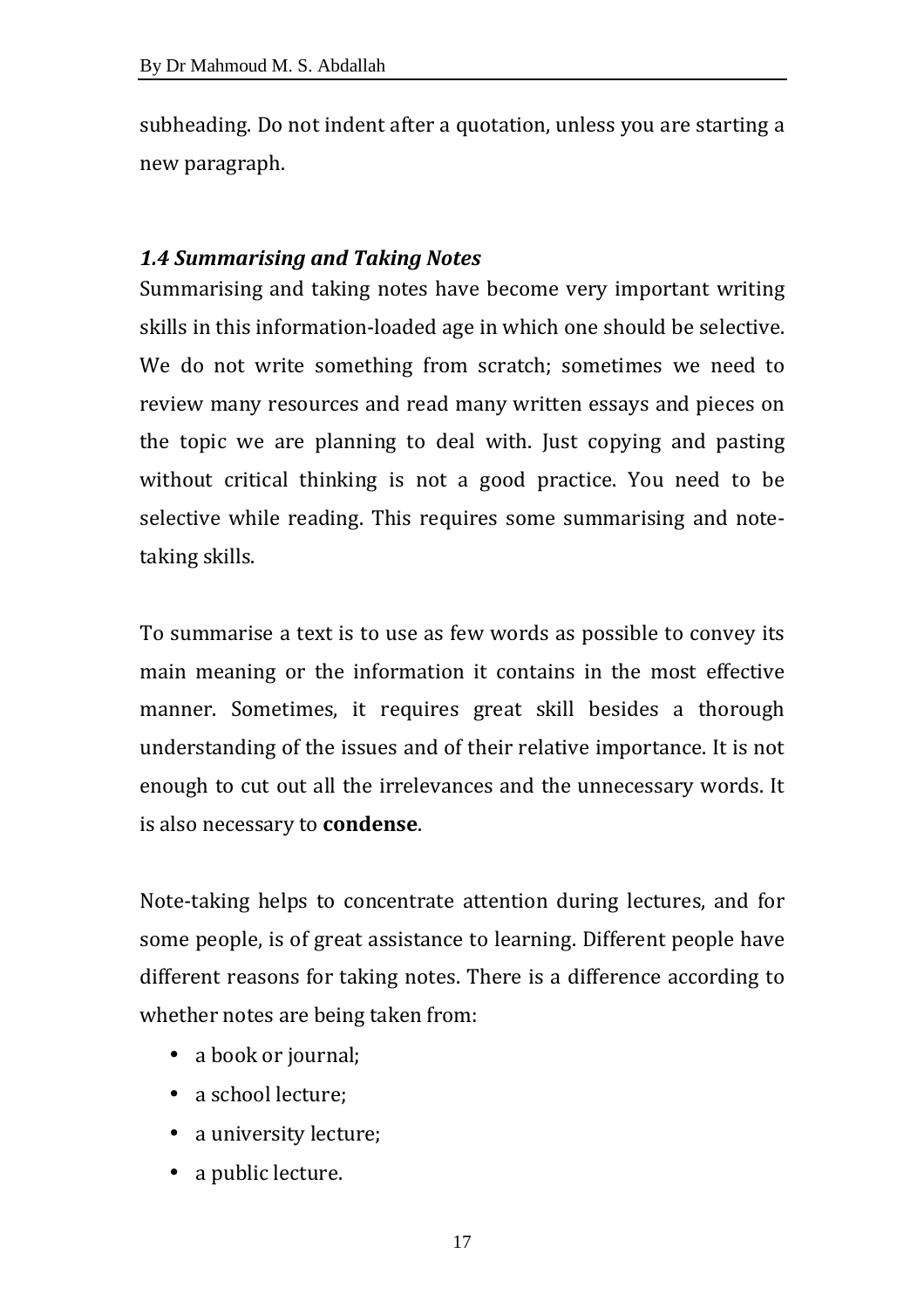Incidentally, when taking notes, most people invent their own abbreviations. Everyone knows that '*wld', 'shld', 'thru', 'govt' or '&'* stand for '*would', 'should', 'through', 'government'* or *'and'.*

#### *1.5 Discovering and Developing Ideas*

The **prewriting stage** is so critical for producing a strong essay. Mystery novelist Agatha Christie often paused while washing dishes to jot down ideas for a story. In this regard, Dietsch (2009) argues that the beauty of prewriting is that you can capture ideas however you like – on paper, at a keyboard, or with a voice recorder or other devices. The purpose is simply to **pin down** ideas before they flit away.

Thus, the first stage of the writing process is a time of discovery – you search for wisps of ideas. Prewriting can condense swirling thoughts into words. Prewriting can help you *find a topic* or *narrow down* a broad topic. In this first stage of writing, there is no need to think about order or correctness. To find out which prewriting strategy works best for you, you might try all (e.g. free-writing, brainstorming, clustering, questioning, and keeping a journal). Some students like to free-write:

*Free-writing* (uncensored writing in fragments or sentences) is a good way to find a topic and details. Just **turn off** your **internal editor** and jot down ideas. Free-writing is a **simple process** that is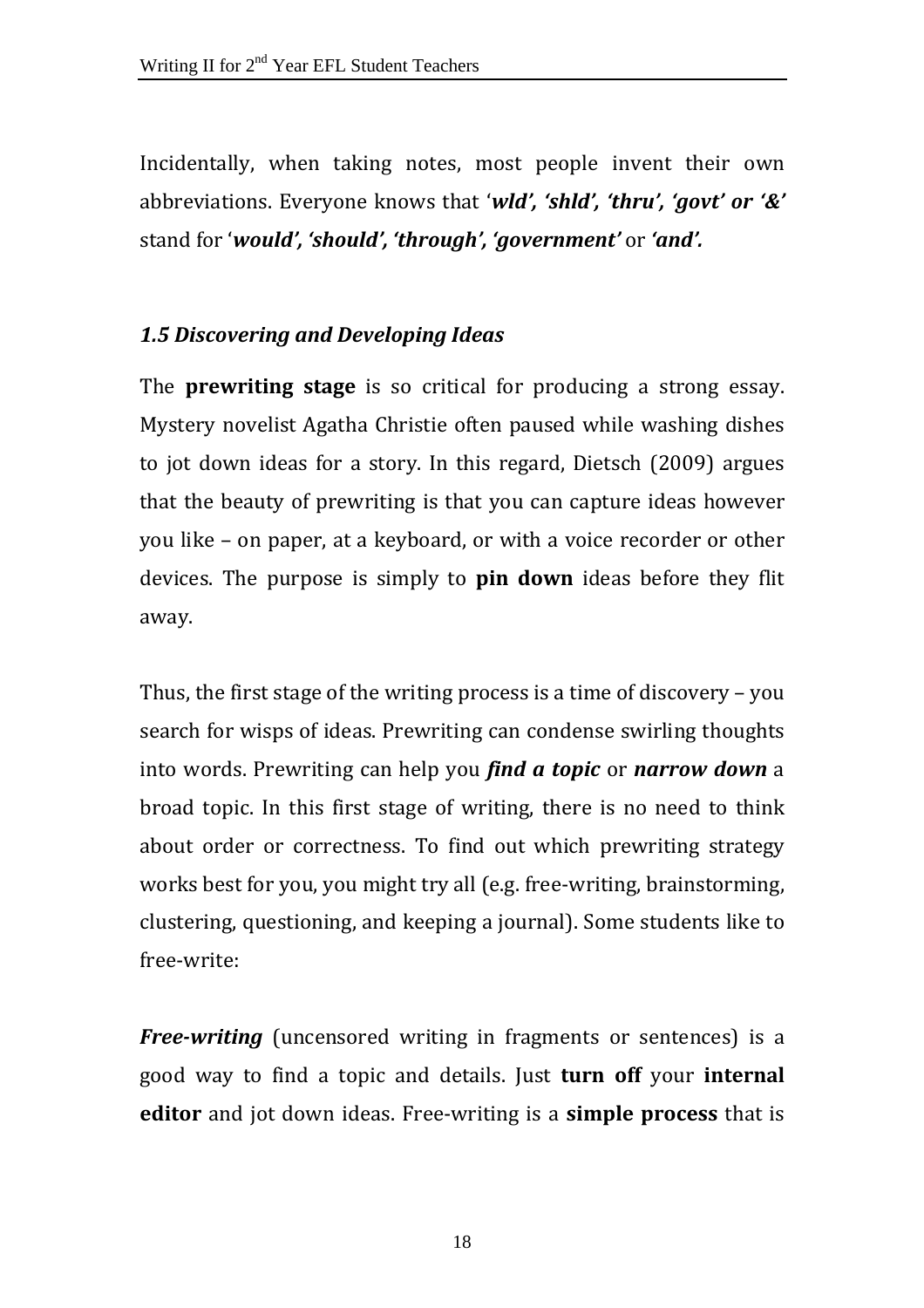the basis for other discovery techniques. Basic free-writing follows these guidelines:

- Write **nonstop** for a set period of time (10–20 minutes);
- Do not worry about making corrections as you write;
- Keep writing, even if you have to write something like, "I don't know what to write."
- Write whatever comes into your mind;
- Do not judge or **self-censor** what you are writing;

Free-writing has these **benefits**:

- o It makes you more comfortable with the act of writing;
- o It helps you bypass the "inner critic" who tells you that you cannot write;
- o It can be a valve to release inner tensions;
- o It can help you (as language learners) to discover things to write about.
- o It can indirectly improve your formal writing;
- o It can be fun. (New Readers Press, 2012).

Some final suggestions for free writing:

- Use the writing tool that is most comfortable for you— pencil, computer, or whatever.
- Don't cross anything out: Write the new idea down; leave the old one.
- Drop all punctuation. That can make free-writing faster and more fluent.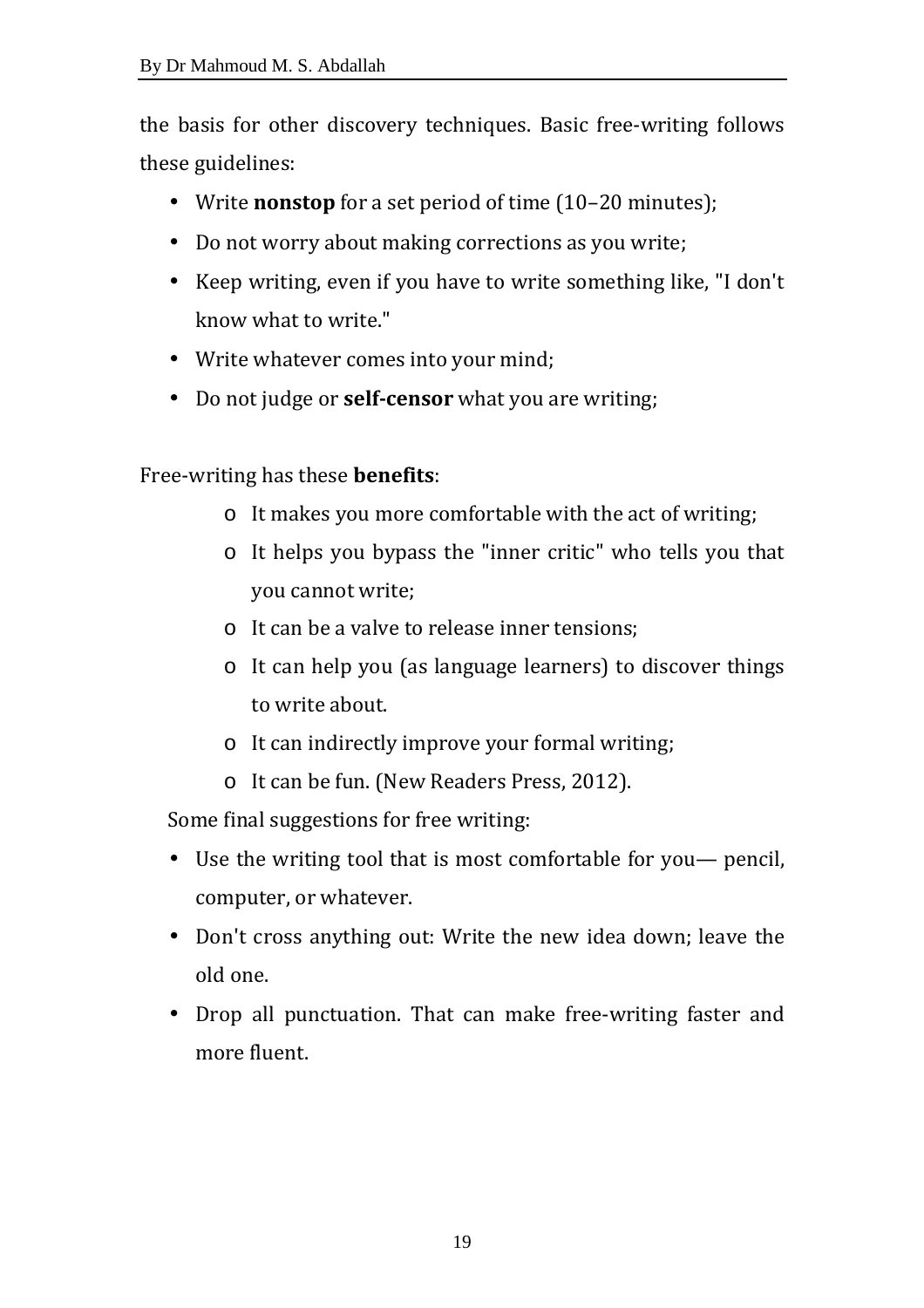**Brainstorming** is often used to create new products, improve existing ones, or solve problems. By brainstorming for a class paper, you can find a topic, narrow it, and discover details to develop it. You might start by listing down possible topics then jotting down ways to narrow or to branch off. For a group, using a chalk-board is helpful to record ideas and trigger more. *The secret of successful brainstorming is to think fast and forgo criticism*. **All** ideas are respected, no matter how wild or irrelevant they might be. Remarks such as "*That won't work!*" dampen enthusiasm and dam the stream of ideas.

**Clustering**, devised by Gabriele Rico, is uncensored brainstorming combined with doodling. To begin, take a fresh sheet of paper and write a **general subject** in the **centre**. Then, **circle** the word. As each *new thought* bursts forth, jot it near the word that **prompted** it. Circle the new word. Next, **draw a line** between the two. Repeat the procedure. The central idea will branch out, leading to other specific topics. Connect new words to previous ones with lines; when you feel you have exhausted a particular avenue of associations, *go back* to your central word and begin again.

Clustering is also called *mind mapping* or *idea mapping*. It is a strategy that allows you to explore the relationships between ideas. Put the subject in the centre of a page. Circle or underline it. As you think of other ideas, link the new ideas to the central circle with lines. As you think of ideas that relate to the new ideas, add to those in the same way.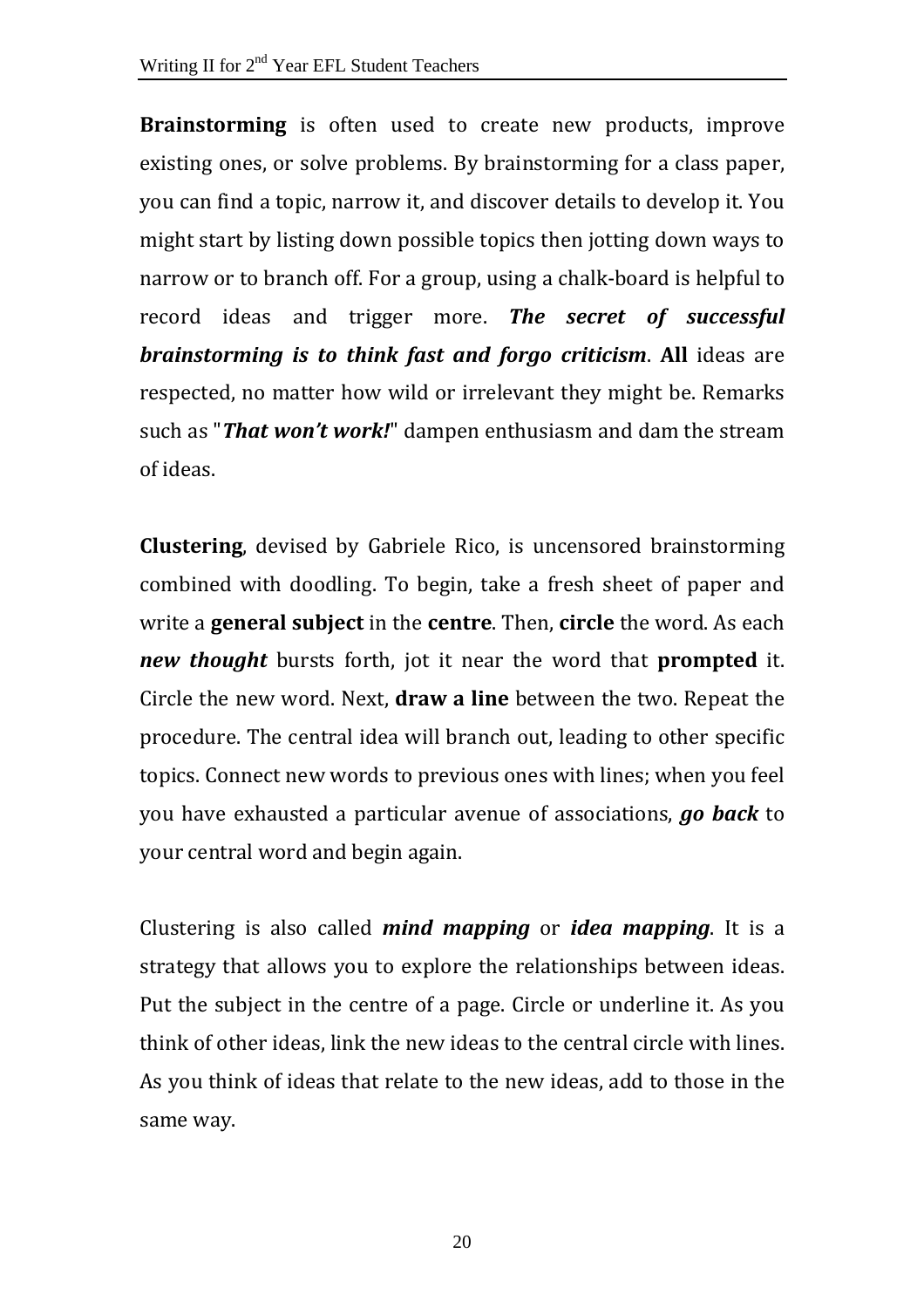The result will look like a **web** on your page. Locate clusters of interest to you, and use the terms you attached to the *key ideas* as departure points for your paper.

Clustering is especially useful in determining the *relationship* between ideas. You will be able to distinguish how the ideas fit together, especially where there is an abundance of ideas. **Clustering** your ideas lets you see them visually in a different way, so that you can more readily understand possible directions your paper may take (also see this: http://writing.ku.edu/prewriting-strategies).



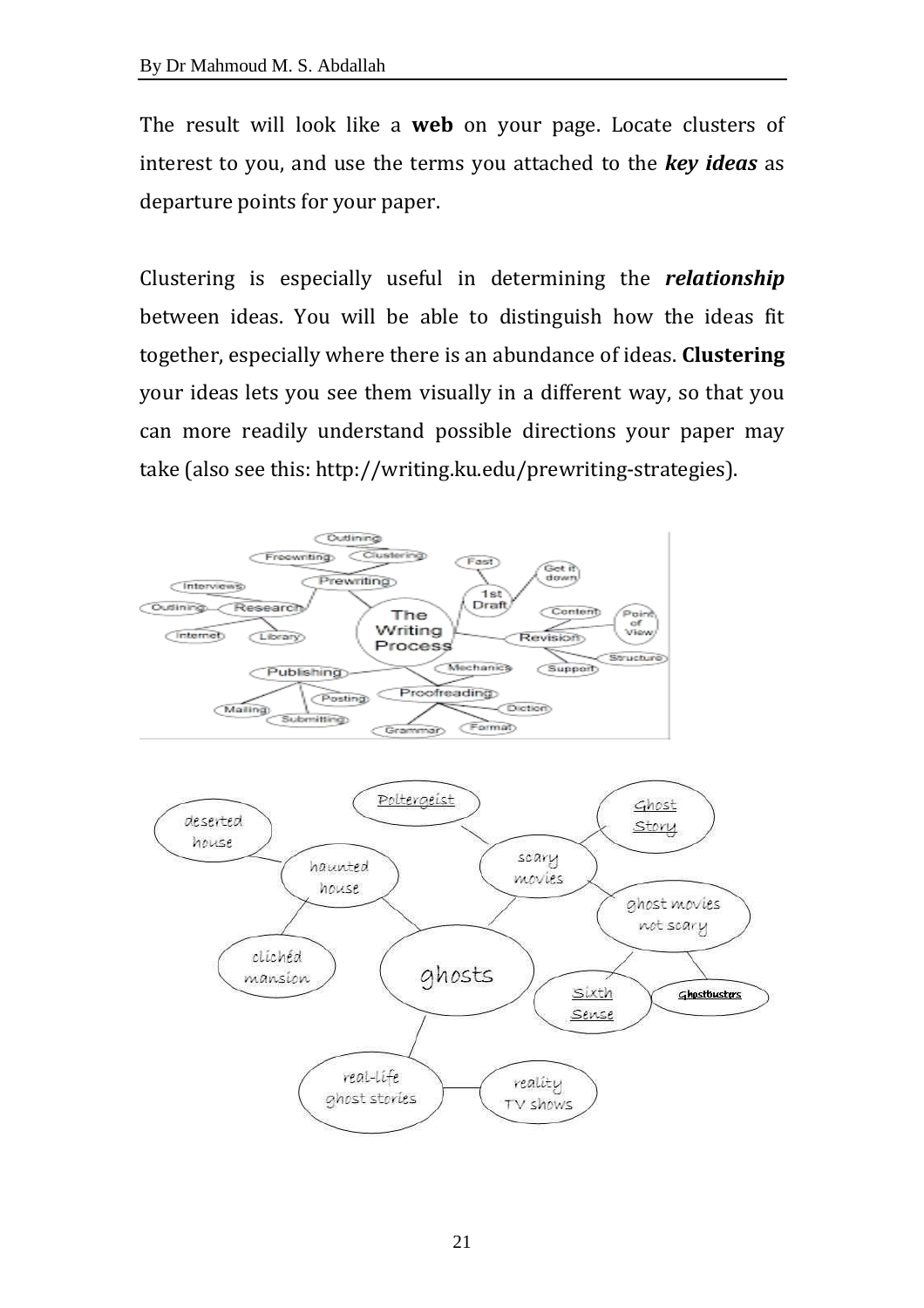**Questioning** can be used – along with thoughtful reflection – to take notes on a significant incident or event and transform them into an essay. You can ask questions like: "How did this event influence me? What did I learn?" Questions like these can prod your thinking toward a meaningful conclusion. Whenever your writing stalls, ask more questions to restart the flow of details. The traditional "five Ws and an H" can be expanded to full-fledged questions:

- Who was involved?
- What happened?
- When did it happen? Where?
- How did it happen? Why?
- What can be learned?
- What is the subject like or unlike?
- How has it changed over time?

**Keeping a journal** is useful for recording incidents, observations, impressions, and reactions. A journal is similar to a diary but includes more details. A journal can include anecdotes, quotations, funny stories, poems, or speculation. Any of these may jump-start ideas for writing.

*Making a plan*: A plan should operate as a **skeleton** for your essay. Ideally it should be possible for a reader to reconstruct your plan from the finished article. This is basically what you are doing when you take lecture notes. Paying attention to how this process works will make planning your own written work a lot easier. Most lecturers think carefully about how they want to present material to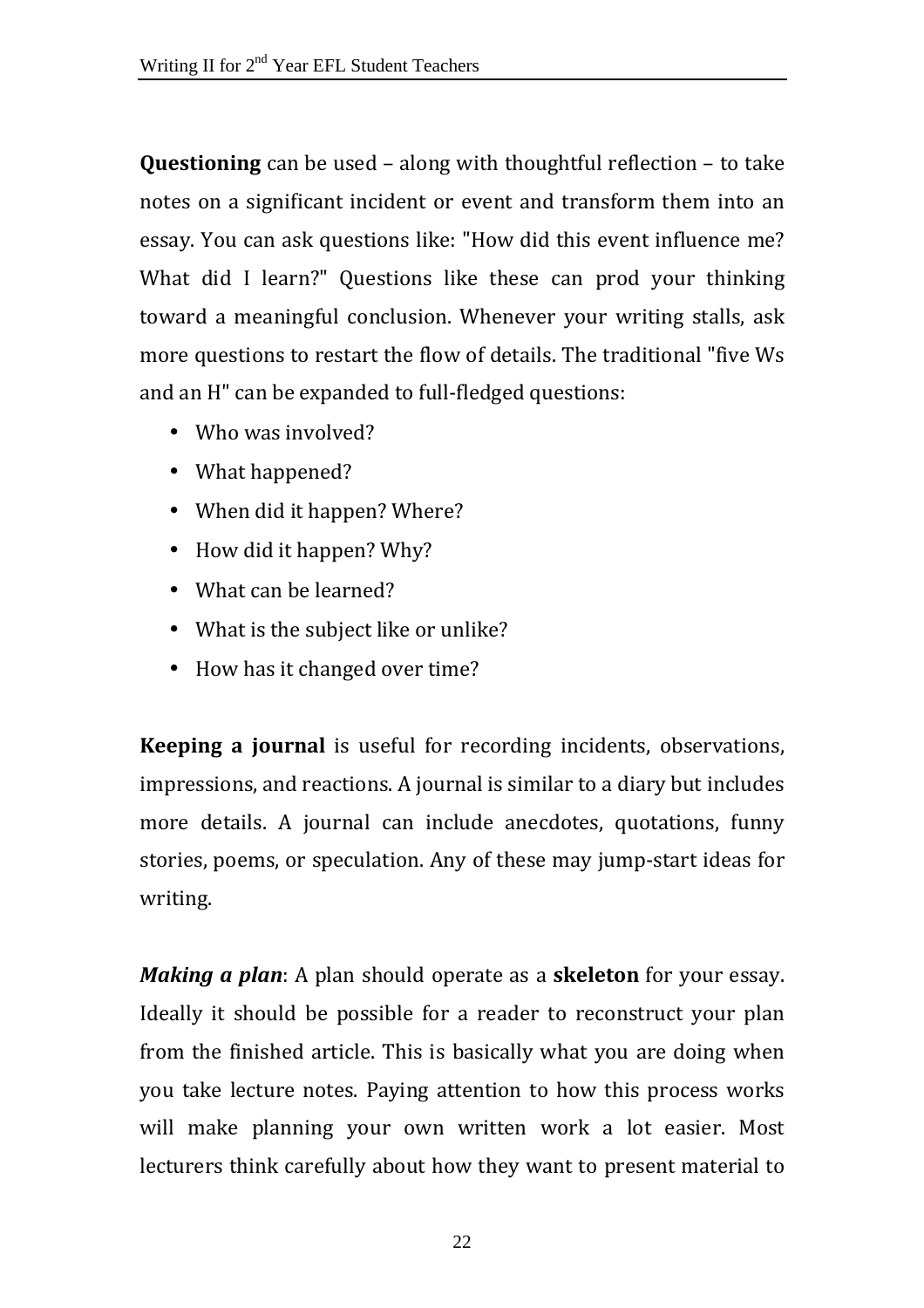the class. It might seem random, but if you listen they will give you markers about what the main headings are, and when they are filling out these sections. Look over your lecture notes and think about some of the techniques lecturers use. Try to see the shape of the lecture. Is the lecturer moving outward from the text to the wider historical context? Or perhaps they are focusing in, beginning with background information, looking at a particular political problem or cultural issue, and then exploring how one text contributes to this debate. Alternatively, are they working through the text section by section? Or are they offering a spectrum of views on the text? These are all **approaches** you can use in **structuring** your written work. A clear plan makes it easier to fulfil your intentions.

*Introductions and conclusions:* Have one of each in every piece of work. Avoid repeating the question (thesis) in the introduction, but do offer an **outline** of the areas you will discuss. If you have a particularly juicy quote or fascinating fact, this may be a good place to show it off. Do not make wild generalizations about the topic at hand. This is usually the hardest bit of an essay to get right. Imagine you are answering this question: *Explore the connection between marriage and money in Jane Austen's Pride and Prejudice.* 

A weak introduction would be something like this:

Marriage and money are important themes in *Pride and Prejudice.* This essay explores the connection between marriage and money in Jane Austen's novel. First I will look at the theme of marriage, followed by the theme of money. Then I will look at the connection between the two. From this we will be able to see what Austen is trying to say about the link between them.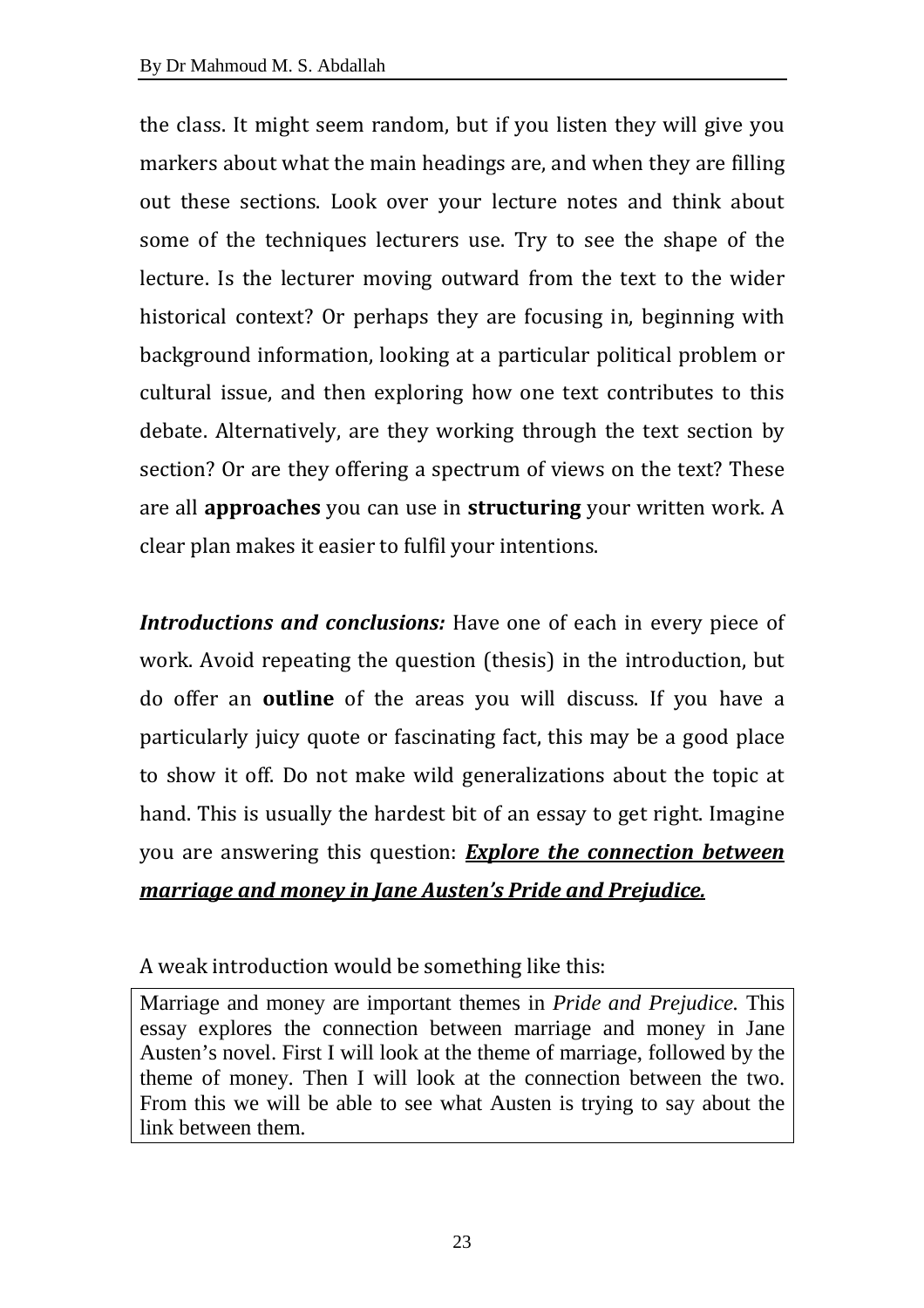There is nothing really wrong with this introduction, but it does not open up the question in an interesting way or provide anything to **grab** the reader's **attention**. A better alternative offers a sense of where the essay will go, such as:

The connection between marriage and money lies at the heart of *Pride and Prejudice.* From the opening sentence to Elizabeth and Darcy's engagement, this novel highlights the desirability of financial security in marriage. However, the novel also shows the dangers of marrying purely for gain. This essay will explore the different models of marriage which Austen presents in *Pride and Prejudice:* marrying for money without love, marrying for love without money, and marrying with both. These models allow Austen to examine the place of the marriageable woman within the society of her period.

This **introduction** demonstrates a knowledge of the text and some intelligent thought on the question. It also maps out the **plan** of the essay that is going to follow. If you can do this in advance then your way ahead will be much clearer. However, it is always worth **going back** to look at your introduction once you have finished the essay. Does it promise something that is not in the essay? Or could you flag up an interesting idea in a more stylish way? Most good writers rewrite their introductions after they finish the conclusion. Think of this as the **shop-window** for your work. Show what you have in store in a way that will encourage a closer look.

**Conclusions** are also hard to handle gracefully, but it is better to try than to ignore the problem. **Return** to the issues which were raised by the question and show how what you have said proves your point. Avoid introducing any new ideas or material here. Do not save up your main idea as a punch-line. Similarly avoid repeating what you said earlier, although you can, of course, refer back. As with the introduction, a short, well-chosen quote can help. Although it looks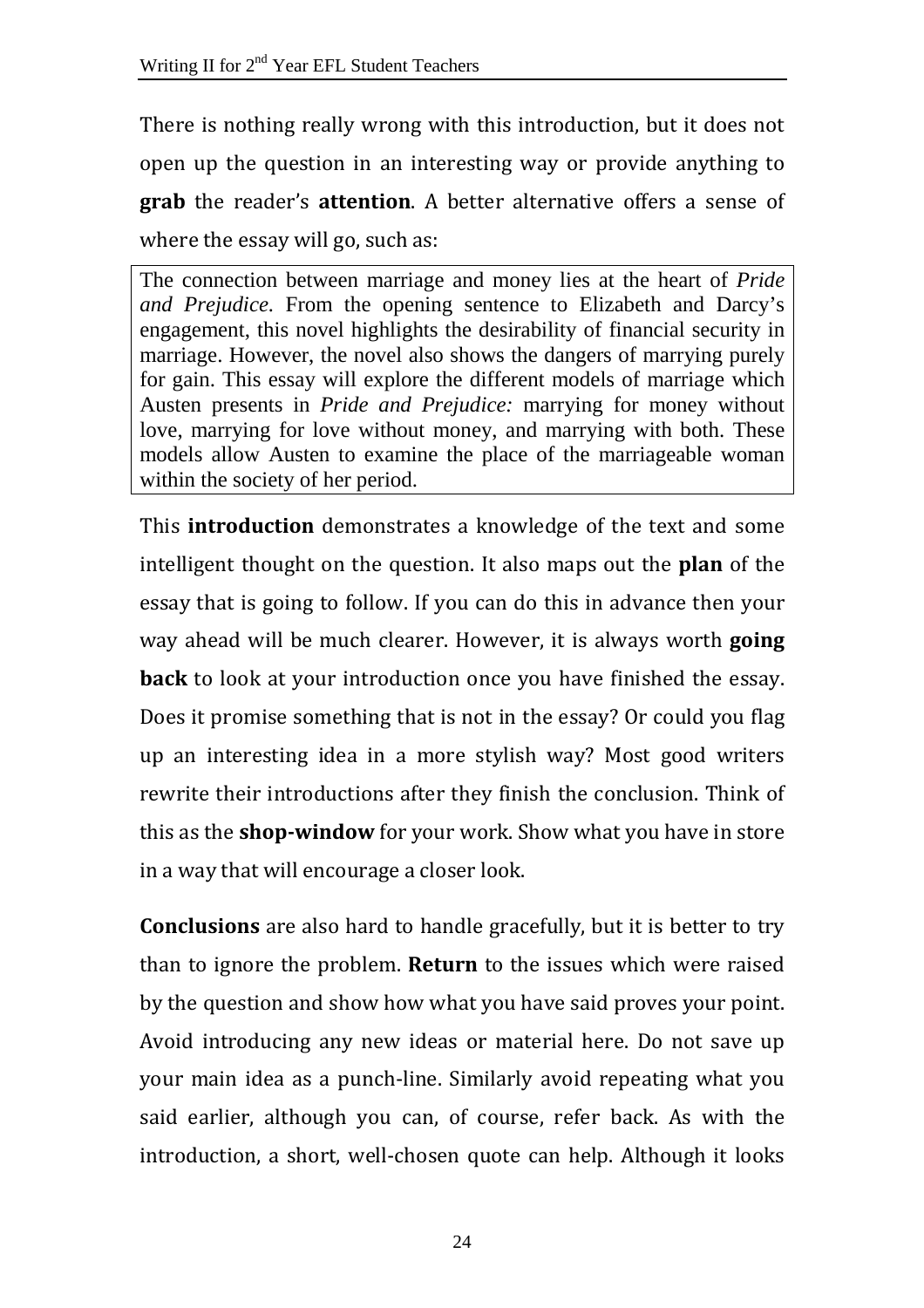good if you explore a range of arguments during the essay itself, a conclusion should always conclude. Push your thinking towards some sort of **resolution**. Do not just sit on the fence. Answer the question one way or the other (Main reference: The Good Writing Guide).

#### *1.6 For Writing Workshops*  **Generating Ideas through Pre-writing**

- Pre-writing strategies help develop ideas on a topic. They are useful in helping learners narrow down a topic that is too big or broaden a topic that is too small. There are several different, and useful, pre-writing techniques. Two of the simplest types are brainstorming and clustering.
- Brainstorming is simply writing on paper all the ideas that come to mind about a topic. There is no right or wrong way to brainstorm. Learners just write anything they think of in no particular order or sequence.

#### • *How to Brainstorm a Topic:*

- 1. Have learners choose the topic they're interested in writing about and write it at the top of the paper. Write as many words, phrases, or sentences as they can think of underneath the topic.
- 2. Once they've finished writing down as many ideas as they can, examine the ideas to see if any of them have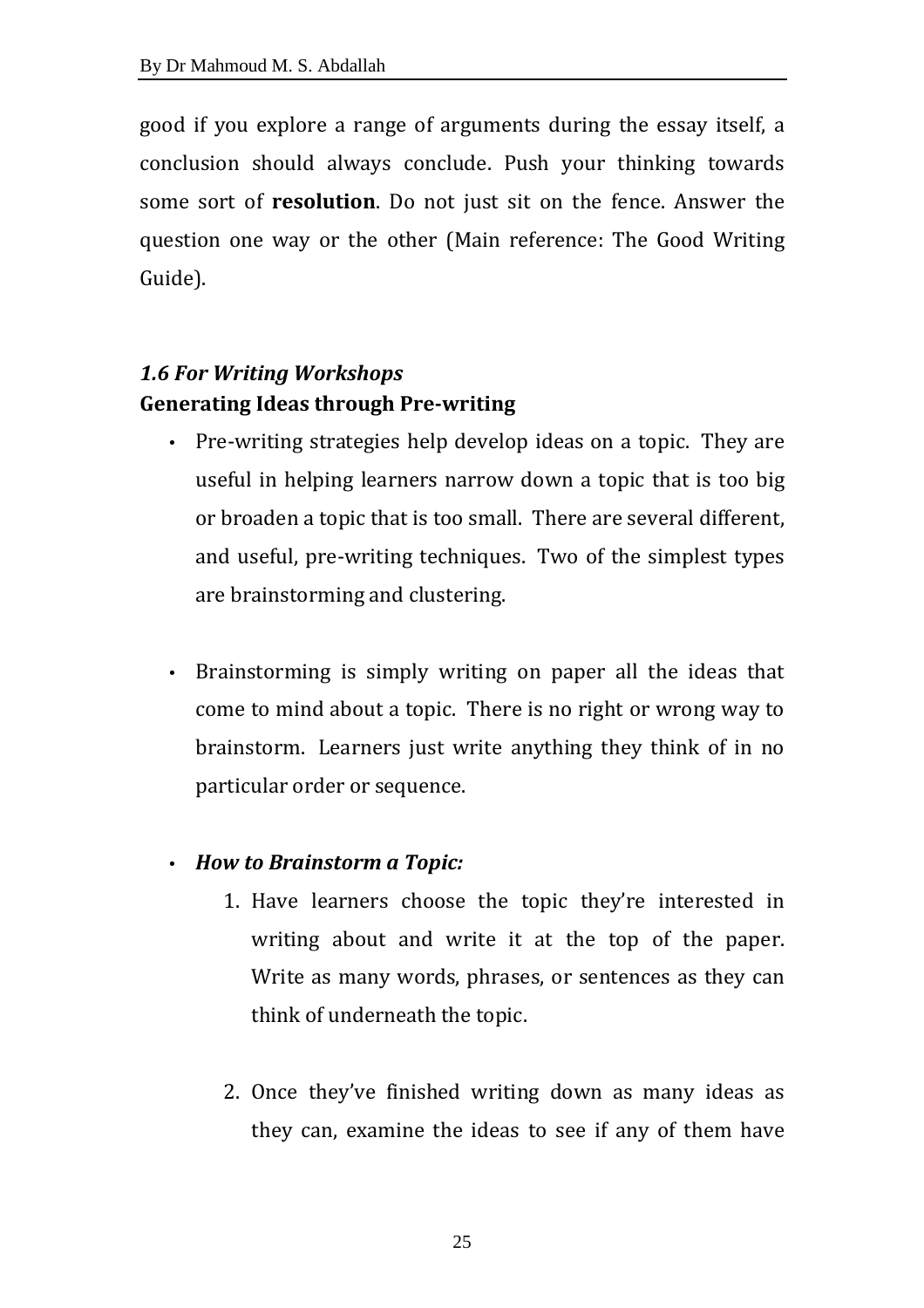anything in common. They're likely to see that some of the ideas are related and have things in common.

- 3. Have them identify these relationships, or similarities, and create several categories for the ideas.
- 4. Write those on the backside of the paper.
- 5. Have learners look at the brainstorming list and lump the ideas into the categories.
- **Clustering** is an idea web. Once learners have their topics, clustering can help generate ideas about that topic and recognize relationships between ideas. These relationships become categories that eventually could make up the bulk of an essay. Clustering will also help learners weed out ideas that are weak and spotlight ideas that are strong.

#### • *How to Cluster a Topic***:**

- 1. Ask learners to write their topic on the top of the page. Generate ideas by writing down everything that comes to mind about that topic and circle those ideas. They should be scattered over the page.
- 2. Once learners have finished generating ideas, have them examine what they've written and draw lines between those ideas that share a connection. Any connection will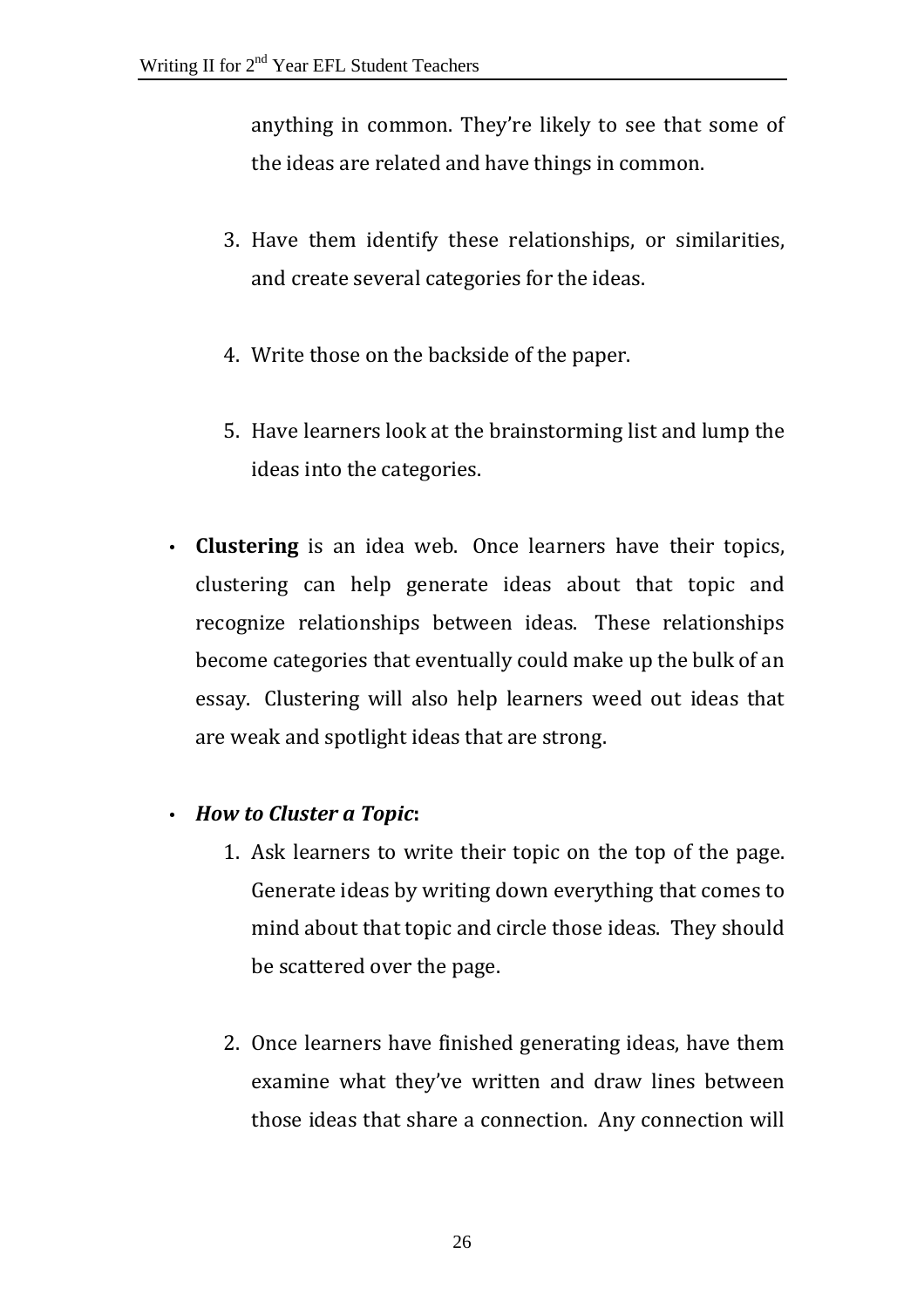do, and they may add new ideas to the cluster if they come up with more while making connections.

- 3. Single out those ideas that have the most lines connecting them to other ideas. Learners should aim for three or more.
- 4. Learners should ask themselves what the relationships or connections are between the ideas they chose. These become categories. Aim for three or more categories and write them on a separate page.
- 5. Beneath each category, have learners write the ideas that they felt fell into each category. These categories and ideas can be used later to make up the paragraphs of the essay.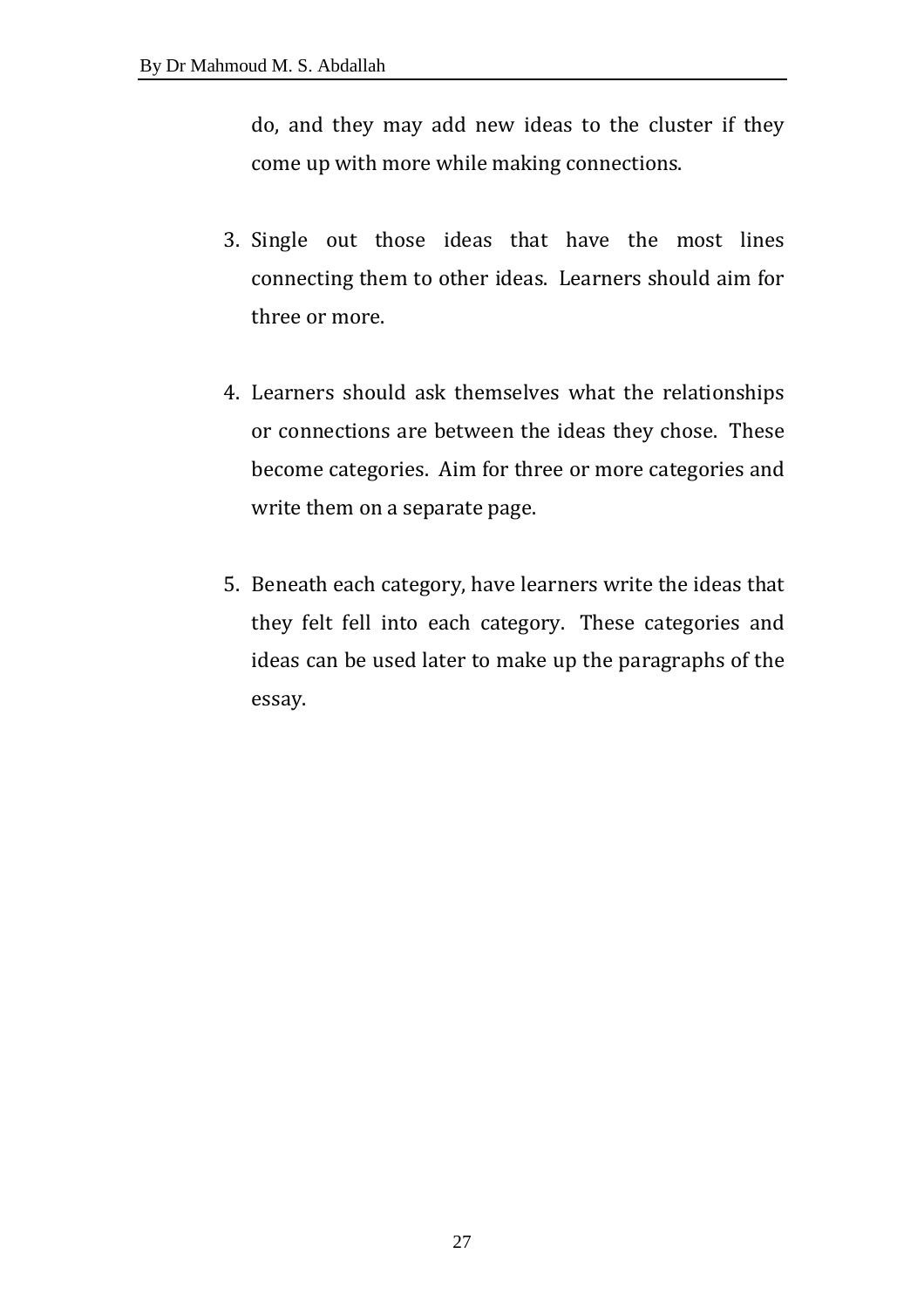## **CHAPTER TWO: HOW TO WRITE AN ENGLISH ESSAY**

#### *2.1 Standard Essay Writing*

There are many ways to write an essay. However, the standard essay form follows the same basic patterns as discussed in this 'how to'. Most essays take a repetitive form sometimes known as the "hamburger essay" (see this*: http://shopyaari.com/blog/essay-inenglish-language*).

What this means is that the *introductory* and *concluding* paragraphs are very similar, whereas the most important information is found in the body of the essay. Think of a hamburger: The buns cover the top and the bottom - the introduction and conclusion - and provide a nice covering for the most important part of the meal.

- 1. Select the **topic** of your essay: e.g. *Development of Information Technology*
- 2. Choose the **central idea**, or **thesis**, of your essay. For example: *Information technology has revolutionized the way we work*.
- 3. **Outline** your essay into introductory, body and summary paragraphs.
- 4. The **introductory** paragraph begins with an interesting sentence. For example: Home workers have grown from 150,000 to over 12 million in the past 5 years thanks to the wonders of the computer.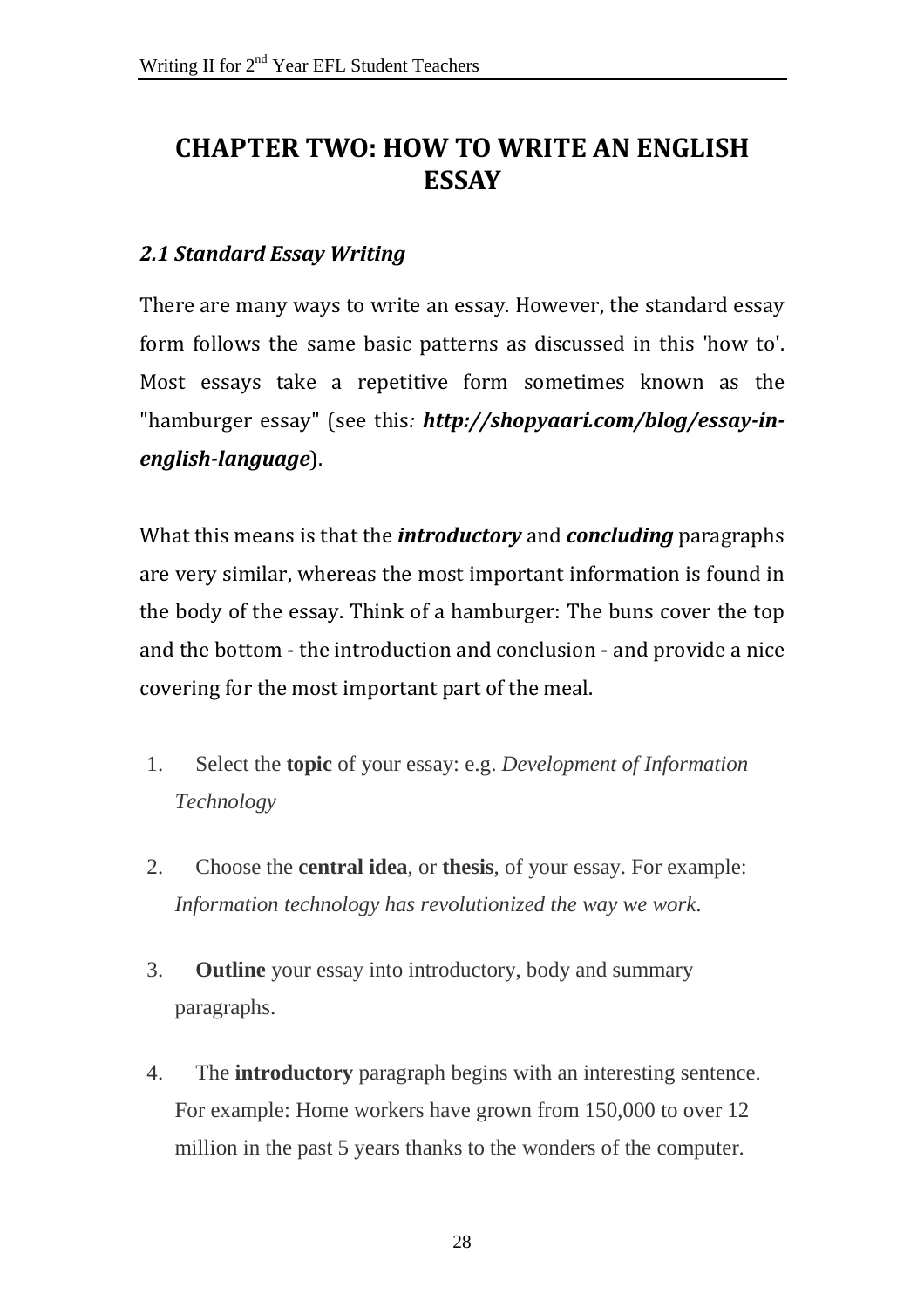There are a number of types of introductions: Interesting statistics, a quote from a famous person, or a rhetorical question such as "Did you know that ...".

- 5. After this first sentence, add your *thesis statement* from above. The thesis clearly outlines what you hope to express in the essay.
- 6. Use one sentence to *introduce every body paragraph* to follow. This linking to ideas you will develop further in your body paragraphs provides structure to your essay.
- 7. Finish the introductory paragraph with a short summary or goal statement. For example: *Technological innovation has thus made the traditional workplace obsolete*.
- 8. In each of the body paragraphs (usually two or three) the ideas first presented in the introductory paragraph are developed. Remember that referring to ideas first introduced in the initial paragraph provides structure to your essay.
- 9. Develop your body paragraphs by giving *detailed information* and examples. For example: *When the Internet was first introduced it was used primarily by scientists, now it is common in every classroom.*
- 10. *Body* paragraphs should develop the *central idea* and finish with a *summary* of that idea. There should be at least two examples or facts in each body paragraph to support the central idea.
- 11. The *summary paragraph* summarizes your essay and is often a reverse of the introductory paragraph.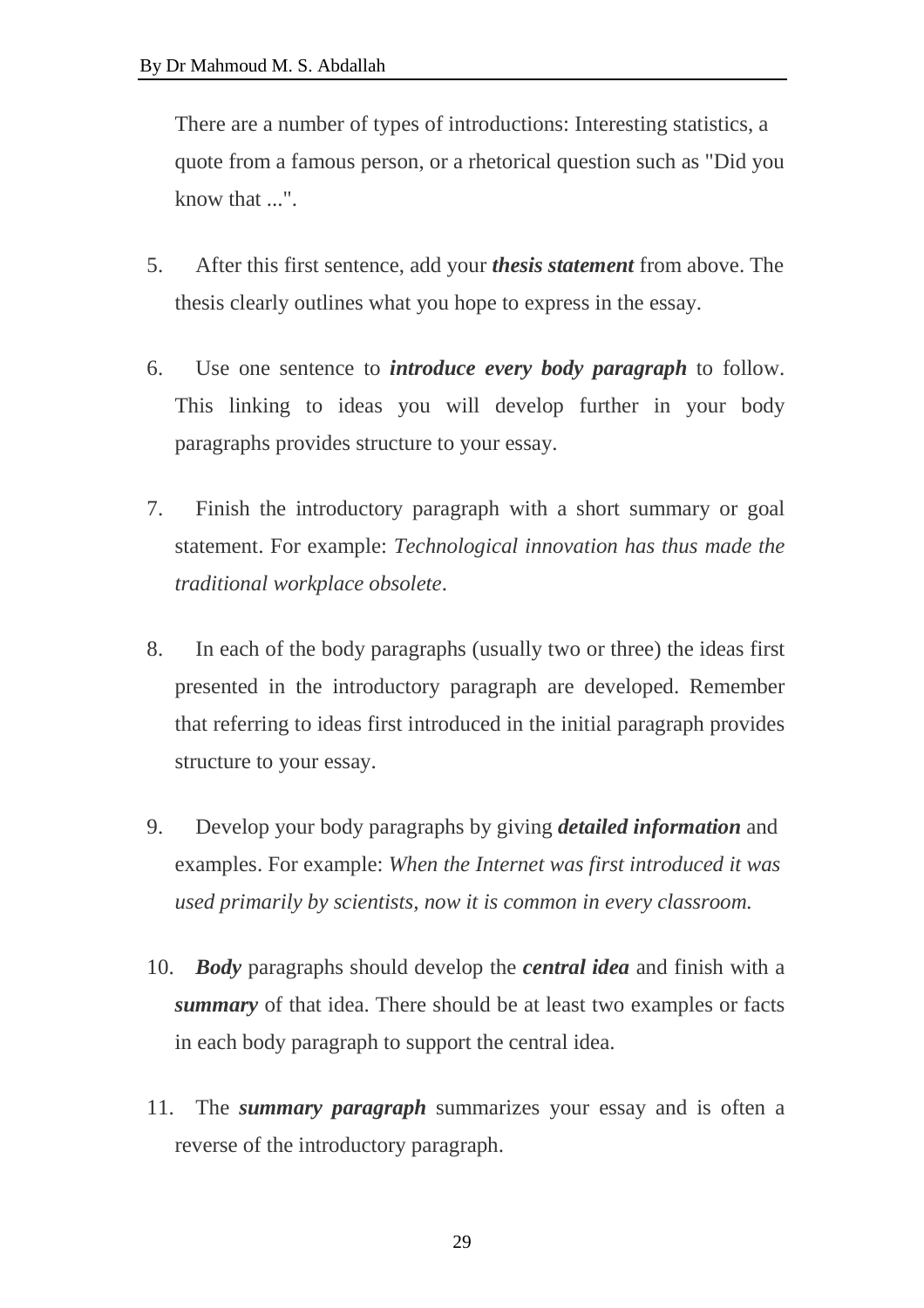- 12. Begin the summary paragraph by quickly *restating* the principal ideas of your body paragraphs. For example: *The Internet in the home, benefits and ease of use of modern computer systems*...
- 13. The penultimate sentence should *restate your basic thesis* of the essay. For example: *We have now passed from the industrial revolution to the information revolution.*
- 14. Your *final statement* can be a future prediction based on what you have shown in the essay. For example: *The next step: The complete disappearance of the workplace*.

#### **Tips:**

- 1. Use strong verbs and avoid modals to state your opinion. It is better to write: The workplace has evolved than The workplace seems to have evolved
- 2. Do not apologize for what you are saying. An essay is about your opinion.
- 3. Do not translate from your mother tongue. It will quickly get you into trouble!

#### **2.2 How to Develop Paragraphs in an Essay**

In composition, *development* refers to the process of **adding** informative and illustrative **details** to support the main idea in a paragraph or essay. Depending on the writing genre and type of composition, I think that there are many ways through which body paragraphs can develop the theme or main idea (i.e. topic sentence):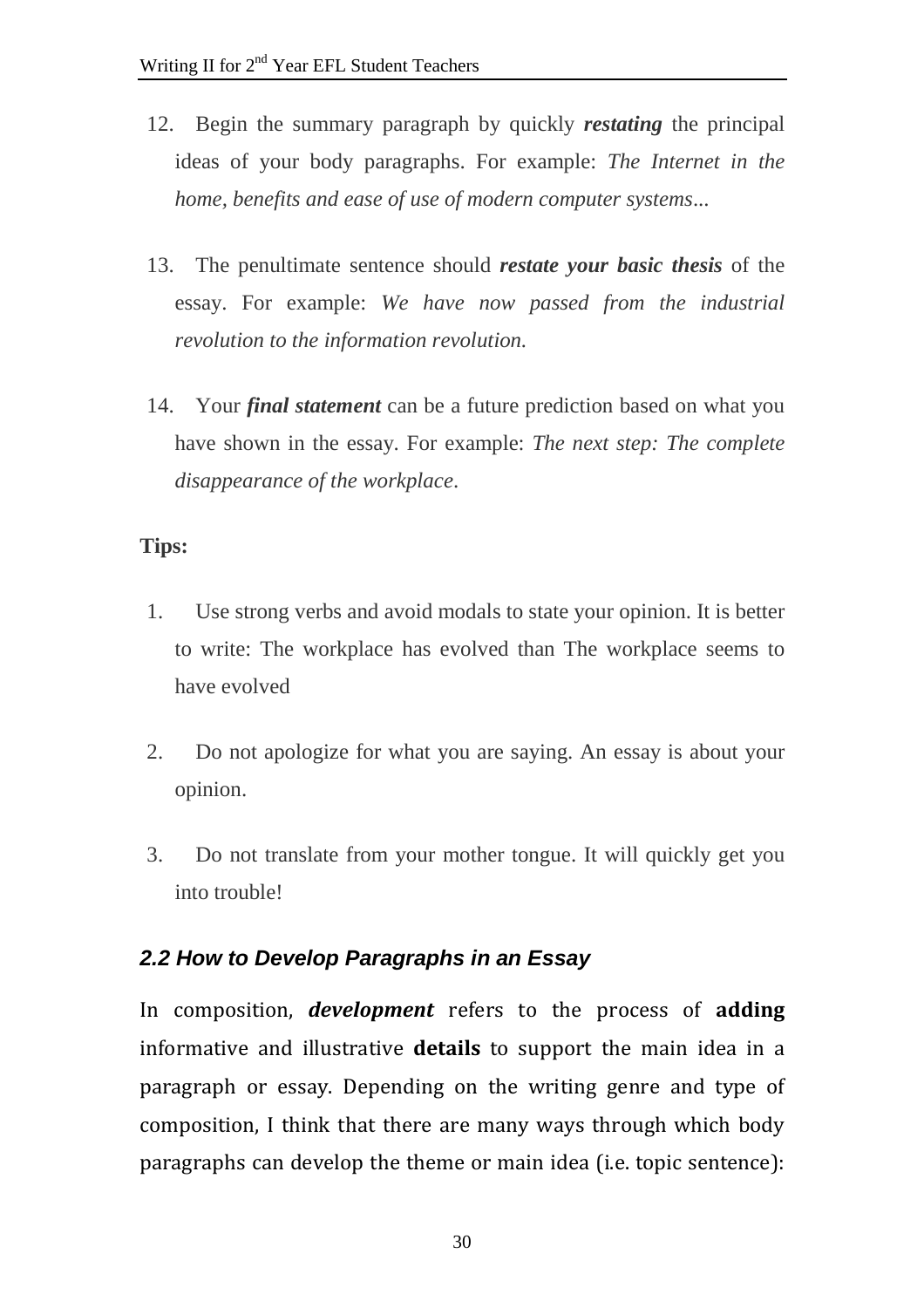(1) developing the theme through **examples**; (2) developing the theme through **description;** (3) developing the theme through **contrast**; (4) developing the idea through **comparison**; and (5) developing the essay through **narration**.

I think that the main idea here is that the *topic* sentence alone is *not sufficient* to provide a complete argument. The reader might need to see more details which would definitely explore the topic more to clarify it. This *elaboration* might take the form of examples, description, contrast, etc.

#### **A-Paragraph development by examples**

Sometimes a paragraph is *developed by examples.* The example paragraph is a kind of **list paragraph**, in which *example sentences*  closely **support** the topic sentence. According to Rosa & Eschholz (2012), illustration is the use of *examples* to make ideas more concrete and to make generalizations more specific and detailed. **Examples** enable writers not just to tell but to show what they mean.

Examine the following paragraphs:

• **Example 1:** 

#### *Effective Writing: A Must in Universities*

*The ability to write well organised, concise paragraphs is essential to a student's success in almost all university courses. In preparing scientific reports of laboratory experiments, a student must present his findings in a logical order and clear language in order to receive a favourable evaluation of his work. To write successful answers to essay*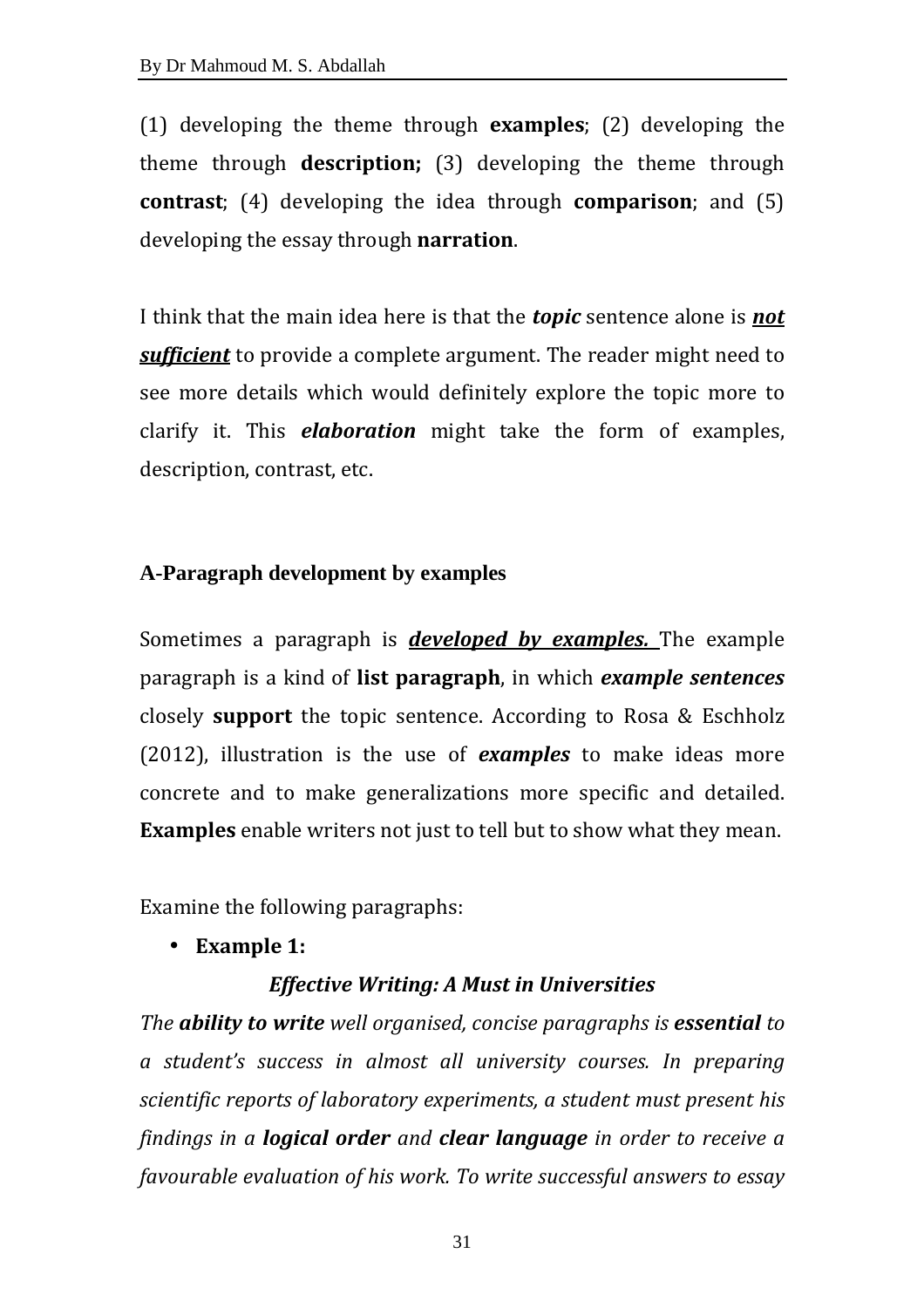*questions on history or anthropology examinations, a student must arrange the relevant facts and opinions according to some accepted pattern of paragraph structure. And certainly when a student writes a book report for English, or a critique for political studies, or a term paper for sociology, style and organisation are often as important as content. Clearly skill in expository writing is crucial to successful achievement in most university subjects.* 

The key words or ideas in the first two sentences of the paragraph are in **bold**.

#### • **Example 2 (a paragraph written by a student):**

#### *My Morbid Imagination*

*My family is convinced that I inherited my imagination from Edgar Allan Poe. For example, when I was in kindergarten, I dreamed that my sister killed people with a television antenna and disposed of their bodies in the woods across the street from my house. For three weeks after that dream I stayed with my grandparents until they finally convinced me that my sister was harmless. Not long afterward, my grandfather died, and that sparked new fears. I was so terrified that his ghost would visit me that I put two brooms across the doorway of my bedroom at night. Fortunately, my little trick worked. He never came back. More recently, I was terribly frightened after staying up late one night to watch The Ring. I lay awake until dawn clutching my cell phone, ready to dial 911 the moment that spooky little girl stepped out of my TV. Just thinking about it now gives me goose bumps.*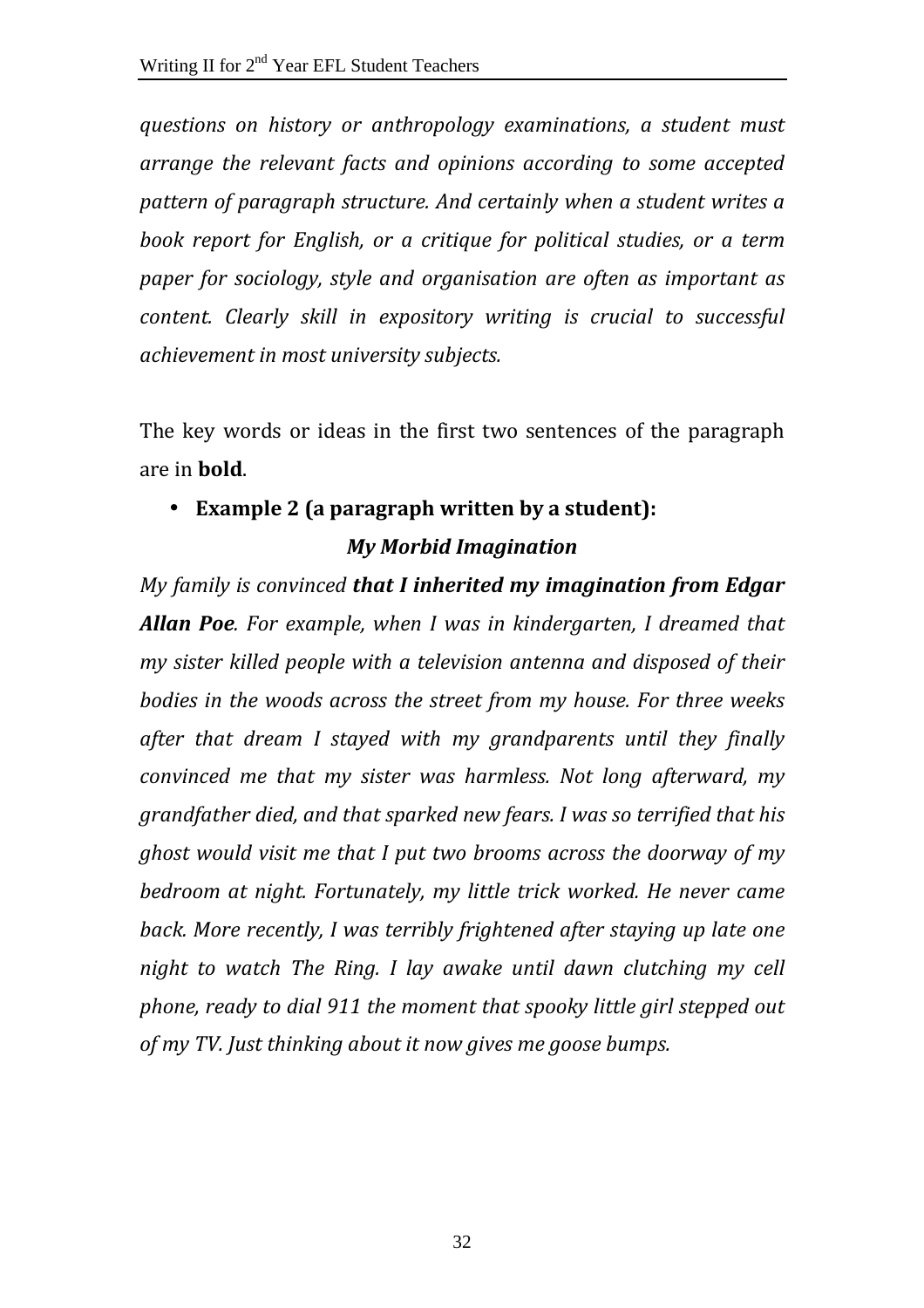## • **Example 3 (a model essay developed by examples): The Successful Interview**

*To be successful in a job interview (or for that matter in almost any interview situation), you should demonstrate certain personal and professional qualities. You need to create a good image in the limited time available, usually from 30 to 45 minutes. Furthermore, you must make a positive impression which the interviewer will remember while he interviews other applicants. At all times, you should present your most attractive qualities during an interview.* 

*You should, for example, take care to appear well-groomed and modestly dressed, avoiding the extremes of too elaborate or too casual attire. On the positive side, clothes may be a good leveller, putting you on a par with other applicants and requiring the interviewer to consider more important qualifications. On the other hand, clothes which are too informal may convey the impression that you are not serious about the job or that you may be casual about your work as well as your dress. Clothes which are too elaborate, too colourful, or too expensive suggest that you do not understand what behaviour is appropriate for the job or that you are snobbish or frivolous. The right clothes worn at the right time, however, gain the respect of the interviewer and his confidence in your judgement. It may not be true that 'clothes make the man,' but the first and often lasting impression of you is determined by the clothes you wear.* 

*Besides care for personal appearance, you should pay close attention to your manner of speaking. Since speech is a reflection of personality, you*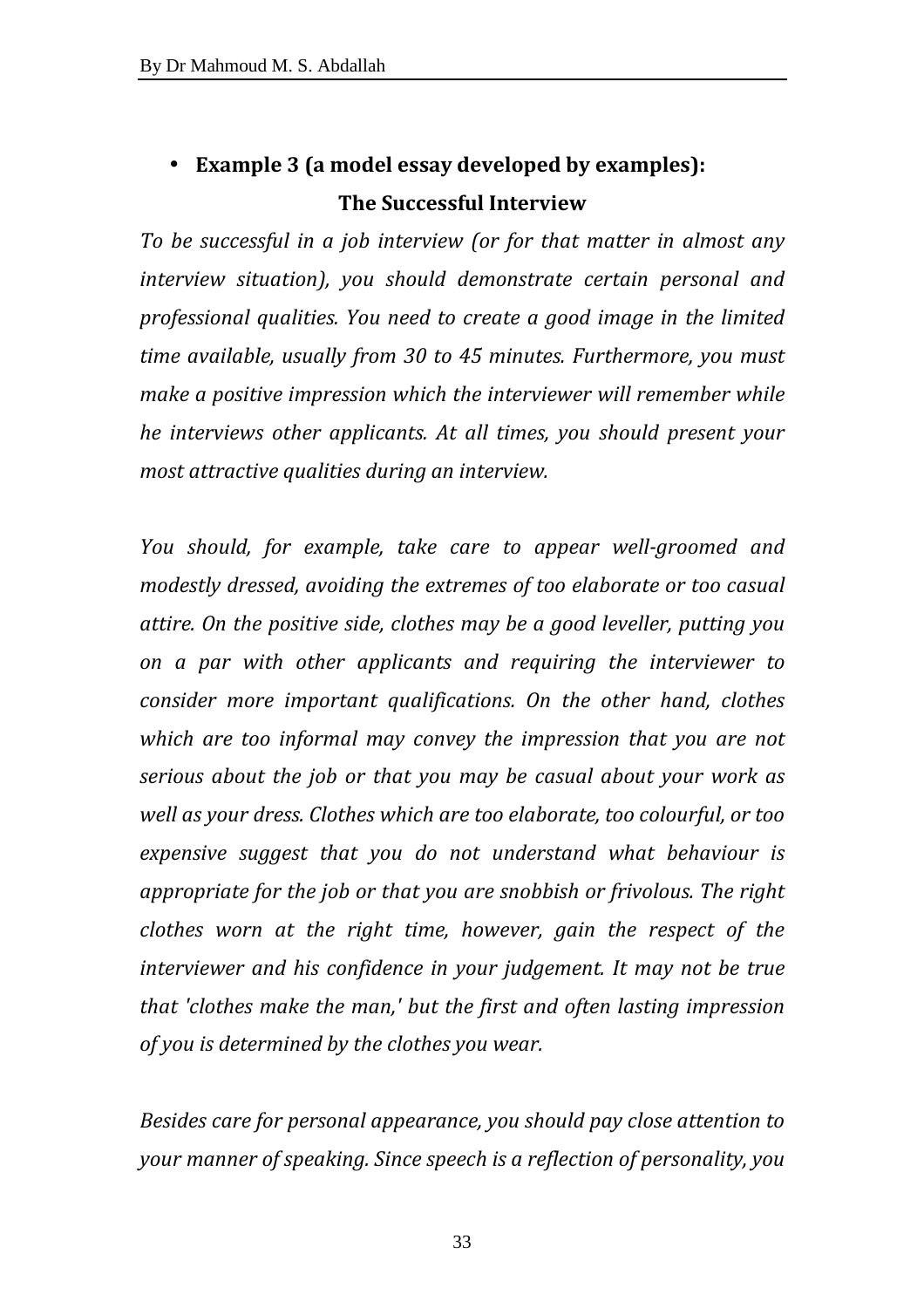*should reflect confidence by speaking in a clear voice, loud enough to be heard without being aggressive or overpowering. Your speech should not call attention to itself, but it should reveal the individuality and ability of the speaker. Obviously, you must speak without grammatical or dialect differences for which you might be criticised or which might cause embarrassment to the employer. Although there are cultural differences with respect to the formality of the job interview, your speech must show you to be a friendly and pleasant person.* 

*Speaking without a subject worth talking about will not impress anyone. You should be prepared to talk knowledgeably about the requirement of the position for which you are applying in relation to your own professional experiences and interests. Knowing something about the position enables you ask intelligent questions about the work and the requirements for the job. The interviewer can decide from the questions asked whether you are genuinely interested or knowledgeable. You can comment on your own training, experience, and other qualifications in relation to the specific tasks of the position. The interviewer can determine whether your background and potential seem to fit the position. The position for which you are applying is not only the safest topic for discussion, it is essential that you demonstrate your understanding of the requirements and your abilities in meeting these requirements.* 

*Finally, to be really impressive, you must convey a sense of selfconfidence and enthusiasm for work. As already indicated, you demonstrate self-confidence by your manner of speech and dress. You further show it by being prepared for the interview with information* 

34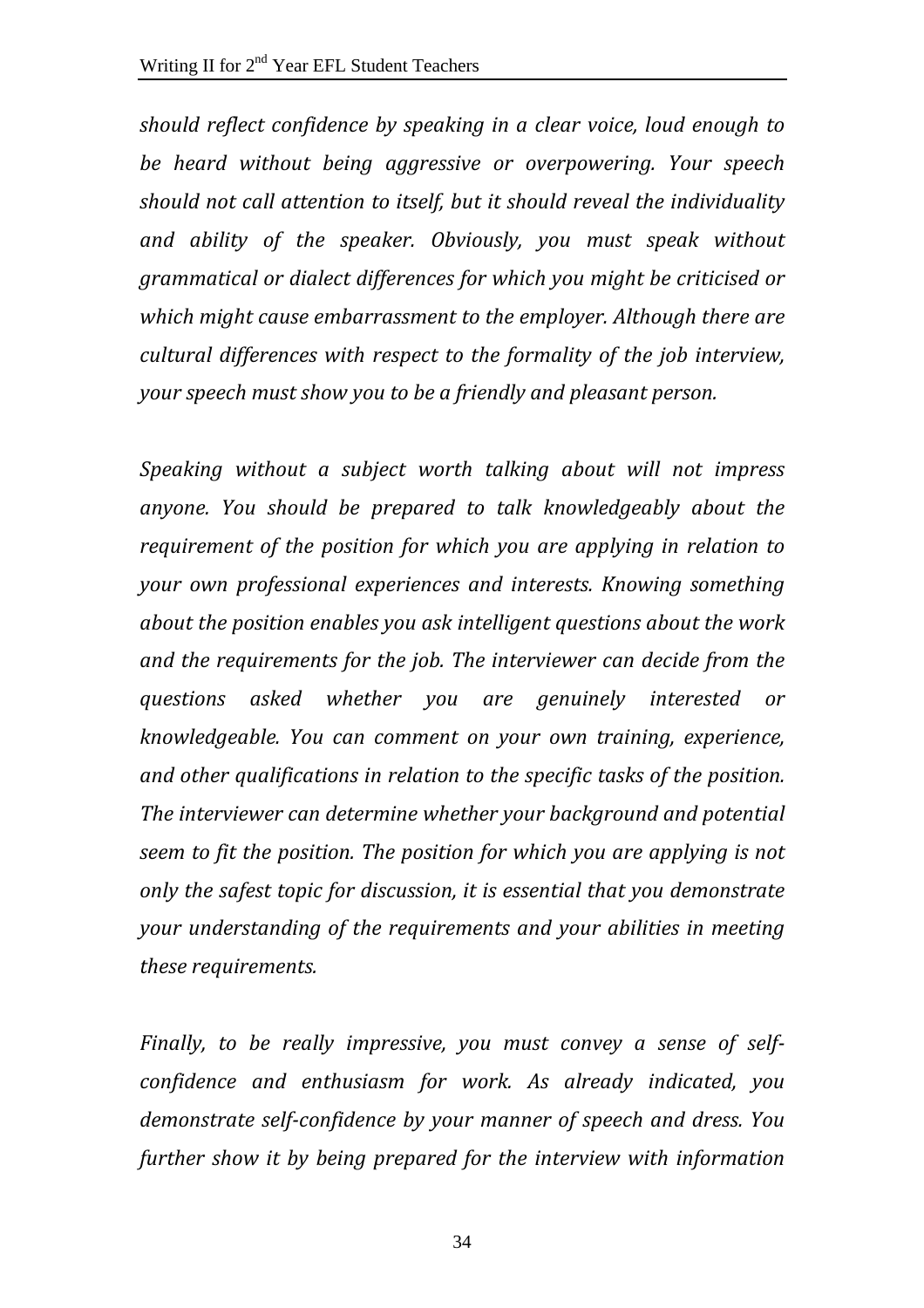*and questions about the position. In addition, the way you enter the room, sit, look at the interviewer, and fill out application forms and other papers may express self-confidence. The eagerness with which you discuss the job rather than the salary may reveal your enthusiasm for work. You may express it also through your questions and comments about working conditions and facilities. And, of course, your previous experiences and success will tell the interviewer about your enthusiasm for work. Both of these qualities – self-confidence and enthusiasm for work – are valued highly by all interviewers.* 

*The appropriately dressed job applicant indicates his sound judgement. His manner of speaking suggests his friendliness and competence. His curiosity and information about the position he is seeking demonstrate his sincerity and potential in the job. He exhibits self-confidence through his knowledge, and he shows his enthusiasm for work. If you display these characteristics, with just a little luck, you will certainly succeed in the typical personnel interview.* 

#### **Outline & Analysis**



35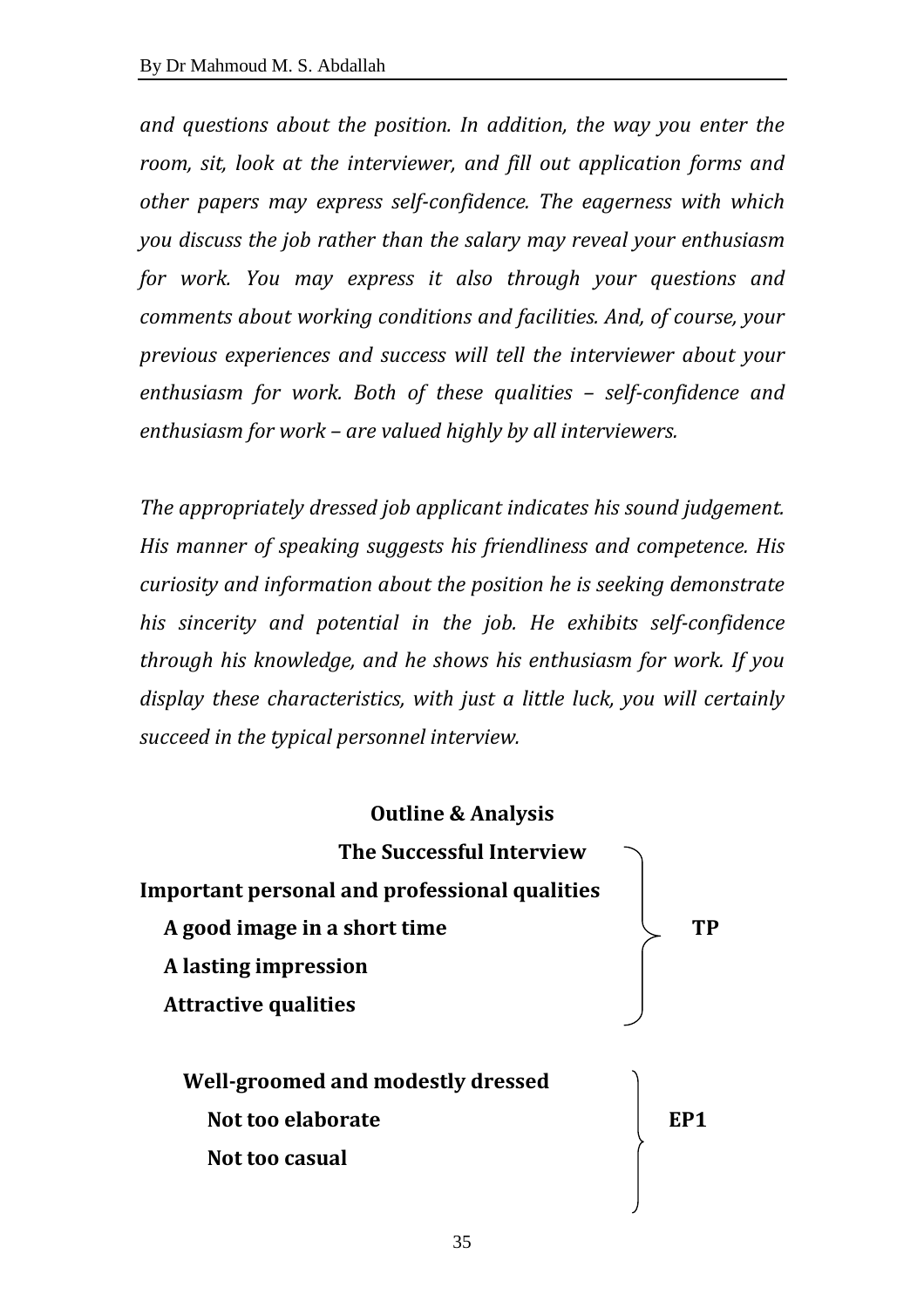

*Abbreviations*: **TS** (Topic Sentence); **TP** (Topic Paragraph); **EP** (Example Paragraph); and **RP** (Restatement Paragraph).

#### **B-Paragraph development by comparison**

A comparison paragraph, as its name indicates, compares similar aspects or qualities of two subjects. Two different procedures are followed while writing down comparison paragraphs: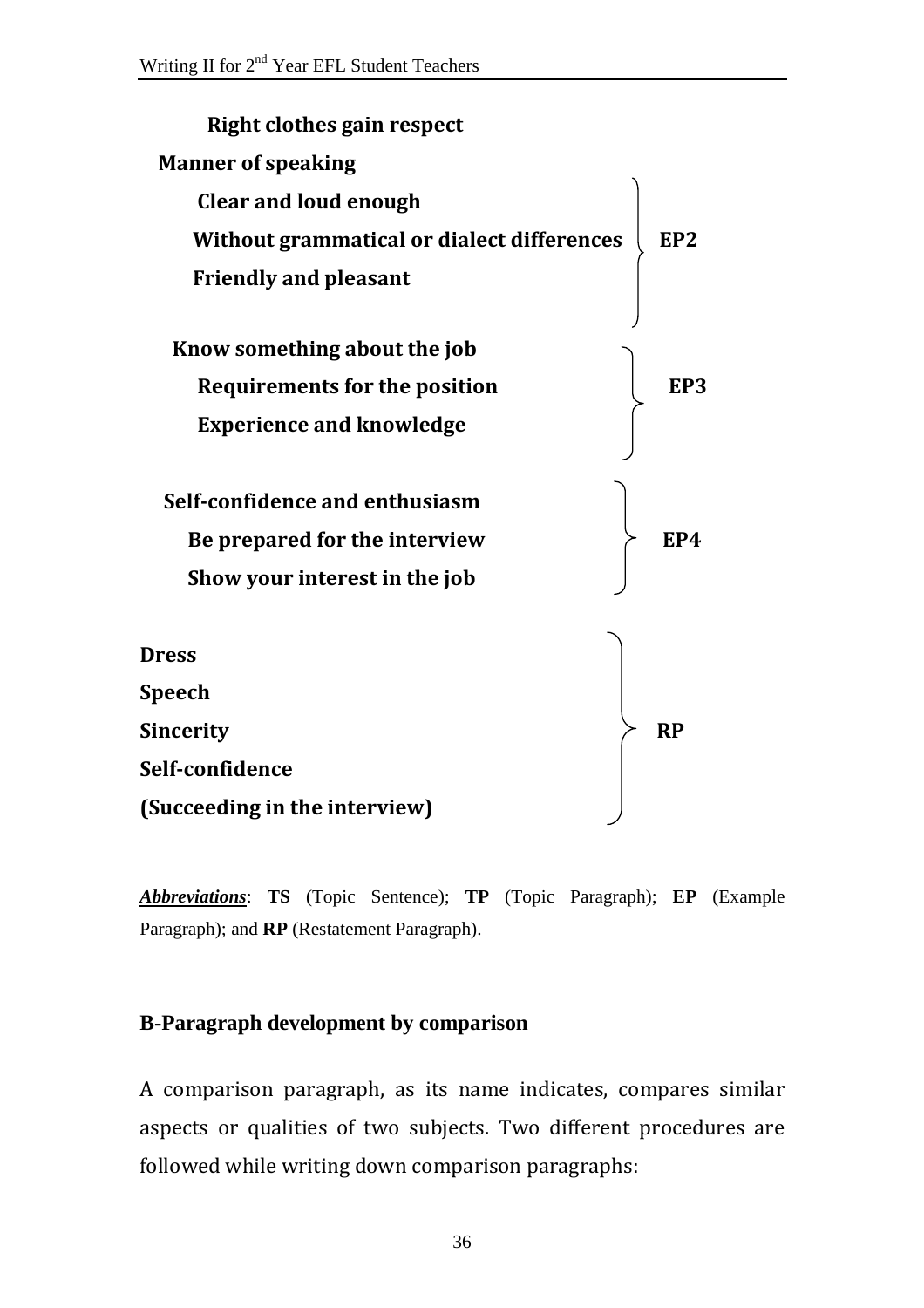- 1. An example related to one subject (A) alternates with an example related to another subject (B);
- 2. All examples of subject A are listed together, followed by all examples of subject B.

In addition to the topic sentence (TP), the example sentence (E), and the restatement sentence (RS), additional sentence types may be used in writing comparison paragraphs:

- 1. A **topic introducer** (**TI**) might be used, followed by TS that states more specifically the basis of comparison;
- 2. **Transition sentences** (**Tr**) may be used to change from one point of view to another; from one set of ideas to another; or from one subject to another

# • **Example 1: (1st procedure: alternating examples of A & B)** *From Paragraph to Essay*

*Despite their obvious differences in length, the paragraph and the essay are quite similar structurally. For example, the paragraph is introduced by either a topic sentence or a topic introducer followed by a topic sentence. In the essay, the first paragraph provides introductory material and establishes the topic focus. Next, the sentences in the body of a paragraph develop the topic sentence. Similarly, the body of an essay consist of a number of paragraphs that expand and support the ideas presented in the introductory paragraph. Finally, a terminator – whether a restatement, conclusion, or observation – ends the paragraph. The essay, too, has a device which brings the ideas to a logically and psychologically*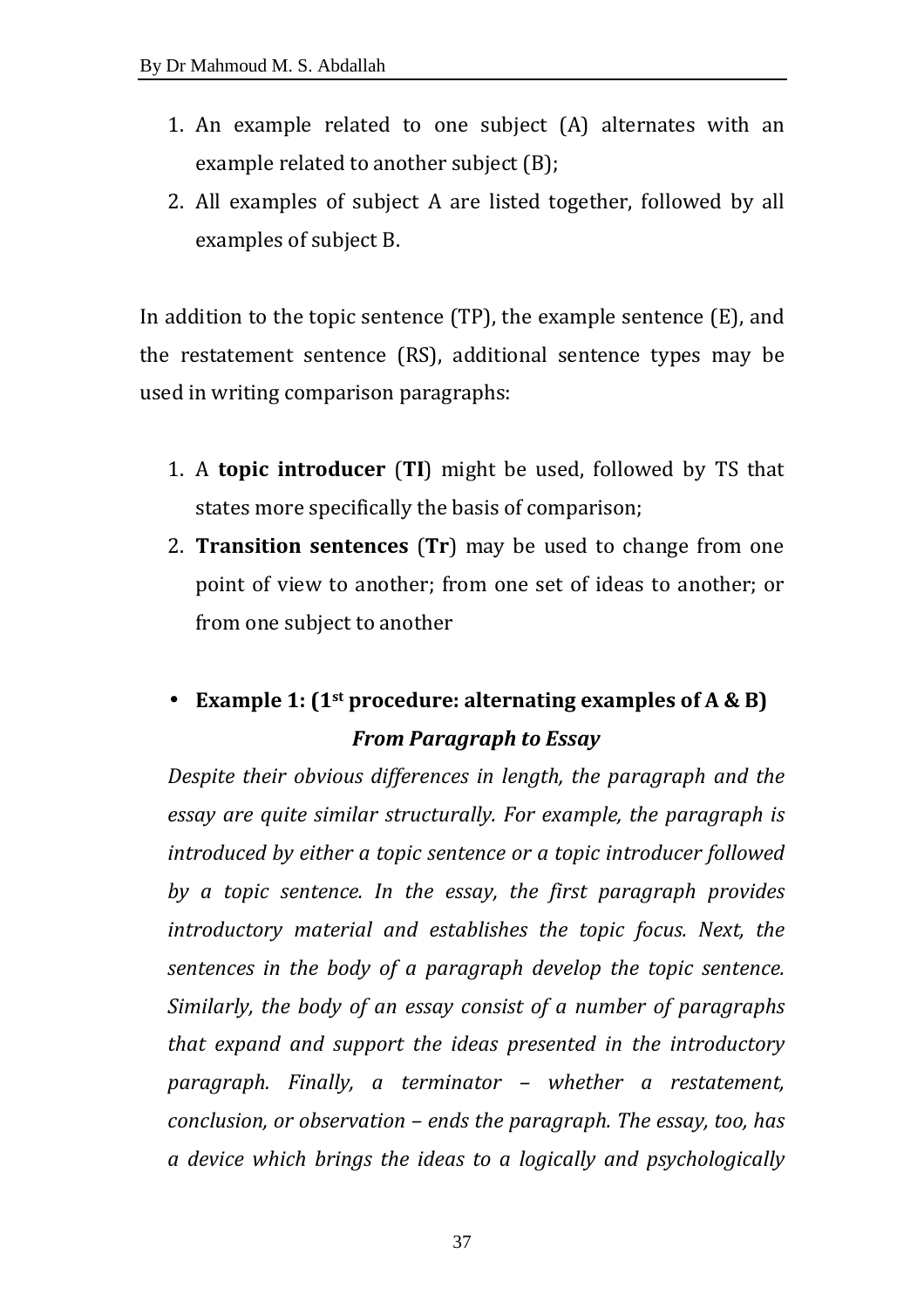*satisfying completion: the concluding paragraph. Although exceptions to these generalisations may be observed in modern creative writing, most well written expository paragraphs and essays are comparable in structure.* 

Now discuss this: **Does this paragraph include the necessary parts discussed – topic sentence, developers, and terminator? Identify them!**

• **Example 2: (2nd procedure: listing all examples of A followed by those of B**)

#### *The Objective Test and the Essay Exam*

*In college and university courses, the objective test and the essay exam are two contrasting methods of evaluation commonly used to measure a student's grasp of subject matter. The objective test usually consists of a large number of unrelated questions that require the student to demonstrate mastery of details. It often leads to rote memorisation of isolated facts during the pre-test period of study. Since the questions on the objective test are presented in truefalse or multiple choice form, the student may be encouraged to guess answers for which he has no accurate knowledge. The essay exam, on the other hand, usually consists of a few broadly stated questions that require the student to organise his response in essay form. Such questions force the student to give proof of his ability to handle general concepts. This type of exam also relies on factual information, but there is far greater necessity for the student to demonstrate analytical and compositional skills. Mere guessing at answers is reduced to a minimum. Although the objective test and*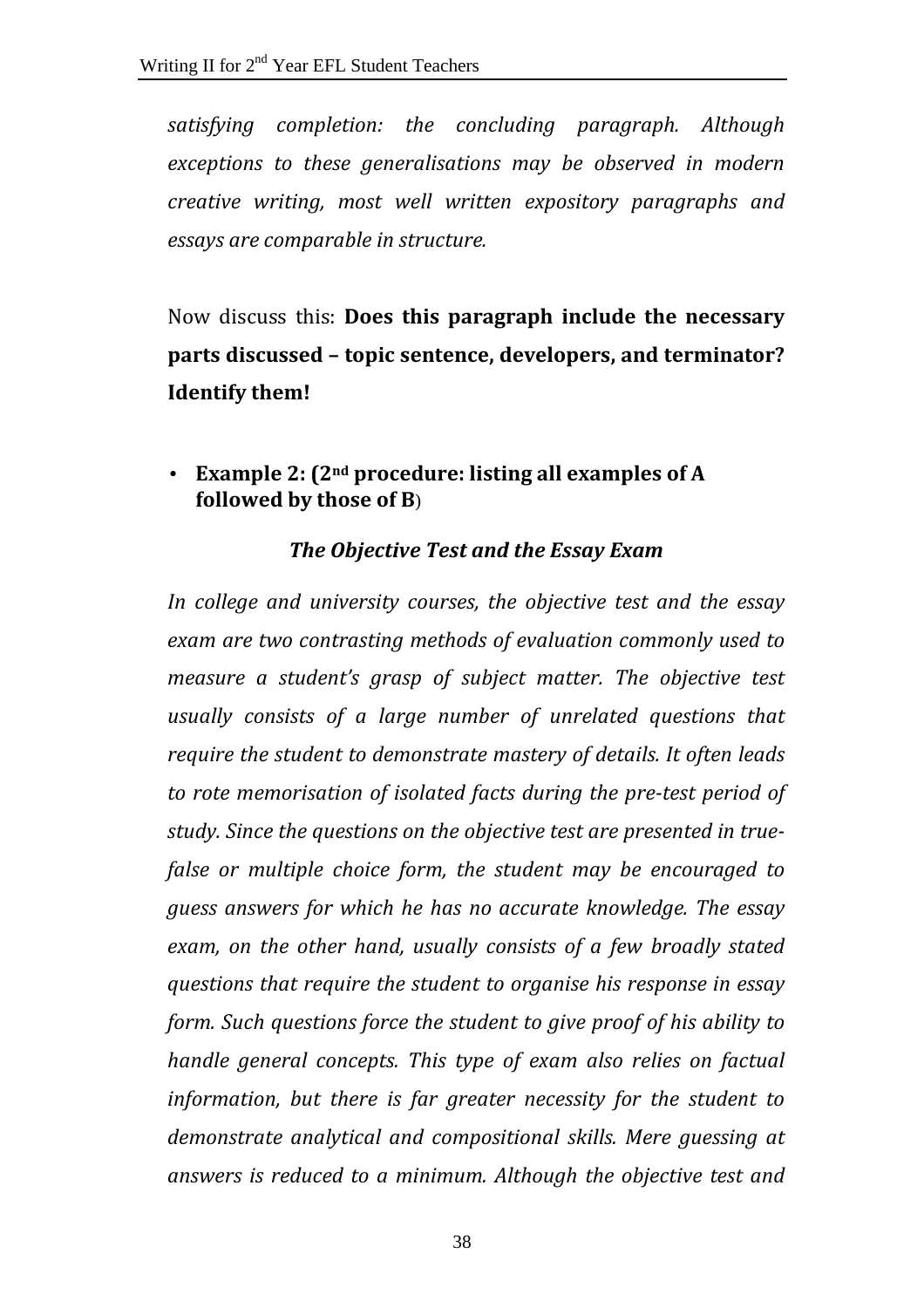*the essay exam have similar goals – the assessment of a student's academic achievement – the techniques (and very often the results) of the two types of examination differ significantly.*

#### **C-Paragraph development by contrast**

**Unlike** the **comparison** paragraph, which compares **similar** aspects of two subjects, the **contrast** paragraph compares **dissimilar** aspects of two subjects. **Like** the **comparison paragraph**, however, the **two procedures** may be followed in writing the contrast paragraph. The first method **alternates** examples of **subject A** with examples of **subject B**; the contrasts may be in the **same** sentence, or they may be in **consecutive** sentences. The other method presents **all** subject A **examples** *together*, then all subject B **examples** *together*.

In writing **comparison** paragraphs, **transitional** words such as *similarly, also, too, both* are used. For contrast paragraphs, however, other transitional words and phrases are employed: *unlike, on the other hand, in contrast*, etc.

• **Example** 

#### *Where to Study*

*One major decision which faces the American student ready to begin higher education is the choice of attending a large university or a small college. The large university provides a wide range of specialised departments, as well as numerous courses within such departments. The small college, however, generally provides a limited number of courses and specialisations but offers a better student-faculty ratio, thus permitting individualised attention to students. Because of its*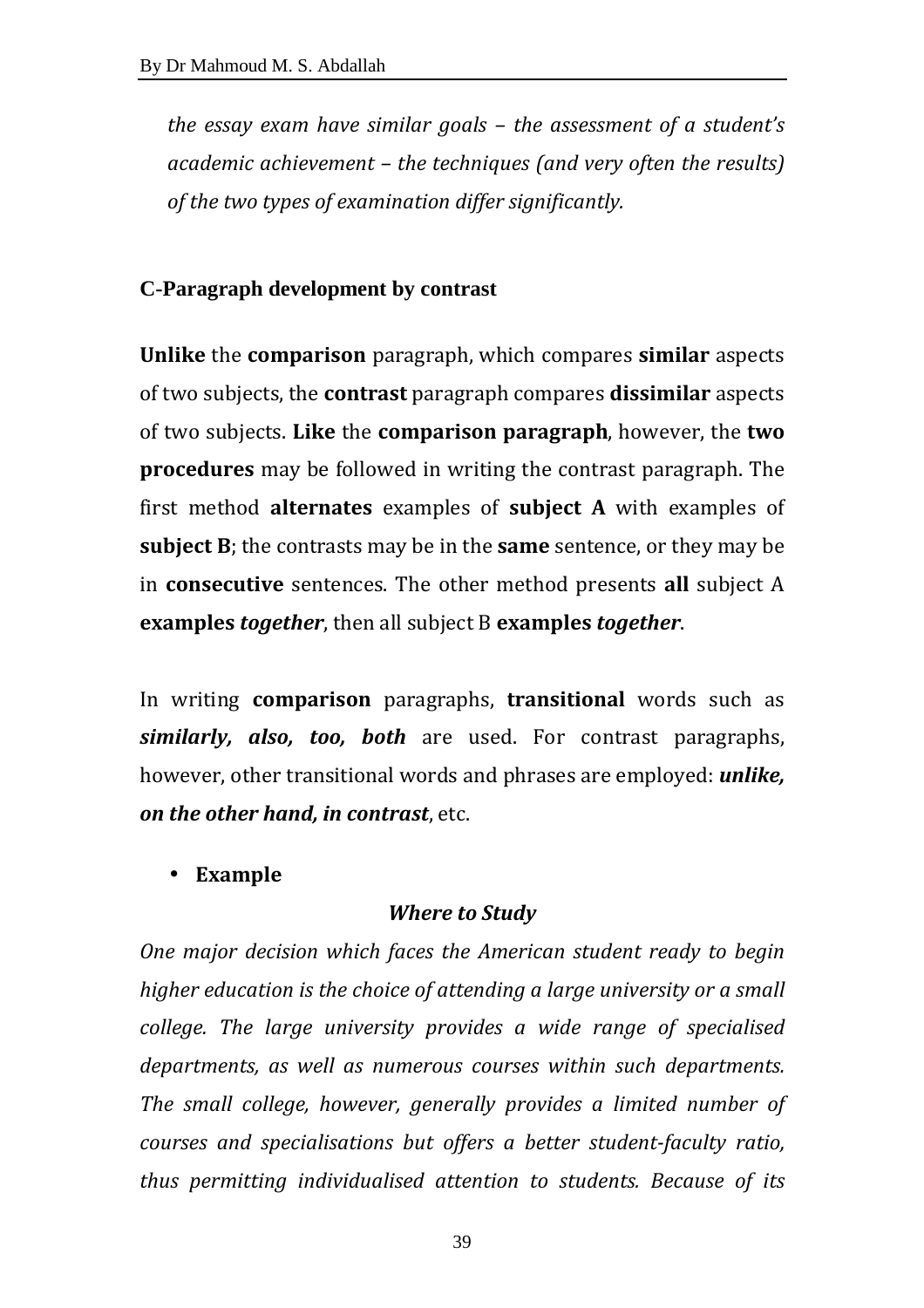*large, cosmopolitan student body (often exceeding 20,000) the university exposes its students to many different cultural, social, and extra-curricular programmes. On the other hand, the smaller, more homogeneous student body of the small college affords greater opportunities for direct involvement and individual participation in such activities. Finally, the university closely approximates the real world; it provides a relaxed, impersonal, and sometimes anonymous existence. In contrast, the intimate atmosphere of the small college allows the student four years of structured living in which s/he contemplates and prepares for the real world. In making his choice among educational institutions, the student must, therefore, consider many factors.* 

#### **D-Paragraph development by narration and specific details**

Sometimes, a paragraph is developed by narration; this means telling more - in the form of a story – to clarify and support the topic sentence. Past events and specific details sometimes elaborate on a specific idea to strengthen it. For example, a story might emphasise the idea that someone is careless or strange, like in the example below:

*My friend Jones is not a very practical person. Driving along a main way one dark night, he suddenly had a flat tyre. Even worse, he discovered that he did not have a spare wheel in his car trunk! Jones waved to passing cars and lorries, but none of them stopped. Half an hour later, he was almost in despair. At last, he waved to a car just like his own. To his surprise, the car actually stopped and a well-dressed*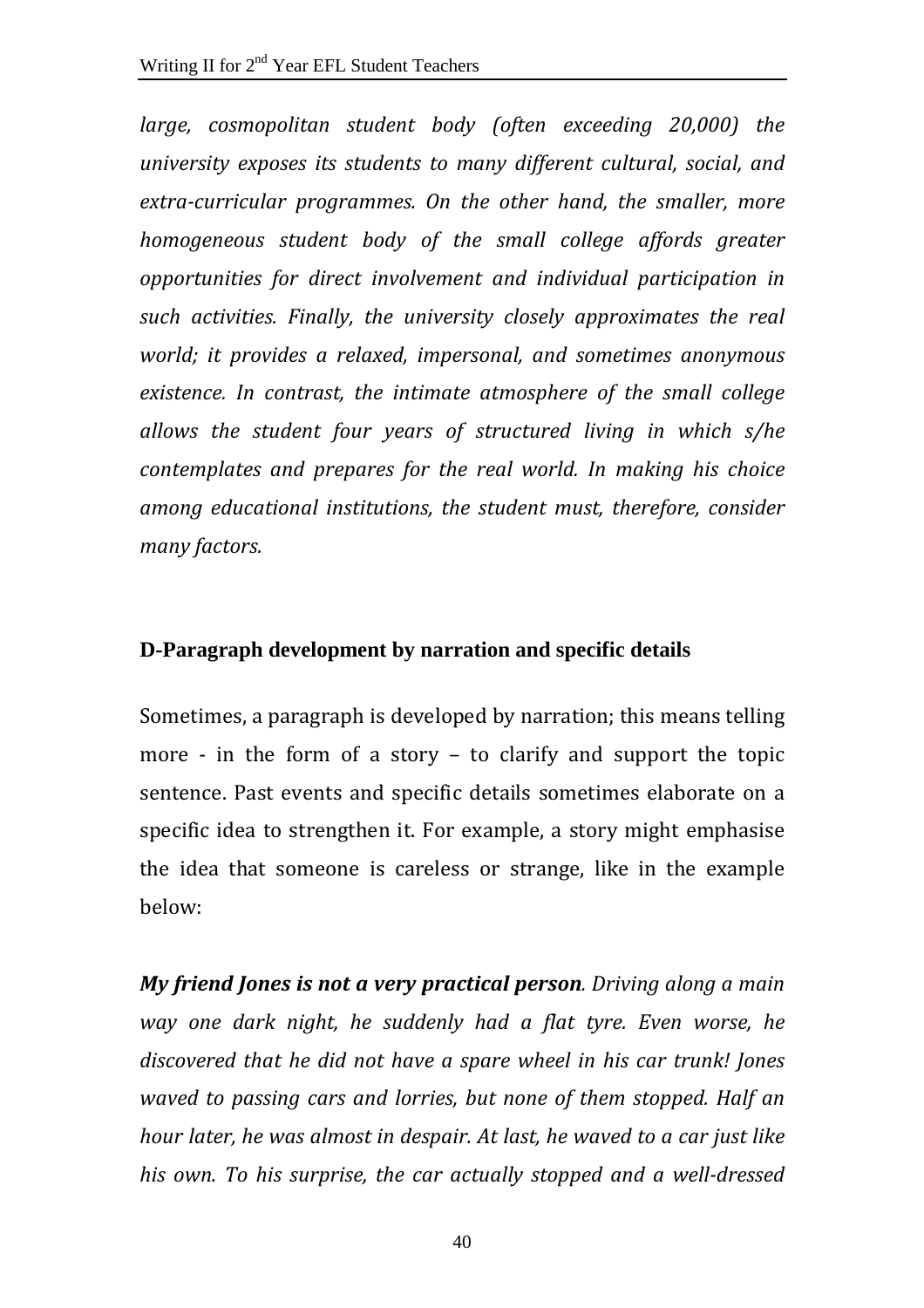*young woman got out. Jones was terribly disappointed: How could a person like this possibly help him? The lady, however, offered him her own spare wheel, but Jones had to explain that he had never changed a wheel in his life! She set to work at once and fitted the wheel in a few minutes while Jones looked on in admiration.* 

### **2.3 Good Presentation of Ideas**

Having decided on what to say (or write), say it *neatly* (precisely or adequately), clearly, simply, coherently, and consistently. Presentation is very important as it makes reading faster and easier. It shows concern for the reader and it always pays to take the trouble.

#### **A-Write neatly**

Try to be as much legible as you can! Neatness is particularly important when filling in forms or writing job application letters. The way you write such documents will make a better impression on a prospective employer than a messy one. Also, neatness of presentation matters a great deal in examinations. Neatness is not a substitute of knowledge, but a messy presentation can lower the marks which the answers (e.g. written essays) receive.

#### **B-Write clearly**

Clarity is very important; so, keep sentences short and try your best to avoid complicated constructions with unnecessary subordinate clauses. It is far better to cut long sentences into short ones by the use of punctuation. The following example taken from a Government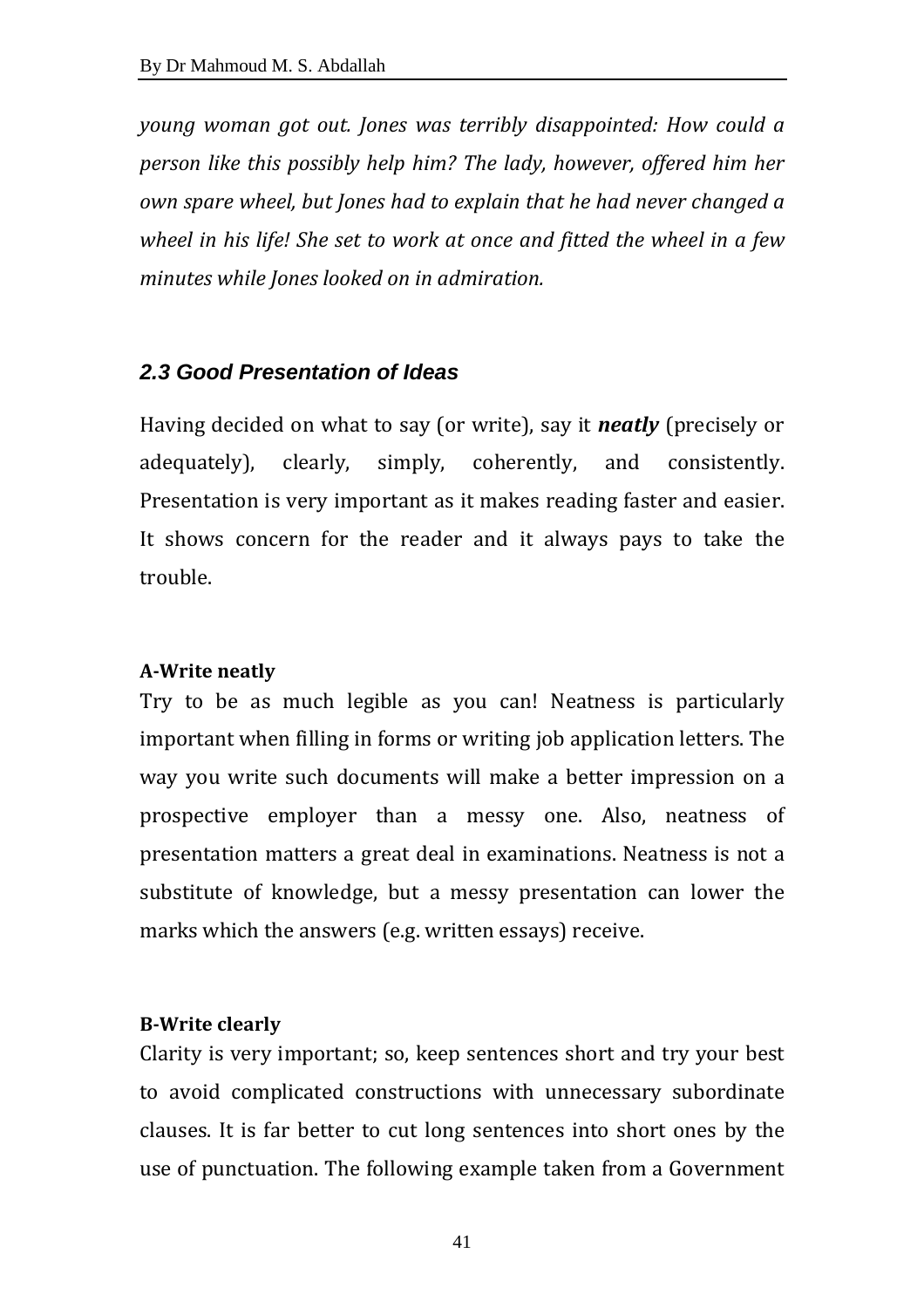publication illustrates the case of a very long sentence which could be written better:

*"In turn, India is exporting increased quantities of non-traditional goods like engineering products, machinery, components, equipment, electronic goods, etc for which there is a growing demand among the non-aligned countries, and which India offers not only at a competitive price, but on comparatively easier financial terms and with facilities of after-sale service."* 

It would be much better to write it this way:

*"India is exporting increased quantities of non-traditional goods like engineering products, machinery, components, equipment, electronic goods, etc. There is a growing demand for such goods among the non-aligned countries. India offers competitive prices, comparatively easier financial terms and facilities for after-sale service."* 

Thus, **one** long sentence has been cut into **THREE**, and made simpler and clearer.

## **C-Plan your paragraphs**

Paragraphs are key aids to clarity:

- Paragraphs break the text into units, and this makes reading and understanding easier;
- There should be only one theme (topic) per paragraph. Therefore, paragraphs help the organisation of one's thoughts;
- Each paragraph has to contain a topic sentence; that is a sentence stating the theme of the paragraph. This sums up for the reader what the writer is trying to say;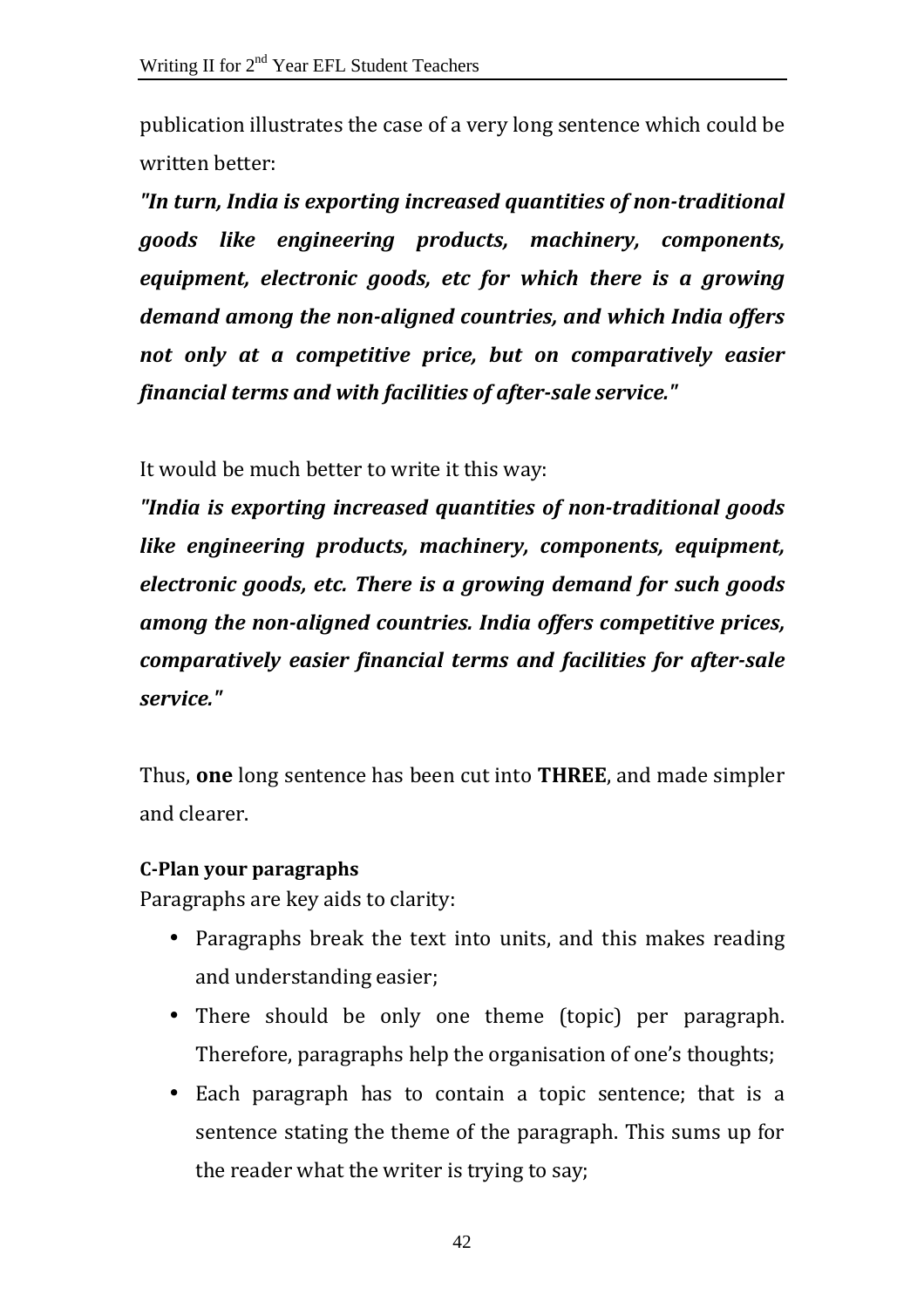• Each paragraph should end on a transition which introduces the next paragraph. This helps the reader to follow the reasoning structure.

Paragraphs can have many sentences, so long as the unity of the theme is preserved. There should be only one theme per paragraph. If the paragraph is a long one, it may be desirable to put the topic sentence at the beginning. However, there is no hard or fast rule; the topic sentence can go wherever it fits.

#### **D-Avoid long and unnecessary words**

It is a golden piece of advice to avoid long and unnecessary words. Long words interrupt the flow of thought and the reader may not understand them. Here are a few examples of long words, each followed by a short word which would be better to use: *abbreviated/short; necessitate/need; prevaricate/quibble; desiccate/dry-up; circumscribe/limit; multi-faceted/many-sided;* and *tendermindedness/tenderness*.

However, in some cases, the long word is better because it describes the meaning more accurately. Moreover, there are occasions when long words are called for, because they either add to the meaning or improve the rhythm of the sentence. For example: *"The moonlanding was a significantly memorable achievement"* is stronger than: *"The moon-landing was a great feat to remember"*.

**Unnecessary words** are those words which add nothing to the meaning of the sentence. Sometimes, we – as English learners – add some empty or unnecessary words that would add nothing to the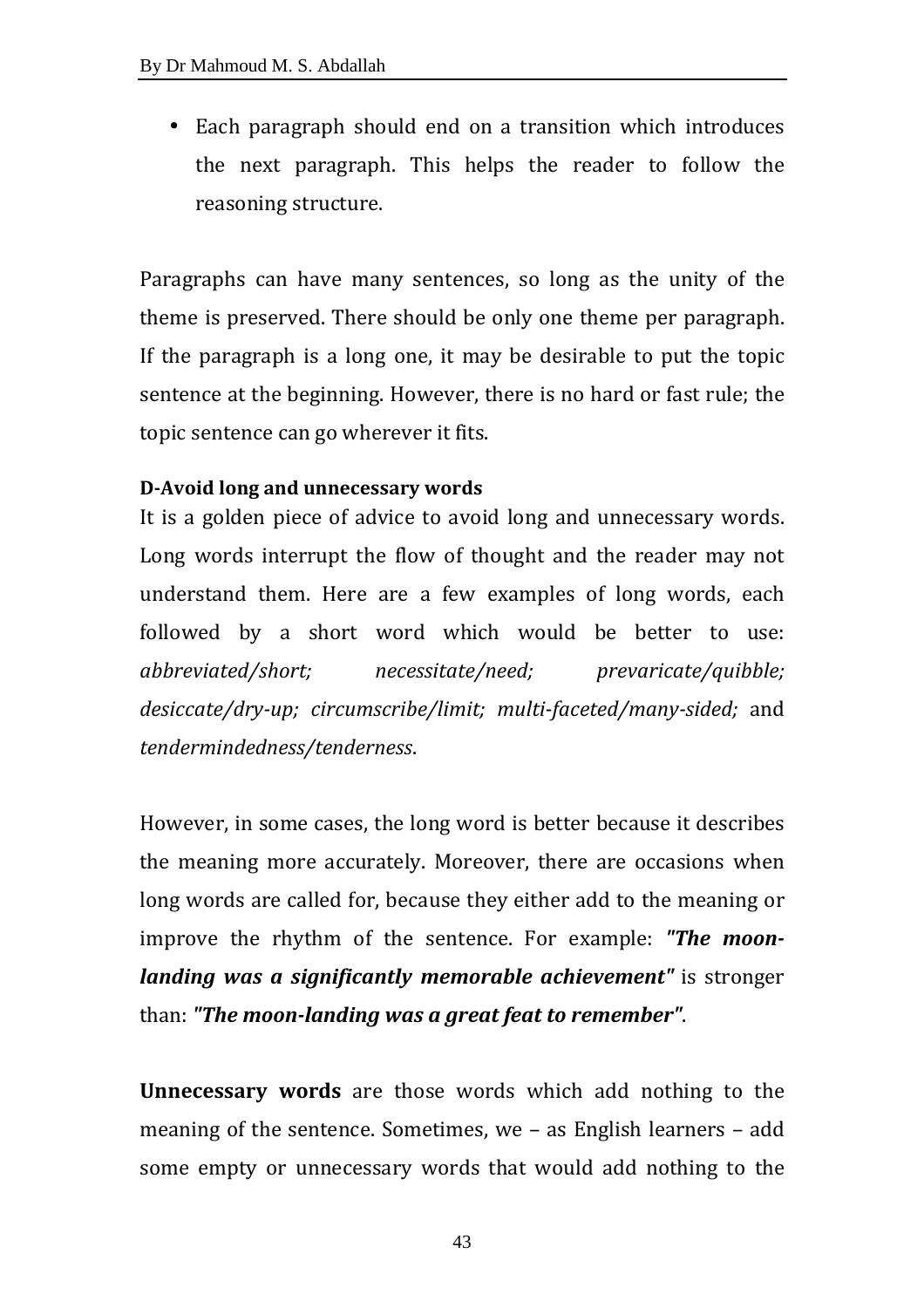meaning of the sentence. Some of us, for example, would prefer to start writing, especially when introducing a topic, with specific phrases or starters, such as: 'As a matter of fact……', 'There is no doubt that …….', 'Generally speaking ……', and 'Needless to say…..'. Those starters can be removed or replaced by shorter ones (or just a single word) to convey the same meaning. Sometimes, we repeat ourselves by writing many synonyms (Don't panic! All of us – as Arabic speakers – did this!). For example, we might write down a sentence like this: *The Maths test was so hard, difficult, complicated and tricky!* Perhaps, just one of the above adjectives is sufficient to do the job.

#### **E-Be coherent and consistent**

To be *coherent* is to make sense, and to be easy to follow and understand. More specifically, it means:

- Putting the words of each sentence in the right place;
- Putting the sentences in the right order; and
- Avoiding ambiguity.

In other words, the basic unit for the written expression of thought is the **sentence**. To be complete and meaningful, the sentence must have at least *one verb* and *one subject*; the subject, however, can be implied.

Naturally, as the sentences become more complicated, the **order of words** becomes more important. For example: *"I am wearing the dress my mother made for my birthday"* does not mean the same thing as *"I am wearing for my birthday the dress my mother made"*! The **difference** in meaning comes from the place of 'for my birthday'.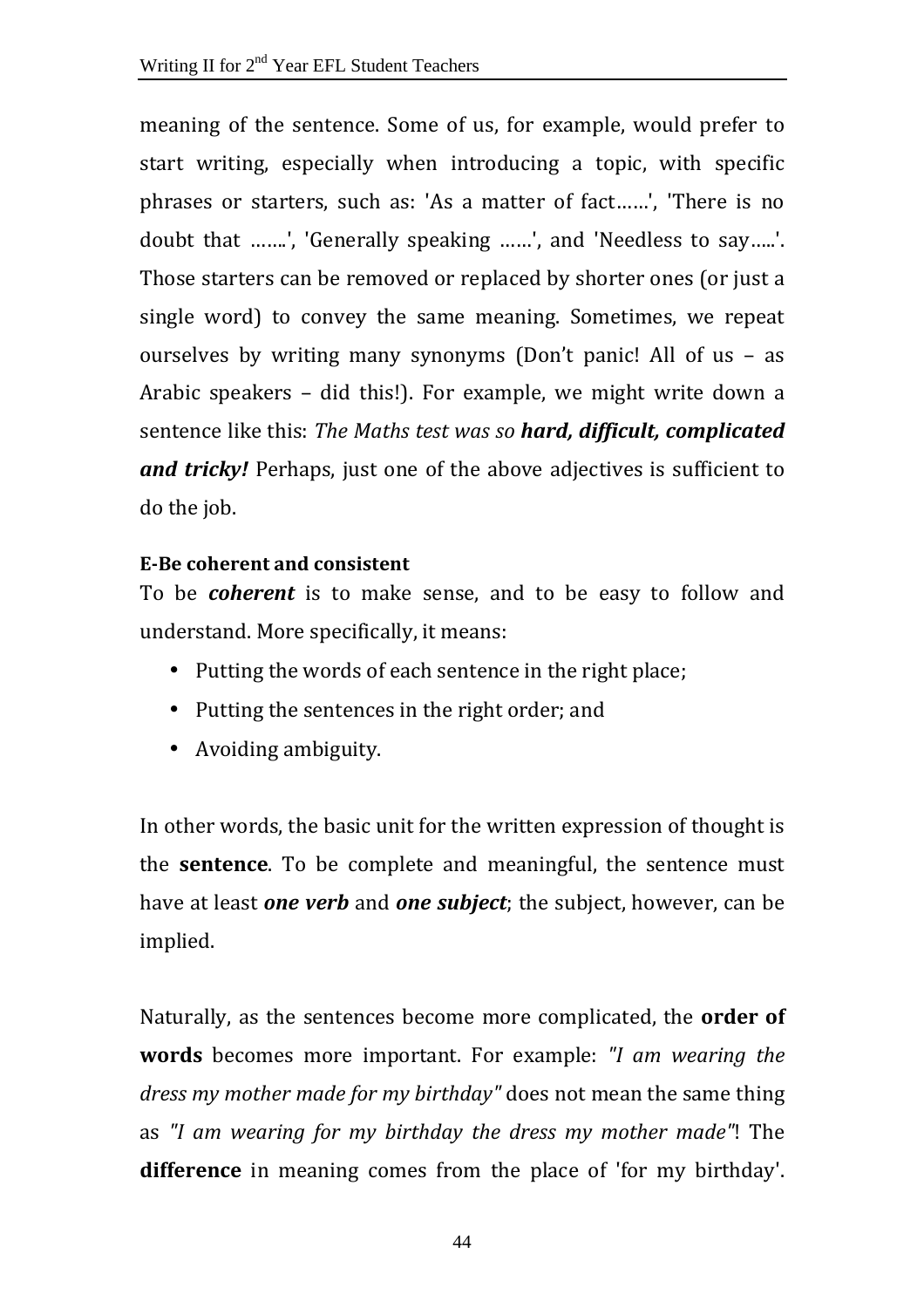*Keep together* the words which belong together; failure to do so may yield some very odd results:

# *"He took out his gun, blew his nose, wiped it clean, put it in his pocket and wondered whether it would go off"!*

The sentence was not meant to be funny; its author simply forgot to keep together the words which belonged together. It was **the gun** he wiped clean, not his nose; the sentence ought to run like this: *"He blew his nose: took out his gun, wiped it clean, put it in his pocket and wondered whether it would go off."* 

With sentences, as with words, it is very important to keep to the **logical order**. It is equally important to use short, simple sentences with *one thought* per sentence.

**Avoid ambiguity**: Ambiguity is not lack of coherence, but obscurity. *Faulty construction* can lead to misunderstanding or to nonsense. See this: *"I will eat at my home which is in London on Sunday"*. As if home was not in London during the week. Had the words which *belonged together* been *kept together*, there would have been no ambiguity! So, see this modified one: "*On Sunday, I will eat at my home which is in London"* or *"I will eat on Sunday at my home which is in London"*.

Nothing is more irritating than to find the same word spelt in different ways. If one spells 'Muslim' with a 'u' and an 'i', one must not switch to 'Moselm' with an 'o' and an 'e'. The same applies to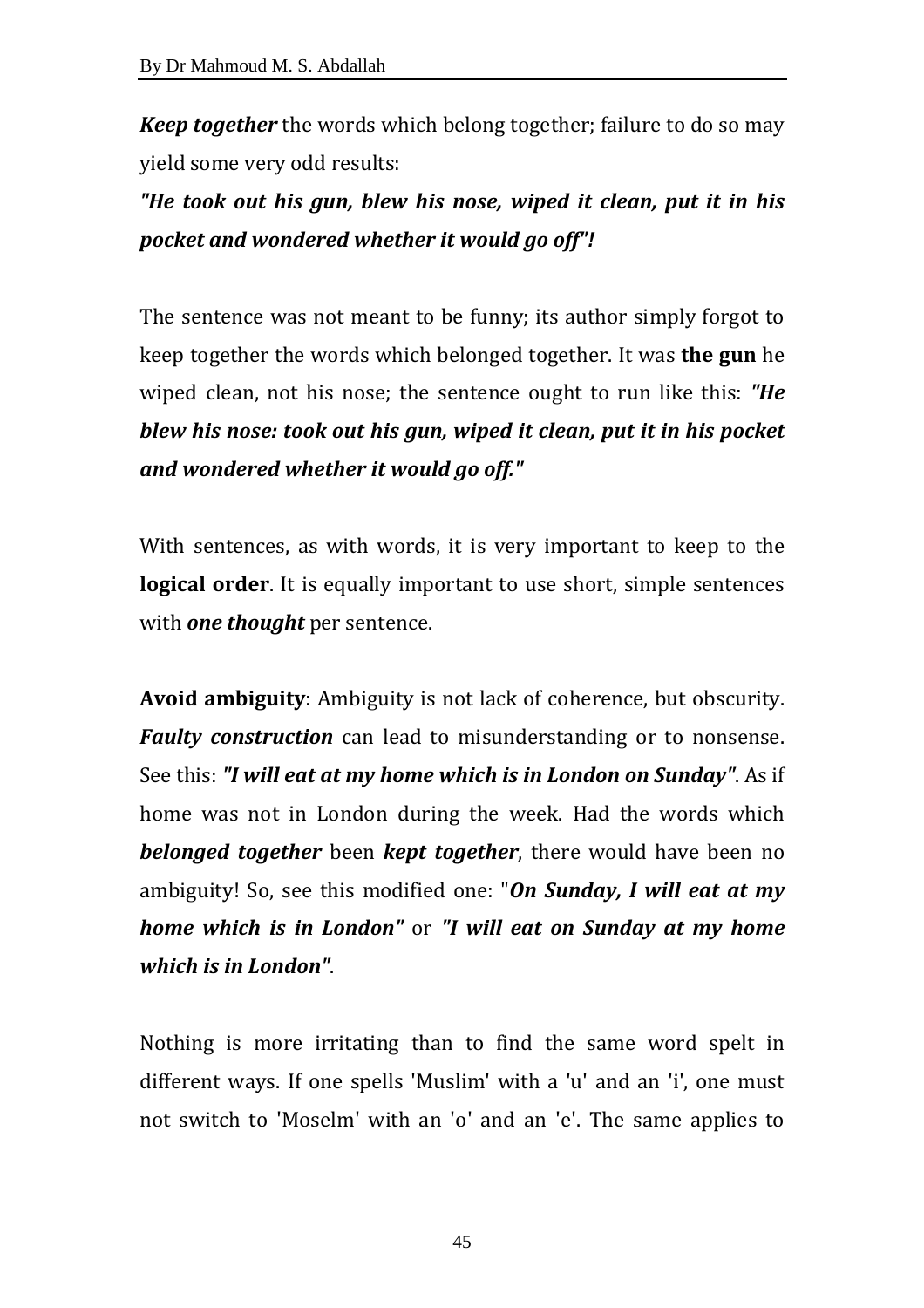Koran/Quran, and to English words like cheque/check, through/thru, and rhyme/rime.

#### **F-Consider 'register' (suitable language & tone)**

Writing well involves presenting your material in a **tone appropriate** to your audience and to the task in hand. You would use different styles of language for a business letter, a newspaper report, a letter to a friend or a short story. It is important to develop a **suitable tone**, or register, for your written work.

A university essay is a **formal document** and requires a **formal register**. Students often struggle to find a balance between formal, intellectual language and open, accessible English. Many reputable scholars struggle with this too, which is why some academic books are so hard to understand. However, even the most complicated ideas can be articulated clearly. Your marker will be delighted to see complex thought presented in plain English. They will also notice if you dress up weak thinking in flowery language. Pay attention to the register of your writing and remember who will read your work.

Pay attention to the way academic writers, for example, use language. If it seems too dense and formal then do not copy their style. However, if you find a book that is lucid, interesting and readable, try to work out what makes it so clear.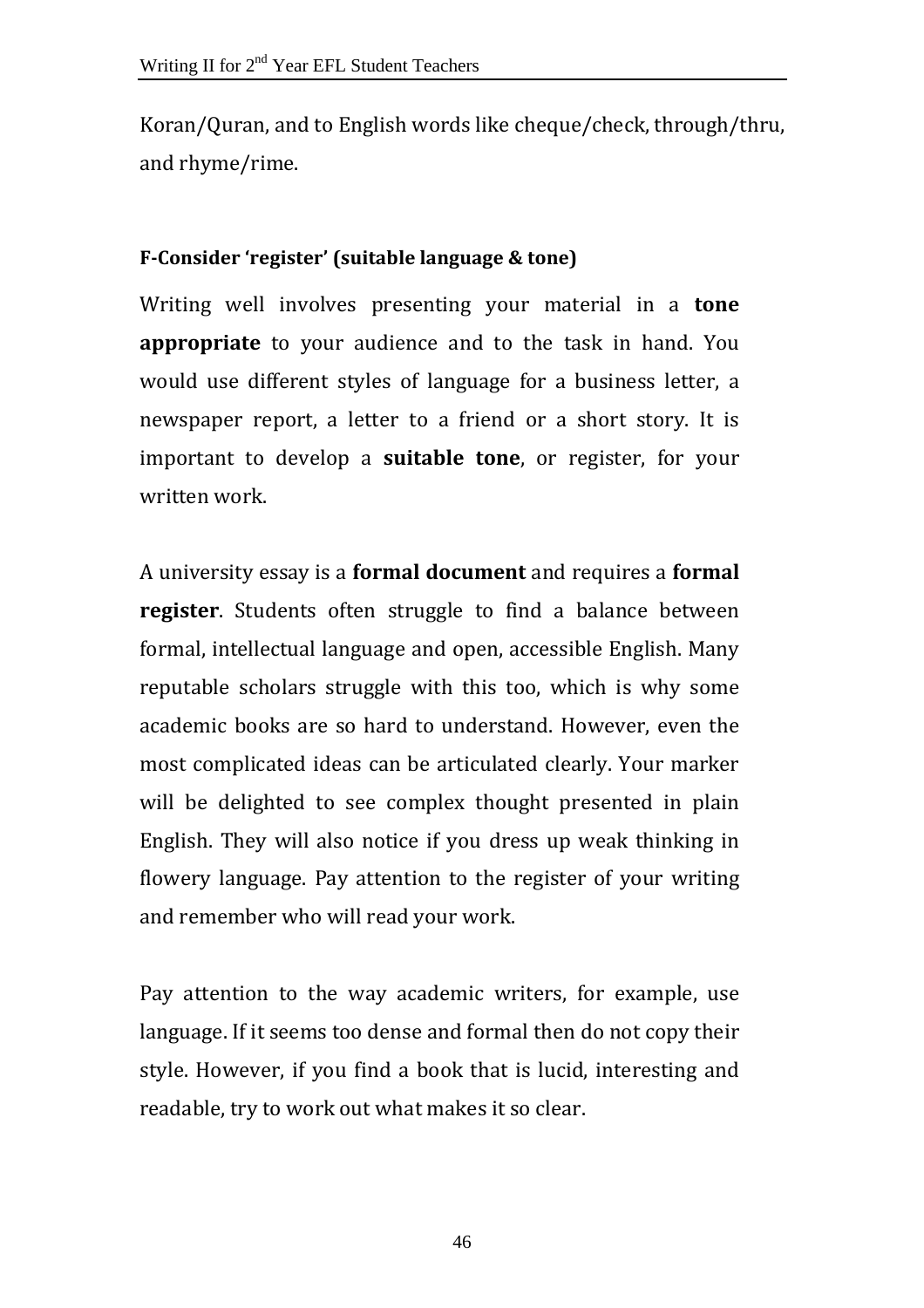*Avoid being too personal:* Your name appears on the front of your essay, therefore your marker already knows that everything in the essay is your opinion. **Do not keep saying 'in my opinion'** or 'it seems to me that' etc. Have the courage of your convictions and state what you think. If you can back up your views with evidence from sources, there is no need to apologise or hesitate. You do not need to fear the first person, but don't overdo it. Present your work as a piece of cohesive thought rather than as collection of your own responses. Avoid using phrases such as, 'I want to look at' – just get on with it.

*Avoid being too clever:* Some of the worst grammatical errors are caused by trying to write long, complex sentences. A short sentence is the most powerful way to make a cogent point. However, one short declarative after another quickly rings wooden. Similarly, do not use words that you *think* you understand. If in doubt, look them up instead of leaving them out.

*Avoid slang:* This does not just cover words and phrases. It also applies to informal expressions and sentence constructions. Do not say, 'Cicourel's analysis of juvenile delinquency blew me away. You know what I mean?' You can express the same idea by saying, 'Cicourel's analysis is vivid and engaging,' or, 'Cicourel's observational research demands a strong response from the reader.' Avoid using 'you' or 'us' for the reader of the text. 'One' sounds formal in everyday speech, but it is very useful in this setting.

47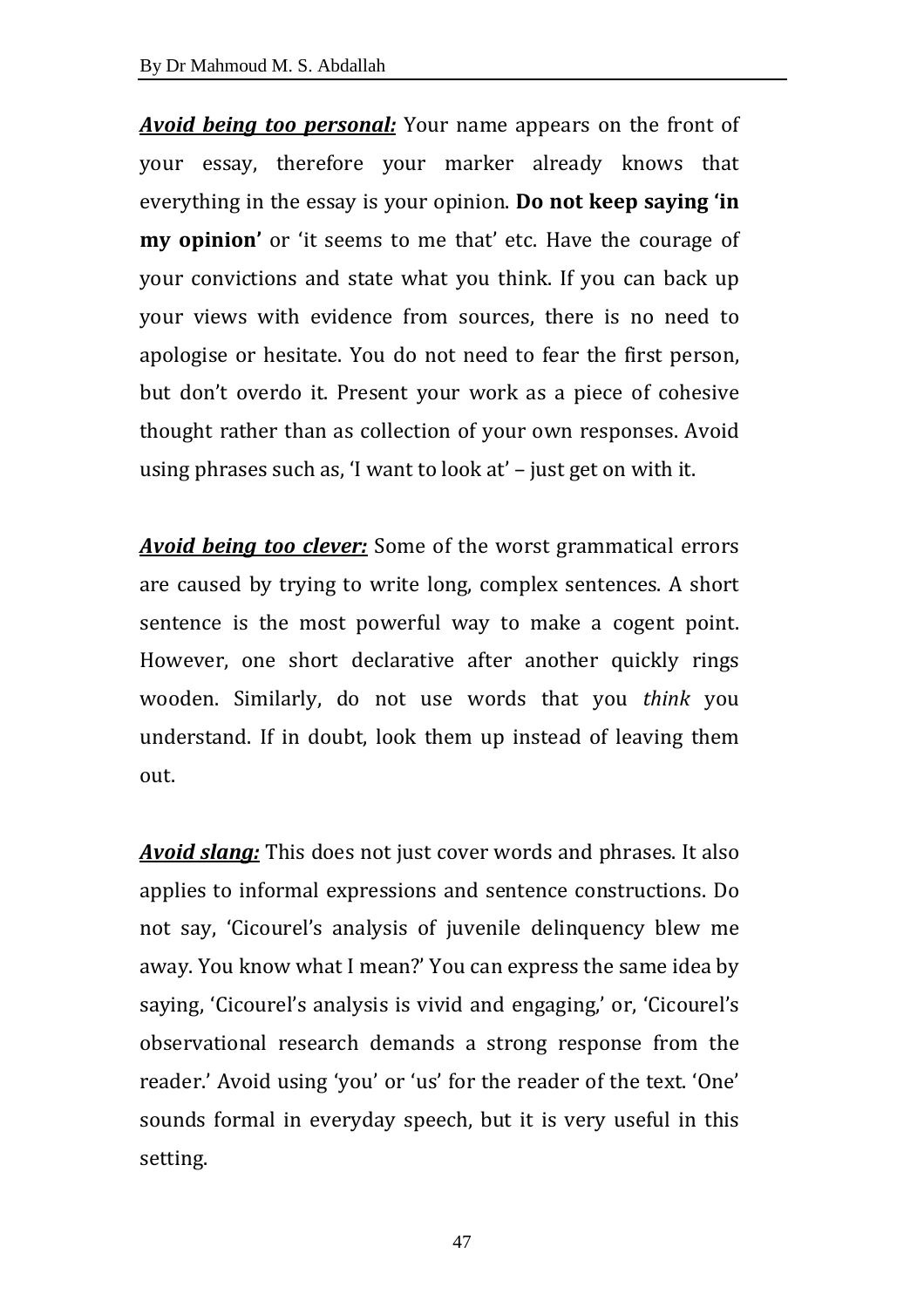*Tenses:* Use the past tense for anything that happened in the past. If you use the present tense to refer to an author's argument ('Bruce says x, y. Brewer argues that …') then stick with that consistently. The present tense may be the most appropriate for certain generalizations ('Social stratification exists in every known society.'), but make sure that they really do apply to the present day.

#### **G-Watch your grammar**

If you want to express interesting ideas, then a sound **grasp of grammar** is essential. Your understanding of grammar may be more developed than you realise. If you have studied a foreign language, you may have a very sophisticated knowledge of how it works. Most speakers use grammar well without knowing all the terms for the techniques they are using. This is fine when it works, but it can help to stop and think about what you are doing. Markers tend to use technical, grammatical terms when pointing out problems in your work, which is not much use to you if you do not know what they are talking about.

This section will point out a few common problems, and offer definitions of some terms that may crop up in your markers' comments. If you have serious problems with the English grammar used in academic writing, you have to work hard to solve them. If your markers consistently complain about your *syntax*, sentence structure, tenses, pronouns and the like, you probably need some help from specialised sources on syntax and grammar.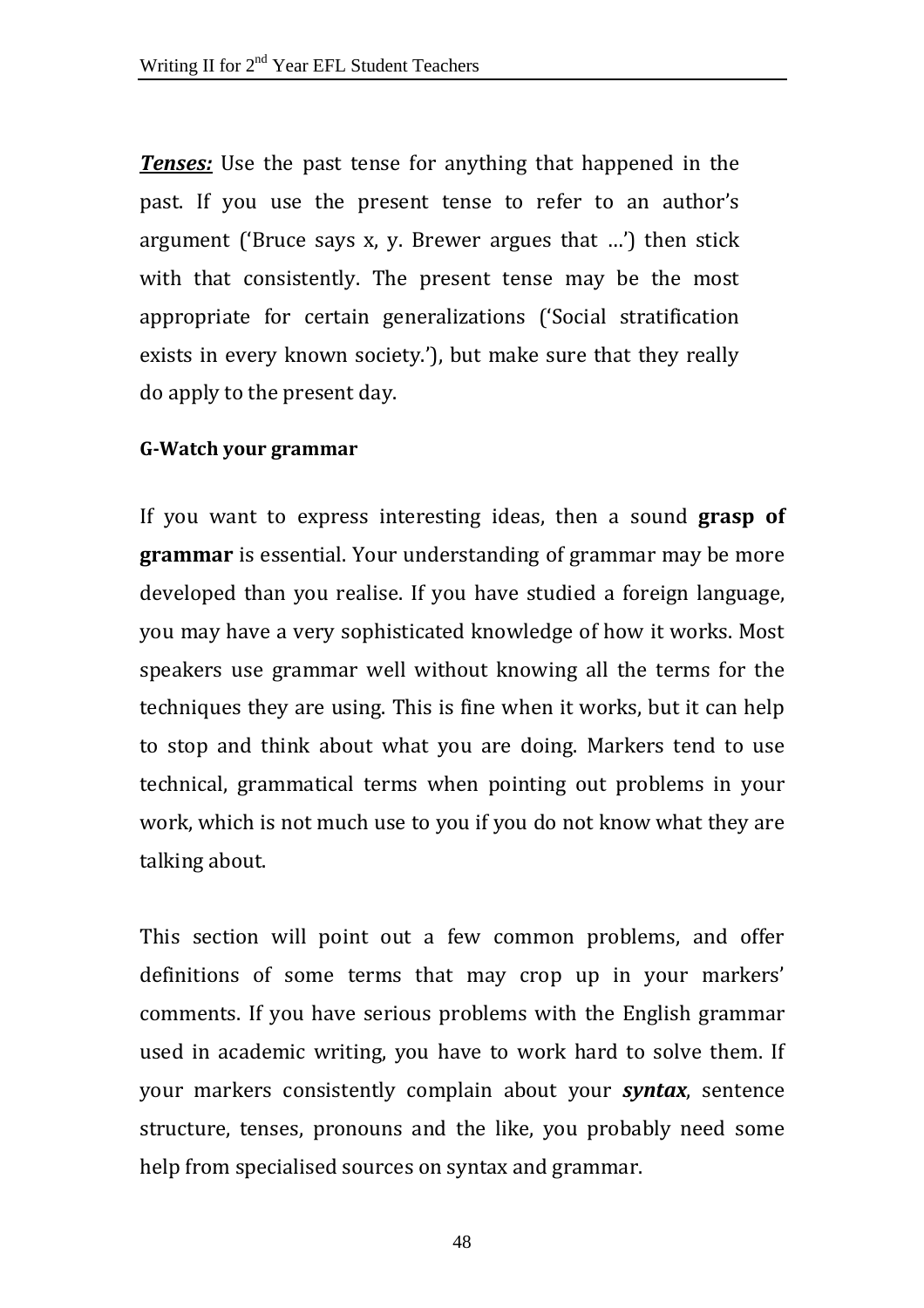**Syntax** is the order of elements. English is an 'SVO' language, which means the normal order of elements is subject-verb-object. 'The man bit the dog,' is clear in its meaning, if weird. Problems can develop, however, when a writer starts to pile various modifying elements (subordinate clauses, temporal phrases, etc.) at the beginning of a sentence. Then it is possible to lose track of the subject, the verb, and the object (complement).

#### **H-Watch your punctuation**

Punctuation is very important; without it, words would follow each other in an endless stream and the meaning would be lost. The role of punctuation is to make meaning clear. I remember a funny famous example (perhaps it was a joke about what male students wrote, and what female students in the same classroom wrote) that shows the importance of punctuation:

*A woman without her man is nothing!* (without punctuation). If left as it is, the sentence would bear two contrasted interpretations:

- 1. A woman: without her, man is nothing.
- 2. A woman, without her man, is nothing.

A **full-stop** (.) is needed to end the sentence, when a complete meaning has been reached. However, **three** full-stops (…) placed one after the other mean that words have been left out in a quotation; *'Let me tell you … I hope you agree.'* Or to indicate that the sentence has been left unfinished deliberately, *'I could go on and on…'*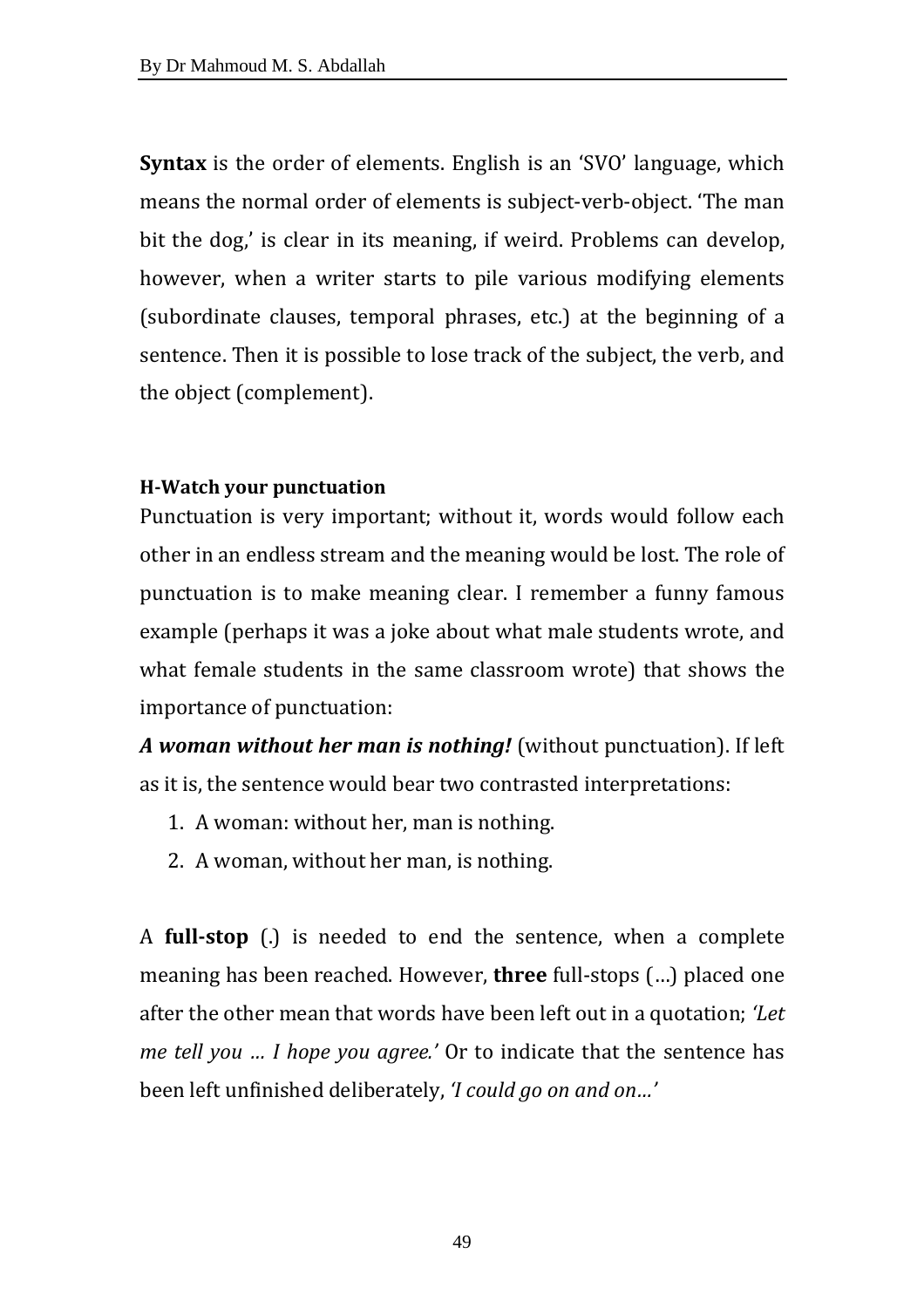The **colon** is used to introduce the words which follow it. *'My shopping list reads:* 12 eggs, 1 lb butter, 2 lbs sugar…' To introduce direct speech or a quotation. *Then he said: 'After all …'* 

The **semi-colon** is very useful, especially because it is less final than a full-stop. It can be used between sentences which are complete in themselves, to indicate that there is a connection between their meaning: *'I disliked her at first sight; she looked sloppy in her jeans and her kinky hair dyed green was unkempt'*. A full-stop after **'sight'** would cut off the trend of thought while the insertion of 'because' would weaken the meaning.

Because the **semi-colon** is less than a **full-stop**, but more than a **comma,** it is useful to break up long sentences which already have commas in them. Here is an example taken from Samuel Johnson:

*'The notice which you have been pleased to take of my labours, had it been early had been kind; but it has been delayed until I am indifferent, and cannot impart it; till I am known and do not want it'.* 

If Samuel Johnson had used full-stops instead of semi-colons, he would have destroyed the dignity of this passage my making it jerky. Instead, by using semi-colons, he adds weight to each of his reasons.

The **comma** is a useful stop, especially when reading out loud; it gives you time to breathe. There are as many different ways of using commas as there are styles of writing. However, here are 9 different cases when commas must be used: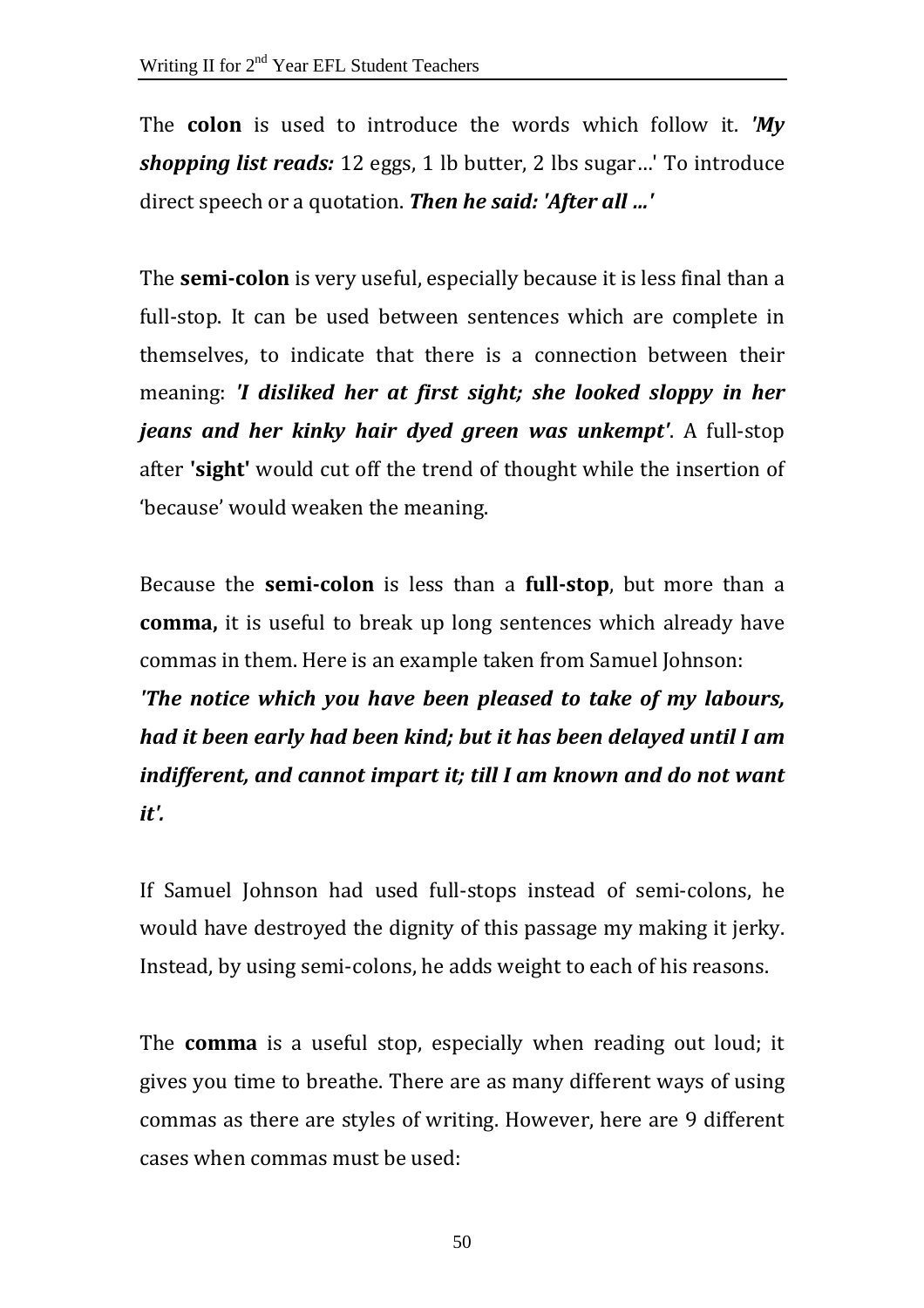- **Before and after speech**: 'I must ask you to repeat these words,' said the priest, 'before I can pronounce you man and wife.'
- **When listing things,** qualities, ideas or clauses: 'Fear, love, hate, hunger and death are man's lot'. 'His dedication to office, his endless energy, his honesty and his generosity will long be remembered.'
- **To separate words of** *the same* **part of speech:** Look at these examples:
	- 1. 'He advanced slowly, steadily, silently.' (adverbs)
	- 2. 'He is tall, dark, fat yet handsome.' (adjectives)
	- 3. 'He lied, stole, killed and fled.' (verbs)
	- 4. 'in walked the sailor, the soldier, the pilot…' (nouns)
- **To separate** from the rest of the sentence **qualifying words** not essential to its meaning: 'Napoleon, the French Emperor, was defeated at Waterloo.'
- **To separate** from the rest of the sentence a **non-defining clause**: 'The battle of Waterloo, which you have read about, is one of the most important events in history.'
- **Between words repeated for** *emphasis:* 'It was much, much too hot.'
- **Instead of '***or'* **and '***and':* For example: 'Give me apples, pears and prunes.' (I want all three) – 'Give me apples, pears or prunes.' (I want only one of them)
- **Usually after and around '***however':* 'However, you must forgive him.' – 'Let us look at the facts, however, lest we do him an injustice.'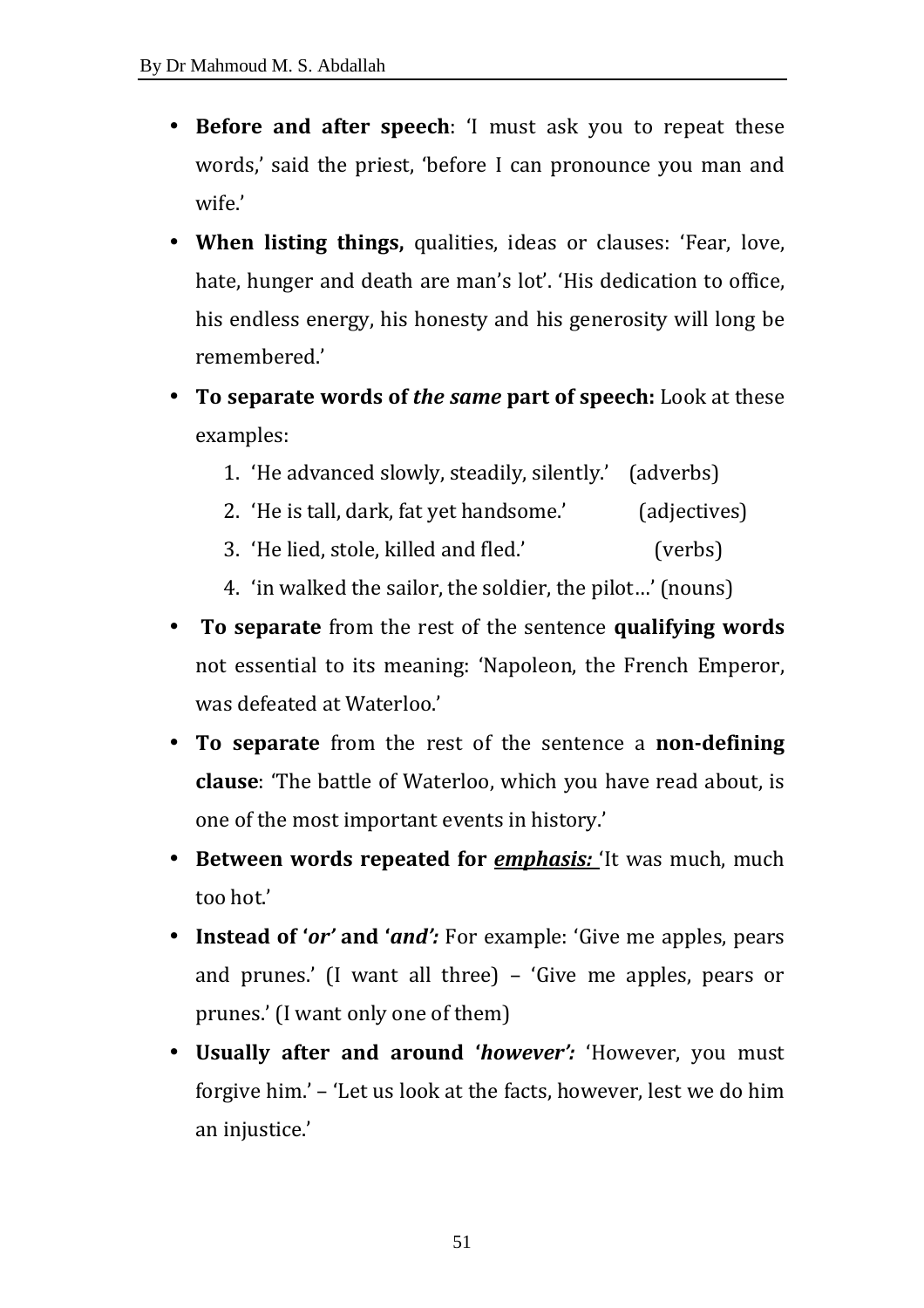Moreover, there are many *other punctuation marks* can be used for different purposes. These include:

- **Question marks (?)**
- **Inverted commas** (which are commonly used to single out words or letters, or to indicate that the words between them are a quotation, part of speech, title of a book, etc.)
- **Brackets** (which are sometimes used to introduce words which do not affect the meaning of the text; or to set out numbers or letters of the alphabet used to enumerate lists; e.g.  $(i)$ ,  $(ii)$ ,  $(a)$ ,  $(b)$ ,  $(c)$ , etc.)
- **Hyphens** (which are mainly used to make *compound words* 'vice-president', 'son-in-law', and 'know-how'; to unite two or more words in order to make them into an adjective: '*never-tobe-forgotten* event'; after certain Latin prefixes: 'anti-English', 'ex-Prime Minster', etc.
- **Dashes** (which are used to: (1) summarise a list already given; and (2) emphasise the end of a sentence.
- **Exclamation marks (!)**

# **2.4 Editing and Revising Paragraphs and Essays**

It should be clear that getting your thoughts down on paper is not the final stage of writing a good paragraph or essay. There remains the rewriting of the first draft so as to shape your ideas into a carefully styled composition. Nowadays, computers and other electronic devices and software have made the editing and redrafting process even easier and more manageable. Ordinarily, editing involves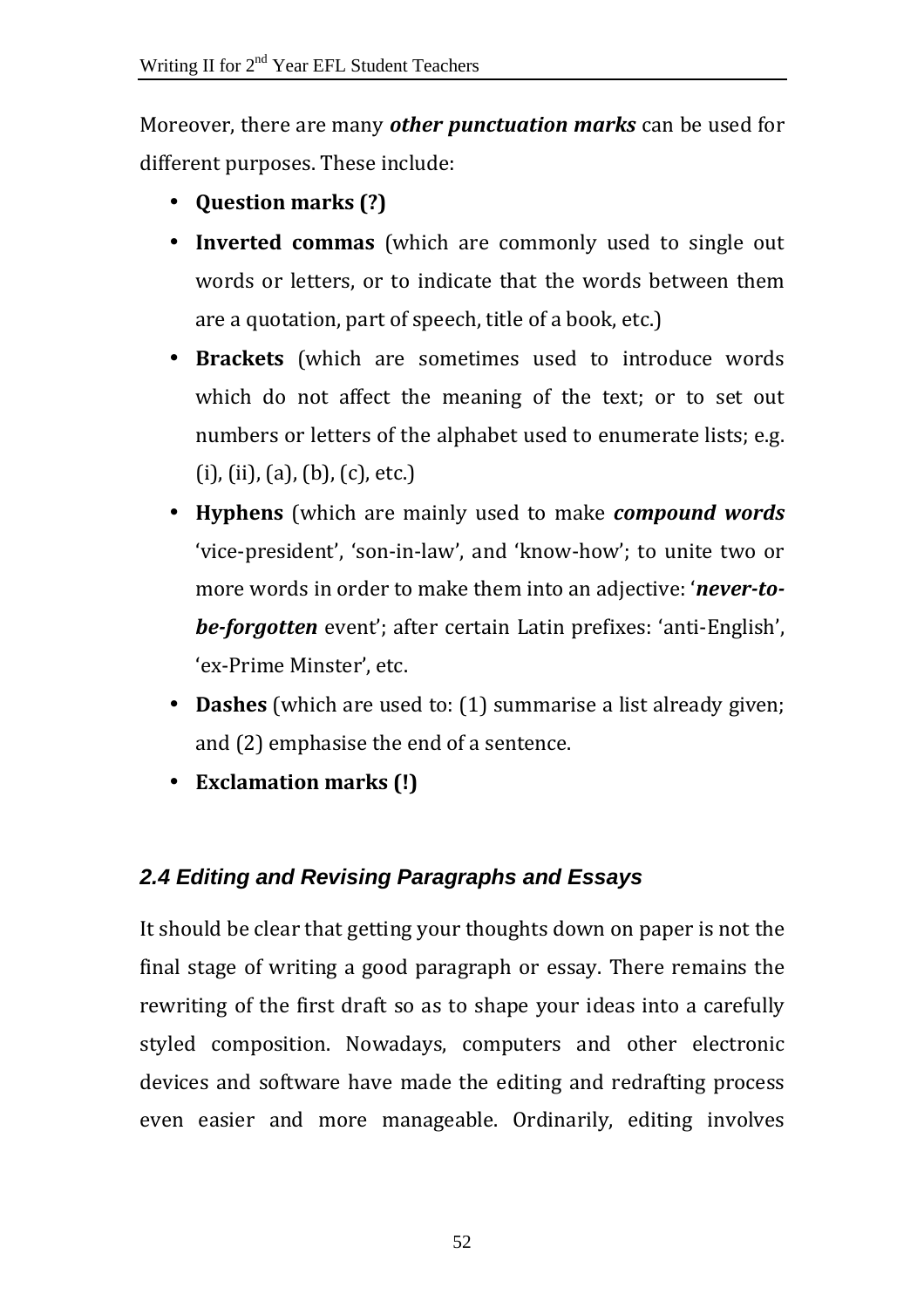changes at three points: between sentences, within sentences, and in individual words.

At the word level, spelling and capitalisation are checked, but more creatively, words are often changed. A different word may be substituted for the original word because it is easier to understand, is more colourful, gives a more precise meaning, or provides variety.

At the sentence level, phrases may be put in a different order, structures of modification revises, different verb structures selected, or the length of phrases or whole sentences may be altered.

Finally, for smoothness and balance, changes are made between sentences or paragraphs. Such changes, designed to clarify relationships between ideas, are often accomplished by punctuating more adequately, by introducing more effective transitional devices, or by restating or removing awkward phrases and sentences. Editing then – the self-conscious appraisal and revision of your own work – usually makes the difference between a merely acceptable and a truly superior piece of writing.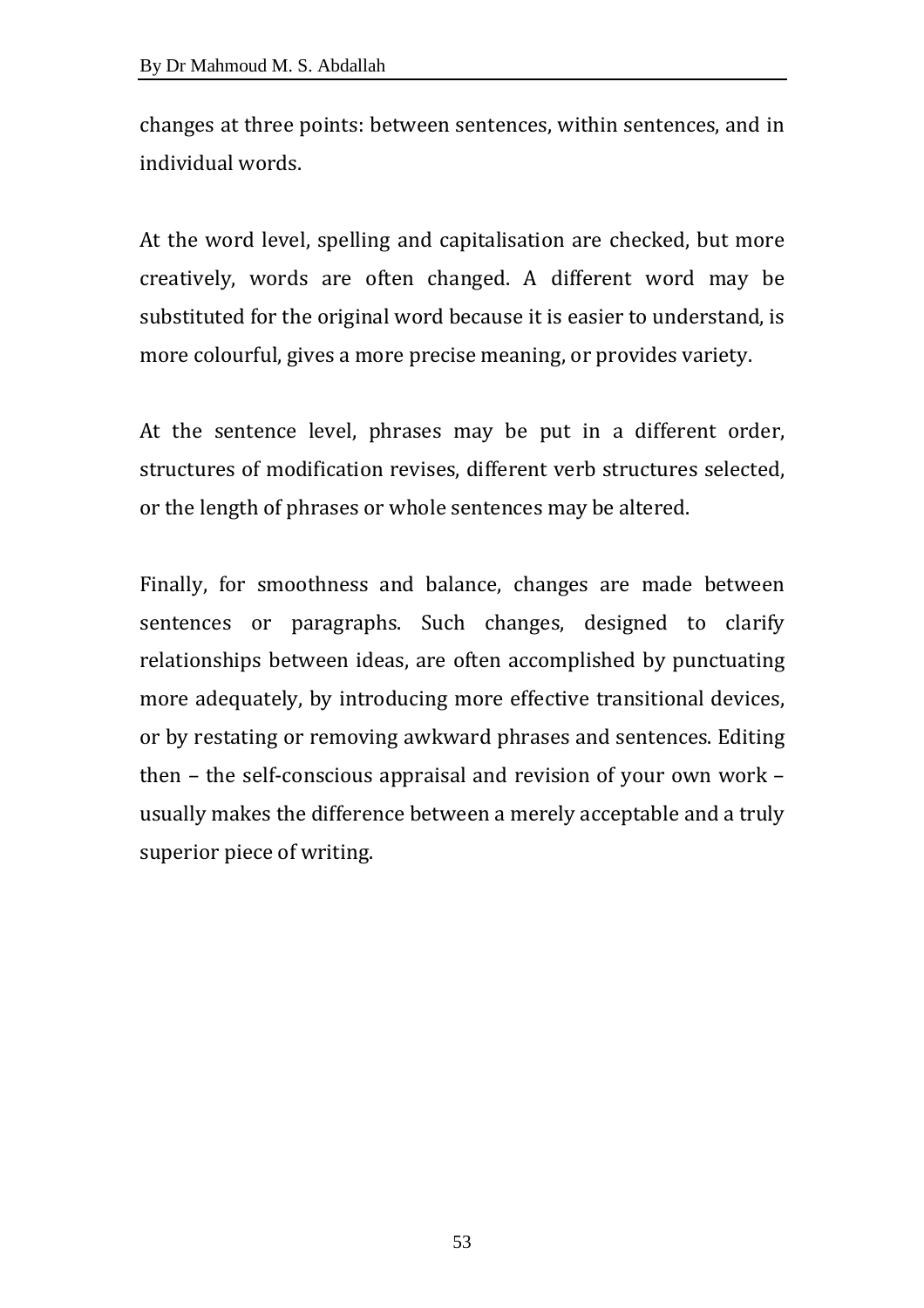# **CHAPTER THREE: TYPES & GENRES OF ENGLISH ESSAYS**

There are many different kinds of essays. The following are some of the most common ones:

## **3.1 Expository**

The function of the expository essay is to explain something to the reader by giving directions or instructions, or to acquaint your reader with knowledge about how to complete a task or how something is done. You are demonstrating your own knowledge and explaining with facts, not your opinion. It is very important that your tone be reasonable and that your presentation be factual and believable.

### *Samples & Examples*:

*Every country of course has its own customs, and those customs can sometimes worry the visitor from another country. I hope my few words of advice will be helpful to foreign visitors coming to Britain (UK).* 

*What do British people usually do when they are first introduced to each other? They usually smile a little and say: 'How do you do?' And the reply is the same, 'How do you do?' That's simple enough, isn't it? They may shake hands, of course, particularly if it is a public introduction, but we don't shake hands as often as people in many other countries do. And we don't shake hands with men and women we see often. Only when we first meet, or when someone is going away for a long time, or when we meet someone after a long time. If you aren't sure, just wait for the other person to make the first move. When we*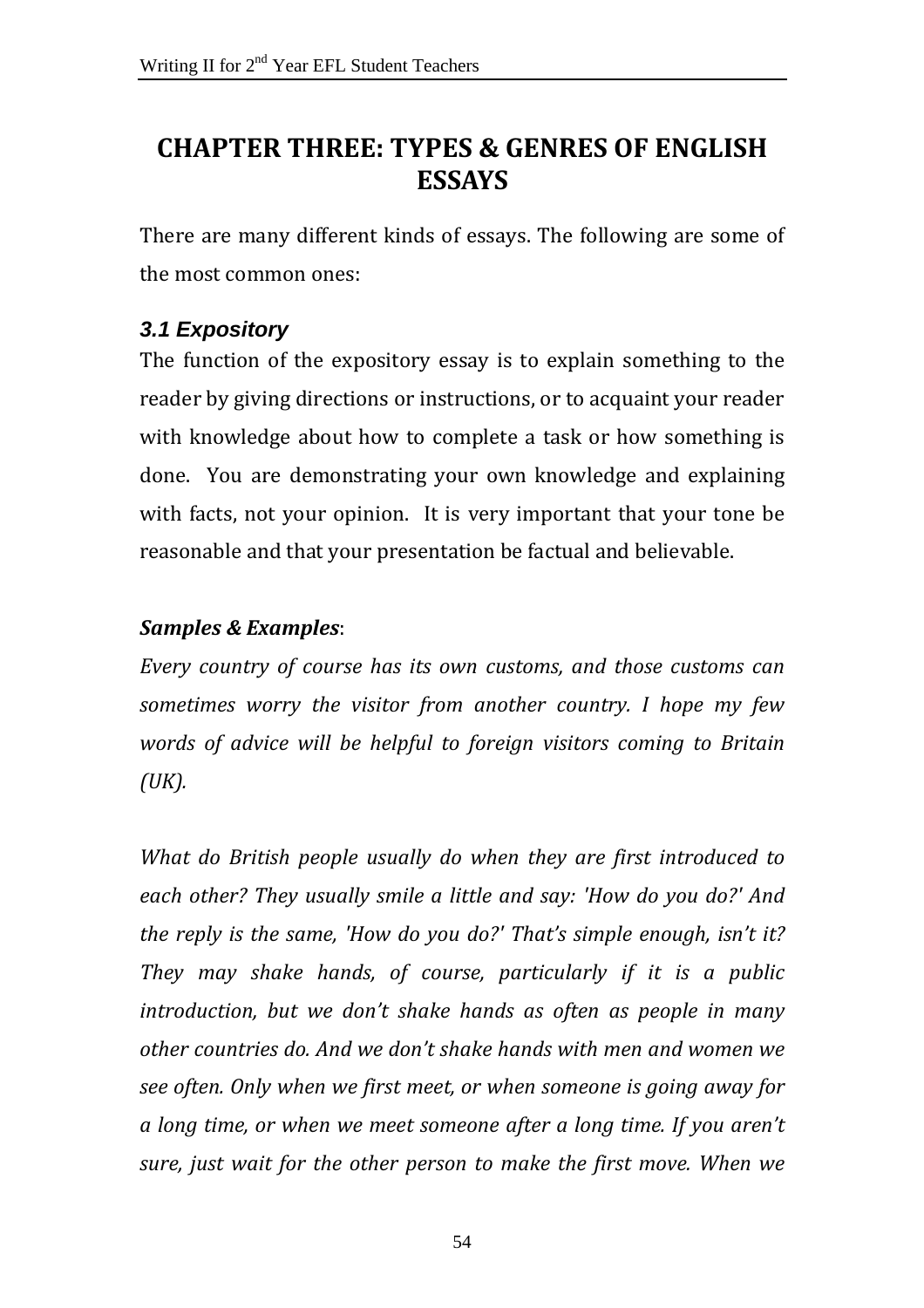*meet the same people again and again, incidentally, we usually say 'Good morning', or 'Good afternoon' or 'Good evening', according to the time of the day. Or if we want to be more informal – just 'Hello'.* 

*Now what about conversation? The British are said to be cold, hard to get to know, even unfriendly. It's true that we don't often talk to strangers in trains or buses. Look around in a crowded city bus or train and you'll see more people reading their newspapers than talking to their neighbours. Perhaps we think too much talk is an unnecessary waste of time. And each person likes his own private life and doesn't like to disturb the privacy of others. But this doesn't mean they are unfriendly; if you need help, just say 'Excuse me' and ask for it, and it will be given gladly. And while I'm on the subject of trains and buses, a gentleman still offers his seat to a lady or an aged person, although I must confess that there seem to be fewer gentlemen about nowadays.* 

*Finally, a word about punctuality. If you arrange to meet somebody or call them at a certain time, then don't be late. Allow plenty of time for the journey, and if necessary, arrive a little early rather than be late. It just isn't polite to arrive late, and people get very annoyed if they have to wait for long. This is particularly important in business, where time is money. Punctuality isn't only a British custom, of course, and British people themselves are sometimes late, but on the whole, we don't like unpunctuality. This reminds me of a meeting I was arranging in India. I suggested nine o'clock in the morning. A young Indian friend looked at me with a twinkle in his eye. 'Indian time, or British time?' he asked.*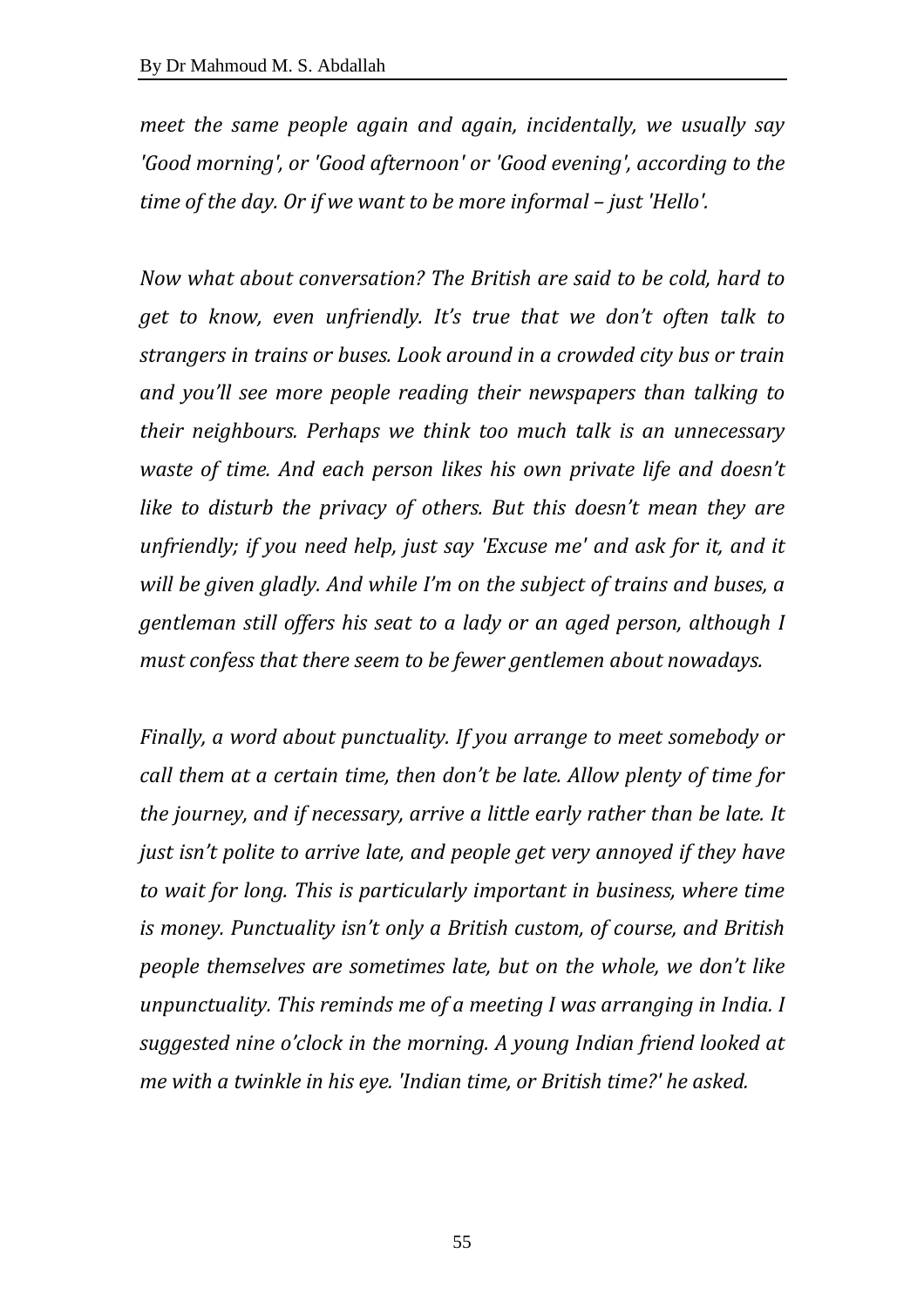## **3.2 Compare and Contrast**

The essay could be an unbiased discussion, or an attempt to convince the reader of the benefits of one thing, person, or concept. It could also be written simply to entertain the reader, or to arrive at an insight into human nature. The essay could discuss both similarities and differences, or it could just focus on one or the other. A *comparison* essay usually discusses the similarities between two things, while the *contrast* essay discusses the differences.

## **3.3 Cause and Effect**

The *cause/effect essay* explains why or how some event happened, and what resulted from the event. This essay is a study of the relationship between two or more events or experiences. The essay could discuss both causes and effects, or it could simply address one or the other. A *cause essay* usually discusses the reasons why something happened. An *effect essay* discusses what happens after a specific event or circumstance. Sources are often required in a *cause/effect paper*, and your choice of these sources is important as they reflect on the validity of your argument.

## **3.4 Argumentative (Persuasive)**

An *argumentative essay* is one that attempts to persuade the reader to the writer's point of view. The writer can either be serious or funny, but always tries to convince the reader of the validity of his or her opinion. The essay may argue openly, or it may attempt to subtly persuade the reader by using irony or sarcasm. Your approach is to take a stand on an issue and use evidence to back up your stance, not to explore an unresolved topic.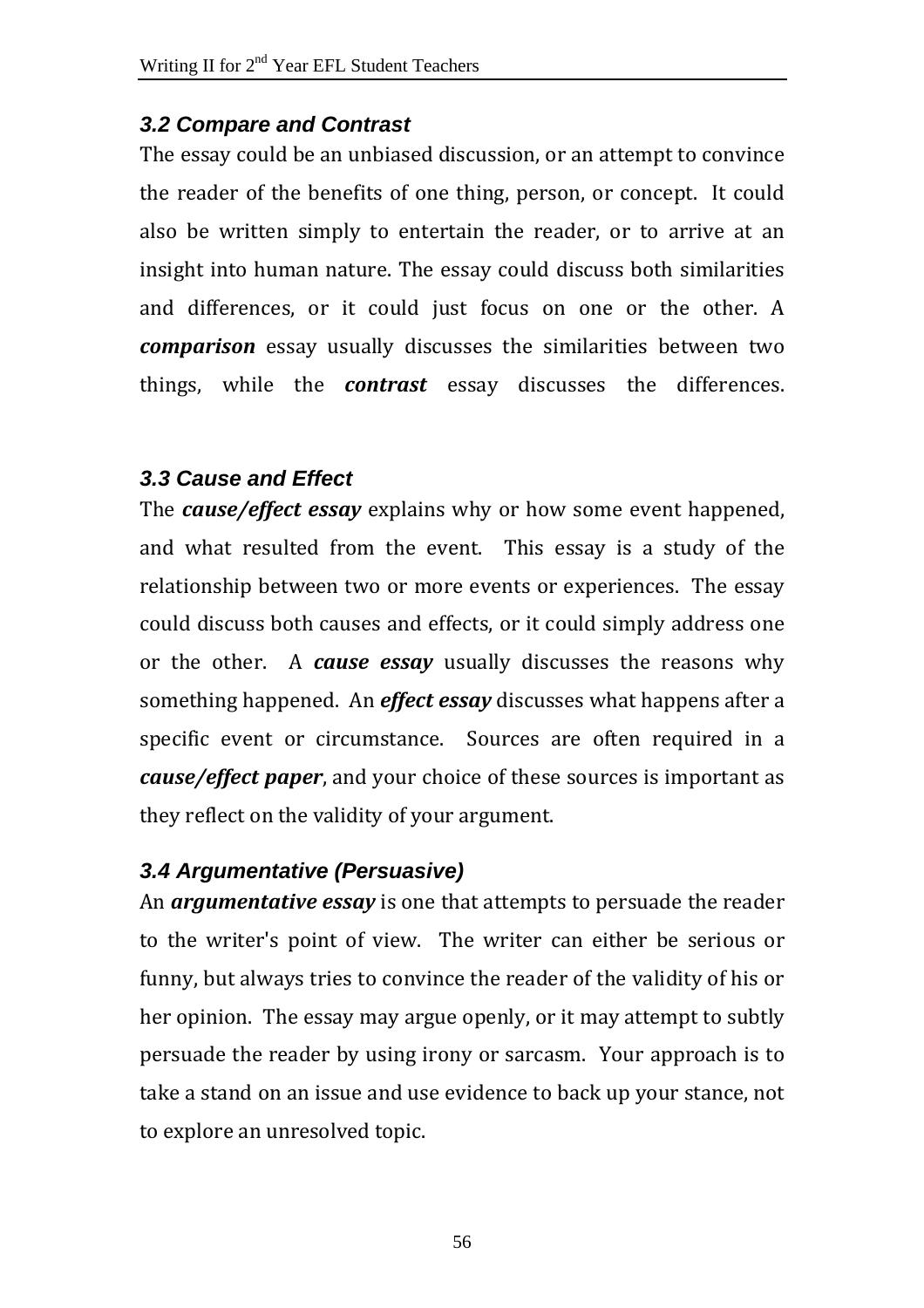You must choose a side, make a case for it, consider and refute alternative arguments, and prove to the undecided reader that the opinion it presents is the best one. You must be aware of other sides and be fair to them; dismissing them completely will weaken your own argument. It is best to take a side that you believe in, preferably with the most supporting evidence. It can often be educational to adopt a different position from what you might normally choose (debating requires this kind of flexibility).

#### **3.5 Informal**

Written mainly for enjoyment. This is not to say that it cannot be informative or persuasive; however, it is less a formal statement than a relaxed expression of opinion, observation, humour or pleasure. A good informal essay has a relaxed style but retains a strong structure, though that structure may be less rigid than in a formal paper.

The informal essay tends to be more personal than the formal, even though both may express subjective opinions. In a formal essay the writer is a silent presence behind the words, while in an informal essay the writer is speaking directly to the reader in a conversational style. If you are writing informally, try to maintain a sense of your own personality. Do not worry about sounding academic, but avoid sloppiness.

#### **3.6 Critical Review**

This type of essay can be either formal or informal, depending on the context. Its goal is to evaluate a work such as an article or book. Your personal, informed, *opinion* plays a significant role in the process. However, a certain objective standard needs to be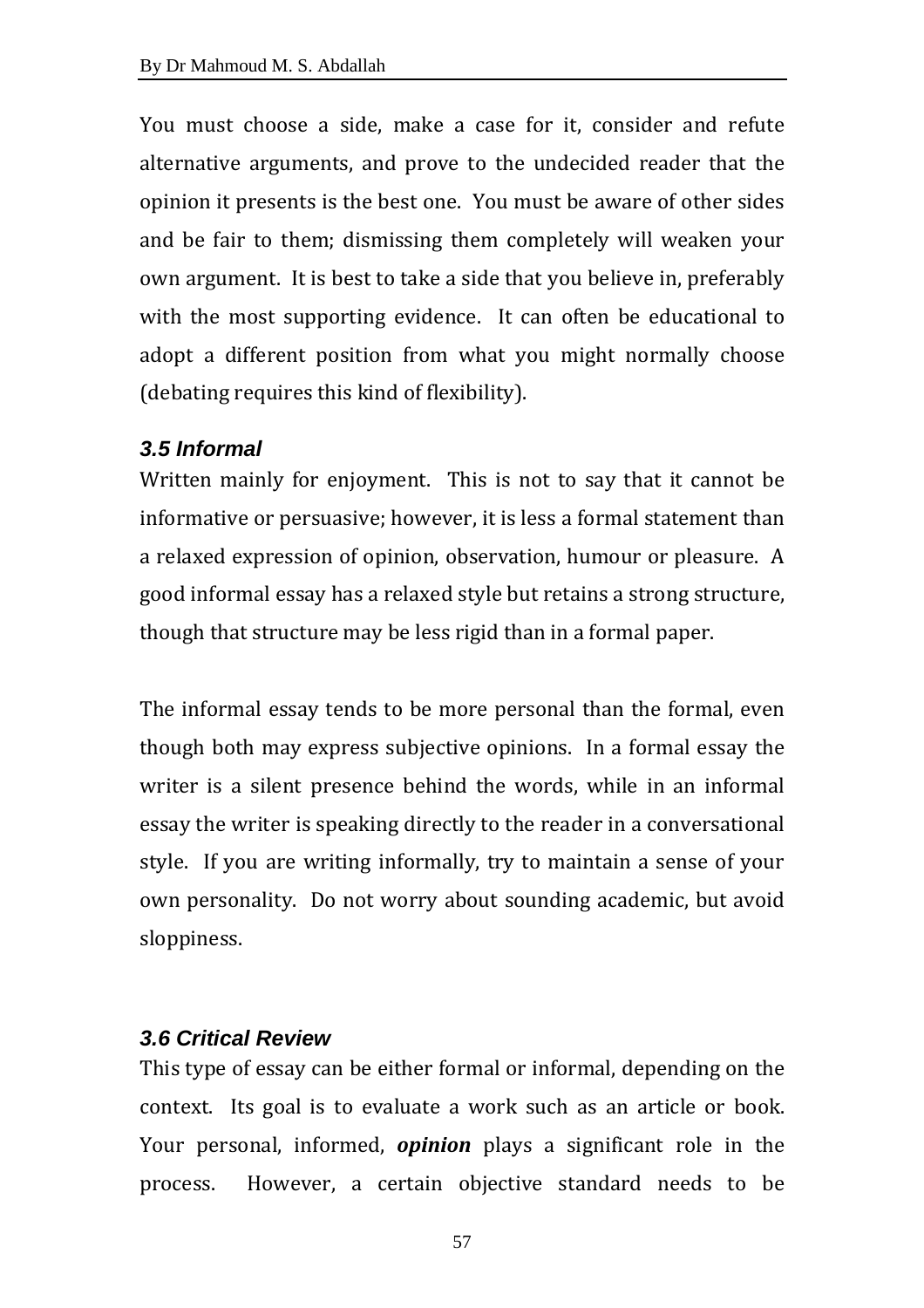maintained and, as in an argumentative essay, your assertions need to be proved.

The formality of the review will be determined by how much of the essay is analysis, how much is summary and how much is your reaction to the work you are reviewing. A more formal review will not only discuss the work on its own merits but also place it in context. Newspapers and popular magazines often review in terms of finance: is this CD or film worth spending your money on? Critical journals will attempt to determine whether a new novel or play has achieved something new and significant. A good review will discuss both the qualities and the importance of a given work.

# **3.7 Research (Analytical)**

The *research essay* leads you into the works of others and asks you to compare their thoughts with your own. Writing a research paper involves going to source material and synthesising what you learn from it with your own ideas. You must find texts on the subject and use them to support the topic you have been given to explore. Because it is easy to become lost in a wilderness of source material, you must take particular care to narrow your topic. A research paper should demonstrate what you have learned, but it should also show that you have a perspective of your own on the subject.

The greatest danger inherent in the research essay is *plagiarism*. If your paper consists of a string of quotations or paraphrases with little input of your own, you are not synthesising but copying, and you should expect a low grade. If any of the borrowings are

58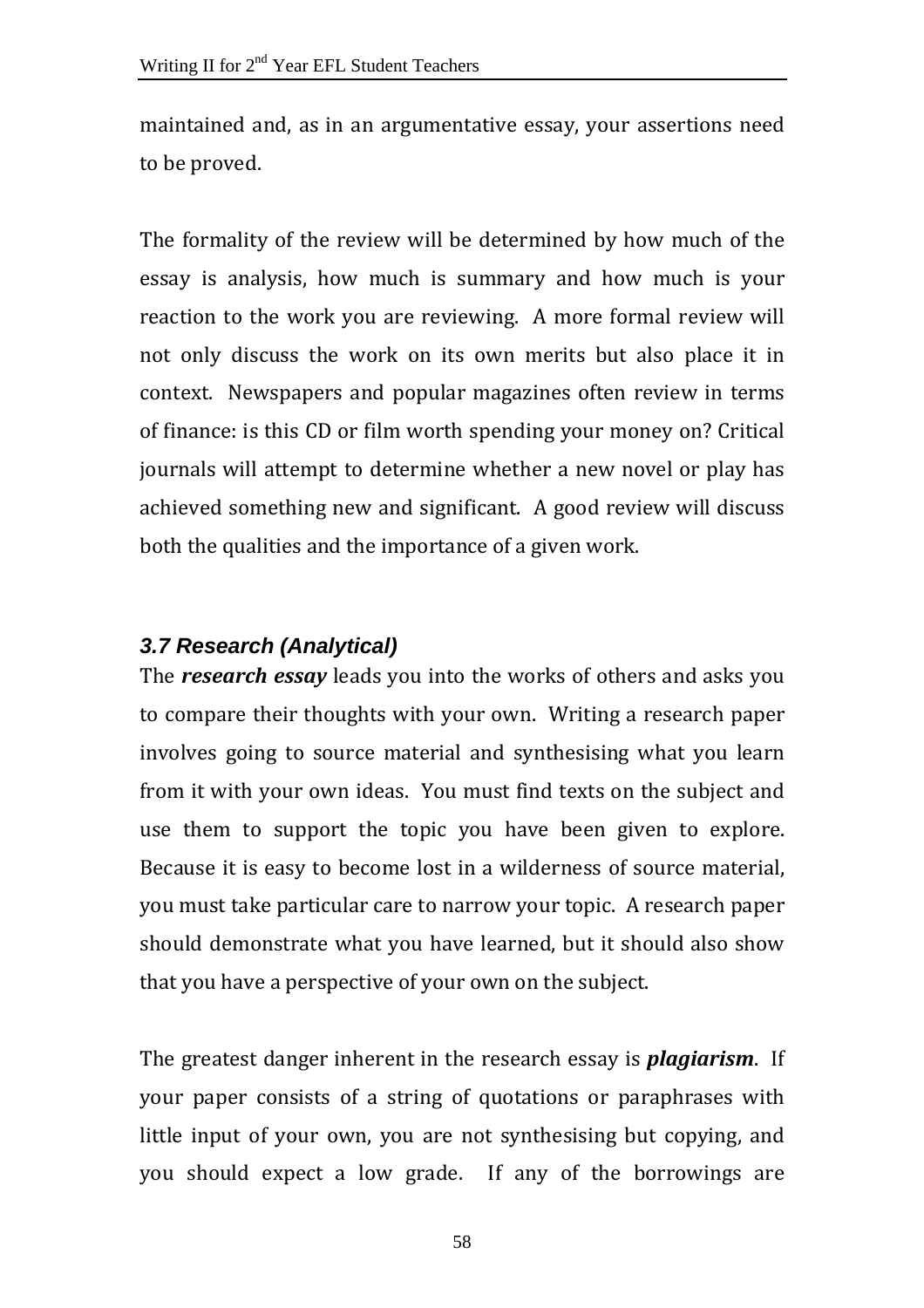unacknowledged, you are plagiarising, and the penalties can be severe.

### **3.8 Literary**

In the *literary essay*, you are exploring the meaning and construction of a piece of literature. This task is more complicated than reviewing, though the two are similarly evaluative. In a review you are discussing the overall effect and validity of written work, while in a literary essay you are paying more attention to specifics. A literary essay focuses on such elements as structure, character, theme, style, tone and subtext. You are taking a piece of writing and trying to discover how and why it is put together the way it is. You must adopt a viewpoint on the work in question and show how the details of the work support your viewpoint.

A literary essay may be your own interpretation, based only on your reading of the piece, or it may be a mixture of your opinions and references to the criticism of others, much like a research paper. Again, be wary of plagiarism and of letting the opinions and 'voices' of more experienced writers swamp your own response to the work. If you are going to consult the critics, you should reread the literary work you are discussing and make some notes on it based on your own viewpoint before looking at any criticism.

Also see this online: *http://esl.about.com/cs/writing/ht/ht\_essay.htm*

## **3.9 For Writing Workshops**

• Choose one type of essay writing and complete an essay on a topic of choice that best exemplifies the chosen type of writing.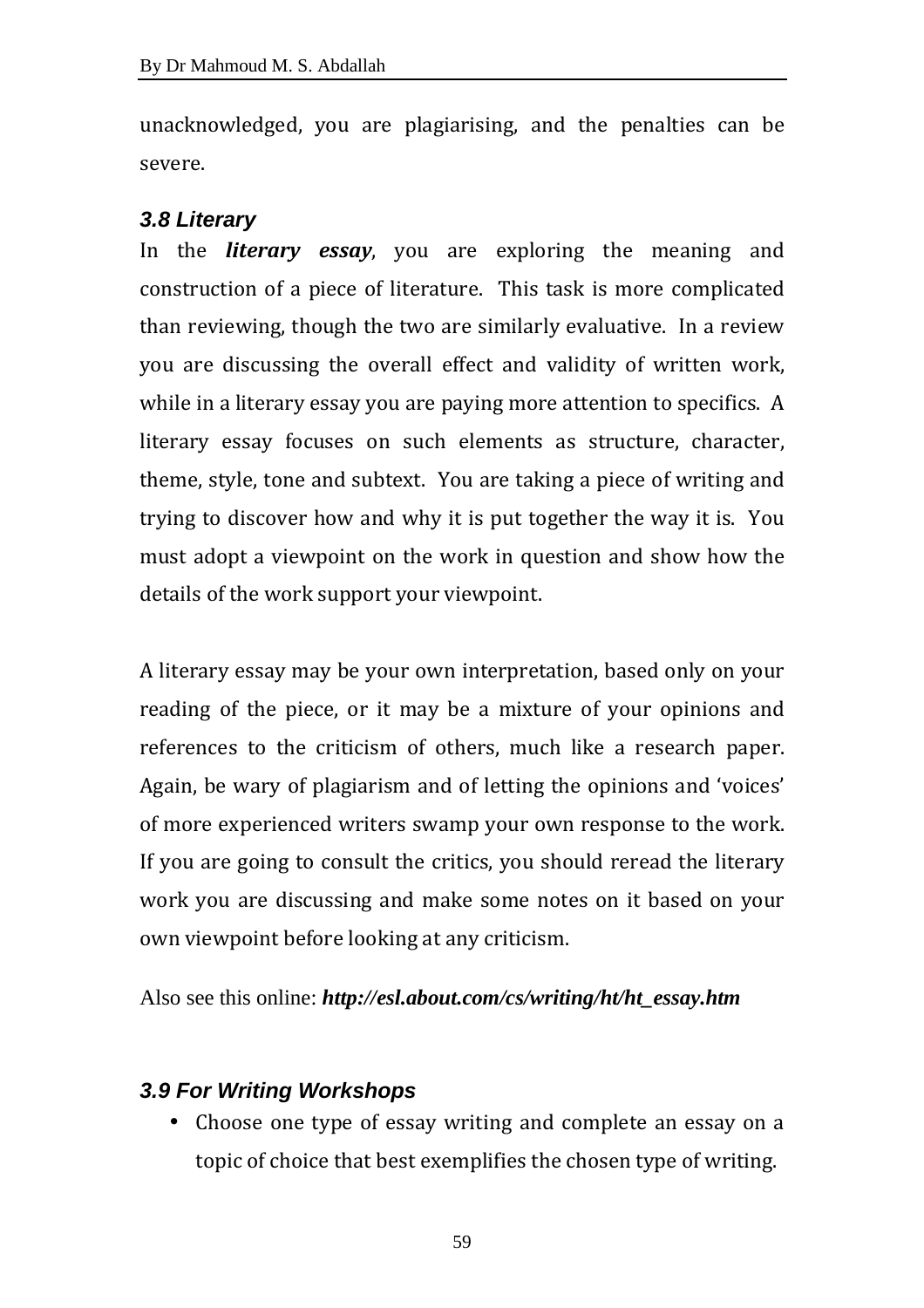• Create an **outline** for a *persuasive essay*. The outline must follow a formal outline set-up. Choose a controversial topic that is relevant in today's society, for example, universal health care.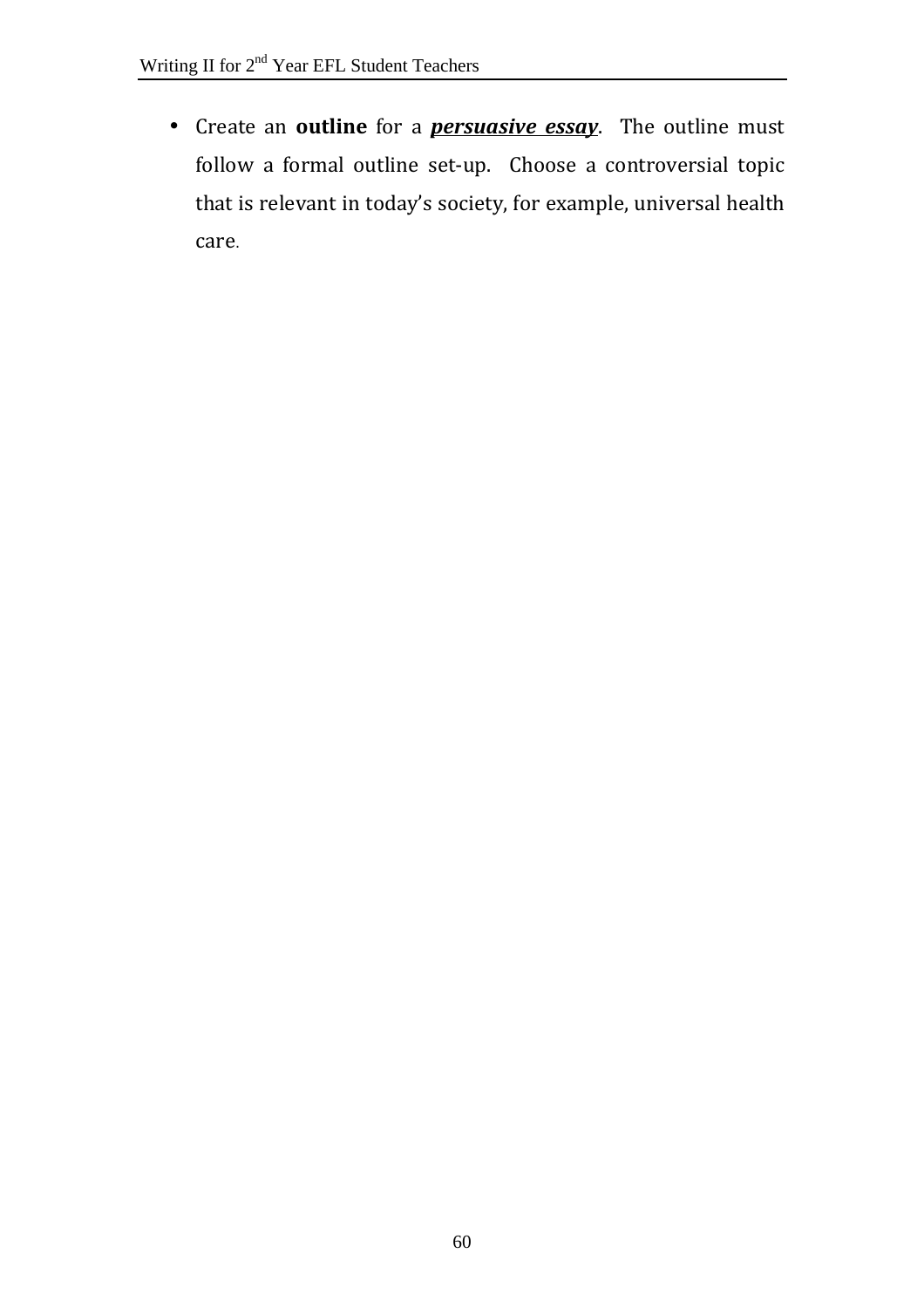# **CHAPTER FOUR: FUNCTIONAL WRITING**

### **4.1 Introduction**

Generally, functional writing is writing that is meant to *fulfil real life purposes*, such as: making a request or giving advice, inviting someone for a visit or to a function, applying for something. That is, the writing activities carried out resemble those done in real life for practical purposes.

**Functional** writing is different to **personal** writing in that you have far less freedom in the way you *approach* the task. There are certain standards and accepted ways of writing letters, reviews, reports etc.. You may have an opportunity to be somewhat creative, but you must abide by the rules. Creative writing is more for self-expression and pleasure.

In essence, *functional-pragmatic writing* is so important for many social purposes like *describing* people to give an account of someone; for *business* purposes like writing a proposal or a report; and academic purposes like writing a dissertation, term papers or theses.

## **4.2 Why and How Do We Write Functionally and Pragmatically?**

In daily life, you come across different situations wherein you need to write. More specifically, we may write *describe* people for various purposes. Sometimes you have to: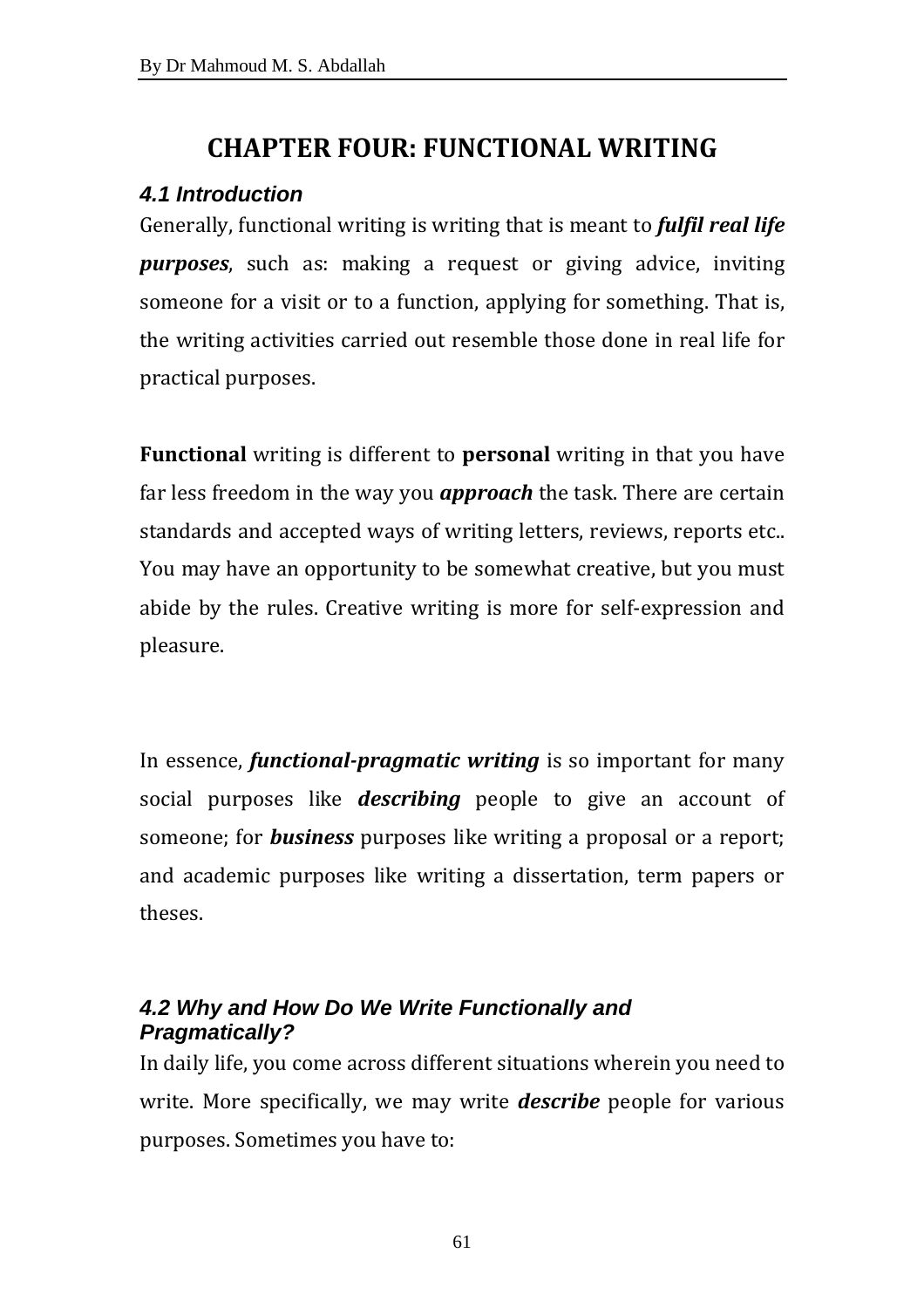- Introduce someone to another through a letter by describing the person;
- Give an account about someone as an eyewitness about a robber or a person involved in a road accident;
- Give a short account of a dead person in an obituary note in a newspaper or a journal;
- Write a brief sketch of a celebrity, giving an account of life, his/her achievements or rewards (i.e. personal profile or a short biography).

At other times, you might be involved in electronic *online socialnetworking activities* that might require you to write down something to someone in order to:

- Thank him/her for something (e.g. favour) s/he has already done for you;
- Invite him/her to do something (e.g. play cards online or visit you at home);
- Suggest something for him/her to do (e.g. visit a specific website, watch a certain movie, or read a book);
- Apologise for something that went wrong (e.g. losing his/her file);
- Console him/her in writing after the death of a close person;
- Advise him/her on the best way of doing something (e.g. removing a mal-ware or ad-ware programme out of a computer);

Sometimes we write in order to *express ourselves* (i.e. writing for self-expression). Thus, we write in order to: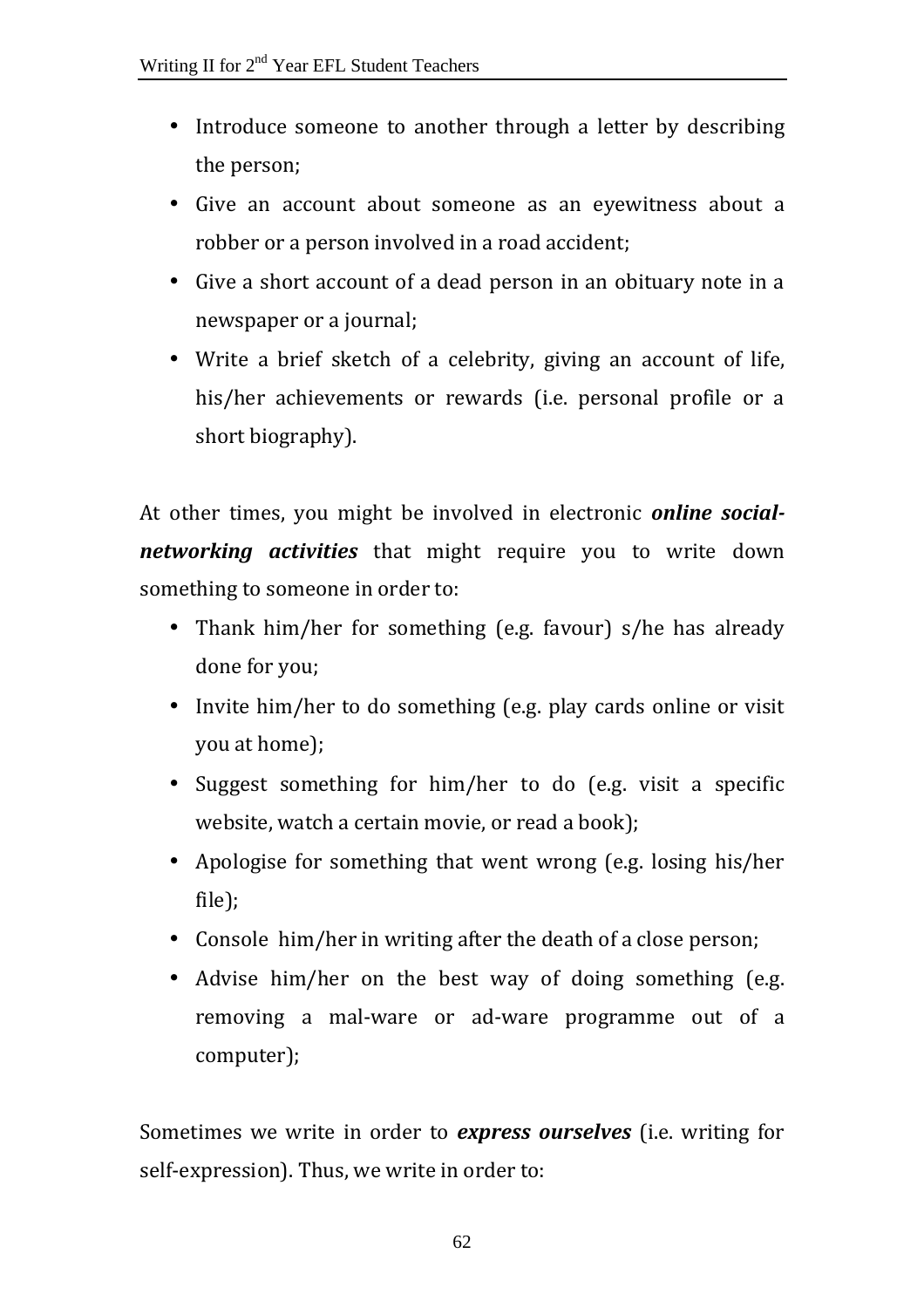- Communicate to others our views about something (e.g. personal accounts and explanations);
- Express our understanding of something (e.g. writing a critical review);
- Give a summary of something we have read;
- Express our likes and dislikes;
- Relate our way of thinking to others;
- State in writing what one really feels towards someone or something;
- Write some personal reflections as entries in a diary;
- Provide a written feedback when prompted;

Sometimes we need to write for *academic and recruitment* purposes, such as:

- Writing a curriculum vitae (CV) to present to a manager;
- Filling in a job application form;
- Taking notes while listening to or watching something (e.g. a lecture, short talk, etc.);
- Communicating in writing with a course instructor to ask for clarification;

At other times, we might write to report something:

- Composing a report on an event;
- Making a police statement;
- Creating a report of a problem that has occurred while using a machine.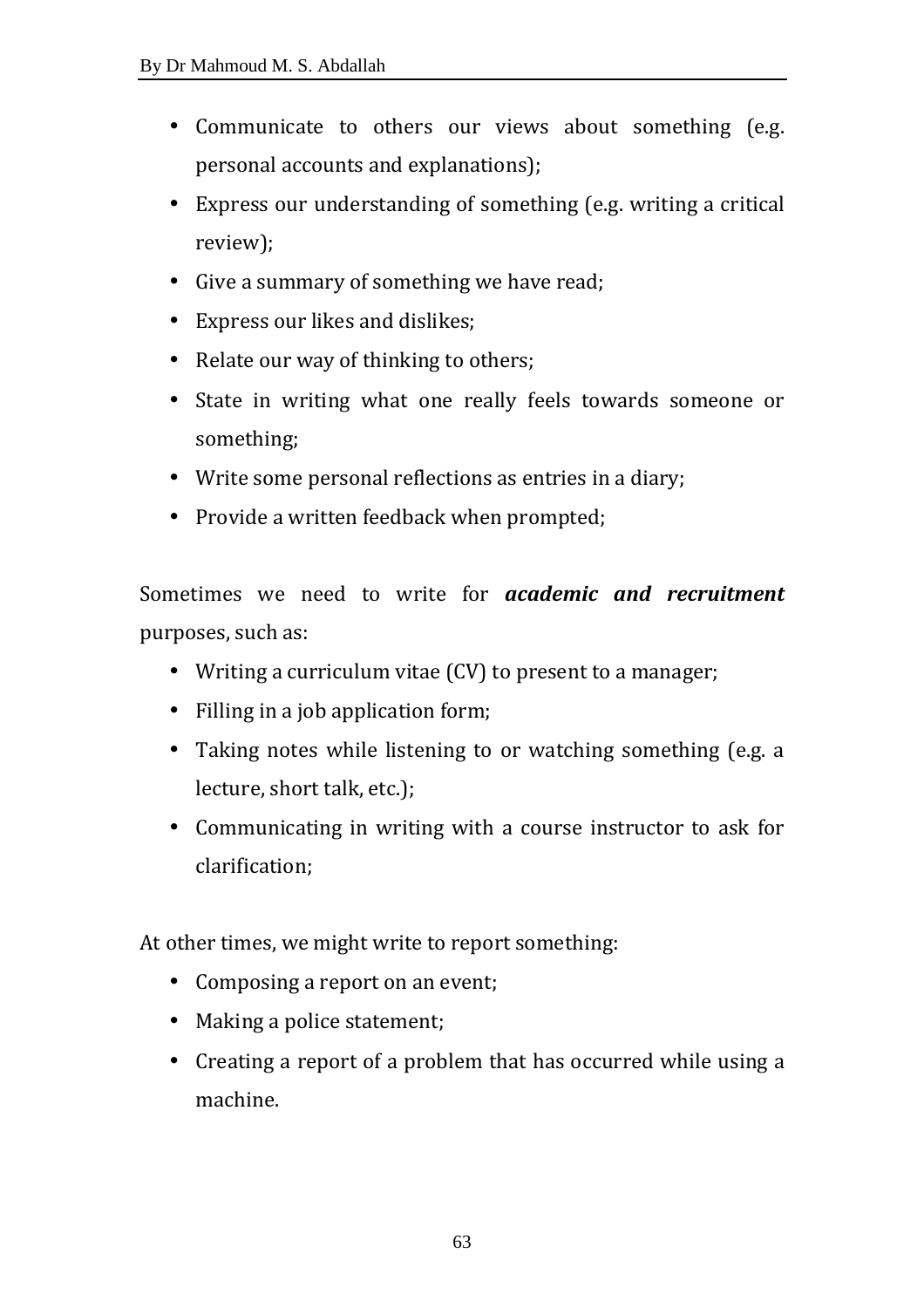# **4.3 Types of Functional-Pragmatic Writing Products**

Moreover, there are *many products* that we might be required to produce through writing. These include:

- Letters and e-mails (both formal and informal)
- Memorandum (memo);
- Explanations and personal accounts
- Advertisement (ad);
- Reports;
- Shopping lists;
- Brochure or Leaflet;
- News article:
- Instructions & Directions
- Reviews
- Diaries

# **4.4 What Are the Key Requirements of Functional Writing?**

The six key requirements of Functional Writing are that you:

- 1. use language with an appropriate **register**. This means that you must write in an appropriate tone and wit appropriate vocabulary for the specific task and audience;
- 2. have a clear sense of **who** you are writing for;
- 3. write with a strong sense of **purpose**;
- 4. give your writing a shape or **layout** that conforms to accepted standards (e.g. for a letter, the placing of the address in the top right hand corner);
- 5. **punctuate** accurately and observe the **rules of grammar**;
- 6. keep your *content relevant to the question*;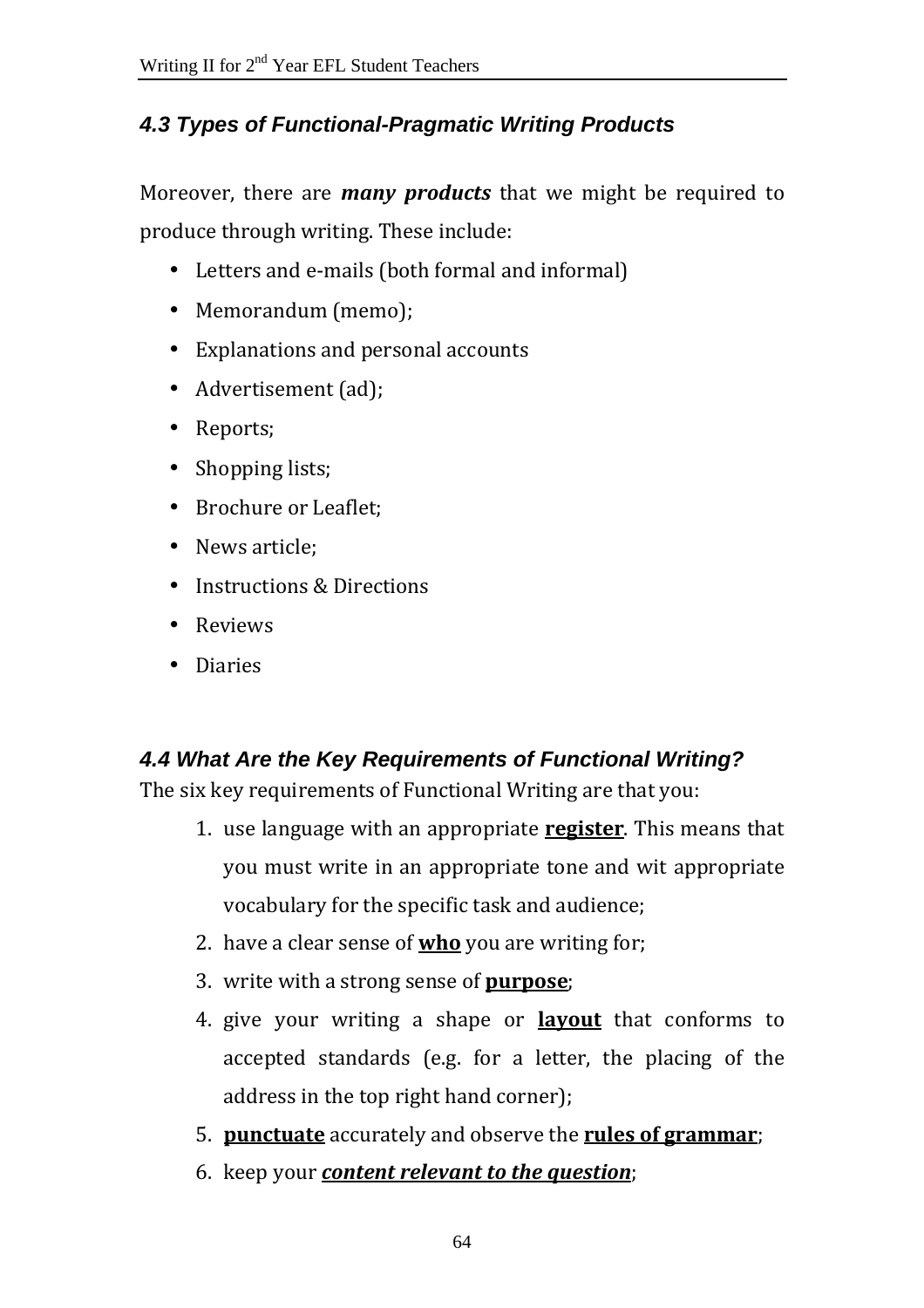In other words, you need to ask yourself the following questions:

## *Who am I writing for?* [**Audience**]

They could be the public, principal, teacher, friend, company manager, town council etc.

## *Why am I writing this?* [**Purpose**]

To give an account of something I witnessed, to complain about something, to explain, inform. instruct, convince and persuade, sell, etc.

## *How is this piece to be written?* [**Format**]

report, letter, account, article. statement, review. speech etc.

## *What is the tone I should use?* [**Language**]

formal, informal, persuasive, informative, argumentative etc.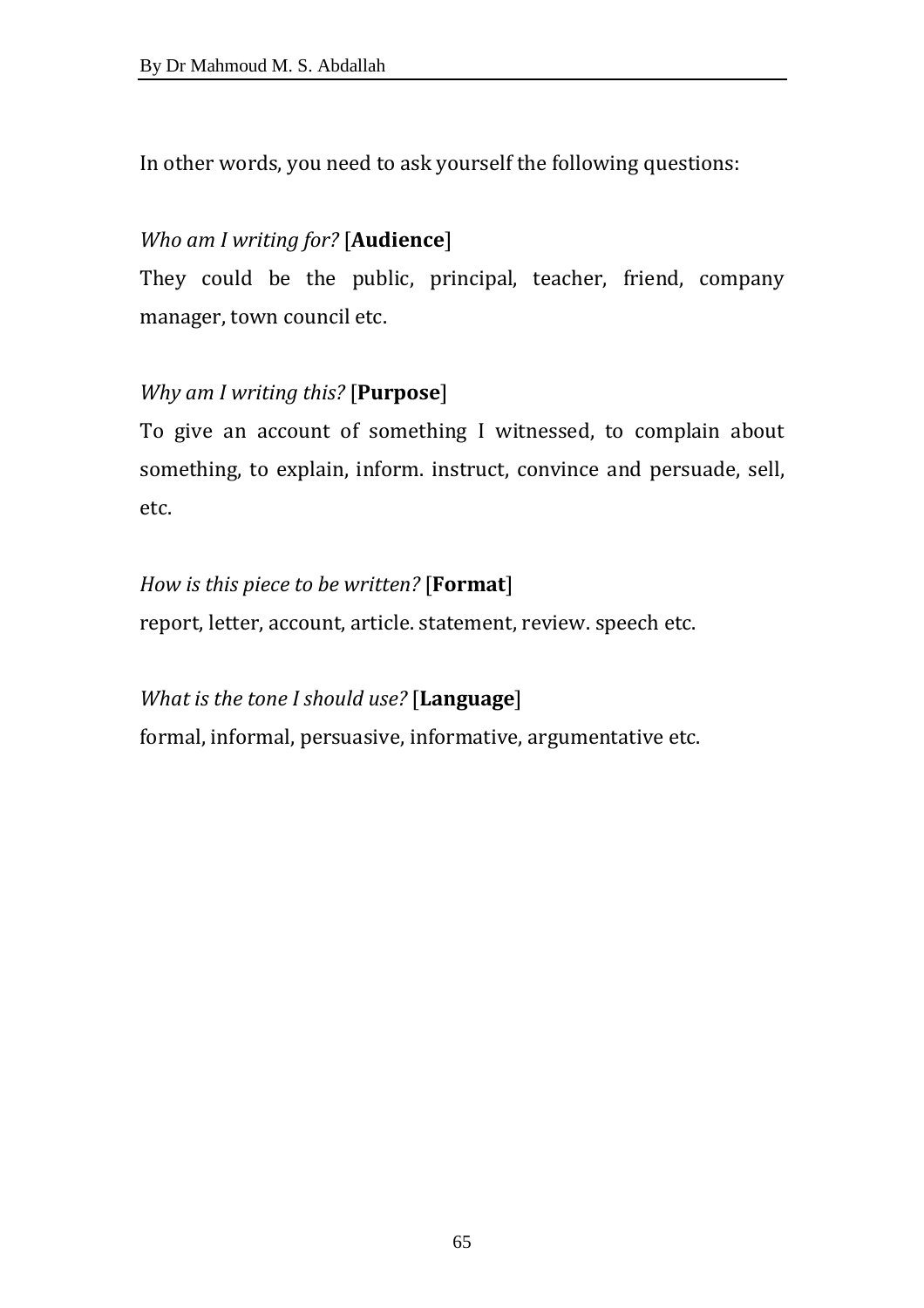# **CHAPTER FIVE: ELEMENTARY PRINCIPLES OF COMPOSITION**

There are some important principles that any writer of composition of any type should consider (*main reference: William Strunk, 1999, The Elements of Style*)

## **5.1 Make the paragraph the unit of composition: one paragraph to each topic.**

If the subject on which you are writing is of slight extent, or if you intend to treat it very briefly, there may be no need of subdividing it into topics. Thus a brief description, a brief summary of a literary work, a brief account of a single incident, a narrative merely outlining an action, the setting forth of a single idea, any one of these is best written in a single paragraph. After the paragraph has been written, it should be examined to see whether subdivision will not improve it.

Ordinarily, however, a subject requires subdivision into topics, each of which should be made the subject of a paragraph. The object of treating each topic in a paragraph by itself is, of course, to aid the reader. The beginning of each paragraph is a signal to him that a new step in the development of the subject has been reached.

The extent of subdivision will vary with the length of the composition. For example, a short notice of a book or poem might consist of a single paragraph. One slightly longer might consist of two paragraphs: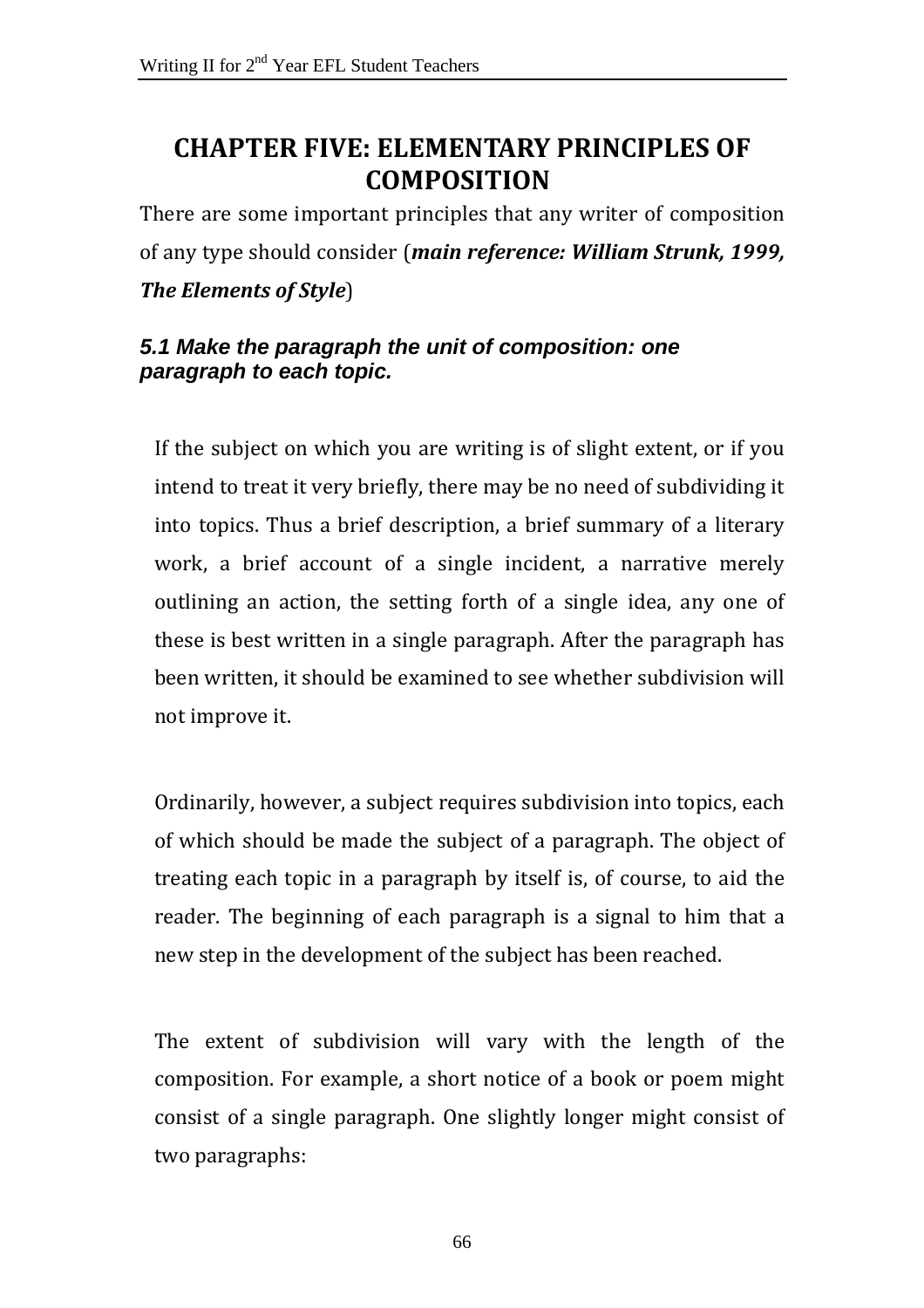- A. Account of the work.
- B. Critical discussion.

A report on a poem, written for a class in literature, might consist of seven paragraphs:

- A. Facts of composition and publication.
- B. Kind of poem; metrical form.
- C. Subject.
- D. Treatment of subject.
- E. For what chiefly remarkable.
- F. Wherein characteristic of the writer.
- G. Relationship to other works.

The contents of paragraphs C and D would vary with the poem. Usually, paragraph C would indicate the actual or imagined circumstances of the poem (the situation), if these call for explanation, and would then state the subject and outline its development. If the poem is a narrative in the third person throughout, paragraph C need contain no more than a concise summary of the action. Paragraph D would indicate the leading ideas and show how they are made prominent, or would indicate what points in the narrative are chiefly emphasized.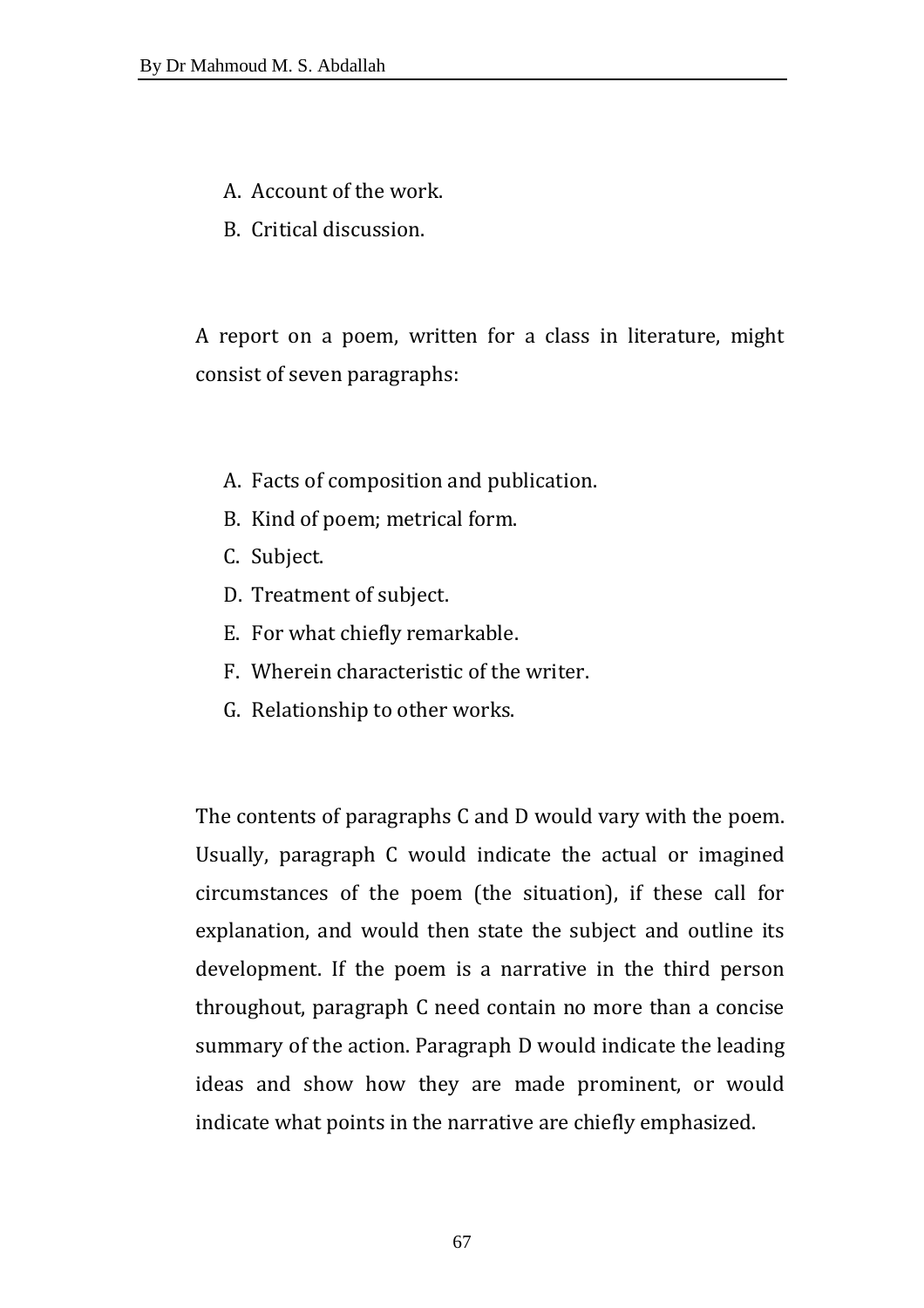A novel might be discussed under the heads:

- A. Setting.
- B. Plot.
- C. Characters.
- D. Purpose.

A historical event might be discussed under the heads:

- A. What led up to the event.
- B. Account of the event.
- C. What the event led up to.

In treating either of these last two subjects, the writer would probably find it necessary to subdivide one or more of the topics here given.

As a rule, single sentences should not be written or printed as paragraphs. An exception may be made of sentences of transition, indicating the relation between the parts of an exposition or argument.

In dialogue, each speech, even if only a single word, is a paragraph by itself; that is, a new paragraph begins with each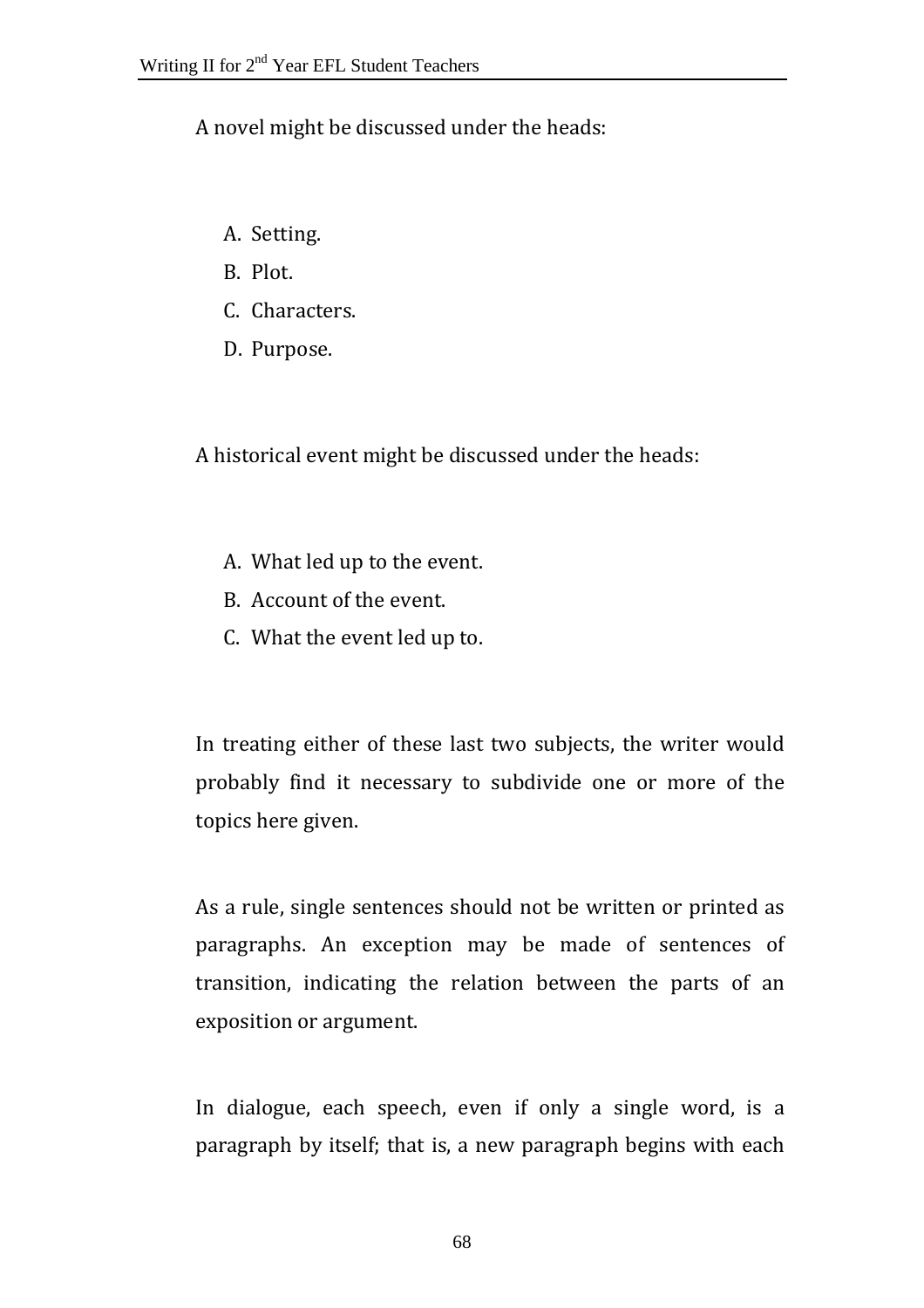change of speaker. The application of this rule, when dialogue and narrative are combined, is best learned from examples in well-printed works of fiction.

## **5.2 As a rule, begin each paragraph with a topic sentence; end it in conformity with the beginning.**

Again, the object is to aid the reader. The practice here recommended enables him to discover the purpose of each paragraph as he begins to read it, and to retain the purpose in mind as he ends it. For this reason, the most generally useful kind of paragraph, particularly in exposition and argument, is that in which

- D. the topic sentence comes at or near the beginning;
- E. the succeeding sentences explain or establish or develop the statement made in the topic sentence; and
- F. the final sentence either emphasizes the thought of the topic sentence or states some important consequence.

Ending with a digression, or with an unimportant detail, is particularly to be avoided.

If the paragraph forms part of a larger composition, its relation to what precedes, or its function as a part of the whole, may need to be expressed. This can sometimes be done by a mere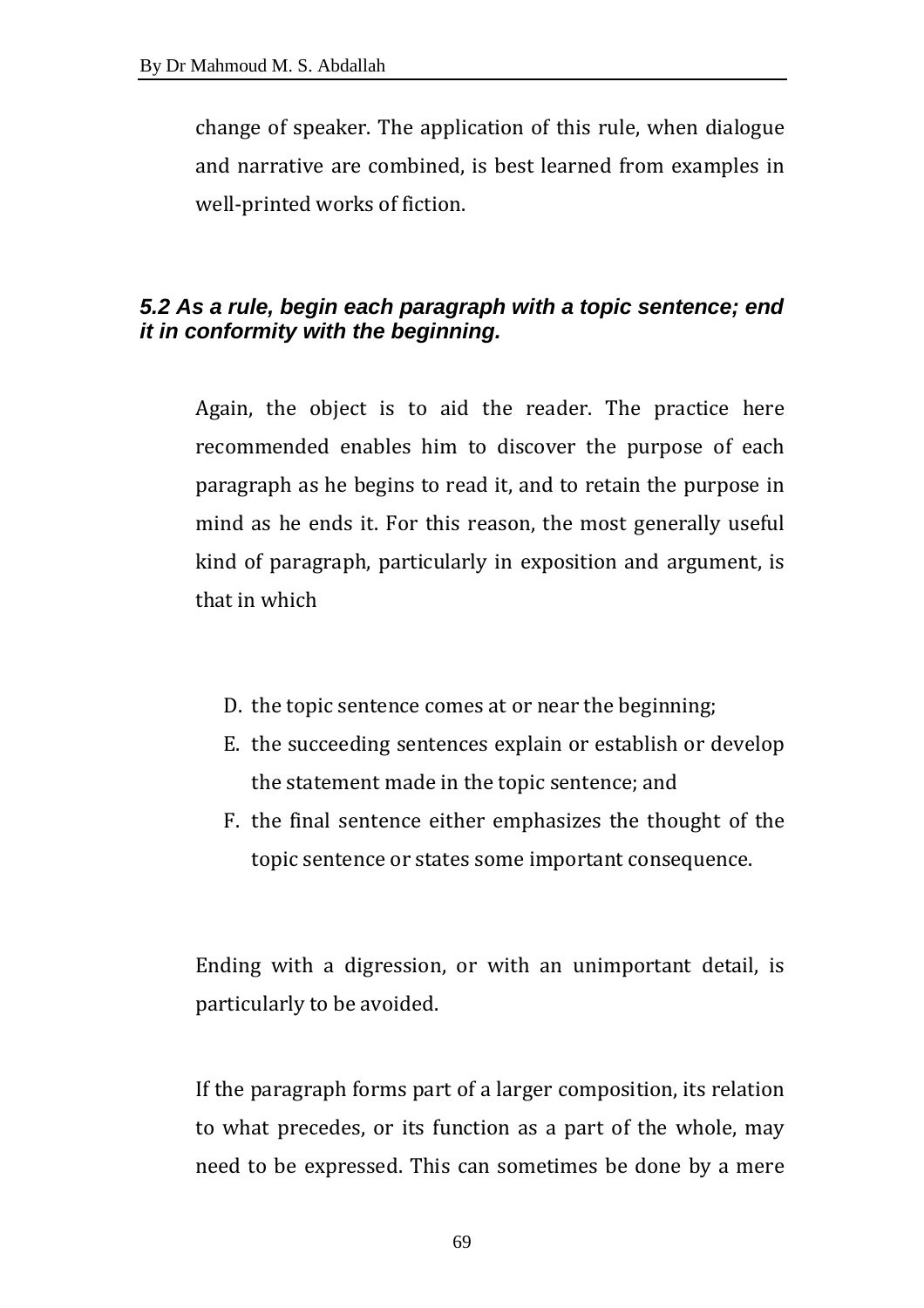word or phrase (*again; therefore; for the same reason*) in the topic sentence. Sometimes, however, it is expedient to precede the topic sentence by one or more sentences of introduction or transition. If more than one such sentence is required, it is generally better to set apart the transitional sentences as a separate paragraph.

According to the writer's purpose, he may, as indicated above, relate the body of the paragraph to the topic sentence in one or more of several different ways. He may make the meaning of the topic sentence clearer by restating it in other forms, by defining its terms, by denying the converse, by giving illustrations or specific instances; he may establish it by proofs; or he may develop it by showing its implications and consequences. In a long paragraph, he may carry out several of these processes.

| 1 Now, to be properly 1 Topic sentence. |                                                     |
|-----------------------------------------|-----------------------------------------------------|
| enjoyed, a walking tour                 |                                                     |
| should be gone upon                     |                                                     |
| alone.                                  |                                                     |
|                                         | 2 If you go in a company, $ 2$ The meaning made     |
|                                         | or even in pairs, it is no clearer by denial of the |
| longer a walking tour in contrary.      |                                                     |
| anything but name; it is                |                                                     |
| something else and more                 |                                                     |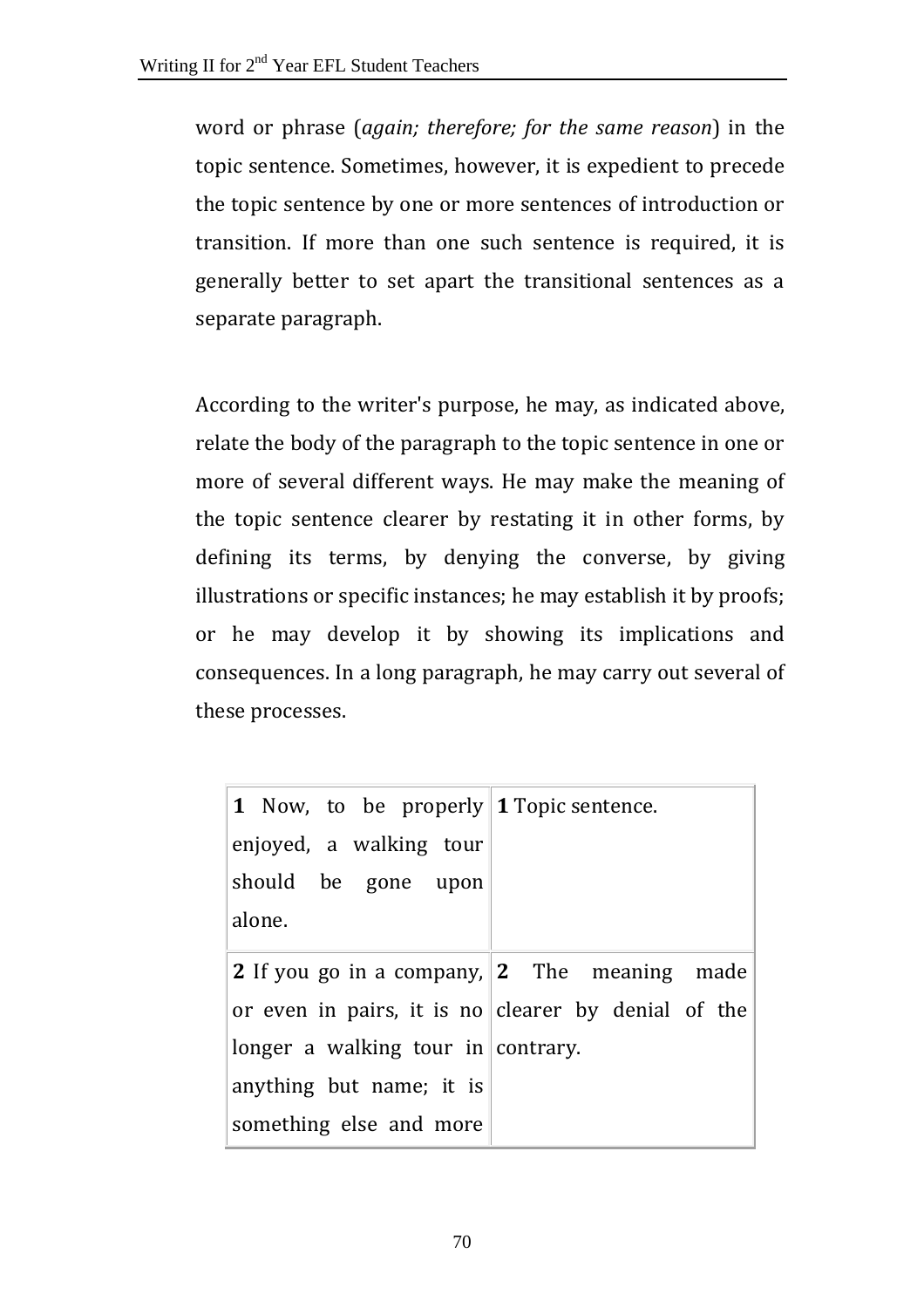| in the nature of a picnic.                                |                                                                   |
|-----------------------------------------------------------|-------------------------------------------------------------------|
| <b>3</b> A walking tour should be $ 3$ The topic sentence |                                                                   |
| gone upon alone, because repeated, in abridged            |                                                                   |
|                                                           | freedom is of the essence; form, and supported by                 |
| because you should be three reasons;                      | the                                                               |
|                                                           | able to stop and go on, and meaning of the third ("you            |
| follow this way or that, as $\vert$ must have             | your own                                                          |
|                                                           | the freak takes you; and $\vert$ pace") made clearer by           |
| because you must have denying the converse.               |                                                                   |
| your own pace, and                                        |                                                                   |
| neither trot alongside a                                  |                                                                   |
| champion walker, nor                                      |                                                                   |
| mince in time with a girl.                                |                                                                   |
|                                                           | 4 And you must be open to $\vert$ 4 A fourth reason, stated       |
| all impressions and $let$ in two forms.                   |                                                                   |
| your thoughts take colour                                 |                                                                   |
| from what you see.                                        |                                                                   |
|                                                           | <b>5</b> You should be as a pipe <b>5</b> The same reason, stated |
| for any wind to play upon. $\parallel$                    | in still another form.                                            |
| 6 "I cannot see the wit,"                                 |                                                                   |
| says Hazlitt, "of walking                                 |                                                                   |
| and talking at the same                                   |                                                                   |
| time.                                                     | 6-7 The same reason as                                            |
| 7 When I am in the                                        | stated by Hazlitt.                                                |
| country, I wish to vegetate                               |                                                                   |
| like the country," which is                               |                                                                   |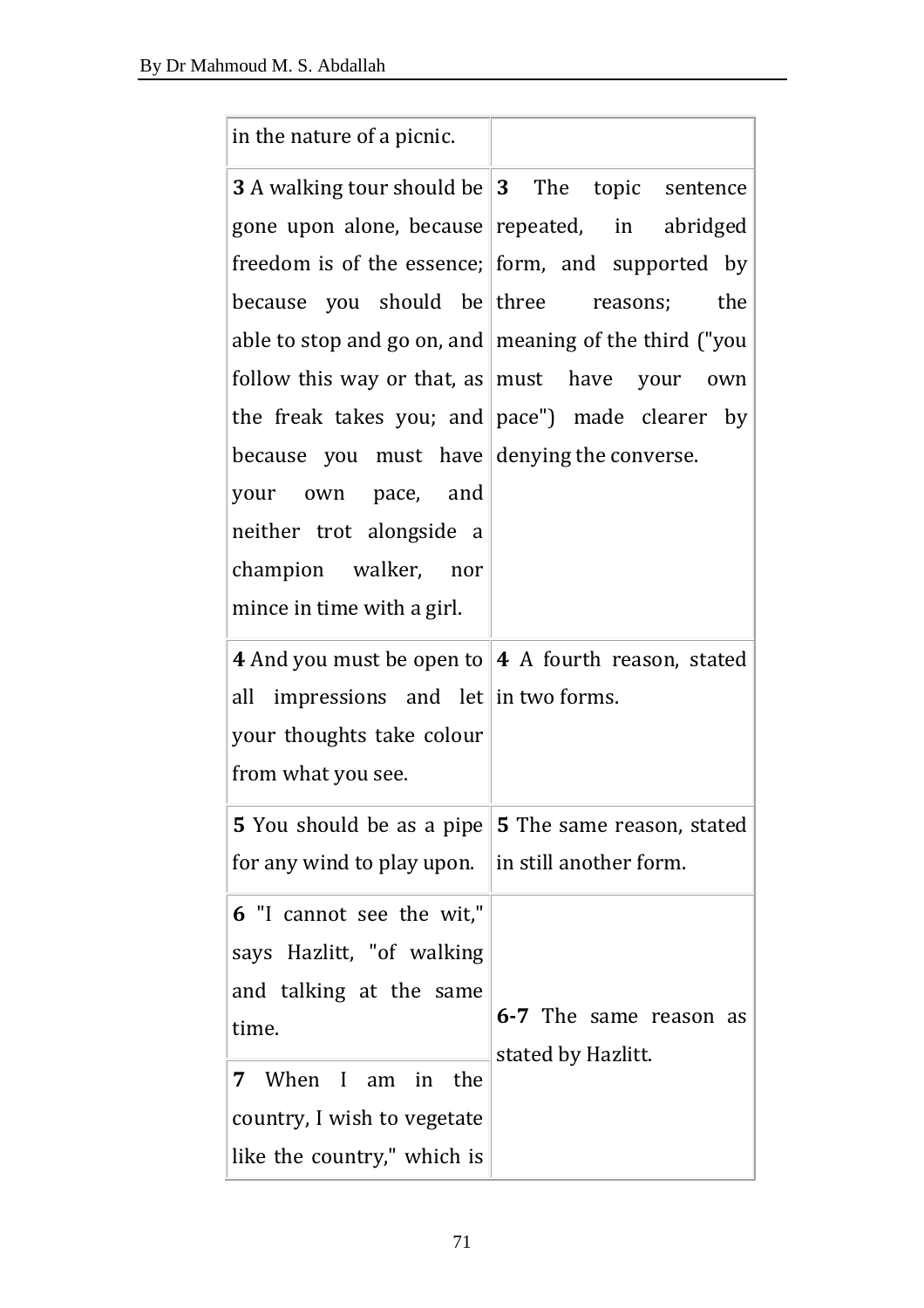| the gist of all that can be<br>said upon the matter. |                                                                  |
|------------------------------------------------------|------------------------------------------------------------------|
| <b>8</b> There should be no <b>8</b>                 | Repetition,<br>in                                                |
|                                                      | cackle of voices at your paraphrase, of the                      |
| elbow, to jar on the quotation from Hazlitt.         |                                                                  |
| meditative silence of the                            |                                                                  |
| morning.                                             |                                                                  |
|                                                      | <b>9</b> And so long as a man is <b>9</b> Final statement of the |
|                                                      | reasoning he cannot fourth reason, in language                   |
|                                                      | surrender himself to that amplified and heightened               |
| fine intoxication that to form                       | a<br>strong                                                      |
| comes of much motion in conclusion.                  |                                                                  |
| the open air, that begins in                         |                                                                  |
| sort of dazzle and<br>a a                            |                                                                  |
| sluggishness of the brain,                           |                                                                  |
| and ends in a peace that                             |                                                                  |
| passes comprehension.-                               |                                                                  |
| Stevenson, Walking Tours.                            |                                                                  |

| 1 It was chiefly in the 1 Topic sentence. |                                                        |
|-------------------------------------------|--------------------------------------------------------|
| eighteenth century that a                 |                                                        |
| very different conception                 |                                                        |
| of history grew up.                       |                                                        |
|                                           | 2 Historians then came to 2 The meaning of the topic   |
|                                           | believe that their task was sentence made clearer; the |
|                                           | not so much to paint a new conception of history       |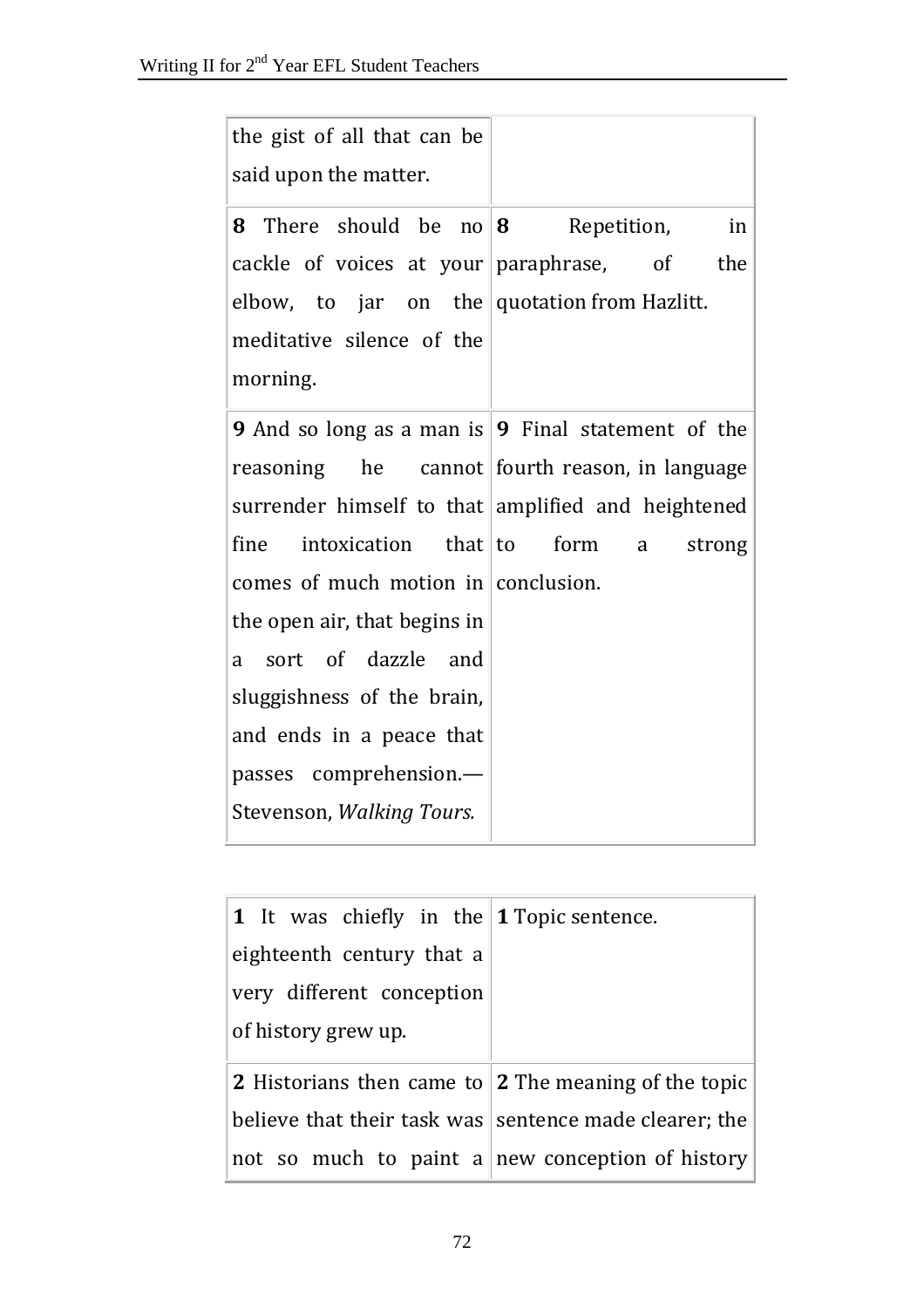| picture as to solve a defined.                   |                                                                  |  |  |
|--------------------------------------------------|------------------------------------------------------------------|--|--|
| problem; to explain or                           |                                                                  |  |  |
| illustrate the successive                        |                                                                  |  |  |
| phases of national growth,                       |                                                                  |  |  |
| prosperity, and adversity.                       |                                                                  |  |  |
|                                                  | <b>3</b> The history of morals, of $ 3$ The definition expanded. |  |  |
| industry, of intellect, and                      |                                                                  |  |  |
| of art; the changes that                         |                                                                  |  |  |
| take place in manners or                         |                                                                  |  |  |
| beliefs; the dominant ideas                      |                                                                  |  |  |
| that<br>prevailed<br><i>in</i>                   |                                                                  |  |  |
| successive periods; the                          |                                                                  |  |  |
| rise, fall, and modification                     |                                                                  |  |  |
| of political constitutions;                      |                                                                  |  |  |
| a word, all<br>the<br>in                         |                                                                  |  |  |
| conditions of national                           |                                                                  |  |  |
| well-being became the                            |                                                                  |  |  |
| subjects of their works.                         |                                                                  |  |  |
|                                                  | 4 They sought rather to $ 4$ The definition explained            |  |  |
| write a history of peoples                       | by contrast.                                                     |  |  |
| than a history of kings.                         |                                                                  |  |  |
| <b>5</b> They looked especially                  | The definition<br>$5^{\circ}$                                    |  |  |
| in history for the chain of                      | supplemented: another                                            |  |  |
| causes and effects.                              | element in the<br>new                                            |  |  |
|                                                  | conception of history.                                           |  |  |
| <b>6</b> They undertook to study $\vert 6 \vert$ | Conclusion:<br>an                                                |  |  |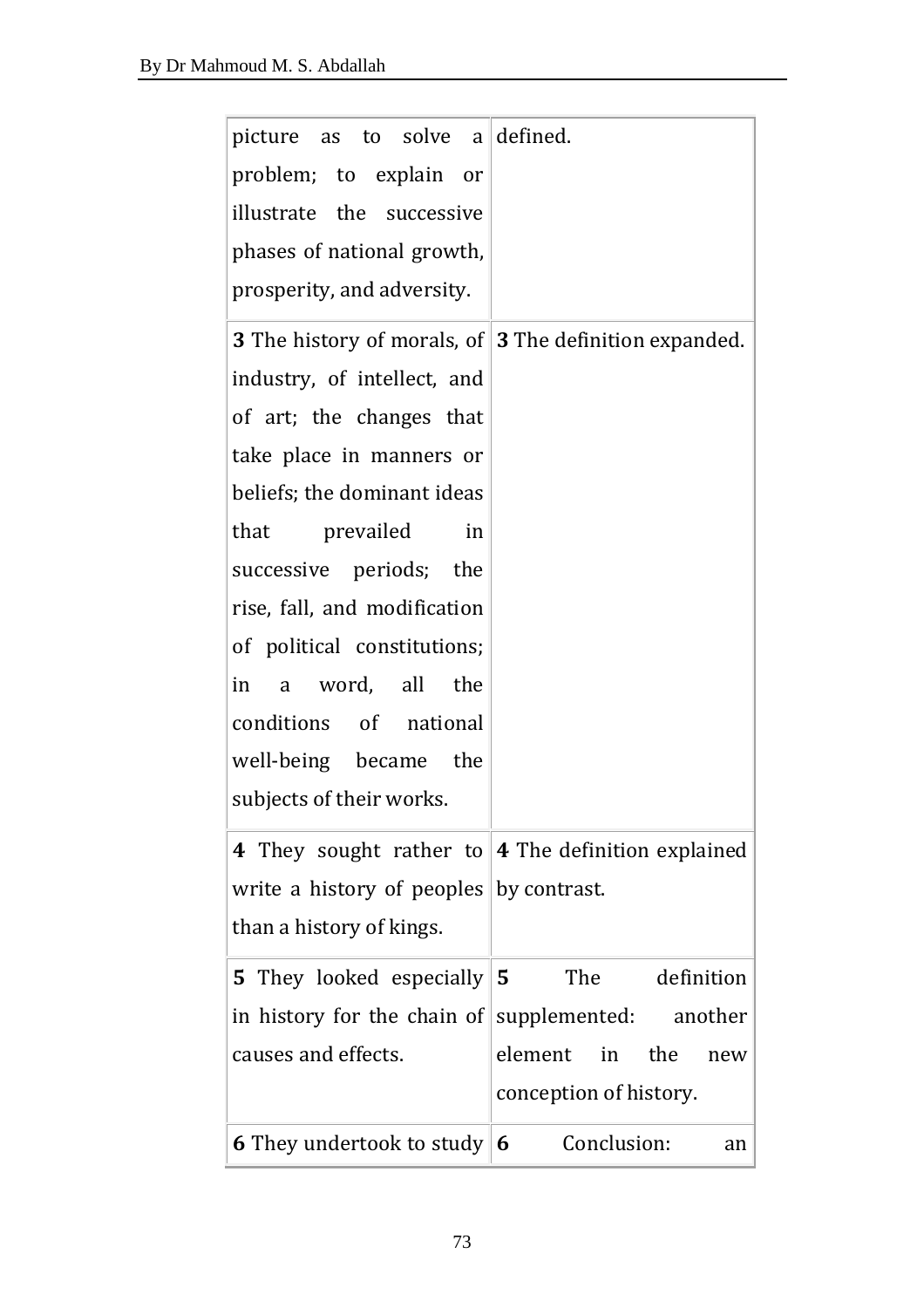|                                    | in the past the physiology important consequence of |
|------------------------------------|-----------------------------------------------------|
|                                    | of nations, and hoped by the new conception of      |
| applying the experimental history. |                                                     |
| method on a large scale to         |                                                     |
| deduce some lessons of             |                                                     |
| real value about the               |                                                     |
| conditions on which the            |                                                     |
| welfare of society mainly          |                                                     |
| depend.—Lecky, The                 |                                                     |
| Political Value of History.        |                                                     |
|                                    |                                                     |

In narration and description the paragraph sometimes begins with a concise, comprehensive statement serving to hold together the details that follow.

The breeze served us admirably.

The campaign opened with a series of reverses.

The next ten or twelve pages were filled with a curious set of entries.

But this device, if too often used, would become a mannerism. More commonly the opening sentence simply indicates by its subject with what the paragraph is to be principally concerned.

At length I thought I might return towards the stockade.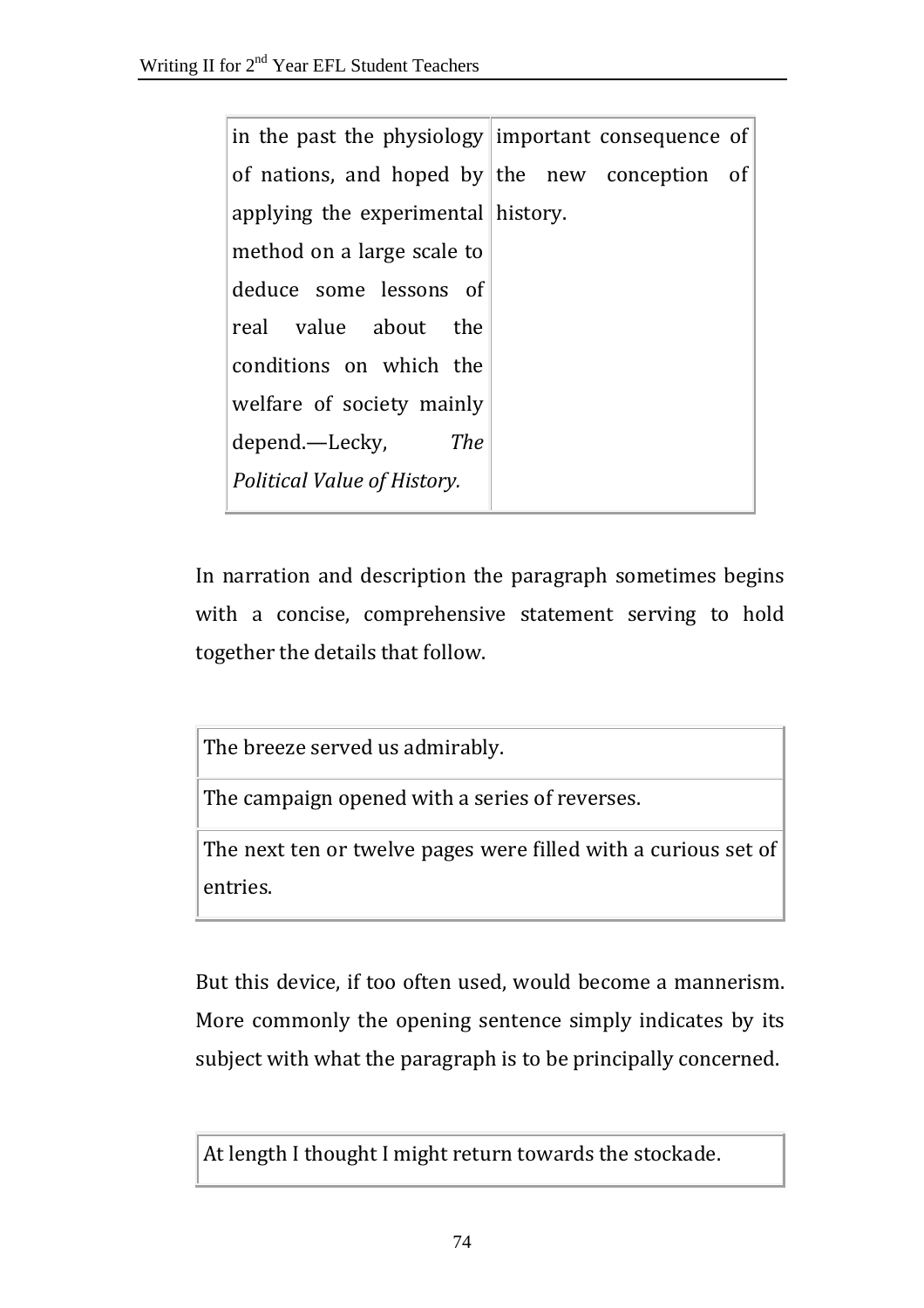He picked up the heavy lamp from the table and began to explore.

Another flight of steps, and they emerged on the roof.

The brief paragraphs of animated narrative, however, are often without even this semblance of a topic sentence. The break between them serves the purpose of a rhetorical pause, throwing into prominence some detail of the action.

# **5.3 Use the active voice.**

The active voice is usually more direct and vigorous than the passive:

I shall always remember my first visit to Boston.

This is much better than

My first visit to Boston will always be remembered by me.

The latter sentence is less direct, less bold, and less concise. If the writer tries to make it more concise by omitting "by me,"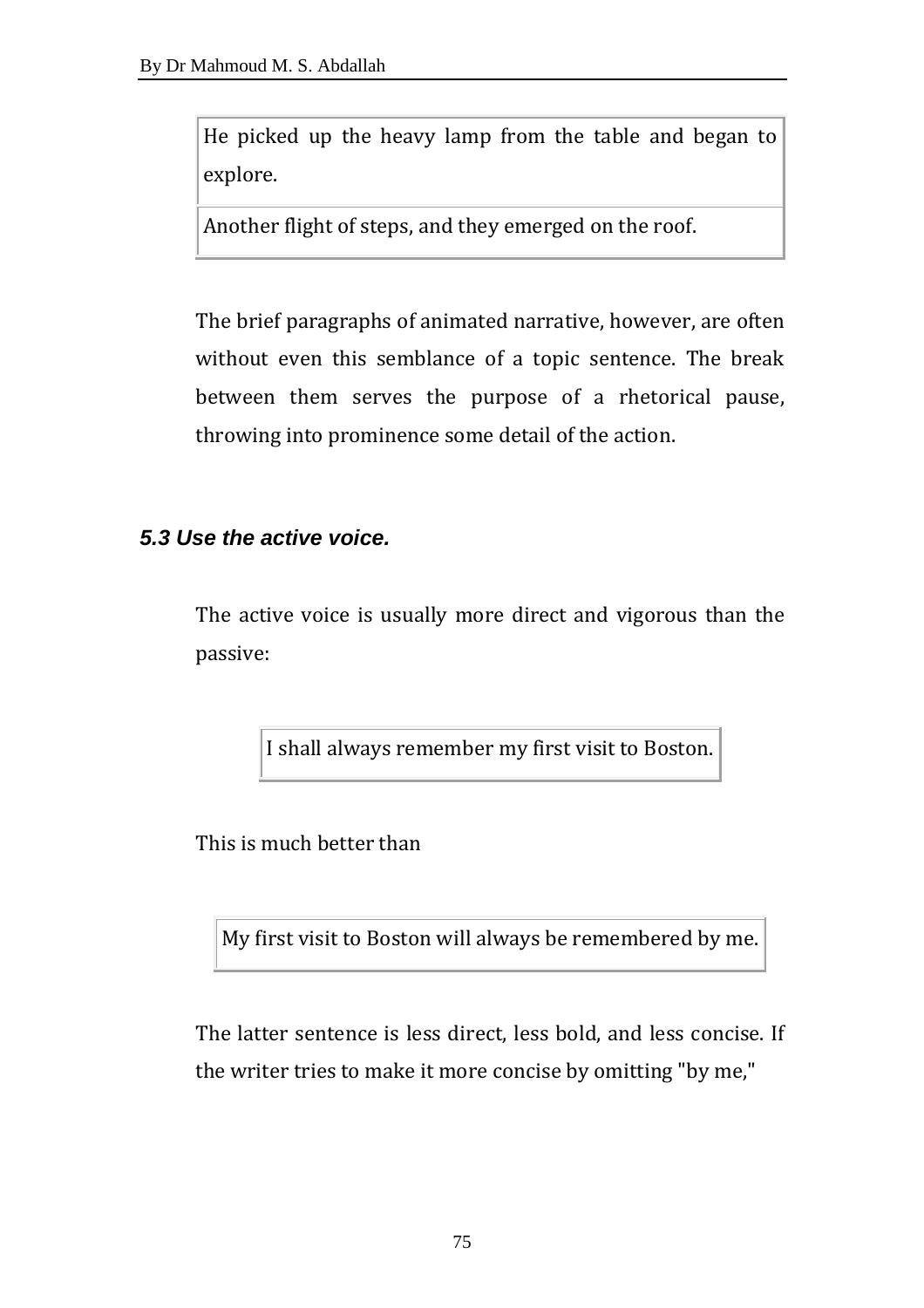# My first visit to Boston will always be remembered,

it becomes indefinite: is it the writer, or some person undisclosed, or the world at large, that will always remember this visit?

This rule does not, of course, mean that the writer should entirely discard the passive voice, which is frequently convenient and sometimes necessary.

The dramatists of the Restoration are little esteemed to-day.

Modern readers have little esteem for the dramatists of the Restoration.

The first would be the right form in a paragraph on the dramatists of the Restoration; the second, in a paragraph on the tastes of modern readers. The need of making a particular word the subject of the sentence will often, as in these examples, determine which voice is to be used.

The habitual use of the active voice, however, makes for forcible writing. This is true not only in narrative principally concerned with action, but in writing of any kind. Many a tame sentence of description or exposition can be made lively and emphatic by substituting a transitive in the active voice for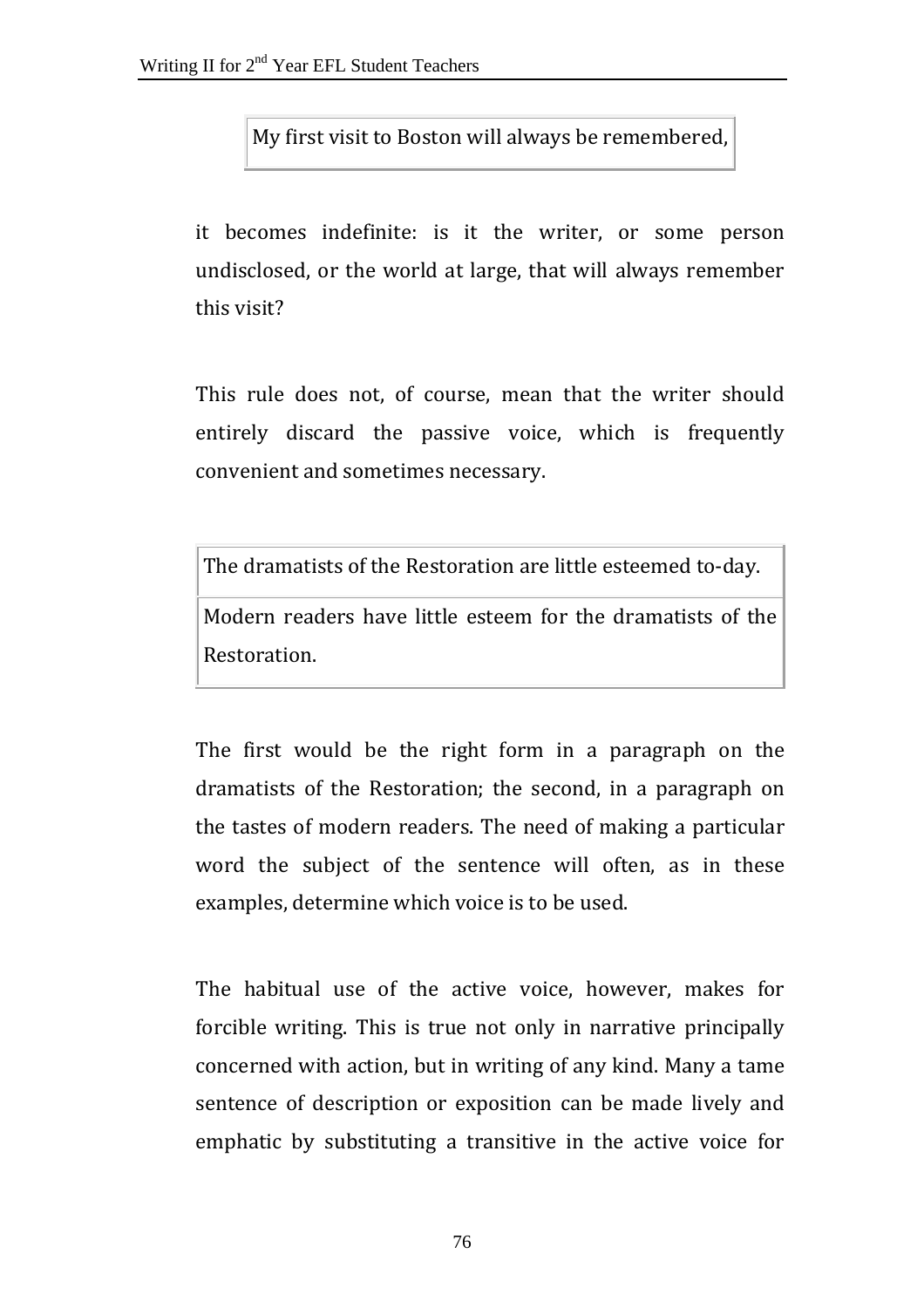some such perfunctory expression as *there is,* or *could be heard.*

|                                                           | There were a great Dead leaves covered the          |  |  |  |
|-----------------------------------------------------------|-----------------------------------------------------|--|--|--|
| number of dead leaves ground.                             |                                                     |  |  |  |
| lying on the ground.                                      |                                                     |  |  |  |
|                                                           | The sound of the falls The sound of the falls still |  |  |  |
| could still be heard.                                     | $\parallel$ reached our ears.                       |  |  |  |
| The reason that he left Failing health compelled          |                                                     |  |  |  |
| college was that his health $\vert$ him to leave college. |                                                     |  |  |  |
| became impaired.                                          |                                                     |  |  |  |
|                                                           | It was not long before he $ He$ soon repented his   |  |  |  |
| was very sorry that he had words.                         |                                                     |  |  |  |
| said what he had.                                         |                                                     |  |  |  |

As a rule, avoid making one passive depend directly upon another.

|                                                  | Gold was not allowed to be It was forbidden to export |
|--------------------------------------------------|-------------------------------------------------------|
| exported.                                        | gold (The export of gold)                             |
|                                                  | was prohibited).                                      |
| He has been proved to It has been proved that he |                                                       |
| have been seen entering was seen to enter the    |                                                       |
| the building.                                    | building.                                             |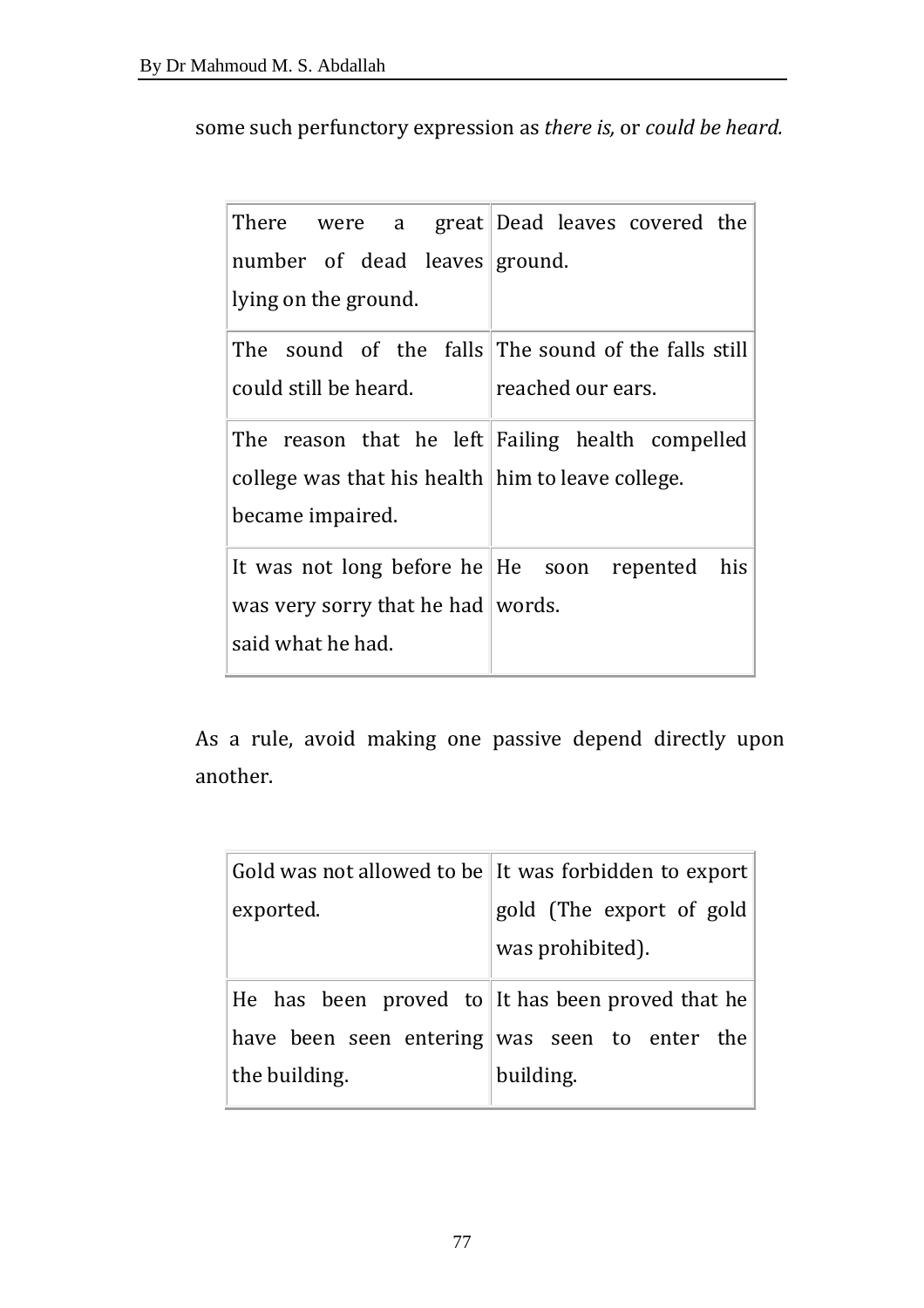In both the examples above, before correction, the word properly related to the second passive is made the subject of the first.

A common fault is to use as the subject of a passive construction a noun which expresses the entire action, leaving to the verb no function beyond that of completing the sentence.

|                                           | A survey of this region was This region was surveyed in |
|-------------------------------------------|---------------------------------------------------------|
| made in 1900.                             | 1900.                                                   |
| Mobilization of the army was The army was | rapidly                                                 |
| rapidly carried out.                      | mobilized.                                              |
|                                           | Confirmation of these reports These reports cannot be   |
| cannot be obtained.                       | confirmed.                                              |

Compare the sentence, "The export of gold was prohibited," in which the predicate "was prohibited" expresses something not implied in "export."

# **5.4 Put statements in positive form.**

Make definite assertions. Avoid tame, colorless, hesitating, noncommittal language. Use the word *not* as a means of denial or in antithesis, never as a means of evasion.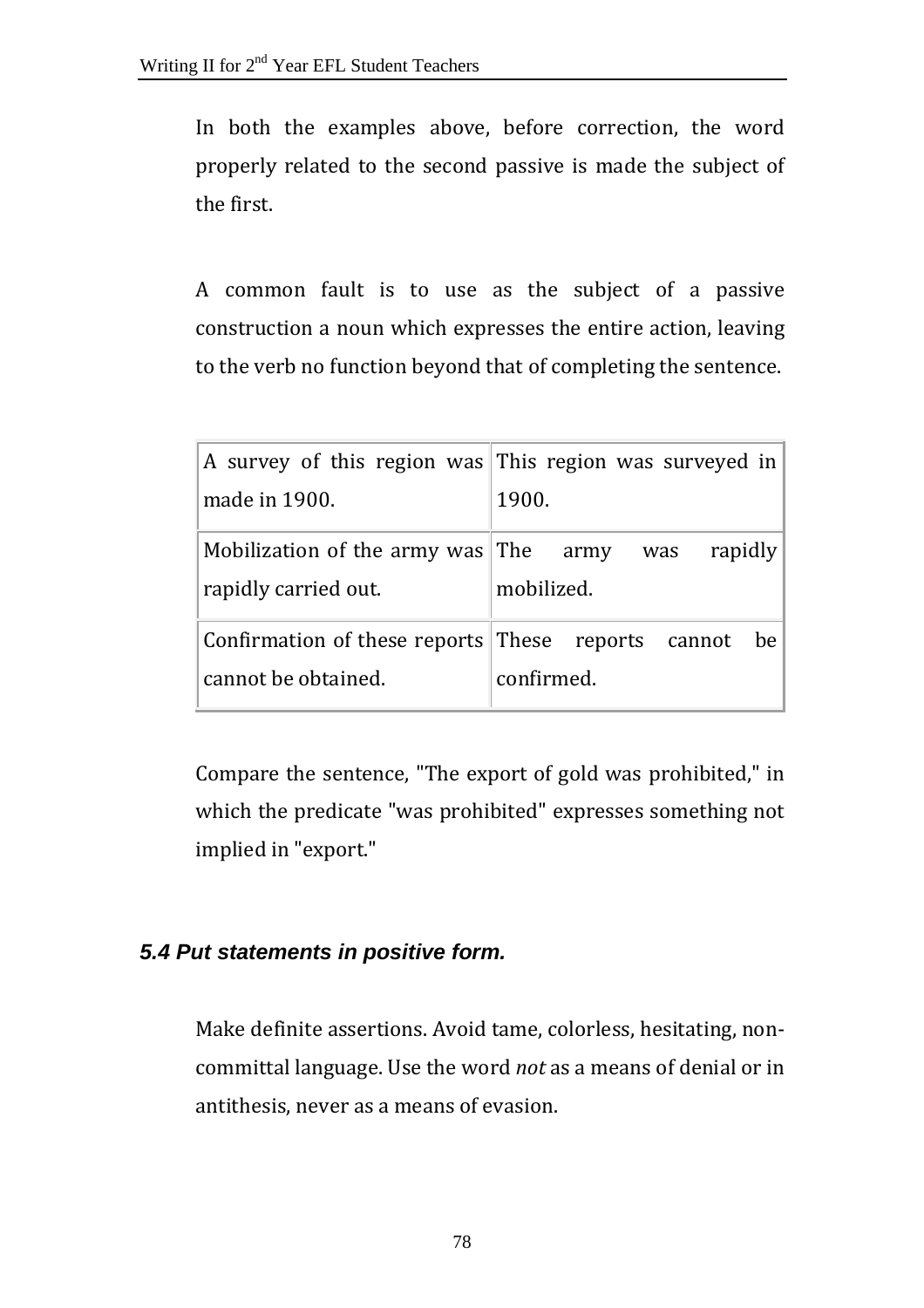| He was not very often on He usually came late. |                                                    |  |  |  |  |
|------------------------------------------------|----------------------------------------------------|--|--|--|--|
| time.                                          |                                                    |  |  |  |  |
|                                                | He did not think that $\ $ He thought the study of |  |  |  |  |
| studying Latin was much Latin useless.         |                                                    |  |  |  |  |
| use.                                           |                                                    |  |  |  |  |
|                                                | The Taming of the Shrew is The women in The Taming |  |  |  |  |
|                                                | rather weak in spots. $\log$ the Shrew are         |  |  |  |  |
|                                                | Shakespeare does not unattractive. Katharine is    |  |  |  |  |
|                                                | portray Katharine as a disagreeable, Bianca        |  |  |  |  |
| very admirable character, insignificant.       |                                                    |  |  |  |  |
| nor does Bianca remain                         |                                                    |  |  |  |  |
| long in memory as an                           |                                                    |  |  |  |  |
| important character in                         |                                                    |  |  |  |  |
| Shakespeare's works.                           |                                                    |  |  |  |  |

The last example, before correction, is indefinite as well as negative. The corrected version, consequently, is simply a guess at the writer's intention.

All three examples show the weakness inherent in the word *not.* Consciously or unconsciously, the reader is dissatisfied with being told only what is not; he wishes to be told what is. Hence, as a rule, it is better to express a negative in positive form.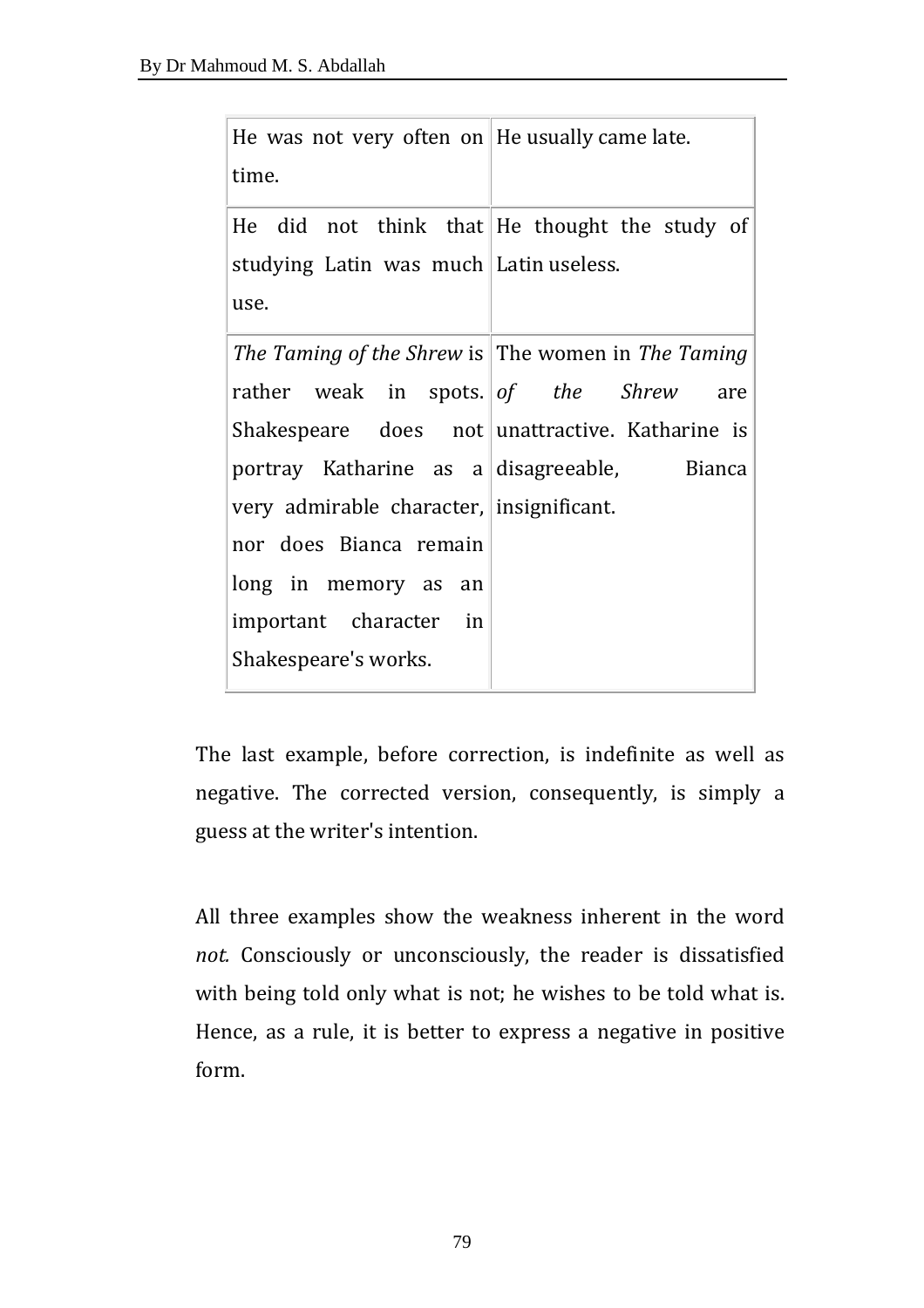| not honest                                 | dishonest |
|--------------------------------------------|-----------|
| not important                              | Trifling  |
| did not remember                           | Forgot    |
| did not pay any attention to               | Ignored   |
| did not have much confidence in distrusted |           |

The antithesis of negative and positive is strong:

Not charity, but simple justice.

Not that I loved Caesar less, but Rome the more.

Negative words other than *not* are usually strong:

The sun never sets upon the British flag.

# **5.5 Omit needless words.**

Vigorous writing is concise. A sentence should contain no unnecessary words, a paragraph no unnecessary sentences, for the same reason that a drawing should have no unnecessary lines and a machine no unnecessary parts. This requires not that the writer make all his sentences short, or that he avoid all detail and treat his subjects only in outline, but that every word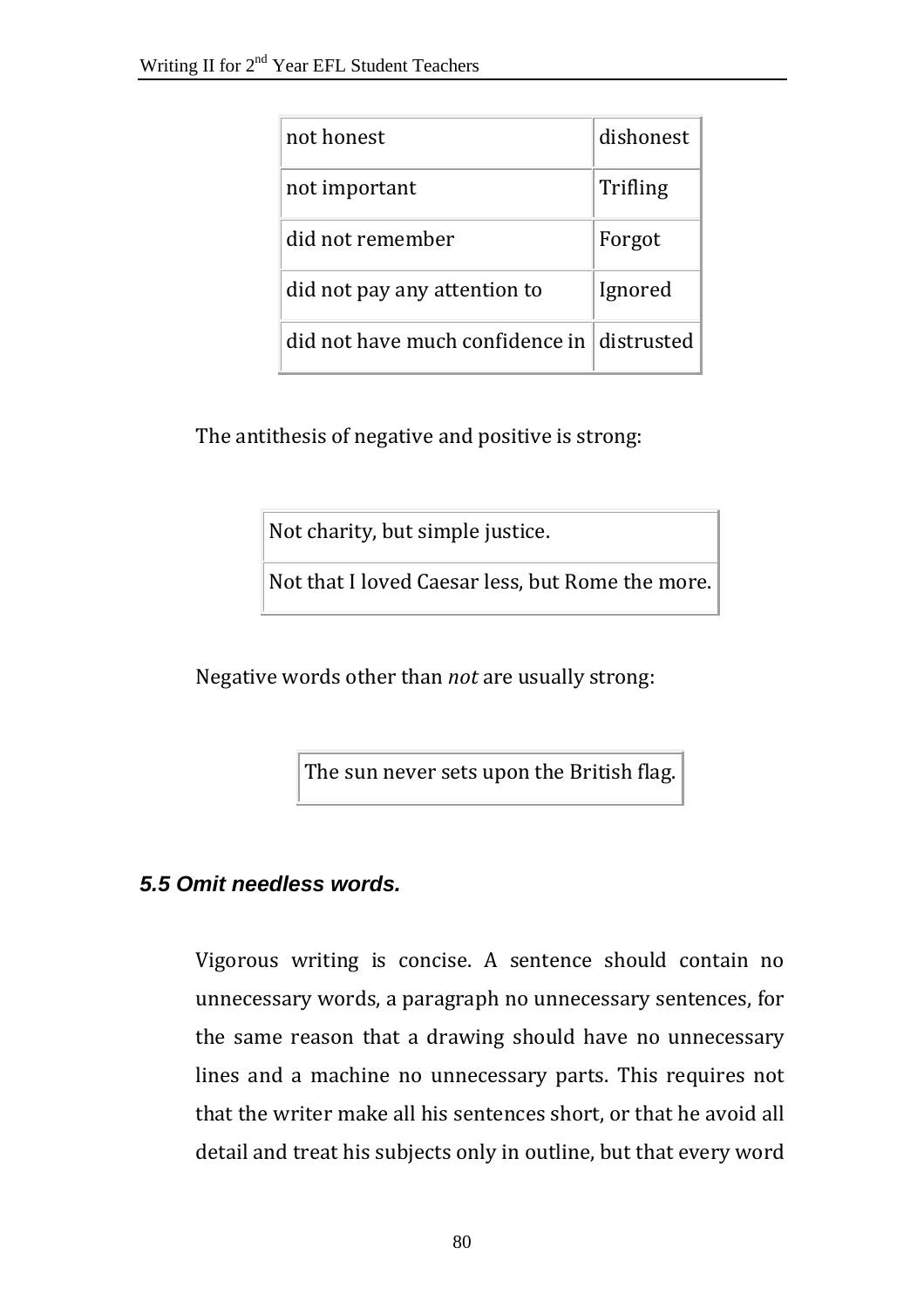tell.

Many expressions in common use violate this principle:

|                             | the question as to whether whether (the question whether) |
|-----------------------------|-----------------------------------------------------------|
| there is no doubt but that  | no doubt (doubtless)                                      |
| used for fuel purposes      | used for fuel                                             |
| he is a man who             | He                                                        |
| in a hasty manner           | Hastily                                                   |
| this is a subject which     | this subject                                              |
| His story is a strange one. | His story is strange.                                     |

In especial the expression *the fact that* should be revised out of every sentence in which it occurs.

| owing to the fact that                  | since (because)                      |
|-----------------------------------------|--------------------------------------|
| in spite of the fact that               | though (although)                    |
| call your attention to the fact<br>that | remind you (notify you)              |
| I was unaware of the fact that          | I was unaware that (did not<br>know) |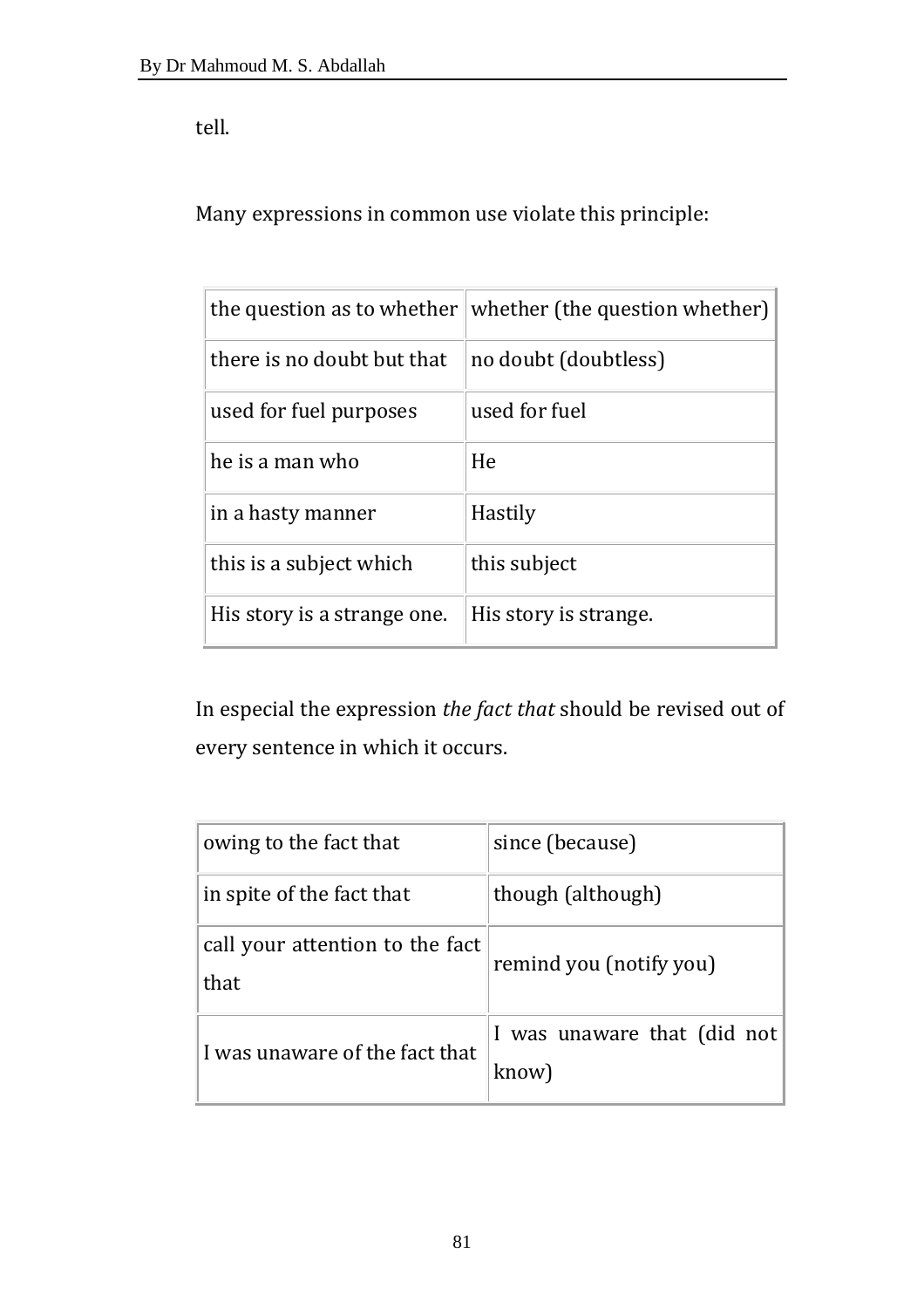| the fact that he had not<br><i>succeeded</i> | his failure |
|----------------------------------------------|-------------|
| the fact that I had arrived                  | my arrival  |

*Who is, which was,* and the like are often superfluous.

|                                                         |  |  |  |        | His brother, who is a His brother, a member of |  |  |  |  |  |
|---------------------------------------------------------|--|--|--|--------|------------------------------------------------|--|--|--|--|--|
| $\lceil$ member of the same firm $\lceil$ the same firm |  |  |  |        |                                                |  |  |  |  |  |
|                                                         |  |  |  |        | Trafalgar, which was Trafalgar, Nelson's last  |  |  |  |  |  |
| Nelson's last battle                                    |  |  |  | battle |                                                |  |  |  |  |  |

As positive statement is more concise than negative, and the active voice more concise than the passive, many of the examples given illustrate this rule as well.

A common violation of conciseness is the presentation of a single complex idea, step by step, in a series of sentences which might to advantage be combined into one.

|  |  |  | Macbeth was very Encouraged by his wife,         |  |  |
|--|--|--|--------------------------------------------------|--|--|
|  |  |  | ambitious. This led him to Macbeth achieved his  |  |  |
|  |  |  | wish to become king of ambition and realized the |  |  |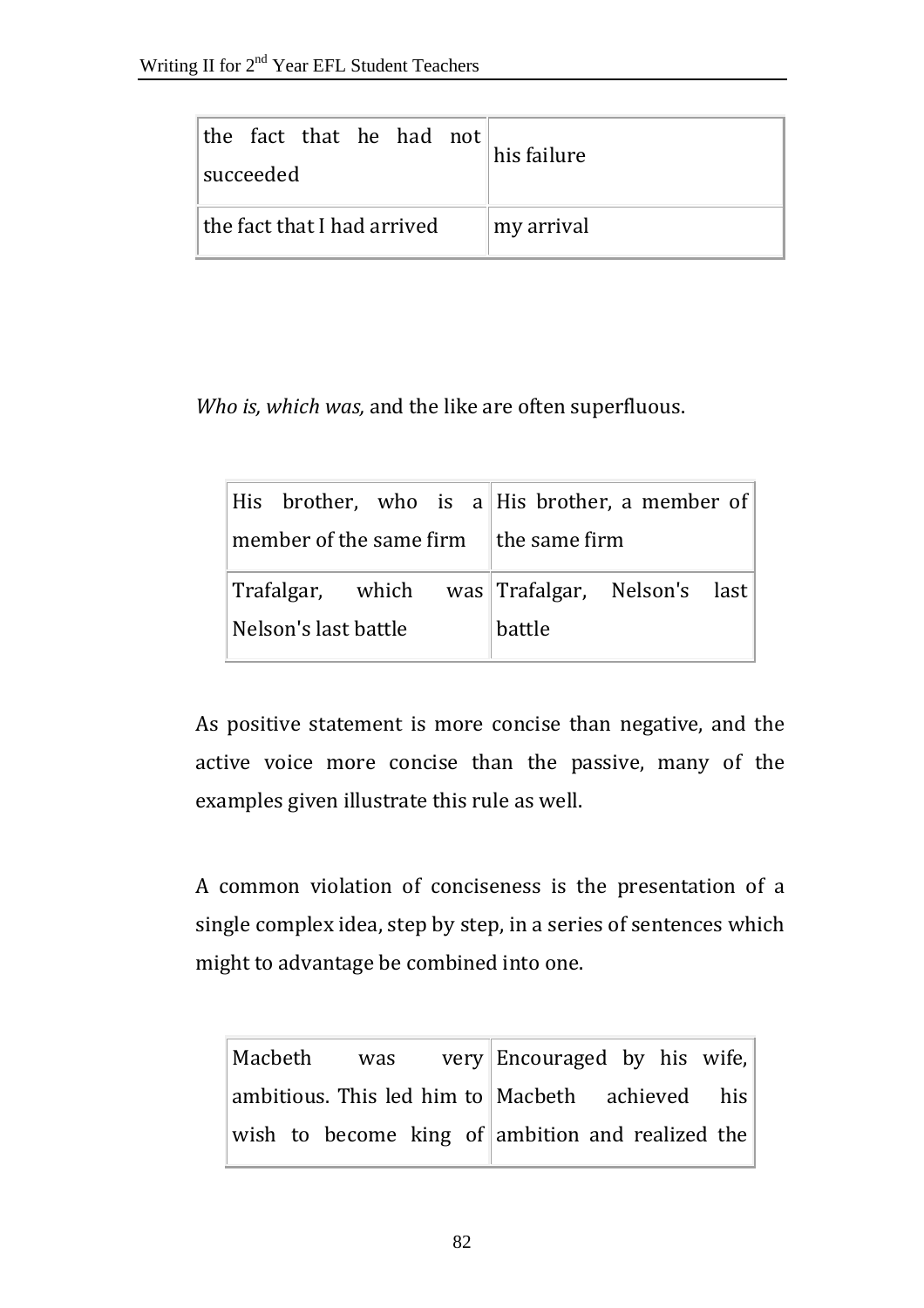|                                                              | Scotland. The witches told prediction of the witches |
|--------------------------------------------------------------|------------------------------------------------------|
|                                                              | him that this wish of his by murdering Duncan and    |
|                                                              | would come true. The king becoming king of Scotland  |
| of Scotland at this time in his place. $(26 \text{ words.})$ |                                                      |
| was Duncan. Encouraged                                       |                                                      |
| by his wife, Macbeth                                         |                                                      |
| murdered Duncan. He was                                      |                                                      |
| thus enabled to succeed                                      |                                                      |
| Duncan as king. (55                                          |                                                      |
| words.)                                                      |                                                      |

## **5.6 Avoid a succession of loose sentences.**

This rule refers especially to loose sentences of a particular type, those consisting of two co-ordinate clauses, the second introduced by a conjunction or relative. Although single sentences of this type may be unexceptionable, a series soon becomes monotonous and tedious.

An unskilful writer will sometimes construct a whole paragraph of sentences of this kind, using as connectives *and, but,* and less frequently, *who, which, when, where,* and *while,* these last in non-restrictive senses (see under Rule  $\frac{3}{2}$ ).

The third concert of the subscription series was given last evening, and a large audience was in attendance.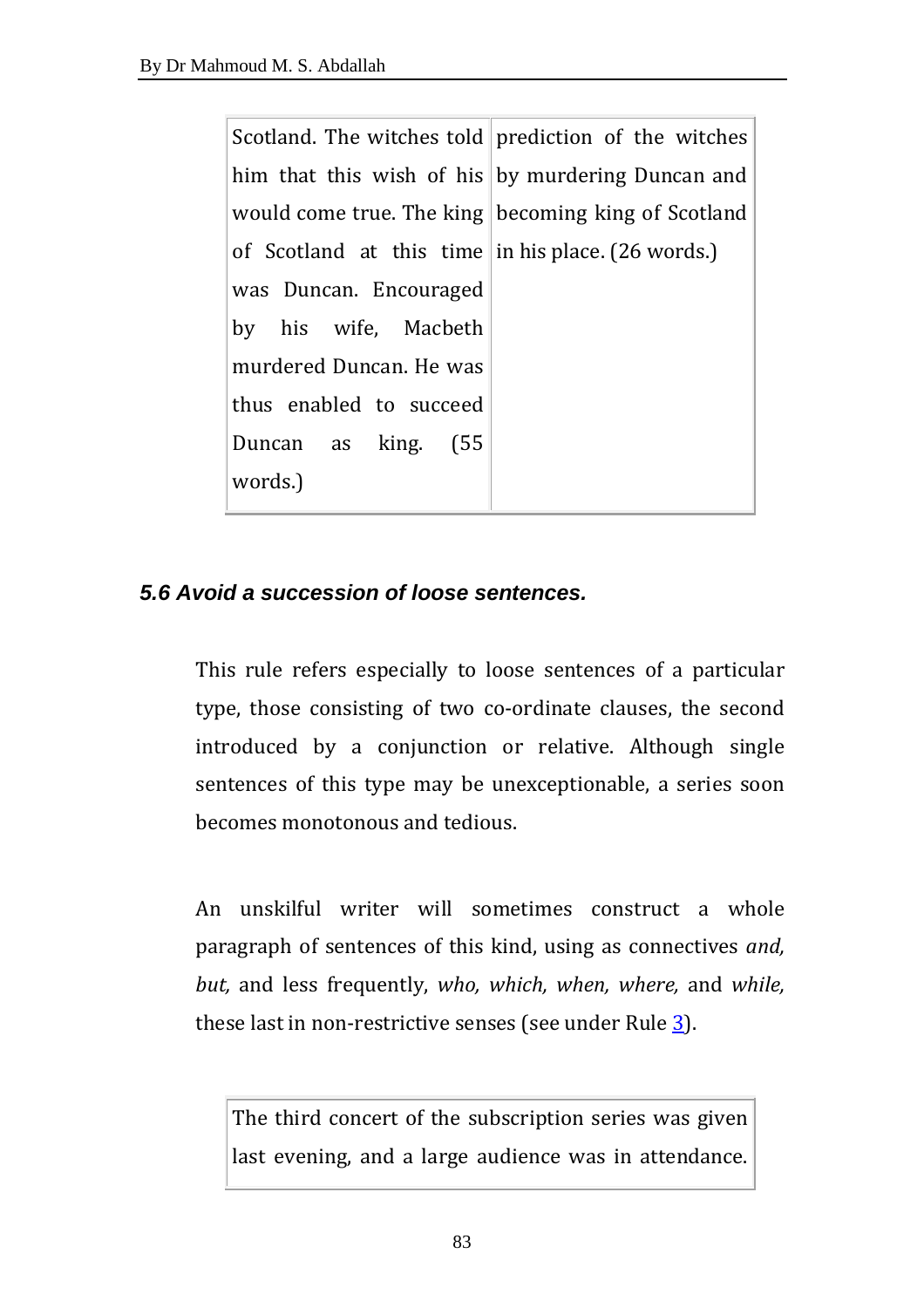Mr. Edward Appleton was the soloist, and the Boston Symphony Orchestra furnished the instrumental music. The former showed himself to be an artist of the first rank, while the latter proved itself fully deserving of its high reputation. The interest aroused by the series has been very gratifying to the Committee, and it is planned to give a similar series annually hereafter. The fourth concert will be given on Tuesday, May 10, when an equally attractive programme will be presented.

Apart from its triteness and emptiness, the paragraph above is bad because of the structure of its sentences, with their mechanical symmetry and sing-song. Contrast with them the sentences in the paragraphs quoted under Rule 10, or in any piece of good English prose, as the preface (Before the Curtain) to *Vanity Fair.*

If the writer finds that he has written a series of sentences of the type described, he should recast enough of them to remove the monotony, replacing them by simple sentences, by sentences of two clauses joined by a semicolon, by periodic sentences of two clauses, by sentences, loose or periodic, of three clauses—whichever best represent the real relations of the thought.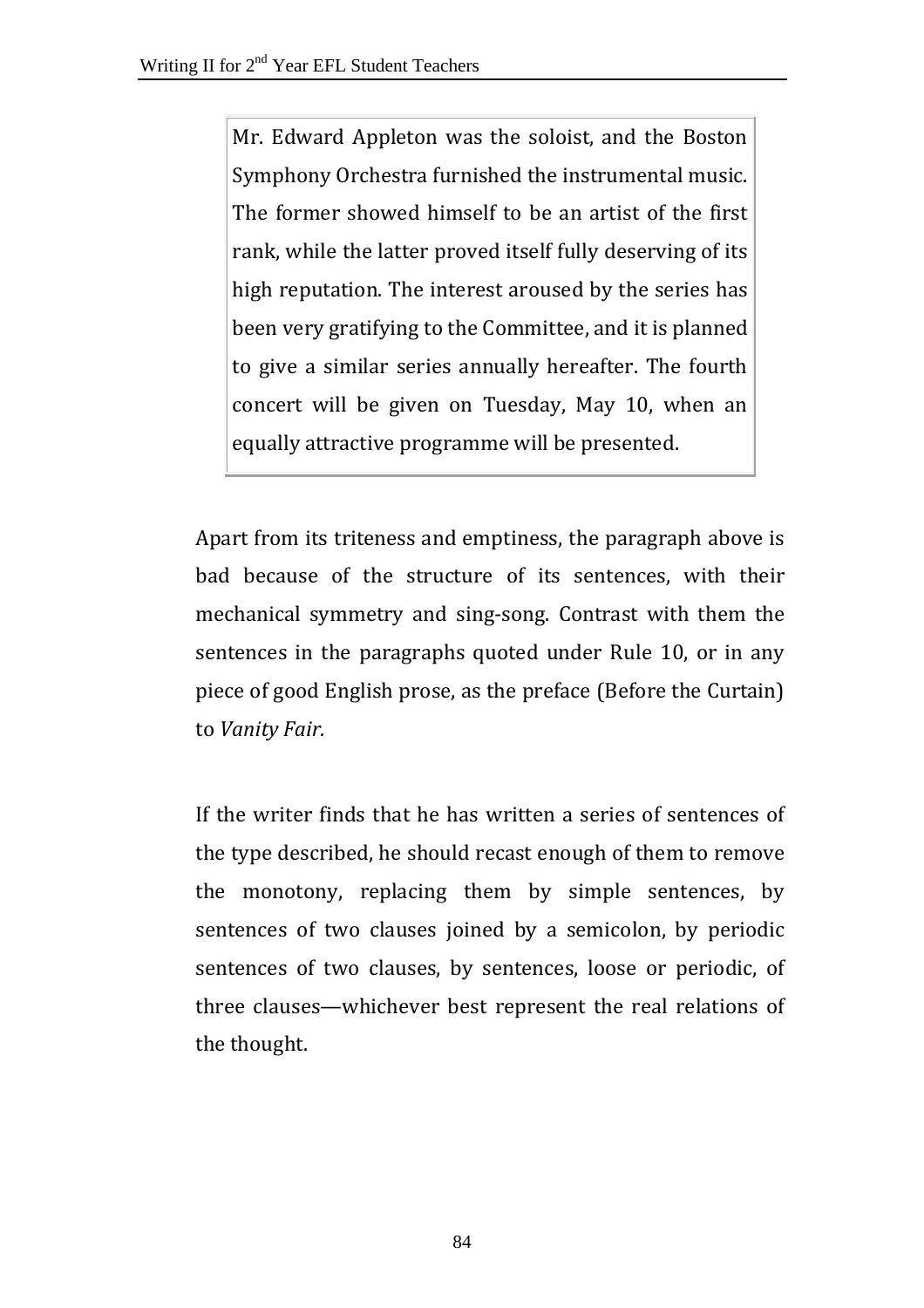## **5.7 Express co-ordinate ideas in similar form.**

This principle, that of parallel construction, requires that expressions of similar content and function should be outwardly similar. The likeness of form enables the reader to recognize more readily the likeness of content and function. Familiar instances from the Bible are the Ten Commandments, the Beatitudes, and the petitions of the Lord's Prayer.

The unskilful writer often violates this principle, from a mistaken belief that he should constantly vary the form of his expressions. It is true that in repeating a statement in order to emphasize it he may have need to vary its form. For illustration, see the paragraph from Stevenson quoted under Rule 10. But apart from this, he should follow the principle of parallel construction.

Formerly, science taught by the textbook taught by the textbook method, while now the method; now it is taught laboratory method employed. Formerly, science was is  $\vert$  by the laboratory method.

The left-hand version gives the impression that the writer is undecided or timid; he seems unable or afraid to choose one form of expression and hold to it. The right-hand version shows that the writer has at least made his choice and abided by it.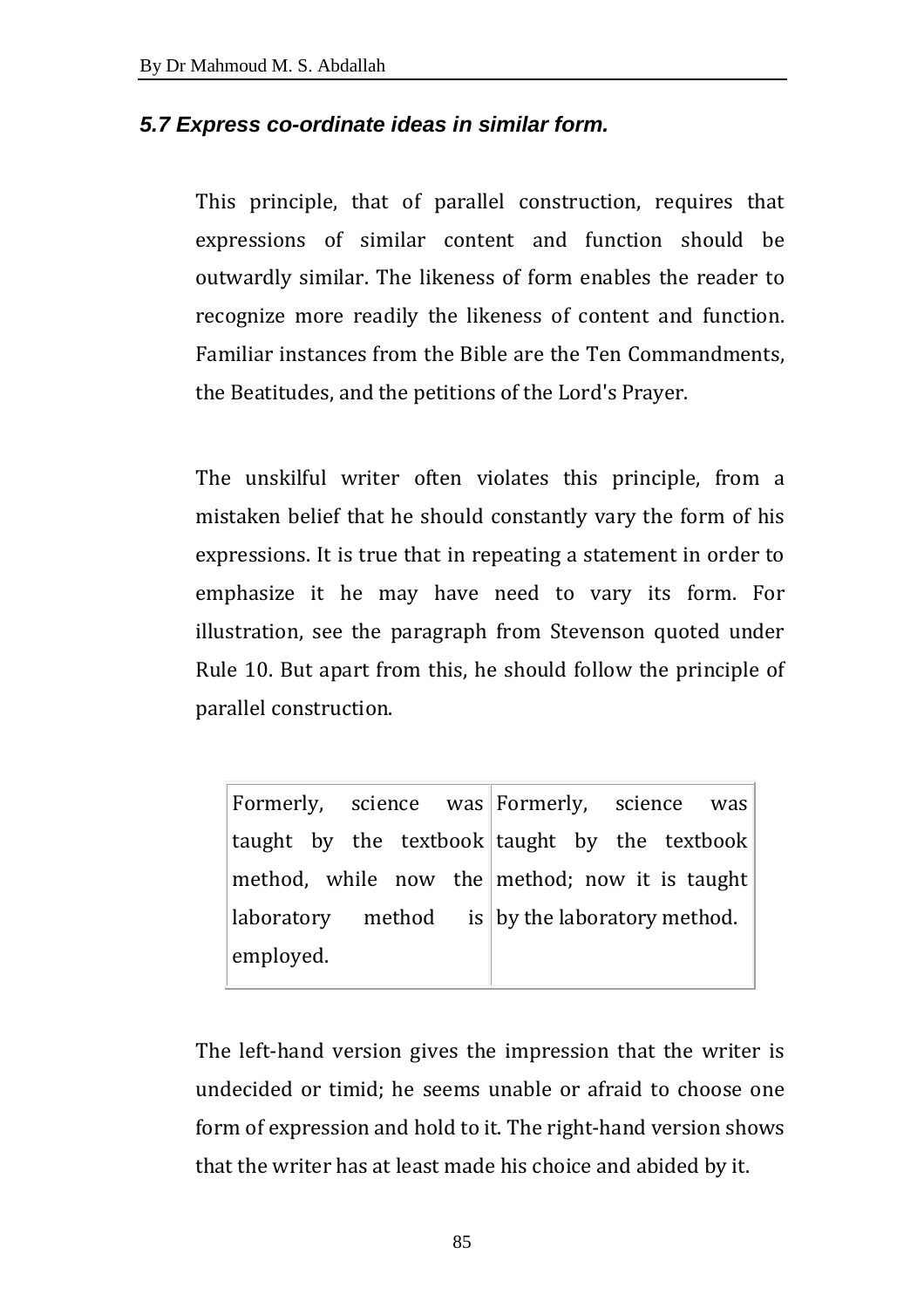By this principle, an article or a preposition applying to all the members of a series must either be used only before the first term or else be repeated before each term.

|                         | The French, the Italians, The French, the Italians, |
|-------------------------|-----------------------------------------------------|
| Spanish, and Portuguese | the Spanish, and the                                |
|                         | Portuguese                                          |
|                         | In spring, summer, or in In spring, summer, or      |
| winter                  | winter (In spring,<br>in                            |
|                         | summer, or in winter)                               |

Correlative expressions (*both, and; not, but; not only, but also; either, or; first, second, third;* and the like) should be followed by the same grammatical construction. Many violations of this rule can be corrected by rearranging the sentence.

|        |          |  |  | It was both a long The ceremony was both                        |  |
|--------|----------|--|--|-----------------------------------------------------------------|--|
|        |          |  |  | $c$ ceremony and very long and tedious.                         |  |
|        | tedious. |  |  |                                                                 |  |
|        |          |  |  | A time not for words, but $ A $ time not for words, but         |  |
| action |          |  |  | for action                                                      |  |
|        |          |  |  | Either you must grant his You must either grant his             |  |
|        |          |  |  | request or incur his ill will.   request or incur his ill will. |  |
|        |          |  |  | My objections are, first, the $\vert$ My objections are, first, |  |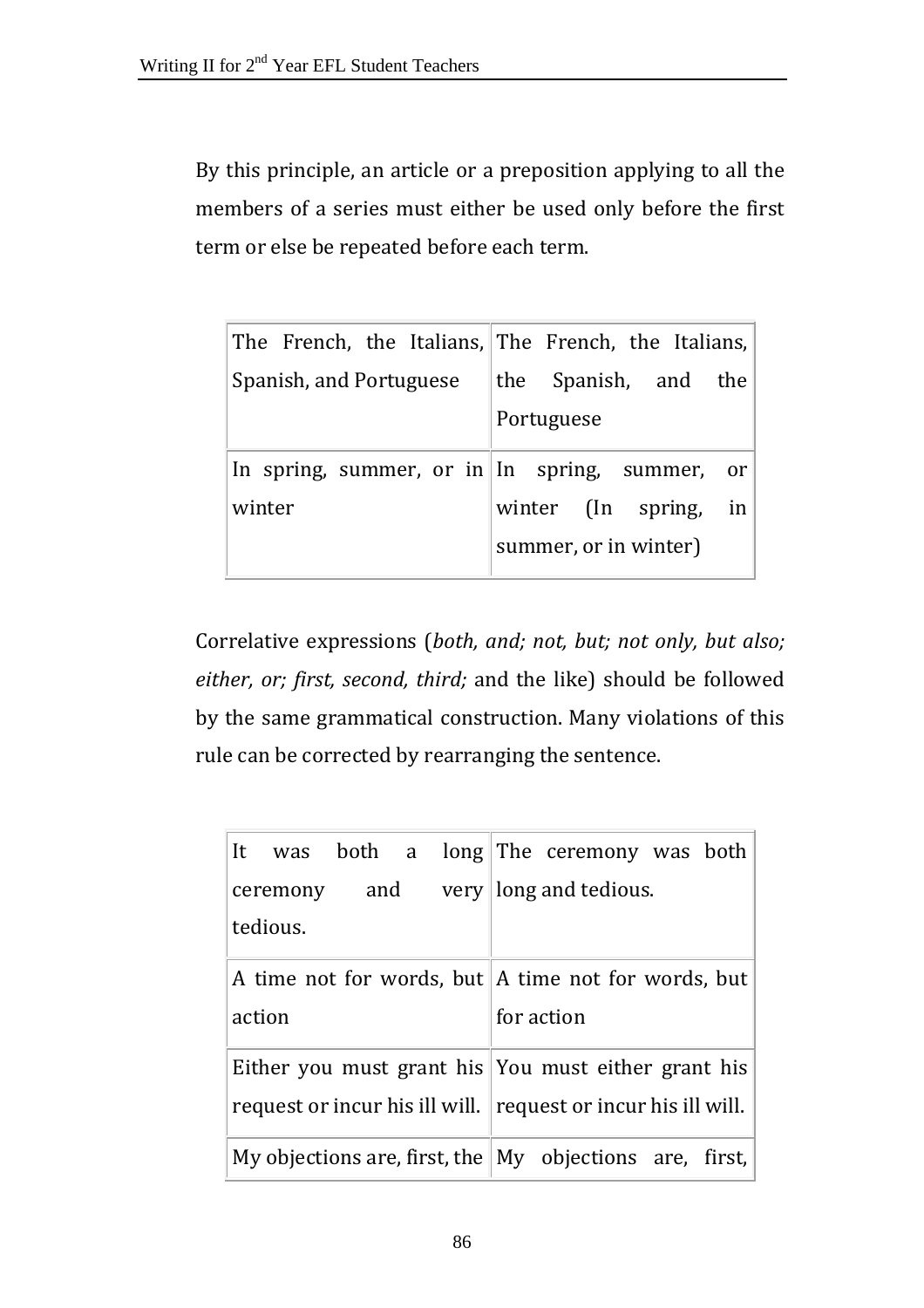|                   |  | injustice of the measure; that the measure is unjust; |  |                            |
|-------------------|--|-------------------------------------------------------|--|----------------------------|
|                   |  | second, that it is second, that it                    |  | $\overline{\mathbf{1}}$ is |
| unconstitutional. |  | unconstitutional.                                     |  |                            |

It may be asked, what if a writer needs to express a very large number of similar ideas, say twenty? Must he write twenty consecutive sentences of the same pattern? On closer examination he will probably find that the difficulty is imaginary, that his twenty ideas can be classified in groups, and that he need apply the principle only within each group. Otherwise he had best avoid the difficulty by putting his statements in the form of a table.

### **5.8 Keep related words together.**

The position of the words in a sentence is the principal means of showing their relationship. The writer must therefore, so far as possible, bring together the words, and groups of words, that are related in thought, and keep apart those which are not so related.

The subject of a sentence and the principal verb should not, as a rule, be separated by a phrase or clause that can be transferred to the beginning.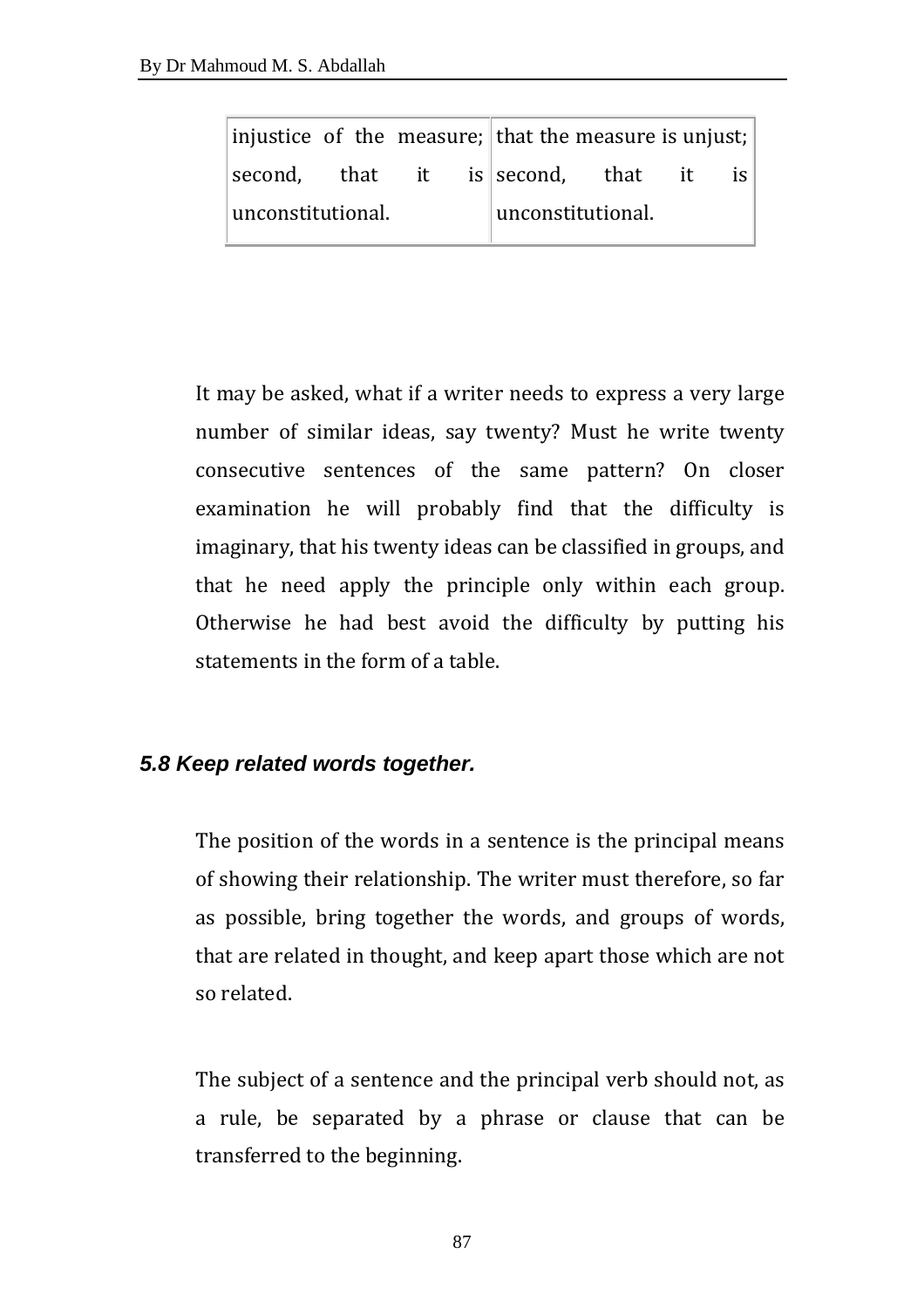|                     | Wordsworth, in the fifth In the fifth book of The     |
|---------------------|-------------------------------------------------------|
|                     | book of The Excursion, Excursion, Wordsworth          |
|                     | gives a minute description gives a minute description |
| of this church.     | of this church.                                       |
|                     | Cast iron, when treated in $\ $ By treatment in a     |
|                     | a Bessemer converter, is Bessemer converter, cast     |
| changed into steel. | iron is changed into steel.                           |
|                     |                                                       |

The objection is that the interposed phrase or clause needlessly interrupts the natural order of the main clause. This objection, however, does not usually hold when the order is interrupted only by a relative clause or by an expression in apposition. Nor does it hold in periodic sentences in which the interruption is a deliberately used means of creating suspense (see examples).

The relative pronoun should come, as a rule, immediately after its antecedent.

| There was a look in his eye In his eye was a look that |                                                         |  |  |
|--------------------------------------------------------|---------------------------------------------------------|--|--|
| that boded mischief.                                   | boded mischief.                                         |  |  |
|                                                        | He wrote three articles He published in <i>Harper's</i> |  |  |
|                                                        | about his adventures in <i>Magazine</i> three articles  |  |  |
|                                                        | Spain, which were about his adventures in               |  |  |
| published in <i>Harper's</i> Spain.                    |                                                         |  |  |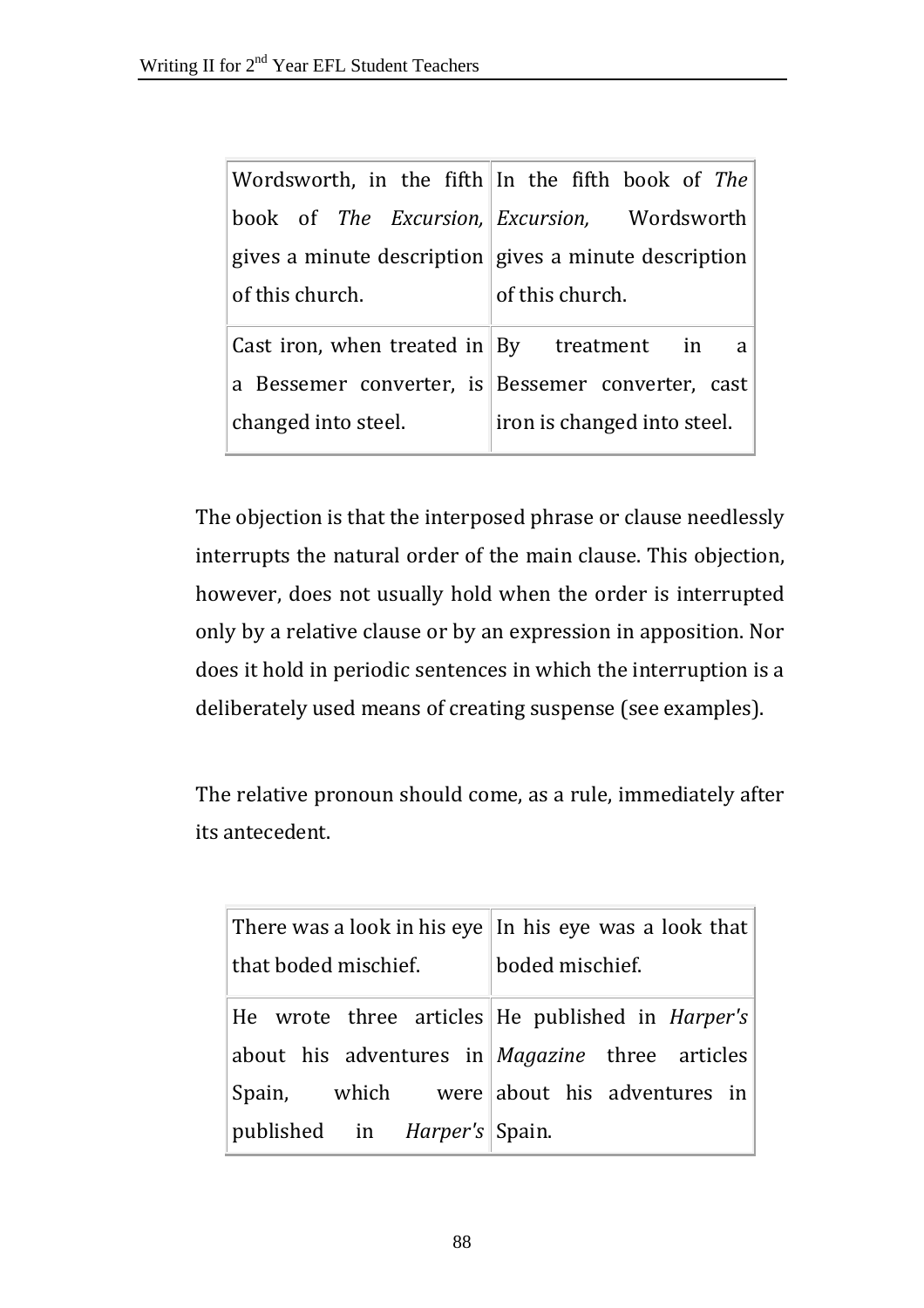| Magazine.                                                    |  |                    |  |  |  |
|--------------------------------------------------------------|--|--------------------|--|--|--|
| This is a portrait of This is a portrait of                  |  |                    |  |  |  |
| Benjamin Harrison, Benjamin Harrison,                        |  |                    |  |  |  |
| grandson of William Henry $\left $ grandson of William Henry |  |                    |  |  |  |
| Harrison, who became Harrison. He became                     |  |                    |  |  |  |
| President in 1889.                                           |  | President in 1889. |  |  |  |

If the antecedent consists of a group of words, the relative comes at the end of the group, unless this would cause ambiguity.

| The Superintendent of the Chicago Division, who                            |                                                                                                                                       |  |  |  |
|----------------------------------------------------------------------------|---------------------------------------------------------------------------------------------------------------------------------------|--|--|--|
| A proposal to amend the<br>Sherman Act, which has<br>been variously judged | A proposal, which has<br>been variously judged, to<br>amend the Sherman Act<br>A proposal to amend the<br>much-debated Sherman<br>Act |  |  |  |
| Henry Harrison, who                                                        | The grandson of William William Henry Harrison's<br>grandson,<br>Benjamin<br>Harrison, who                                            |  |  |  |

A noun in apposition may come between antecedent and relative, because in such a combination no real ambiguity can arise.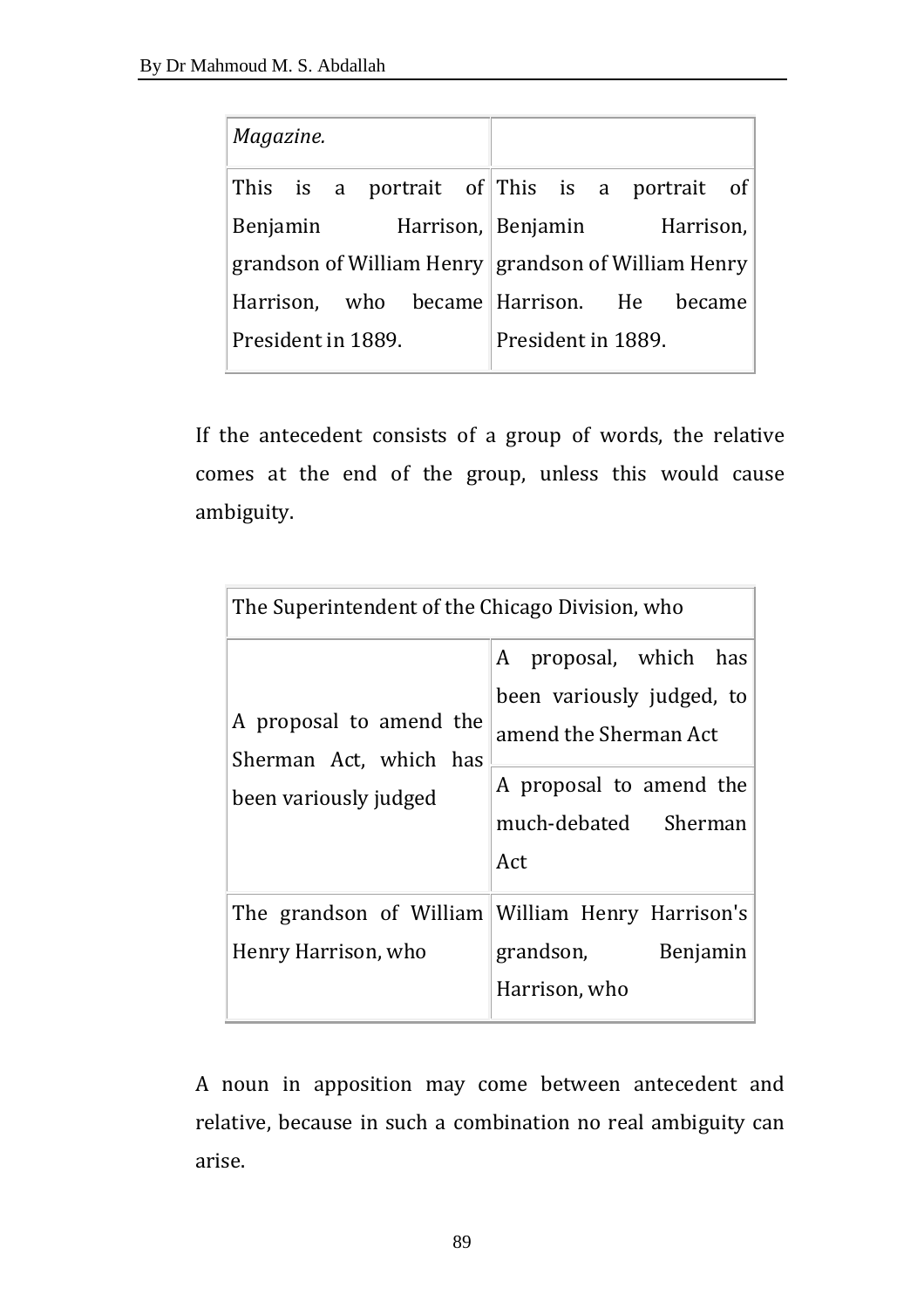The Duke of York, his brother, who was regarded with hostility by the Whigs

Modifiers should come, if possible next to the word they modify. If several expressions modify the same word, they should be so arranged that no wrong relation is suggested.

|                                    | All the members were not Not all the members were       |  |  |
|------------------------------------|---------------------------------------------------------|--|--|
| present.                           | present.                                                |  |  |
|                                    | He only found two He found only two                     |  |  |
| mistakes.                          | mistakes.                                               |  |  |
|                                    | Major R. E. Joyce will give $ 0n $ Tuesday evening at   |  |  |
|                                    | a lecture on Tuesday eight P. M., Major R. E.           |  |  |
|                                    | evening in Bailey Hall, to Joyce will give in Bailey    |  |  |
|                                    | which the public is invited, $\ $ Hall a lecture on "My |  |  |
| on "My Experiences in Experiences" | in                                                      |  |  |
|                                    | Mesopotamia" at eight P. Mesopotamia." The public       |  |  |
| M.                                 | is invited.                                             |  |  |

### **5.9 In summaries, keep to one tense.**

In summarizing the action of a drama, the writer should always use the present tense. In summarizing a poem, story, or novel, he should preferably use the present, though he may use the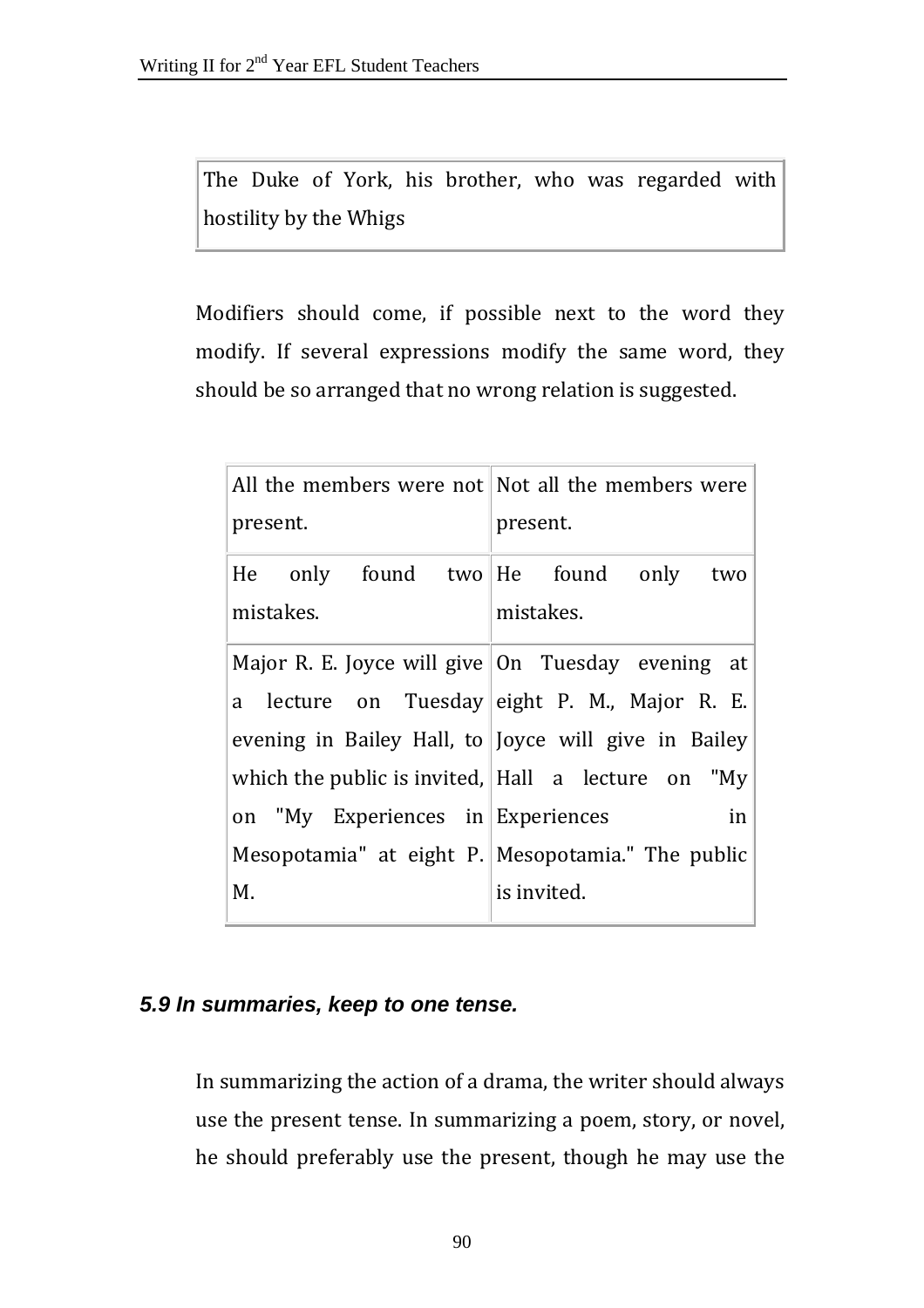past if he prefers. If the summary is in the present tense, antecedent action should be expressed by the perfect; if in the past, by the past perfect.

An unforeseen chance prevents Friar John from delivering Friar Lawrence's letter to Romeo. Juliet, meanwhile, owing to her father's arbitrary change of the day set for her wedding, has been compelled to drink the potion on Tuesday night, with the result that Balthasar informs Romeo of her supposed death before Friar Lawrence learns of the nondelivery of the letter.

But whichever tense be used in the summary, a past tense in indirect discourse or in indirect question remains unchanged.

The Legate inquires who struck the blow.

Apart from the exceptions noted, whichever tense the writer chooses, he should use throughout. Shifting from one tense to the other gives the appearance of uncertainty and irresolution.

In presenting the statements or the thought of some one else, as in summarizing an essay or reporting a speech, the writer should avoid intercalating such expressions as "he said," "he stated," "the speaker added," "the speaker then went on to say," "the author also thinks," or the like. He should indicate clearly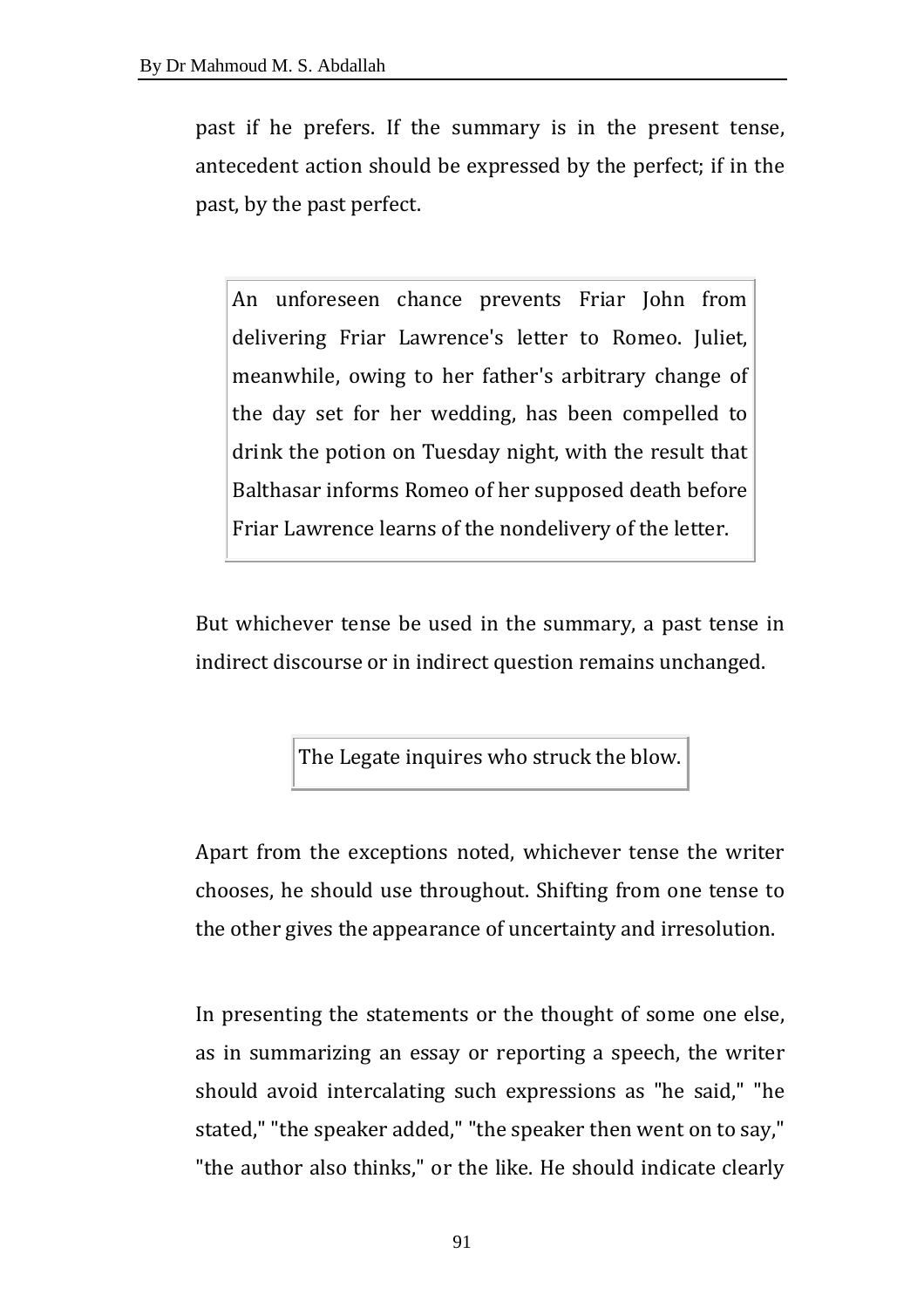at the outset, once for all, that what follows is summary, and then waste no words in repeating the notification.

In notebooks, in newspapers, in handbooks of literature, summaries of one kind or another may be indispensable, and for children in primary schools it is a useful exercise to retell a story in their own words. But in the criticism or interpretation of literature the writer should be careful to avoid dropping into summary. He may find it necessary to devote one or two sentences to indicating the subject, or the opening situation, of the work he is discussing; he may cite numerous details to illustrate its qualities. But he should aim to write an orderly discussion supported by evidence, not a summary with occasional comment. Similarly, if the scope of his discussion includes a number of works, he will as a rule do better not to take them up singly in chronological order, but to aim from the beginning at establishing general conclusions.

## **5.10 Place the emphatic words of a sentence at the end.**

The proper place for the word, or group of words, which the writer desires to make most prominent is usually the end of the sentence.

|--|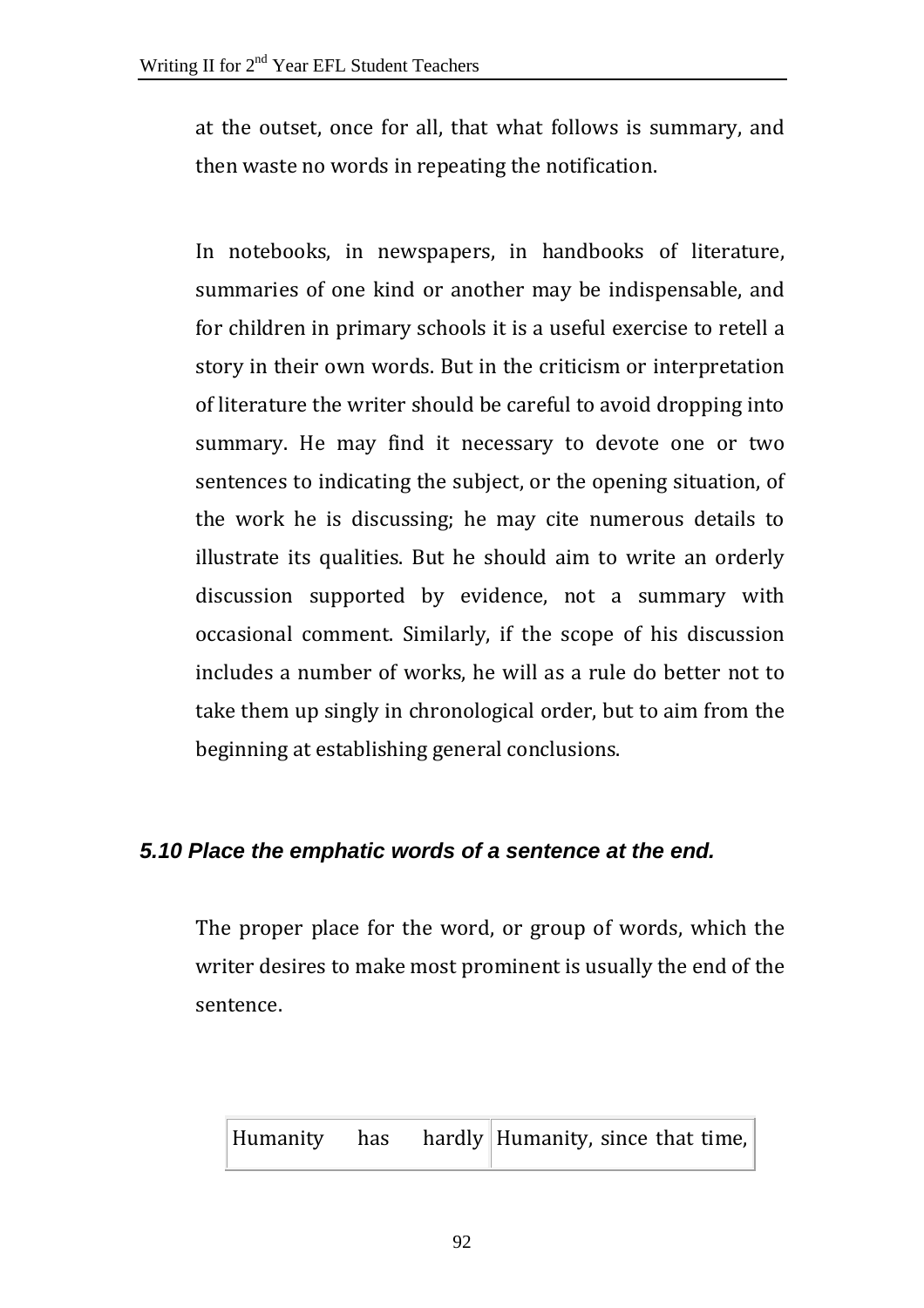| advanced in fortitude has advanced in many                       |            |
|------------------------------------------------------------------|------------|
| since that time, though it other ways, but it has                |            |
| has advanced in many hardly advanced in                          |            |
| other ways.                                                      | fortitude. |
| This steel is principally Because of its hardness,               |            |
| used for making razors, this steel is principally                |            |
| $\beta$ because of its hardness. $\alpha$ used in making razors. |            |
|                                                                  |            |

The word or group of words entitled to this position of prominence is usually the logical predicate, that is, the *new* element in the sentence, as it is in the second example.

The effectiveness of the periodic sentence arises from the prominence which it gives to the main statement.

Four centuries ago, Christopher Columbus, one of the Italian mariners whom the decline of their own republics had put at the service of the world and of adventure, seeking for Spain a westward passage to the Indies as a set-off against the achievements of Portuguese discoverers, lighted on America.

With these hopes and in this belief I would urge you, laying aside all hindrance, thrusting away all private aims, to devote yourselves unswervingly and unflinchingly to the vigorous and successful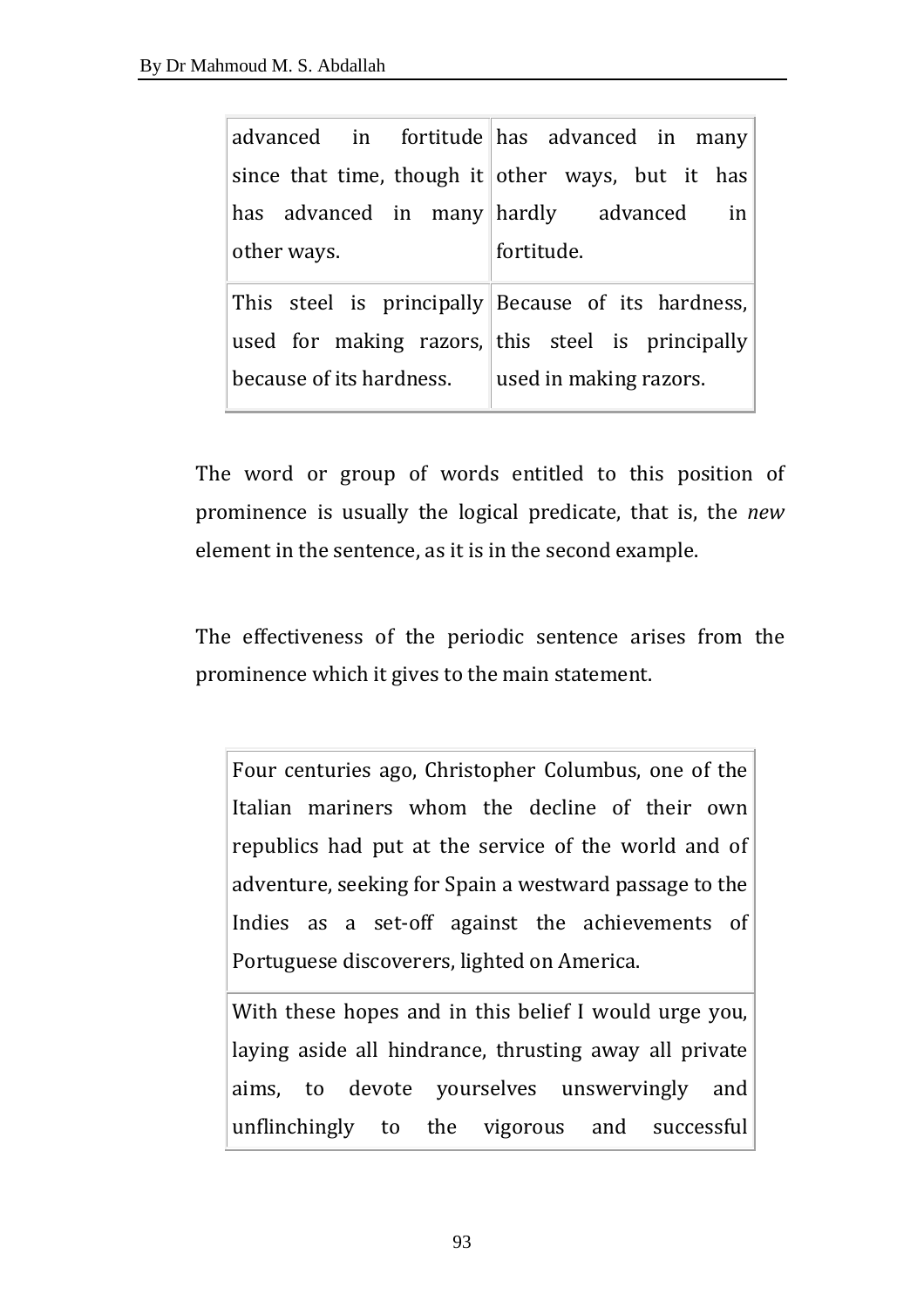prosecution of this war.

The other prominent position in the sentence is the beginning. Any element in the sentence, other than the subject, becomes emphatic when placed first.

Deceit or treachery he could never forgive.

So vast and rude, fretted by the action of nearly three thousand years, the fragments of this architecture may often seem, at first sight, like works of nature.

A subject coming first in its sentence may be emphatic, but hardly by its position alone. In the sentence,

Great kings worshipped at his shrine,

the emphasis upon *kings* arises largely from its meaning and from the context. To receive special emphasis, the subject of a sentence must take the position of the predicate.

Through the middle of the valley flowed a winding stream.

The principle that the proper place for what is to be made most prominent is the end applies equally to the words of a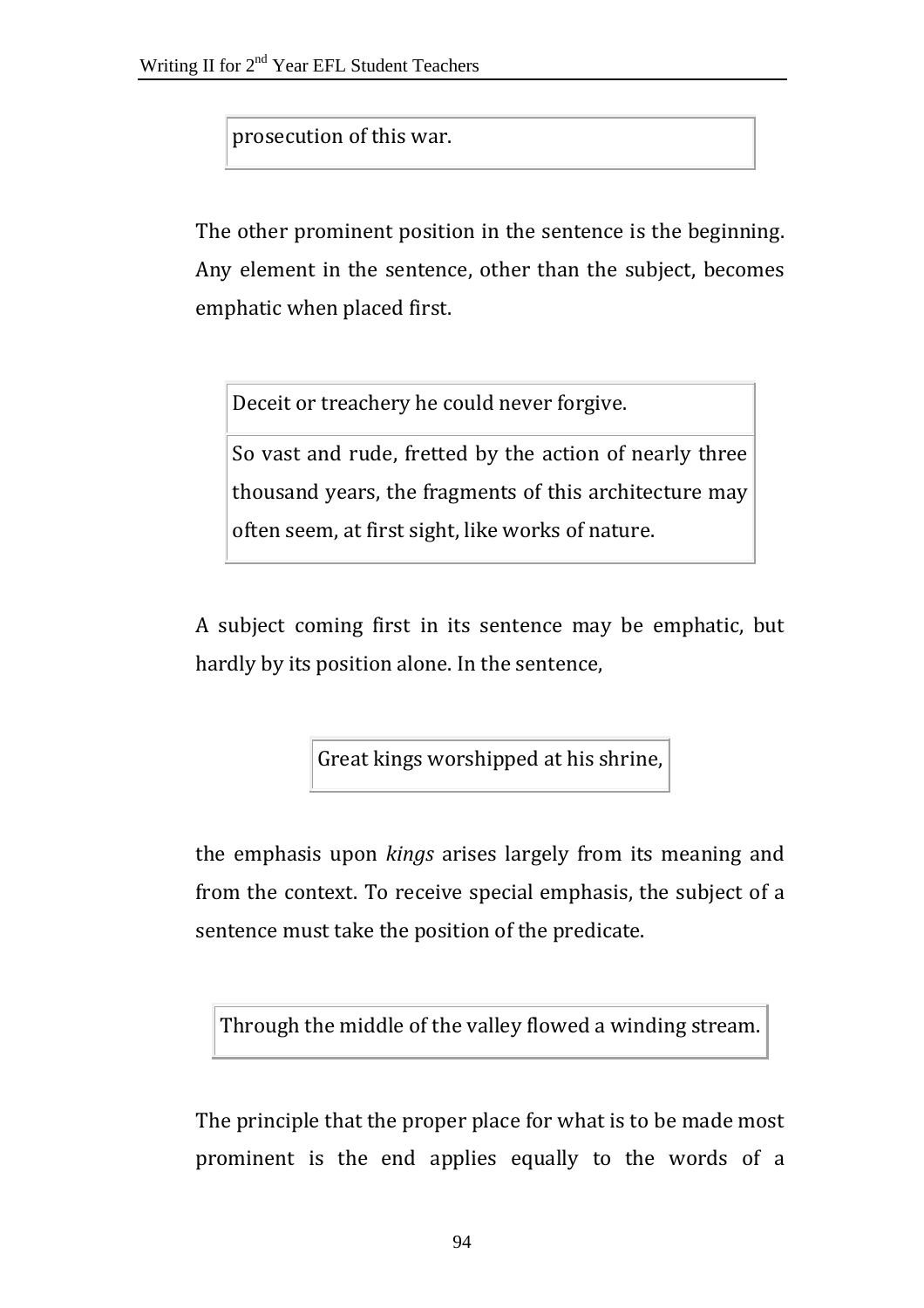sentence, to the sentences of a paragraph, and to the paragraphs of a composition.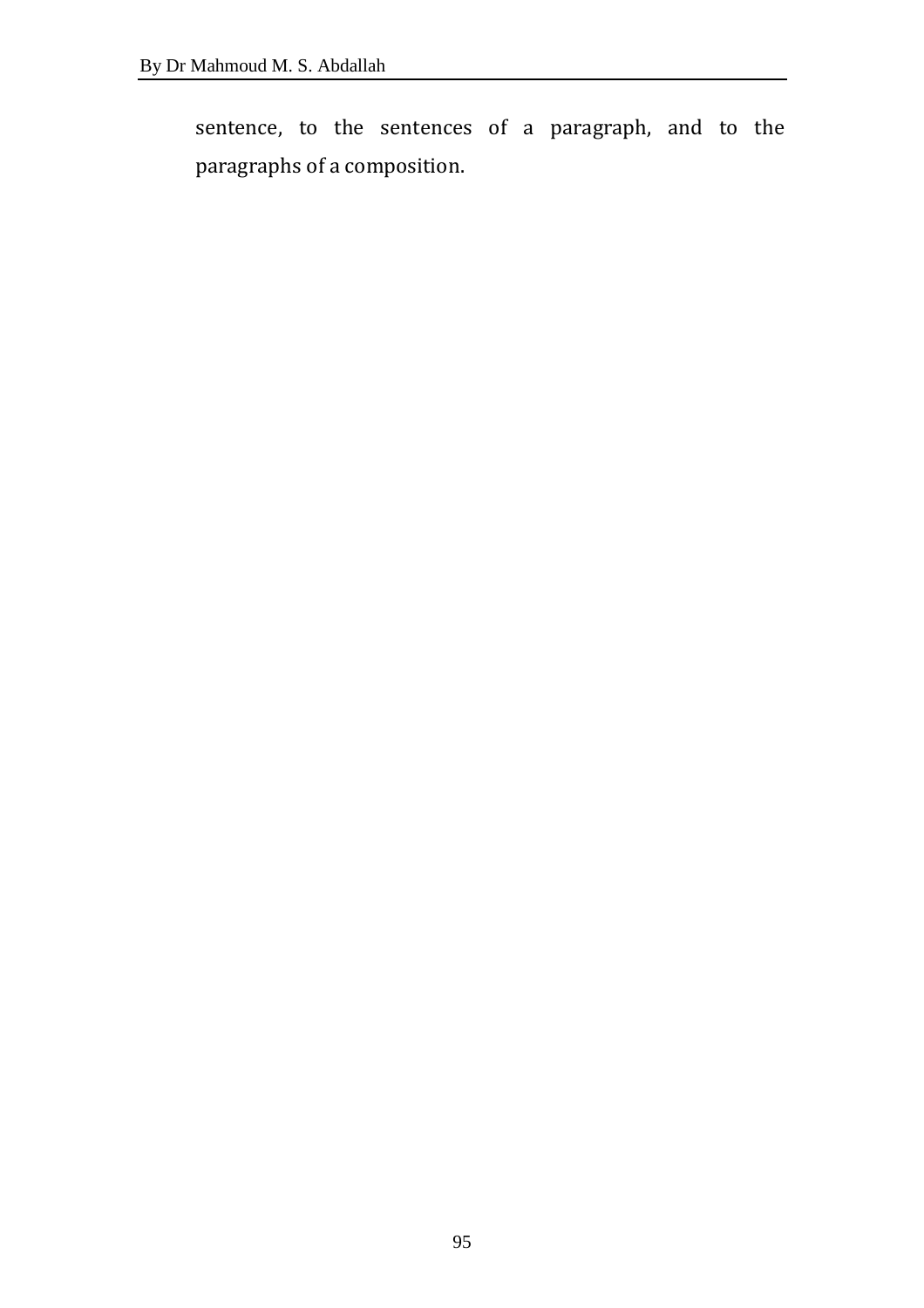#### **Main References**

- Barton, D. & Hamilton, M. (1998). *Local Literacies: Reading and writing in one community*. Routledge, London.
- Browne, A. (1999). *Teaching writing: Key stage 1 and before*. Trans-Atlantic Publications.
- Carter, R. & Nunan, D. (Eds.), (2009). *The Cambridge guide to teaching English to speakers of other languages* (11th Ed.). Cambridge University Press, Cambridge.
- Crystal, D. (2001) *Language and the Internet*. Cambridge, Cambridge University Press.
- Dietsch, B. M. (2009). Reasoning and writing well (5th Ed.). McGraw-Hill Higher Education.
- Eagleton, M. B. & Dobler, E. (2007). *Reading the Web: Strategies for Internet inquiry*. The Guilford Press, New York.
- English Department at Assiut University College of Education (1993). *Basic Writing Skills: Course Notes*. Assiut University Press.
- Erben, T., Ban, R., & Castaneda, M (2009). *Teaching English language learners through technology*. New York: Routledge
- Holliday, M. A. K. (1985). *Spoken and written language*. Victoria: Deakin University Press.
- New Readers Press (2012). *Teaching Adults: A Literacy Resource Book*.
- Reid, J. (2009) Writing. In: R. Carter & D. Nunan (Eds.), *The Cambridge guide to teaching English to speakers of other languages* (11th Ed.). Cambridge University Press, Cambridge (pp. 28-33).
- Rosa, A. & Eschholz, P. (2012). *Models for Writers*, 11th ed. Bedford/St. Martin's Press.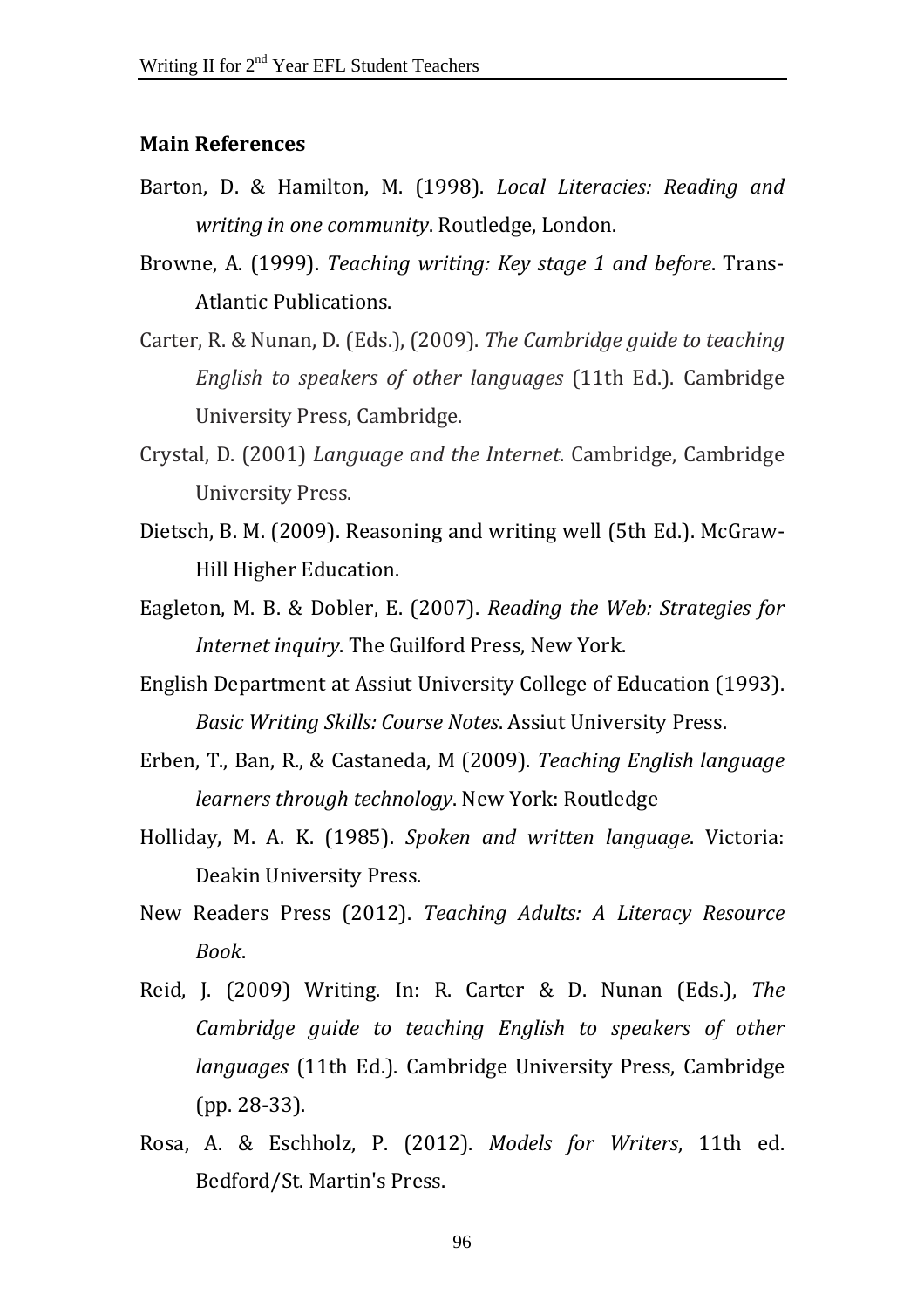- Strunk, W., Jr. (1999). *The Elements of Style*. New York: Bartleby.com. W.P. HUMPHREY, 1918.
- The Good Writing Guide: Introduction. School of Social Science, University of Aberdeen, UK. Available from: http://www.abdn.ac.uk/socsci/documents/GoodWritingGuide Anthro.pdf (Accessed: 30 June, 2015)

### **Websites**:

*http://www.bbk.ac.uk/mybirkbeck/get-ahead-stayahead/writing/EssayWriting-Types-of-Essays.doc* 

*http://writing.ku.edu/prewriting-strategies* 

*http://shopyaari.com/blog/essay-in-english-language*

*http://esl.about.com/cs/writing/ht/ht\_essay.htm*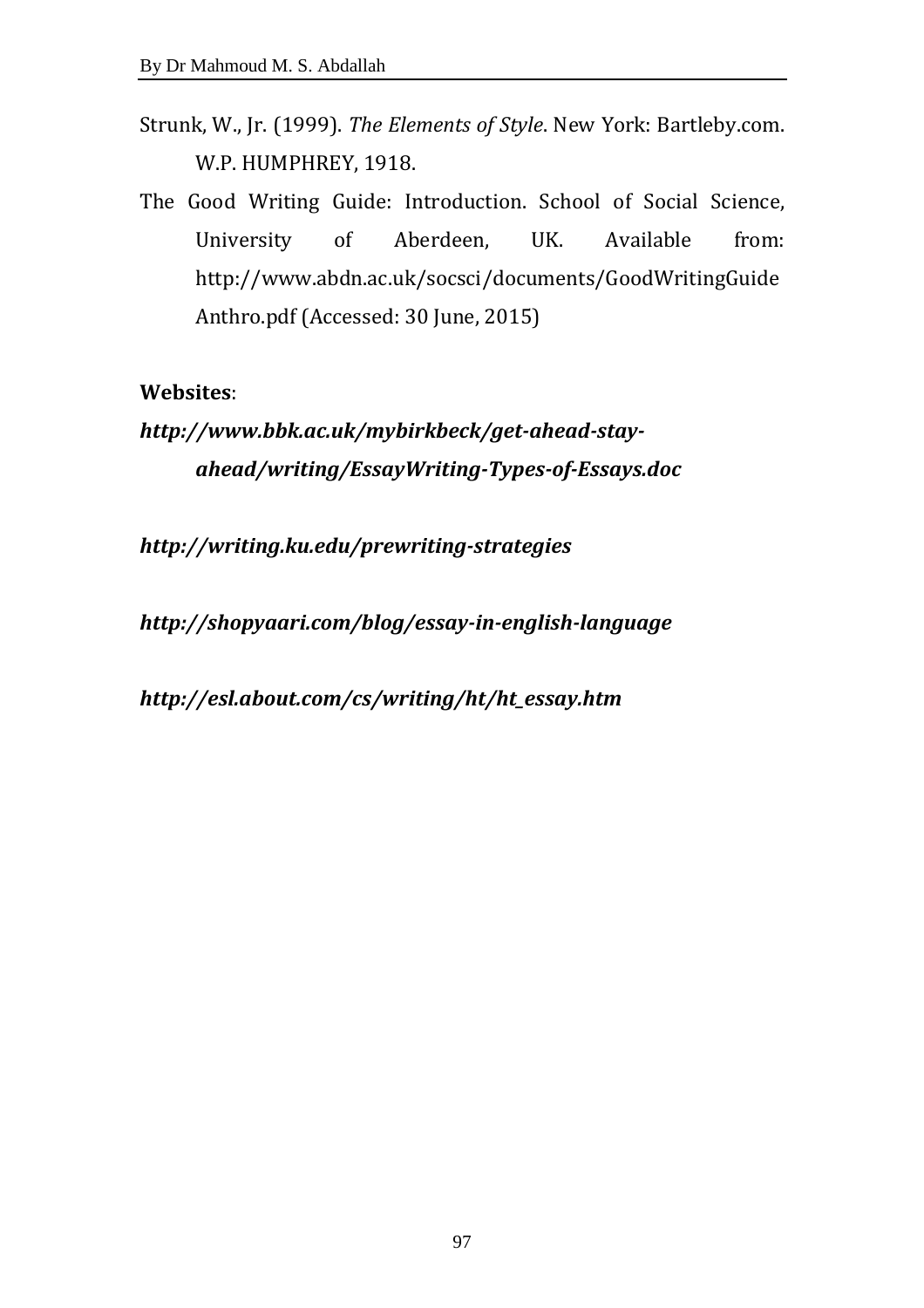# **Appendix Models & Samples of Good English Essays**

## **Why I Write By George Orwell, 1947**

From a very early age, perhaps the age of five or six, I knew that when I grew up I should be a writer. Between the ages of about seventeen and twenty-four I tried to abandon this idea, but I did so with the consciousness that I was outraging my true nature and that sooner or later I should have to settle down and write books.

I was the middle child of three, but there was a gap of five years on either side, and I barely saw my father before I was eight. For this and other reasons I was somewhat lonely, and I soon developed disagreeable mannerisms which made me unpopular throughout my schooldays. I had the lonely child's habit of making up stories and holding conversations with imaginary persons, and I think from the very start my literary ambitions were mixed up with the feeling of being isolated and undervalued. I knew that I had a facility with words and a power of facing unpleasant facts, and I felt that this created a sort of private world in which I could get my own back for my failure in everyday life. Nevertheless the volume of serious -- i.e. seriously intended -- writing which I produced all through my childhood and boyhood would not amount to half a dozen pages. I wrote my first poem at the age of four or five, my mother taking it down to dictation. I cannot remember anything about it except that it was about a tiger and the tiger had "chair-like teeth" -- a good enough phrase, but I fancy the poem was a plagiarism of Blake's "Tiger, Tiger." At eleven, when the war or 1914-18 broke out, I wrote a patriotic poem which was printed in the local newspaper, as was another,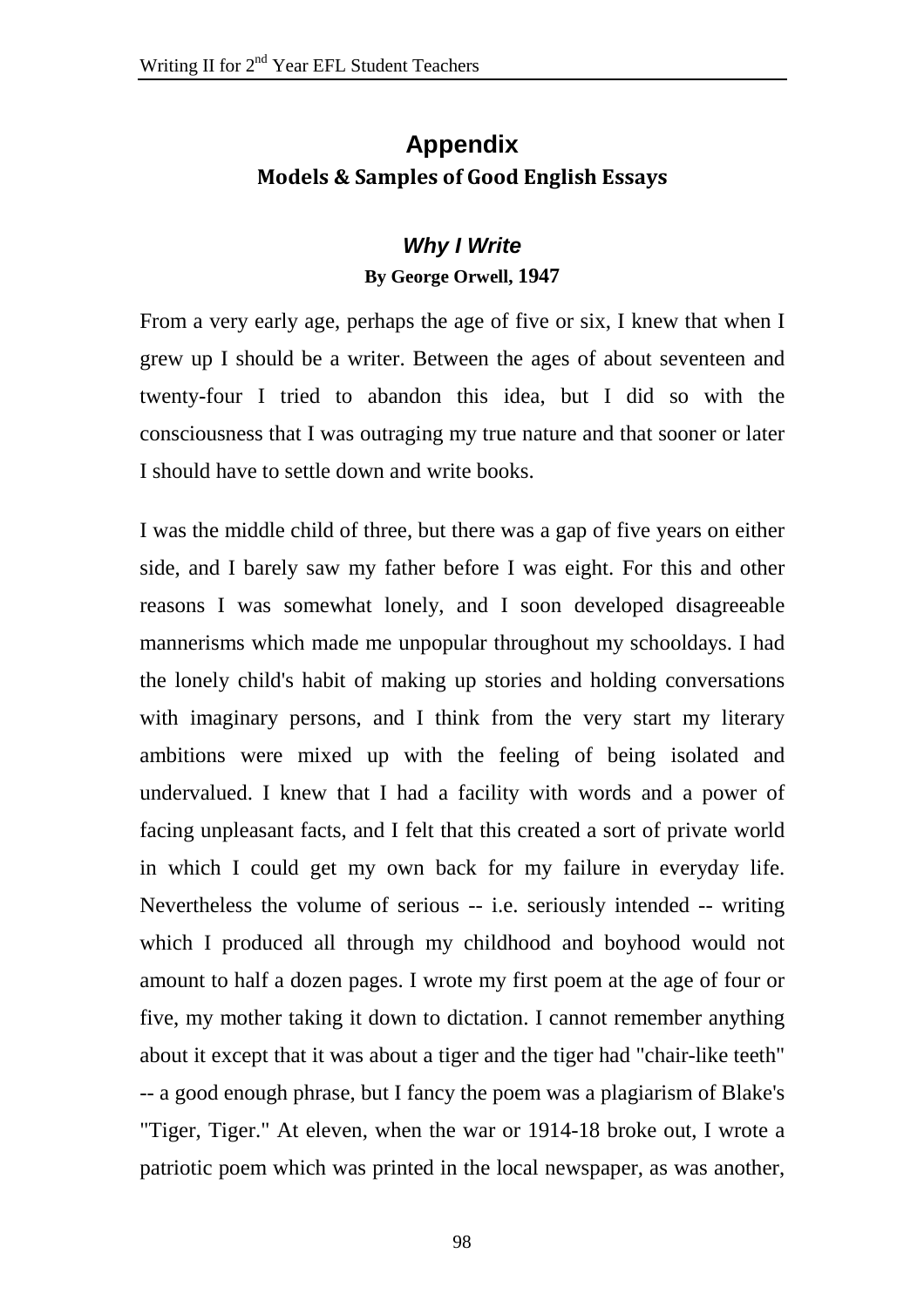two years later, on the death of Kitchener. From time to time, when I was a bit older, I wrote bad and usually unfinished "nature poems" in the Georgian style. I also attempted a short story which was a ghastly failure. That was the total of the would-be serious work that I actually set down on paper during all those years.

However, throughout this time I did in a sense engage in literary activities. To begin with there was the made-to-order stuff which I produced quickly, easily and without much pleasure to myself. Apart from school work, I wrote *vers d'occasion*, semi-comic poems which I could turn out at what now seems to me astonishing speed -- at fourteen I wrote a whole rhyming play, in imitation of Aristophanes, in about a week -- and helped to edit a school magazines, both printed and in manuscript. These magazines were the most pitiful burlesque stuff that you could imagine, and I took far less trouble with them than I now would with the cheapest journalism. But side by side with all this, for fifteen years or more, I was carrying out a literary exercise of a quite different kind: this was the making up of a continuous "story" about myself, a sort of diary existing only in the mind. I believe this is a common habit of children and adolescents. As a very small child I used to imagine that I was, say, Robin Hood, and picture myself as the hero of thrilling adventures, but quite soon my "story" ceased to be narcissistic in a crude way and became more and more a mere description of what I was doing and the things I saw. For minutes at a time this kind of thing would be running through my head: "He pushed the door open and entered the room. A yellow beam of sunlight, filtering through the muslin curtains, slanted on to the table, where a match-box, half-open, lay beside the inkpot. With his right hand in his pocket he moved across to the window. Down in the street a tortoiseshell cat was chasing a dead leaf," etc. etc.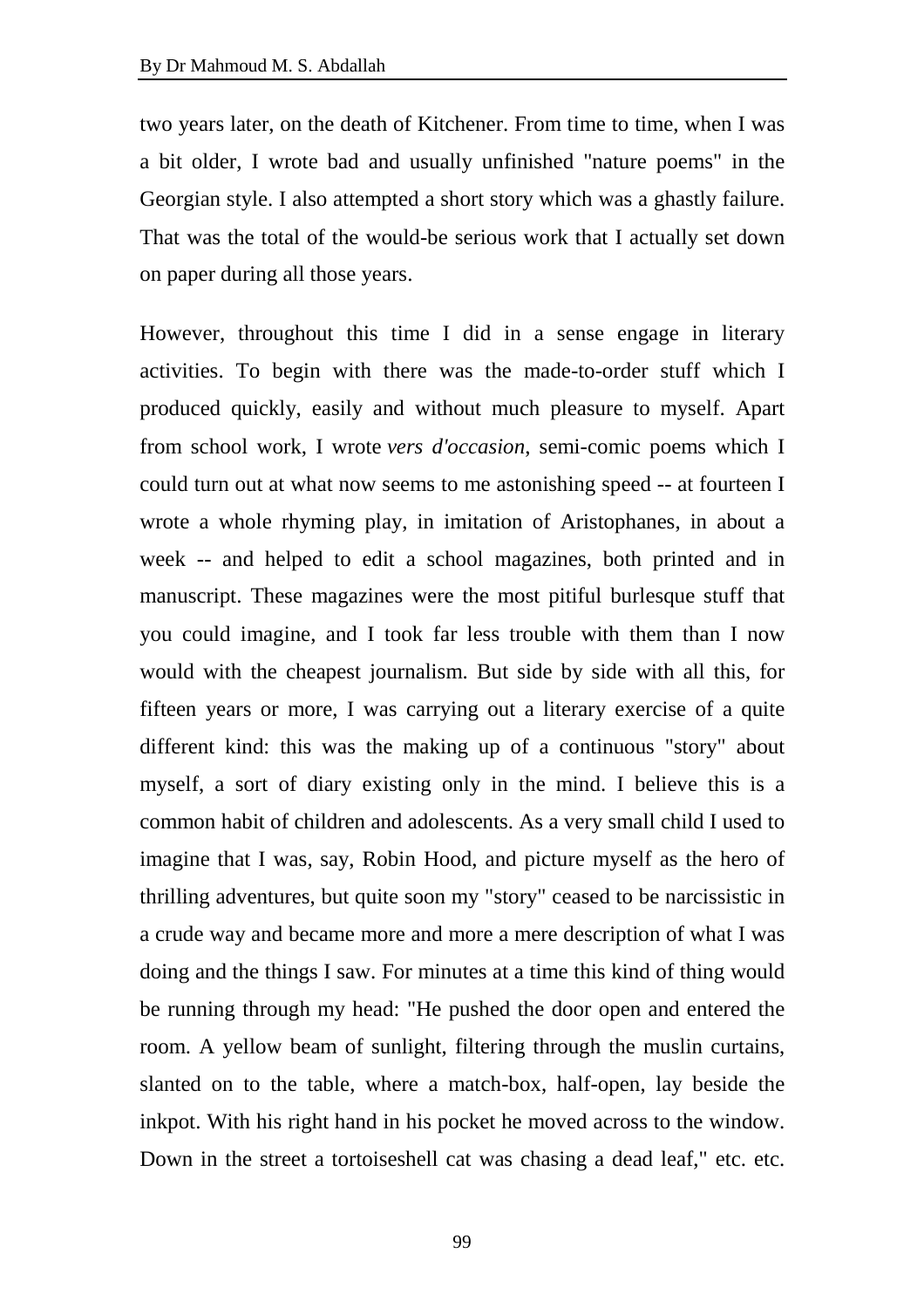This habit continued until I was about twenty-five, right through my nonliterary years. Although I had to search, and did search, for the right words, I seemed to be making this descriptive effort almost against my will, under a kind of compulsion from outside. The "story" must, I suppose, have reflected the styles of the various writers I admired at different ages, but so far as I remember it always had the same meticulous descriptive quality.

When I was about sixteen I suddenly discovered the joy of mere words, i.e. the sounds and associations of words. The lines from *Paradise Lost* --

So hee with difficulty and labour hard Moved on: with difficulty and labour hee.

which do not now seem to me so very wonderful, sent shivers down my backbone; and the spelling "hee" for "he" was an added pleasure. As for the need to describe things, I knew all about it already. So it is clear what kind of books I wanted to write, in so far as I could be said to want to write books at that time. I wanted to write enormous naturalistic novels with unhappy endings, full of detailed descriptions and arresting similes, and also full of purple passages in which words were used partly for the sake of their own sound. And in fact my first completed novel, *Burmese Days*, which I wrote when I was thirty but projected much earlier, is rather that kind of book.

I give all this background information because I do not think one can assess a writer's motives without knowing something of his early development. His subject matter will be determined by the age he lives in -- at least this is true in tumultuous, revolutionary ages like our own -- but before he ever begins to write he will have acquired an emotional attitude from which he will never completely escape. It is his job, no doubt, to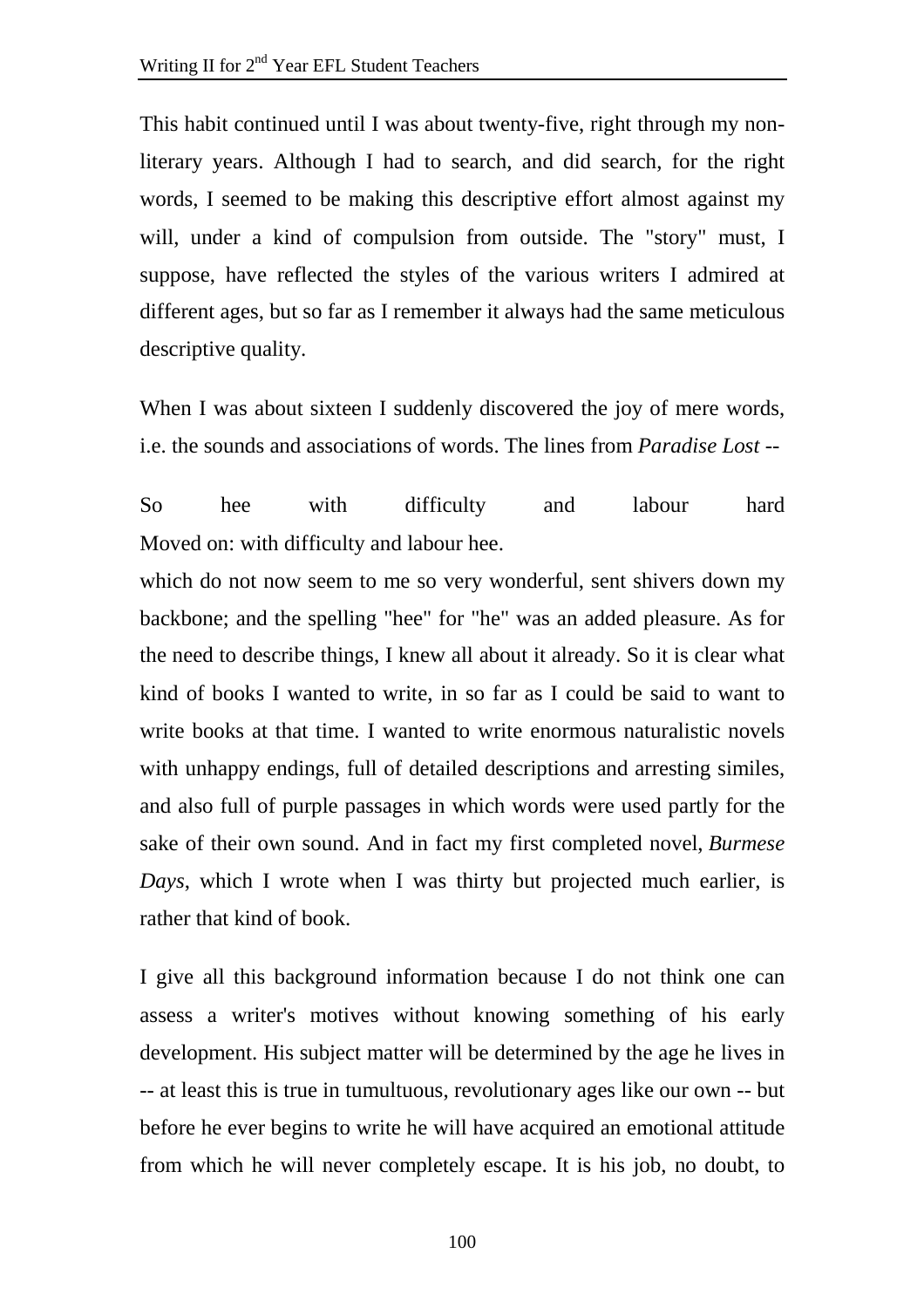discipline his temperament and avoid getting stuck at some immature stage, in some perverse mood; but if he escapes from his early influences altogether, he will have killed his impulse to write. Putting aside the need to earn a living, I think there are four great motives for writing, at any rate for writing prose. They exist in different degrees in every writer, and in any one writer the proportions will vary from time to time, according to the atmosphere in which he is living. They are:

- 1. **Sheer egoism.** Desire to seem clever, to be talked about, to be remembered after death, to get your own back on the grown-ups who snubbed you in childhood, etc., etc. It is humbug to pretend this is not a motive, and a strong one. Writers share this characteristic with scientists, artists, politicians, lawyers, soldiers, successful businessmen -- in short, with the whole top crust of humanity. The great mass of human beings are not acutely selfish. After the age of about thirty they almost abandon the sense of being individuals at all -- and live chiefly for others, or are simply smothered under drudgery. But there is also the minority of gifted, willful people who are determined to live their own lives to the end, and writers belong in this class. Serious writers, I should say, are on the whole more vain and self-centered than journalists, though less interested in money .
- 2. **Aesthetic enthusiasm.** Perception of beauty in the external world, or, on the other hand, in words and their right arrangement. Pleasure in the impact of one sound on another, in the firmness of good prose or the rhythm of a good story. Desire to share an experience which one feels is valuable and ought not to be missed. The aesthetic motive is very feeble in a lot of writers, but even a pamphleteer or writer of textbooks will have pet words and phrases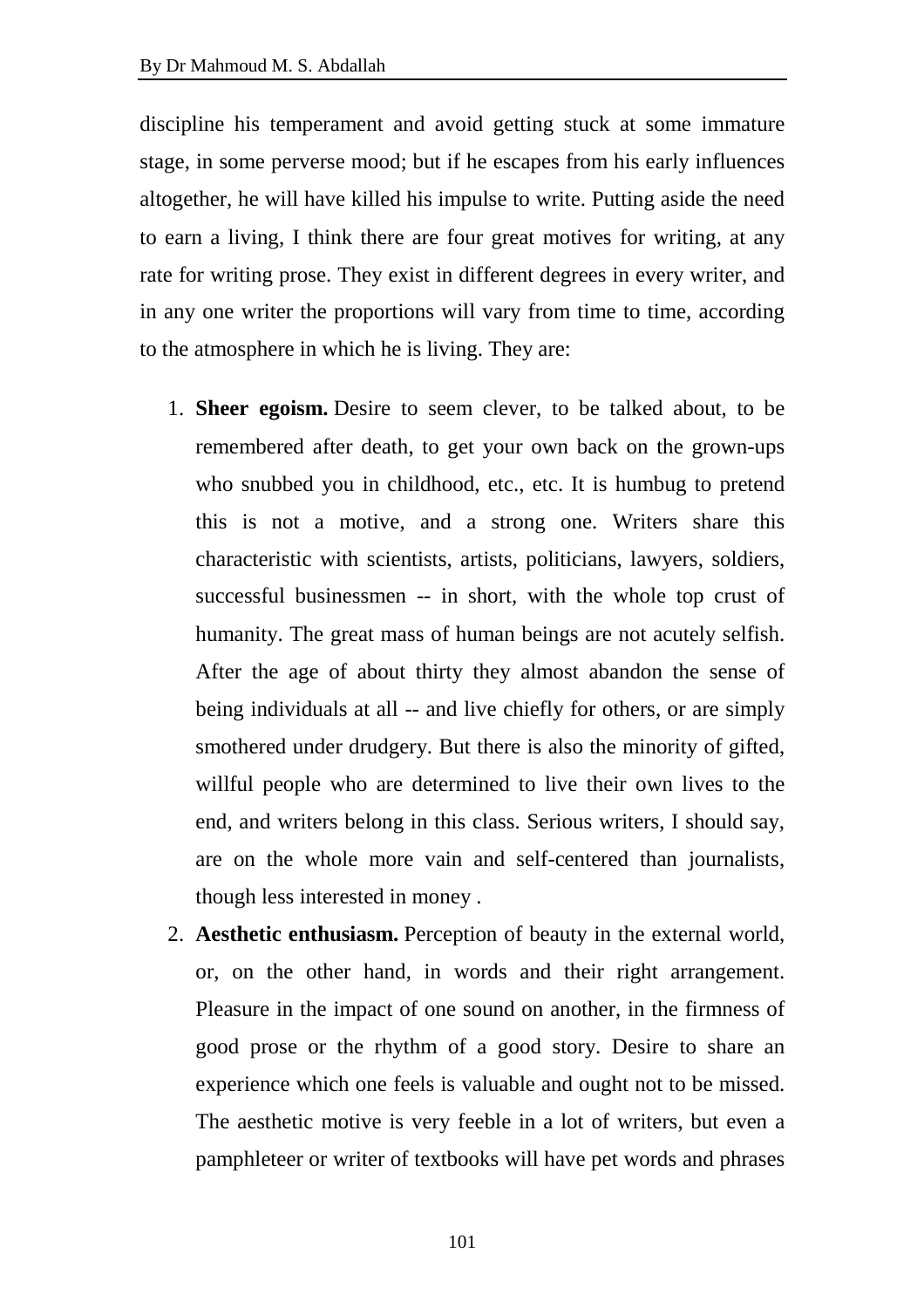which appeal to him for non-utilitarian reasons; or he may feel strongly about typography, width of margins, etc. Above the level of a railway guide, no book is quite free from aesthetic considerations.

- 3. **Historical impulse.** Desire to see things as they are, to find out true facts and store them up for the use of posterity.
- 4. **Political purpose** -- using the word "political" in the widest possible sense. Desire to push the world in a certain direction, to alter other peoples' idea of the kind of society that they should strive after. Once again, no book is genuinely free from political bias. The opinion that art should have nothing to do with politics is itself a political attitude.

It can be seen how these various impulses must war against one another, and how they must fluctuate from person to person and from time to time. By nature -- taking your "nature" to be the state you have attained when you are first adult -- I am a person in whom the first three motives would outweigh the fourth. In a peaceful age I might have written ornate or merely descriptive books, and might have remained almost unaware of my political loyalties. As it is I have been forced into becoming a sort of pamphleteer. First I spent five years in an unsuitable profession (the Indian Imperial Police, in Burma), and then I underwent poverty and the sense of failure. This increased my natural hatred of authority and made me for the first time fully aware of the existence of the working classes, and the job in Burma had given me some understanding of the nature of imperialism: but these experiences were not enough to give me an accurate political orientation. Then came Hitler, the Spanish Civil War, etc. By the end of 1935 I had still failed to reach a firm decision. I remember a little poem that I wrote at that date, expressing my dilemma: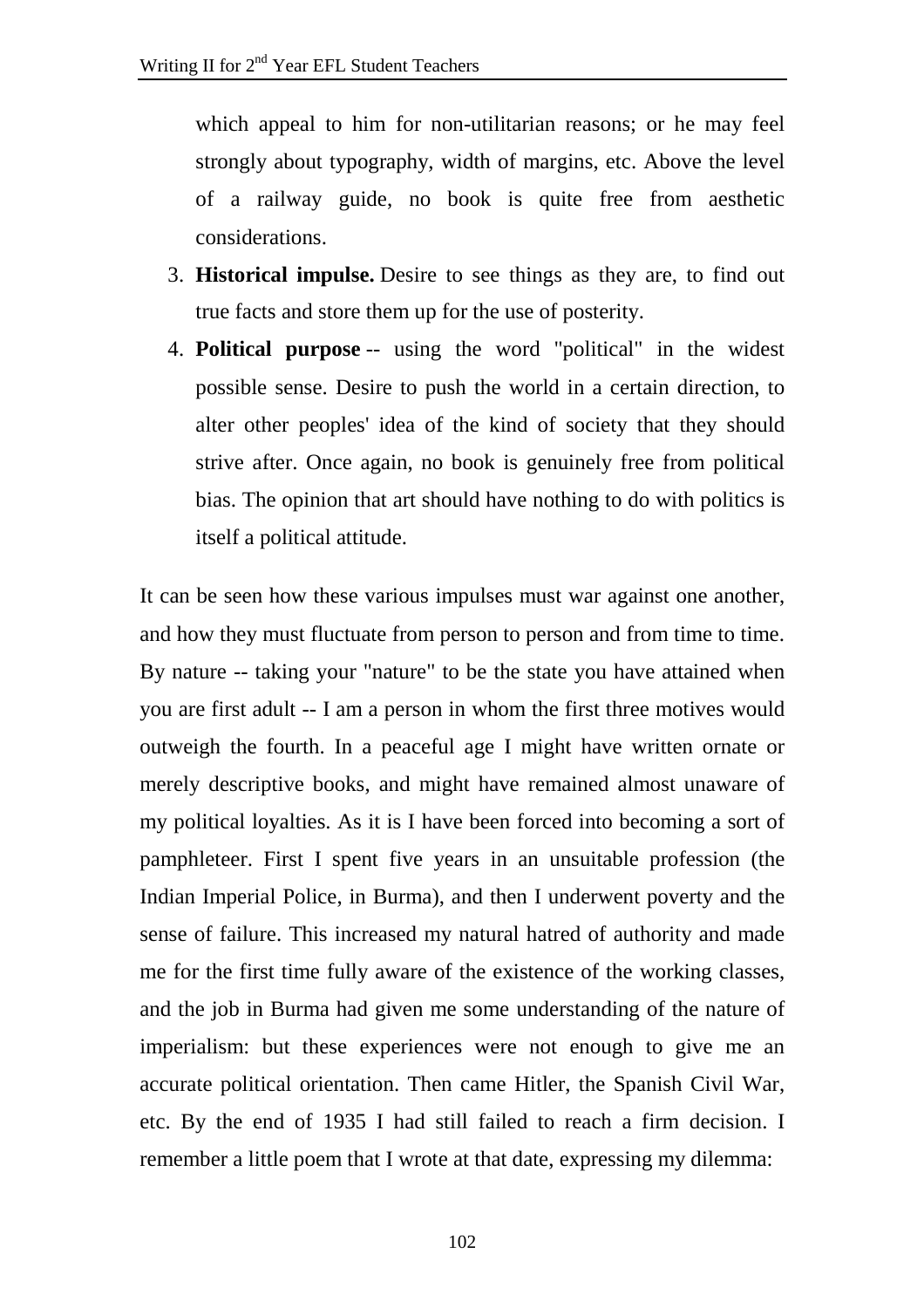A happy vicar I might have been Two hundred years ago To preach upon eternal doom And watch my walnuts grow;

But born, alas, in an evil time, I missed that pleasant haven, For the hair has grown on my upper lip And the clergy are all clean-shaven.

And later still the times were good, We were so easy to please, We rocked our troubled thoughts to sleep On the bosoms of the trees.

All ignorant we dared to own The joys we now dissemble; The greenfinch on the apple bough Could make my enemies tremble.

But girl's bellies and apricots, Roach in a shaded stream, Horses, ducks in flight at dawn, All these are a dream.

It is forbidden to dream again; We maim our joys or hide them: Horses are made of chromium steel And little fat men shall ride them.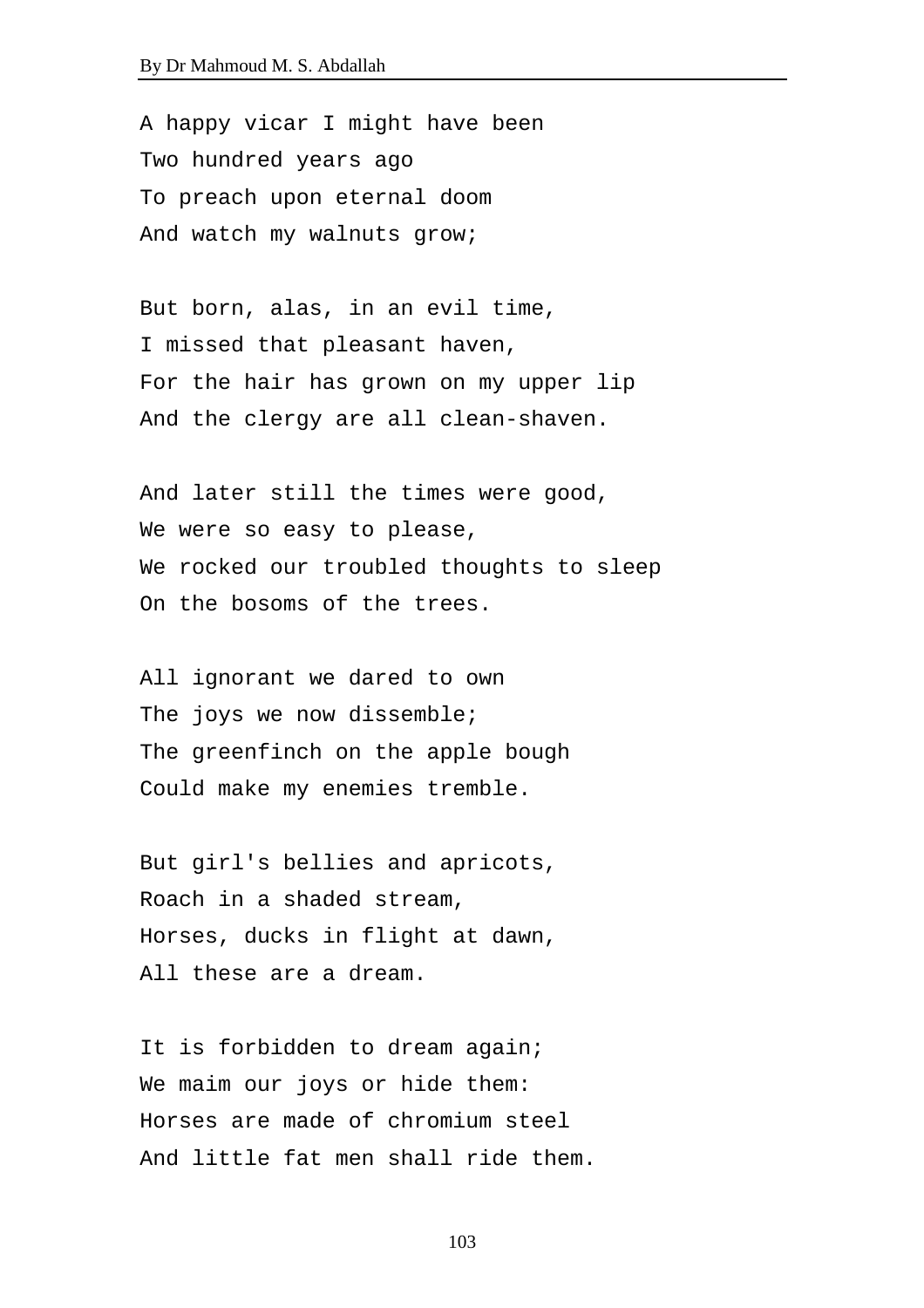I am the worm who never turned, The eunuch without a harem; Between the priest and the commissar I walk like Eugene Aram;

And the commissar is telling my fortune While the radio plays, But the priest has promised an Austin Seven, For Duggie always pays.

I dreamt I dwelt in marble halls, And woke to find it true; I wasn't born for an age like this; Was Smith? Was Jones? Were you? The Spanish war and other events in 1936-37 turned the scale and thereafter I knew where I stood. Every line of serious work that I have written since 1936 has been written, directly or indirectly, *against*totalitarianism and *for* democratic socialism, as I understand it. It seems to me nonsense, in a period like our own, to think that one can avoid writing of such subjects. Everyone writes of them in one guise or another. It is simply a question of which side one takes and what approach one follows. And the more one is conscious of one's political bias, the more chance one has of acting politically without sacrificing one's aesthetic and intellectual integrity.

What I have most wanted to do throughout the past ten years is to make political writing into an art. My starting point is always a feeling of partisanship, a sense of injustice. When I sit down to write a book, I do

104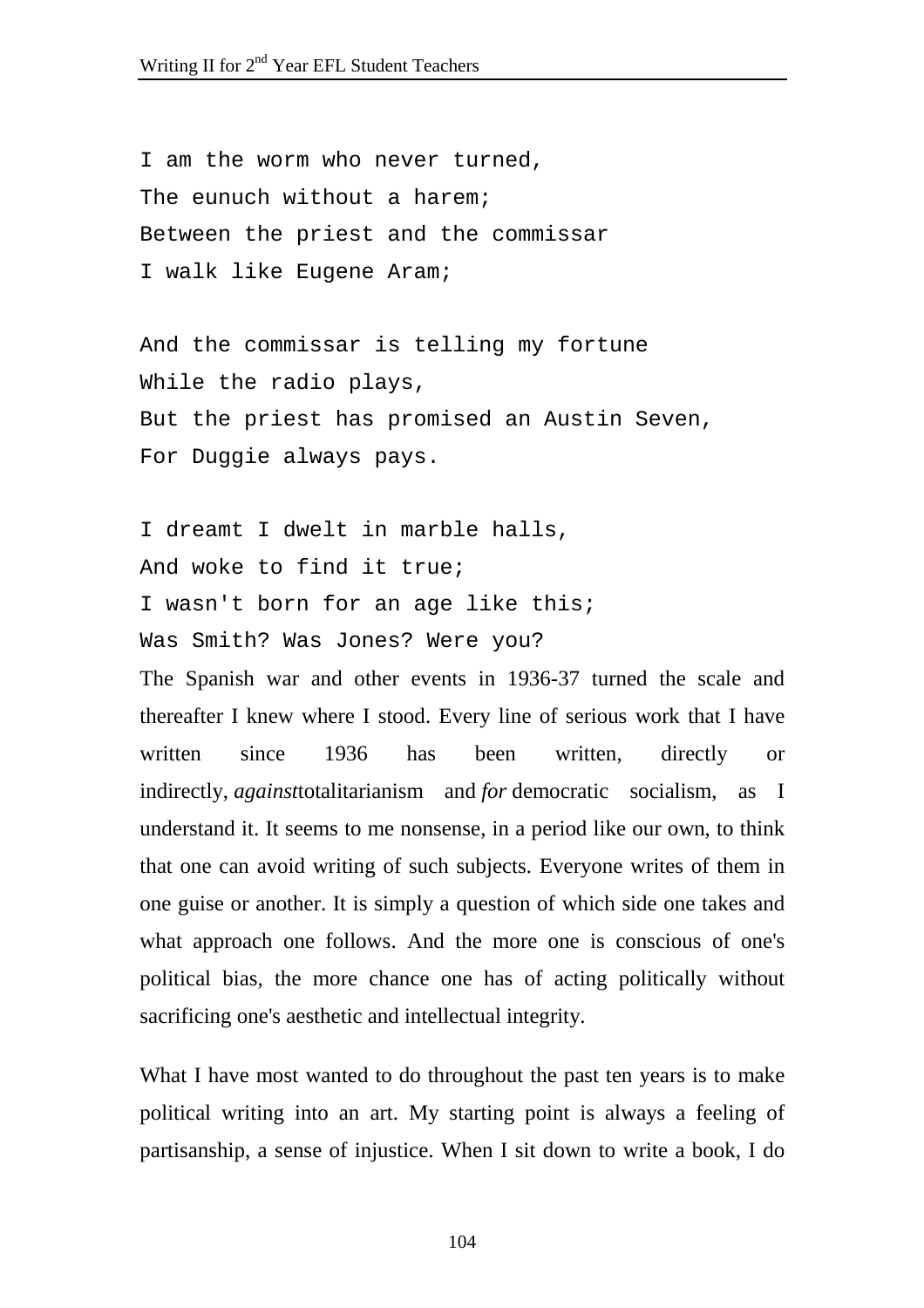not say to myself, "I am going to produce a work of art." I write it because there is some lie that I want to expose, some fact to which I want to draw attention, and my initial concern is to get a hearing. But I could not do the work of writing a book, or even a long magazine article, if it were not also an aesthetic experience. Anyone who cares to examine my work will see that even when it is downright propaganda it contains much that a full-time politician would consider irrelevant. I am not able, and do not want, completely to abandon the world view that I acquired in childhood. So long as I remain alive and well I shall continue to feel strongly about prose style, to love the surface of the earth, and to take a pleasure in solid objects and scraps of useless information. It is no use trying to suppress that side of myself. The job is to reconcile my ingrained likes and dislikes with the essentially public, non-individual activities that this age forces on all of us.

It is not easy. It raises problems of construction and of language, and it raises in a new way the problem of truthfulness. Let me give just one example of the cruder kind of difficulty that arises. My book about the Spanish civil war, *Homage to Catalonia*, is of course a frankly political book, but in the main it is written with a certain detachment and regard for form. I did try very hard in it to tell the whole truth without violating my literary instincts. But among other things it contains a long chapter, full of newspaper quotations and the like, defending the Trotskyists who were accused of plotting with Franco. Clearly such a chapter, which after a year or two would lose its interest for any ordinary reader, must ruin the book. A critic whom I respect read me a lecture about it. "Why did you put in all that stuff?" he said. "You've turned what might have been a good book into journalism." What he said was true, but I could not have done otherwise. I happened to know, what very few people in England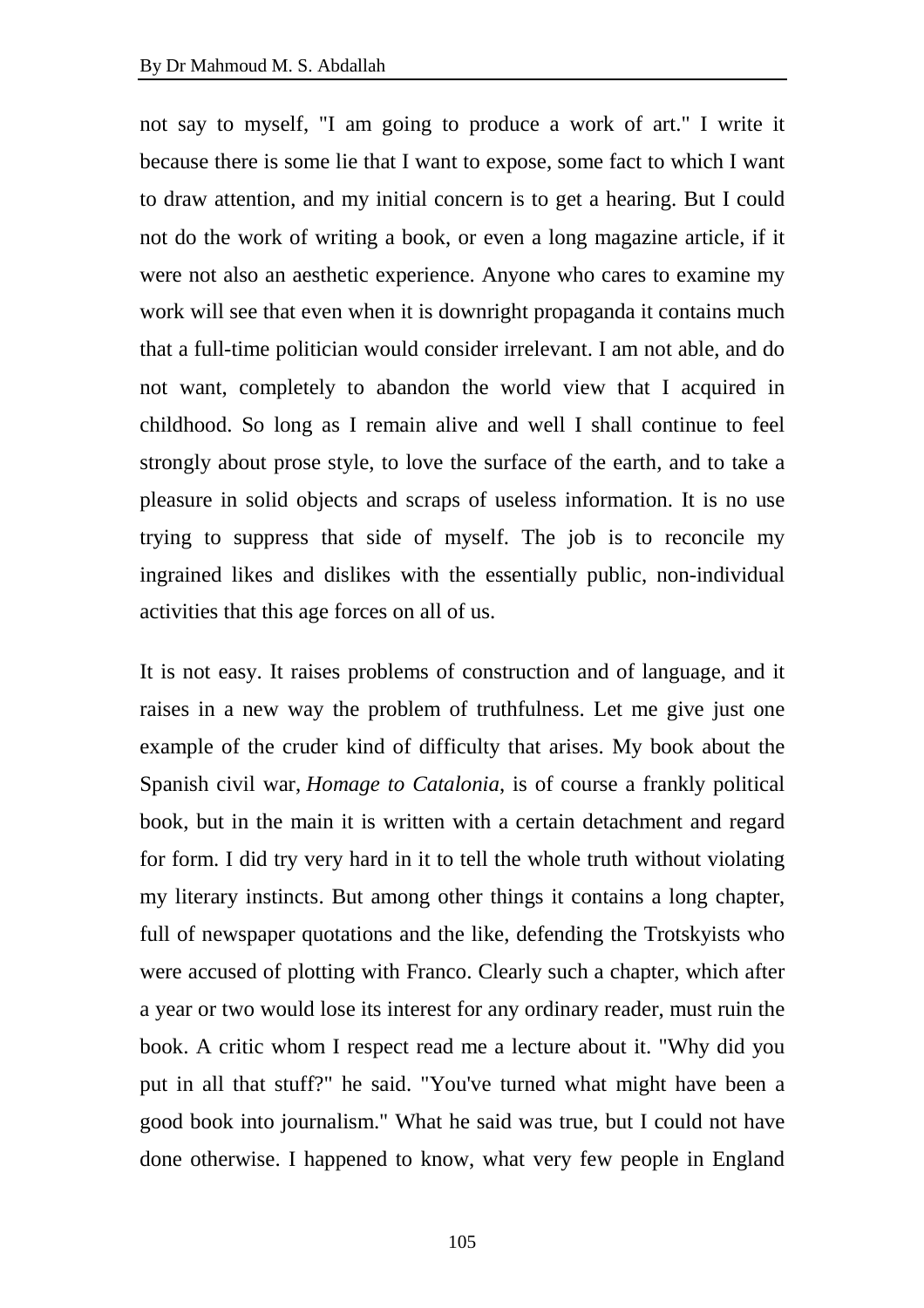had been allowed to know, that innocent men were being falsely accused. If I had not been angry about that I should never have written the book.

In one form or another this problem comes up again. The problem of language is subtler and would take too long to discuss. I will only say that of late years I have tried to write less picturesquely and more exactly. In any case I find that by the time you have perfected any style of writing, you have always outgrown it. *Animal Farm* was the first book in which I tried, with full consciousness of what I was doing, to fuse political purpose and artistic purpose into one whole. I have not written a novel for seven years, but I hope to write another fairly soon. It is bound to be a failure, every book is a failure, but I do know with some clarity what kind of book I want to write. Looking back through the last page or two, I see that I have made it appear as though my motives in writing were wholly public-spirited. I don't want to leave that as the final impression. All writers are vain, selfish, and lazy, and at the very bottom of their motives there lies a mystery. Writing a book is a horrible, exhausting struggle, like a long bout of some painful illness. One would never undertake such a thing if one were not driven on by some demon whom one can neither resist nor understand. For all one knows that demon is simply the same instinct that makes a baby squall for attention. And yet it is also true that one can write nothing readable unless one constantly struggles to efface one's own personality. Good prose is like a windowpane. I cannot say with certainty which of my motives are the strongest, but I know which of them deserve to be followed. And looking back through my work, I see that it is invariably where I lacked a political purpose that I wrote lifeless books and was betrayed into purple passages, sentences without meaning, decorative adjectives and humbug generally.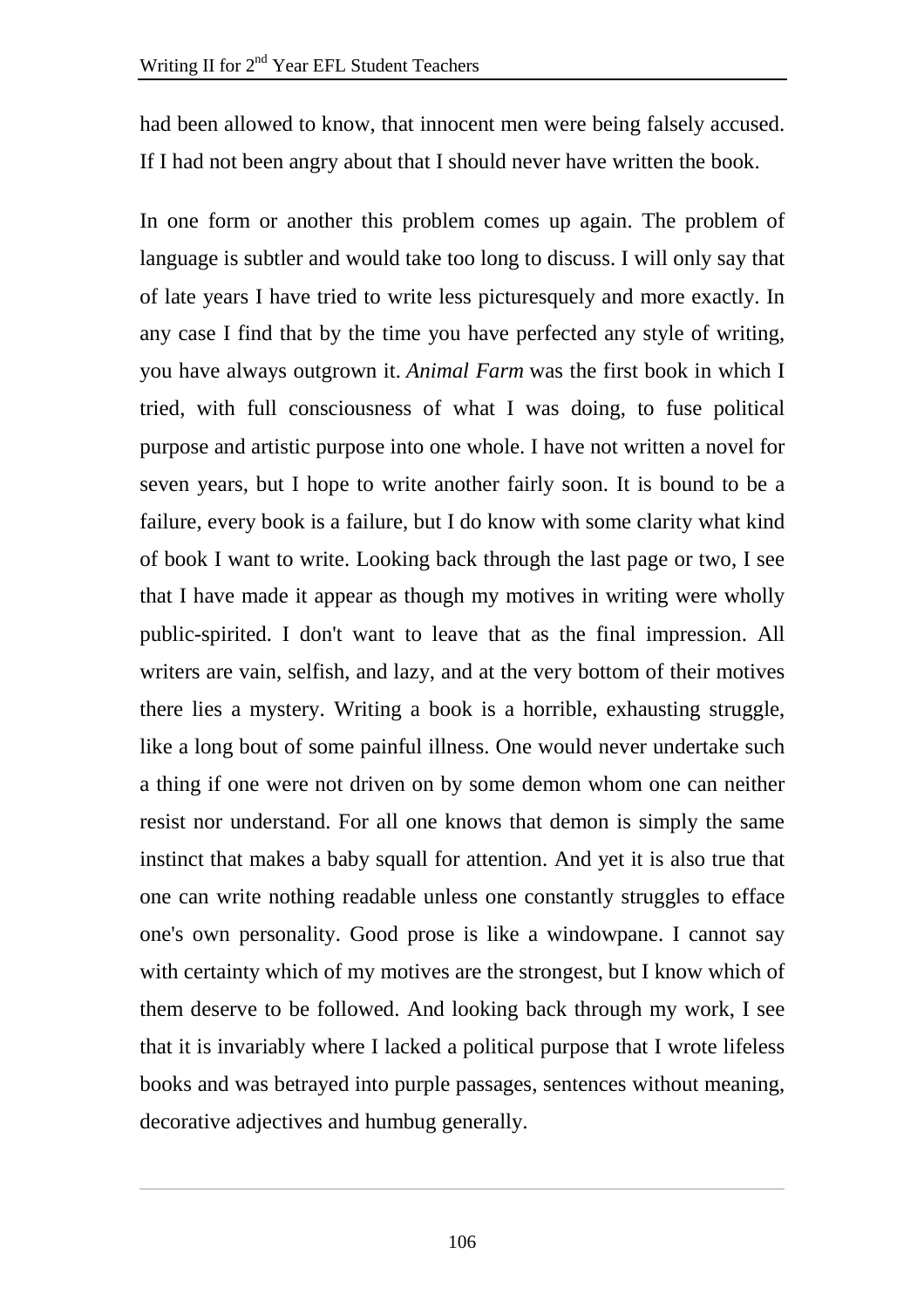### **Model Expository Essay**

### **Important Inventions in the Past**

#### **(Available at: http://www.academicenglishcafe.com/model-essay-**

#### **3.html)**

"Necessity is the mother of invention." This quote is commonly used to explain how another miraculous invention was discovered. Throughout history, many inventions have been created. The Industrial Revolution started in the late 1700s, and since then humankind has been developing at an exponential rate. Truly amazing and useful devices, such as the steam engine and telegraph, were invented. In the last 100 years, many inventions and innovations have been created that make society's life better, and four devices stand out as the most useful: the jet airplane, the television, the laptop computer, and the cell phone.

The first most useful invention is the airplane, invented in 1903 by the Wright brothers. The airplane has transformed not only this society, but also the entire world. Airplanes make it possible to travel long distances in a few hours, whereas before it took days or weeks to travel by horseback. In fact, a plane enables people to

107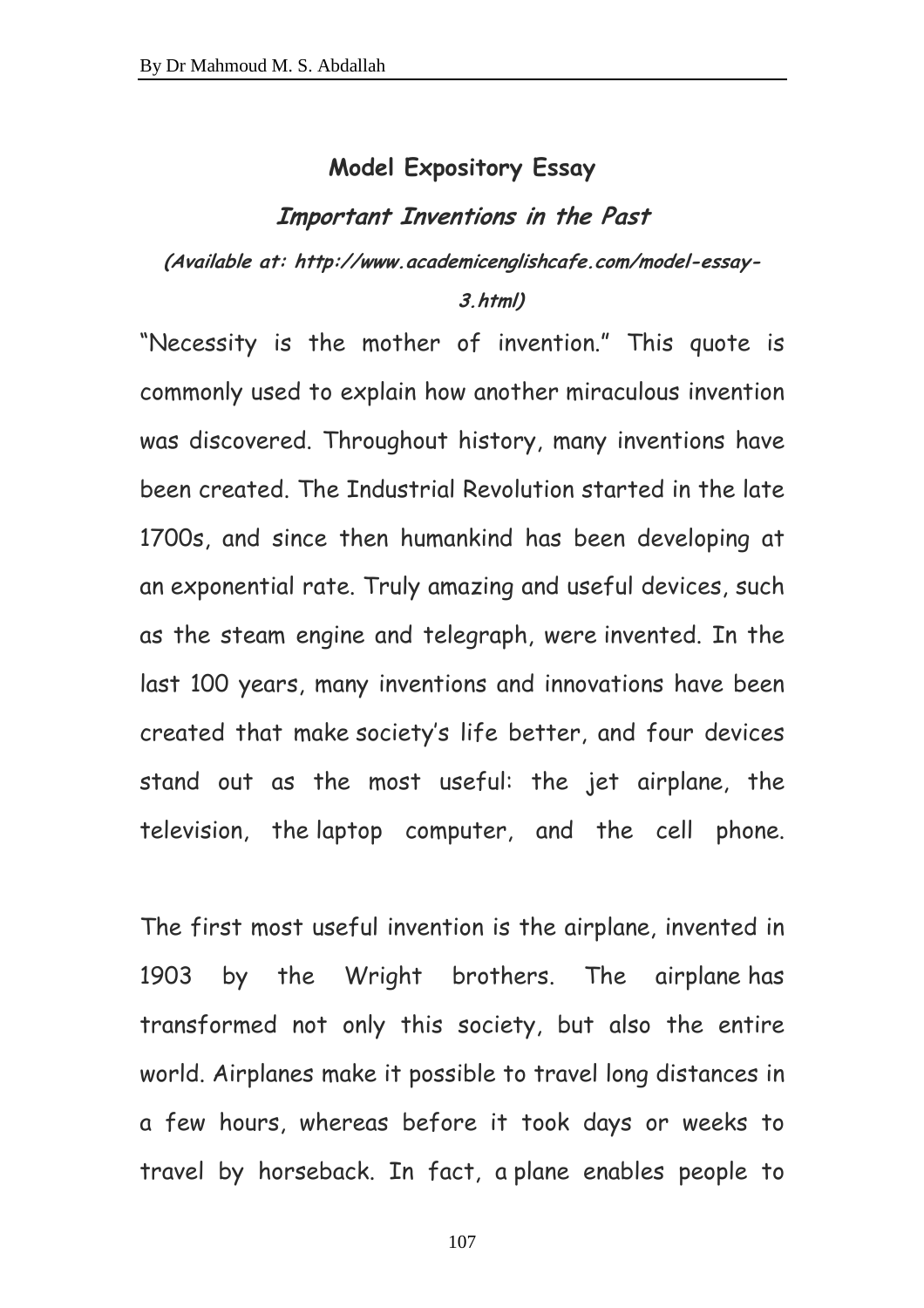travel over high mountains and deep oceans with ease. It is as if the Atlantic and Pacific Oceans were small rivers and the Himalaya and Rocky Mountains were tiny hills to jump over. In addition, with the invention of the plane, the world is smaller because a person can now effortlessly travel from one country to another to work, study, or take vacations.

The second most important invention in the last century is the computer, and specifically the laptop computer with an internet connection. The computer was invented in the mid-1900s, but in the 1980s the personal computer transformed how people use it. Because a laptop computer is small, portable, and can store large amounts of data, it is useful for business and study. From email to ecommerce and from e-books to downloading movies and games, the personal computer has transformed everyone's life. Computer software programs make it possible to keep track not only of business accounting and inventory, but also to buy and sell online. The Internet connects computers with a network of websites, and people can

108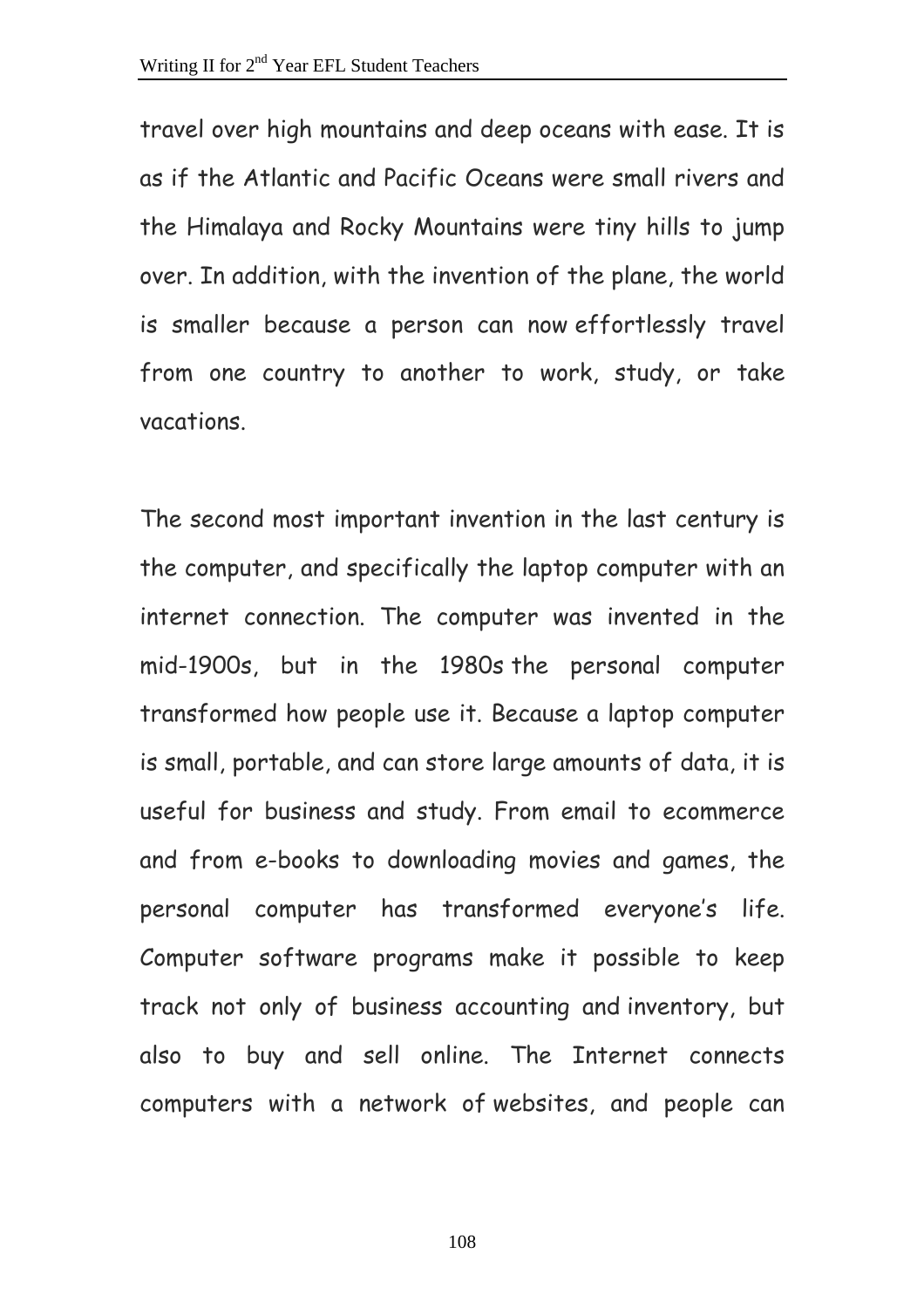communicate on the computer with email, blogs, wikis, and even phone conversations.

This leads into the third most useful invention, the cell phone. Popularized in the 1990s, the cell phone keeps people safer and more connected. People can talk or send text messages to friends and family when they are far away, even in another country. Other examples of the cell phone's usefulness are that drivers can call to let someone know they will be delayed if they get stuck in traffic or call for help if their car breaks down. In addition, phones often have Internet browsers, so people can stay up-todate with news and events. Also, with camera phones people can take and share pictures of friends and family easily.

The fourth most useful invention is the television. With many channels to choose from, and literally thousands of programs, the learning possibilities are endless. Although not all programs are educational, many programs are, and people can learn encyclopedic amounts of knowledge and information. News is available 24 hours a day, so when important events happen in another part of the world,

109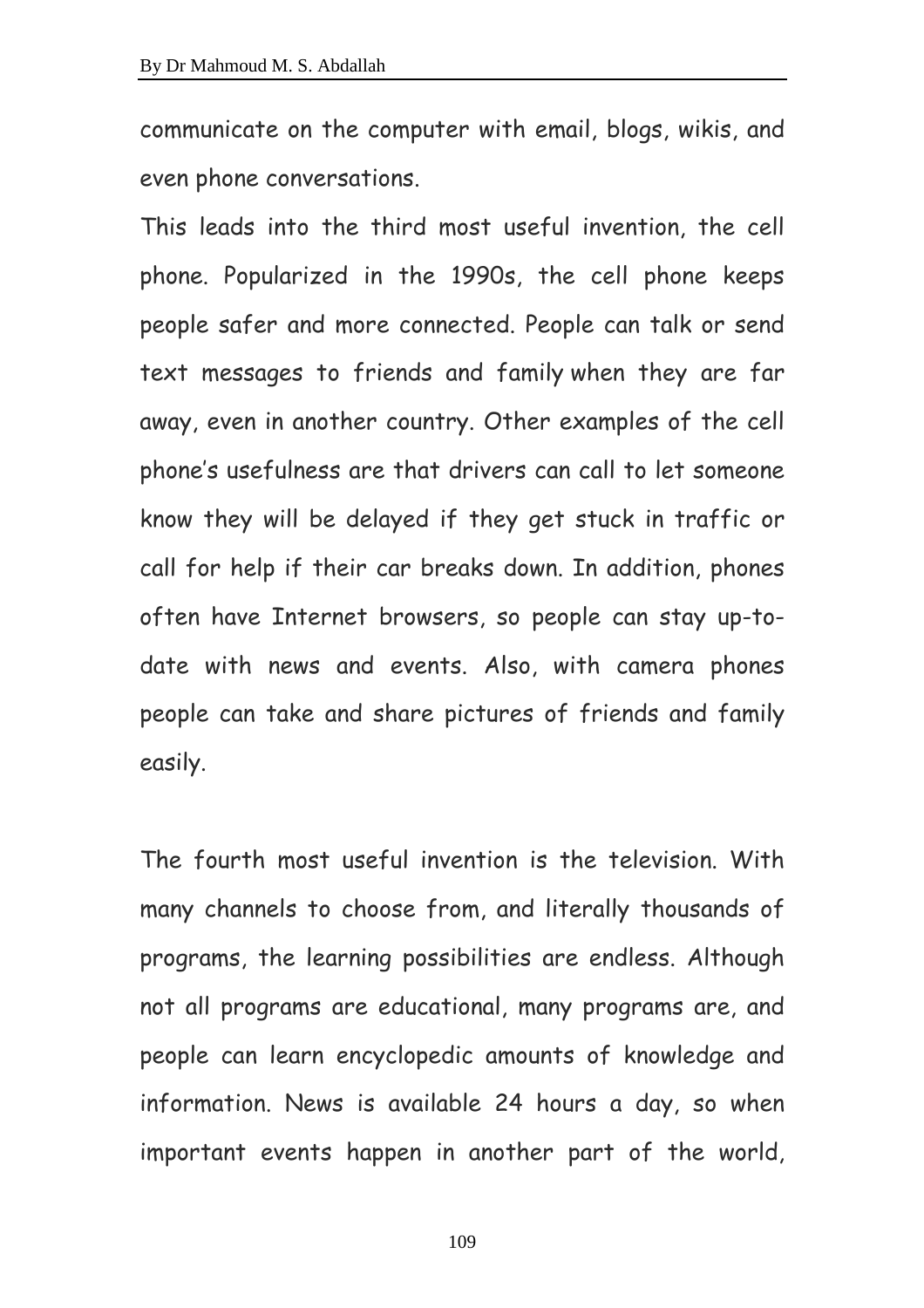people can find out easily. This is in contrast to the past when it took days, months, or even years to find out the news from faraway places. Also, comedy and dramatic shows let us enjoy the funny moments in life and deal more effectively with the serious ones.

In conclusion, the airplane, television, laptop computer and cell phone are all useful inventions. Although there are many inventions to choose from, these four have dramatically transformed the world. All these inventions are connecting people to other people, places, and ideas. It will be interesting to see what is invented in the future!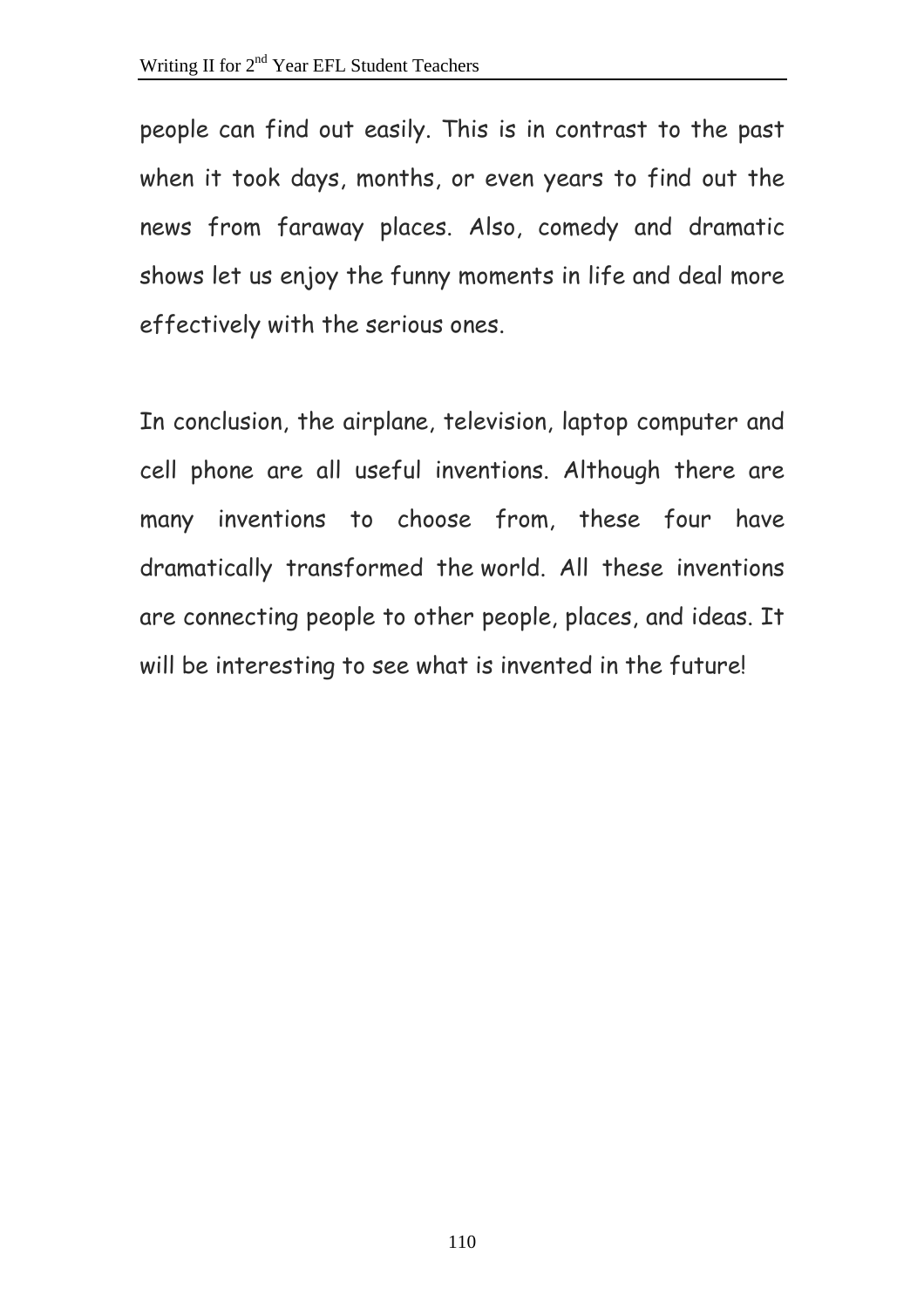### **Narrative Writing**

### **(Source: http://examples.yourdictionary.com/narrative-essayexamples.html)**

#### *Remember: Essential Elements of Narrative Essays*

The focus of a narrative essay is the plot, which is told using enough details to build to a climax. Here's how:

- It is usually told chronologically.
- It usually has a purpose, which is usually stated in the opening sentence.
- It may use dialogue.
- It is written with sensory details and vivid descriptions to involve the reader. All these details relate in some way to the main point the writer is making.

All of these elements need to seamlessly combine. A few examples of narrative essays follow. Narrative essays can be quite long, so instead of a full length example of an entire essay, only the beginnings of essays are included:

### **Learning Can Be Scary**

# *This excerpt about learning new things and new situations is an example of a personal narrative essay that describes learning to swim.*

"Learning something new can be a scary experience. One of the hardest things I've ever had to do was learn how to swim. I was always afraid of the water, but I decided that swimming was an important skill that I should learn. I also thought it would be good exercise and help me to become physically stronger. What I didn't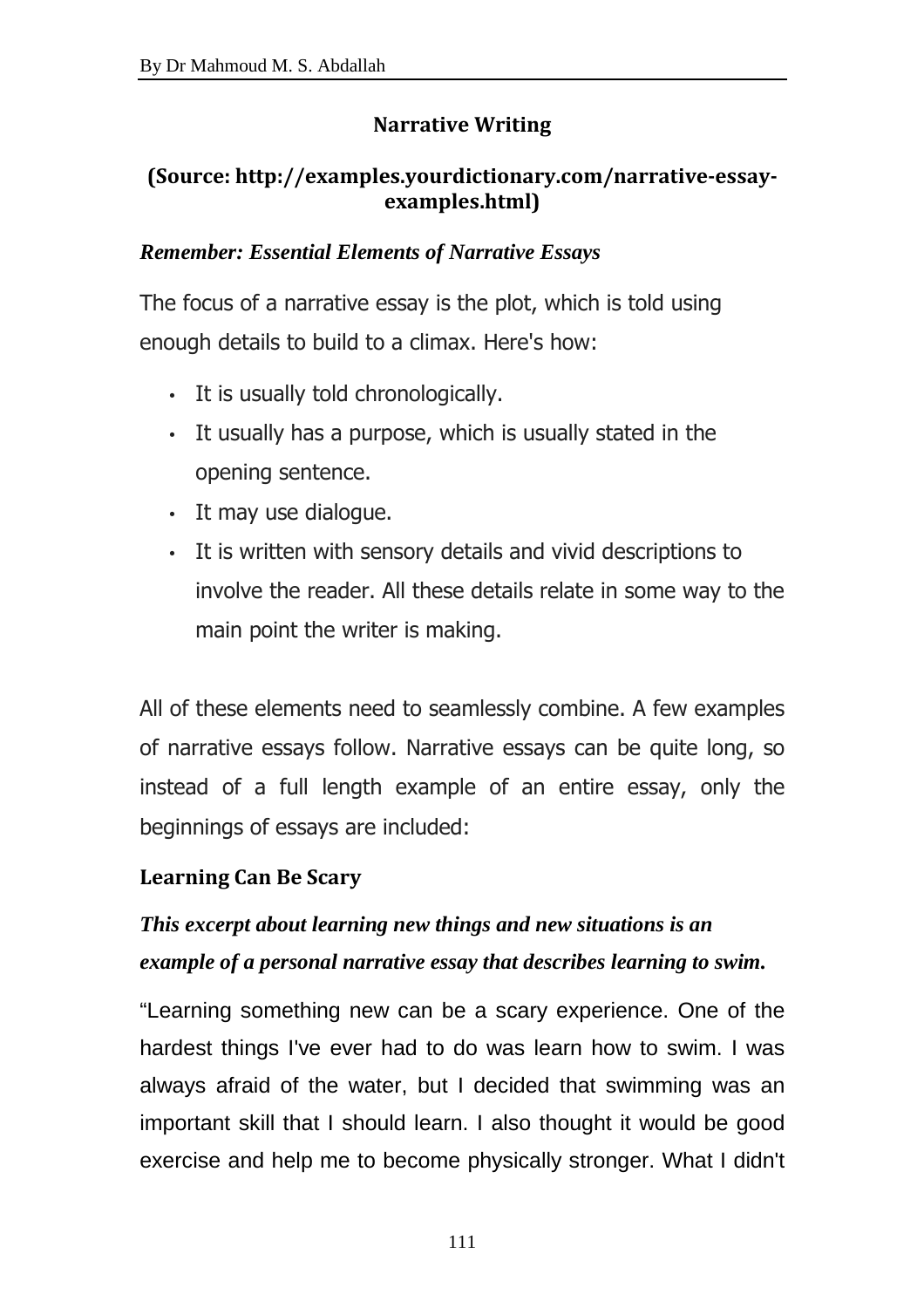realize was that learning to swim would also make me a more confident person.

New situations always make me a bit nervous, and my first swimming lesson was no exception. After I changed into my bathing suit in the locker room, I stood timidly by the side of the pool waiting for the teacher and other students to show up. After a couple of minutes the teacher came over. She smiled and introduced herself, and two more students joined us. Although they were both older than me, they didn't seem to be embarrassed about not knowing how to swim. I began to feel more at ease."

#### **The Manager. The Leader.**

*The following excerpt is a narrative essay from a story about a manager who was a great leader. Notice the intriguing first sentence that captures your attention right away.* 

"Jerry was the kind of guy you love to hate. He was always in a good mood and always had something positive to say. When someone would ask him how he was doing, he would reply, "If I were any better, I would be twins!" He was a unique manager because he had several waiters who had followed him around from restaurant to restaurant. The reason the waiters followed Jerry was because of his attitude. He was a natural motivator. If an employee was having a bad day, Jerry was there telling the employee how to look on the positive side of the situation."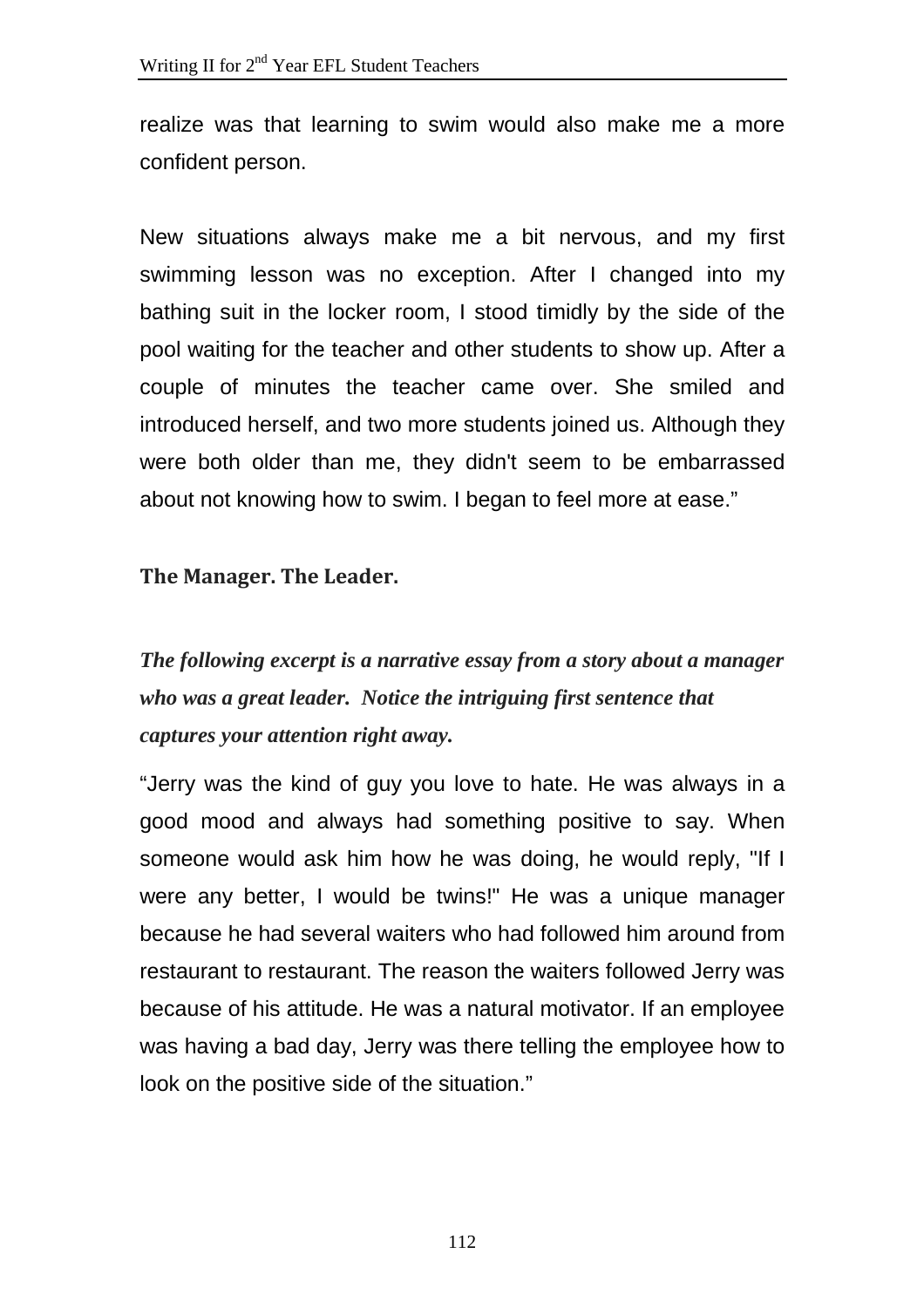# **The Climb**

*This excerpt from the climb also captures your attention right away by creating a sense of mystery. The reader announces that he or she has "this fear" and you want to read on to see what that fear is.* 

"I have this fear. It causes my legs to shake. I break out in a cold sweat. I start jabbering to anyone who is nearby. As thoughts of certain death run through my mind, the world appears a precious, treasured place. I imagine my own funeral, then shrink back at the implications of where my thoughts are taking me. My stomach feels strange. My palms are clammy. I am terrified of heights. Of course, it's not really a fear of being in a high place. Rather, it is the view of a long way to fall, of rocks far below me and no firm wall between me and the edge. My sense of security is screamingly absent. There are no guardrails, flimsy though I picture them, or other safety devices. I can rely only on my own surefootedness—or lack thereof."

### **Disney Land**

# *The following narrative essay involves a parent musing about taking her kids to Disney Land.*

"It was a hot sunny day, when I finally took my kids to the Disney Land. My son Matthew and my daughter Audra endlessly asked me to show them the dream land of many children with Mickey Mouse and Snow-white walking by and arousing a huge portion of emotions. Somehow these fairy tale creatures can make children happy without such "small" presents as \$100 Lego or a Barby's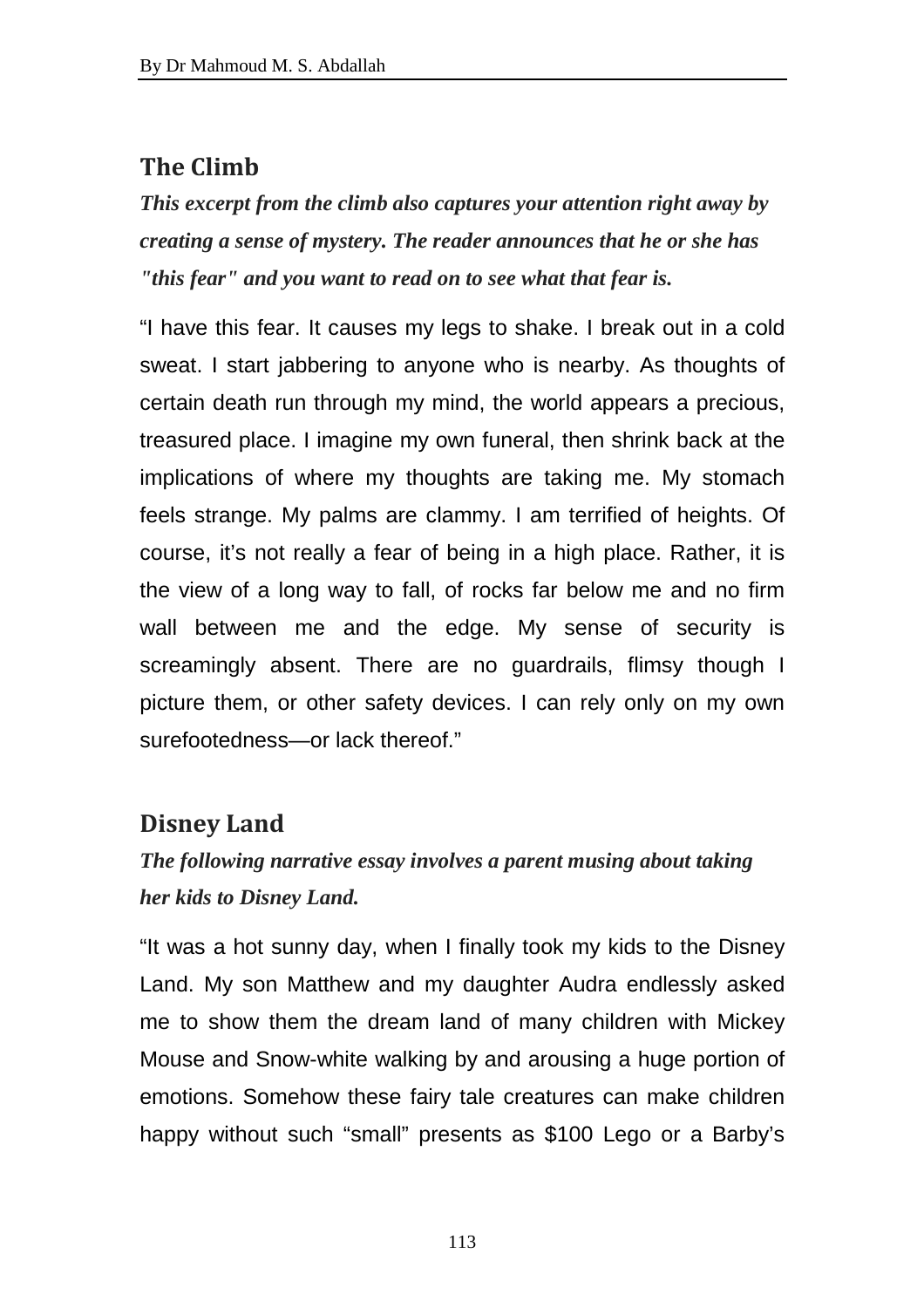house in 6 rooms and garden furniture. Therefore, I thought that Disney Land was a good invention for loving parents."

### **The Sacred Grove of Oshogbo (by Jeffrey Tayler)**

*The following essay contains descriptive language that helps to paint a vivid picture for the reader of an encounter with a man.* 

"As I passed through the gates I heard a squeaky voice. A diminutive middle-aged man came out from behind the trees — the caretaker. He worked a toothbrush-sized stick around in his mouth, digging into the crevices between algae'd stubs of teeth. He was barefoot; he wore a blue batik shirt known as a buba, baggy purple trousers, and an embroidered skullcap. I asked him if he would show me around the shrine. Motioning me to follow, he spat out the results of his stick work and set off down the trail."

### **Playground Memory**

### *The first excerpt from, "Playground Memory", has very good sensory details*.

"Looking back on a childhood filled with events and memories, I find it rather difficult to pick on that leaves me with the fabled "warm and fuzzy feelings." As the daughter of an Air Force Major, I had the pleasure of travelling across America in many moving trips. I have visited the monstrous trees of the Sequoia National Forest, stood on the edge of the Grande Canyon and have jumped on the beds at Caesar's Palace in Lake Tahoe. However, I have discovered that when reflecting on my childhood, it is not the trips that come to mind, instead there are details from everyday doings; a deck of cards, a silver bank or an ice cream flavour. One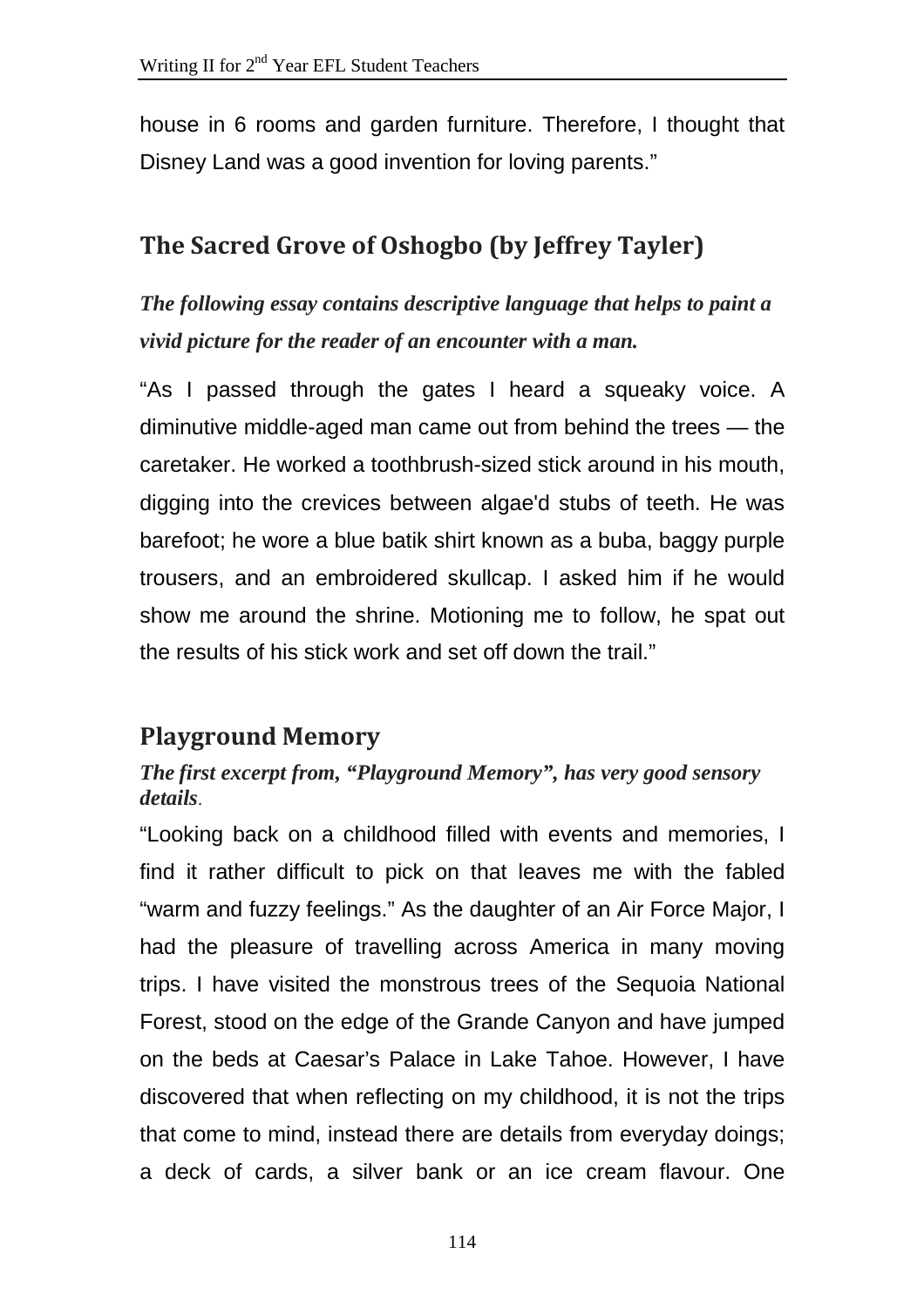memory that comes to mind belongs to a day of no particular importance. It was late in the fall in Merced, California on the playground of my old elementary school; an overcast day with the wind blowing strong. I stood on the blacktop, pulling my hoodie over my ears. The wind was causing miniature tornados; we called them "dirt devils", to swarm around me."

### **Christmas Cookies**

#### *The second of the two narrative essay examples is an excerpt from "Christmas Cookies."*

"Although I have grown up to be entirely inept at the art of cooking, as to make even the most wretched chef ridicule my sad baking attempts, my childhood would have indicated otherwise; I was always on the countertop next to my mother's cooking bowl, adding and mixing ingredients that would doubtlessly create a delicious food. When I was younger, cooking came intrinsically with the holiday season, which made that time of year the prime occasion for me to unite with ounces and ounces of satin dark chocolate, various other messy and gooey ingredients, numerous cooking utensils, and the assistance of my mother to cook what would soon be an edible masterpiece. The most memorable of the holiday works of art were our Chocolate Crinkle Cookies, which my mother and I first made when I was about six and are now made annually."

#### *Tips on Writing a Narrative Essay*

When writing a narrative essay, remember that you are sharing sensory and emotional details with the reader.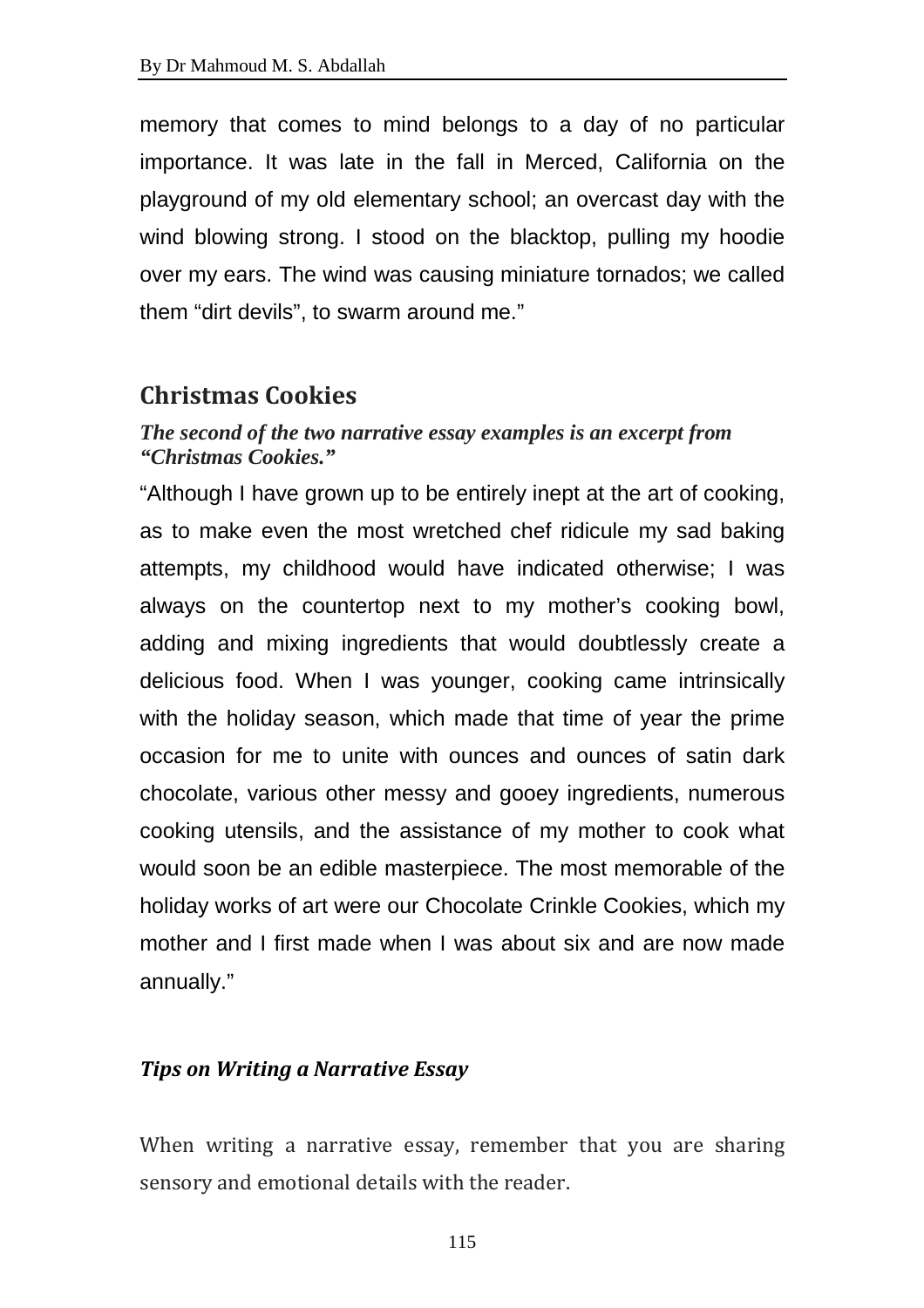- Your words need to be vivid and colourful to help the reader feel the same feelings that you felt.
- Elements of the story need to support the point you are making and you need to remember to make reference to that point in the first sentence.
- You should make use of conflict and sequence like in any story.
- You may use flashbacks and flash forwards to help the story build to a climax.
- It is usually written in the first person, but third person may also be used.

Remember, a well-written narrative essay tells a story and makes a point.

# **Experiential Learning (Learning by Doing)**

There is really only one way to learn how to do something and that is to do it. If you want to learn to throw a football, drive a car, build a *mousetrap*, *design* a building, cook a *stir-fry*, or be a *management consultant*, you must *have a go* at doing it. Throughout history, youths have been *apprenticed* to masters in order to learn a *trade*. We understand that learning a *skill* means eventually *trying your hand at* the skill. When there is no real harm in simply trying we allow novices to "*give it a shot*."

Parents usually teach children in this way. They don't give a *series* of *lectures* to their children to prepare them to walk, talk, climb, run,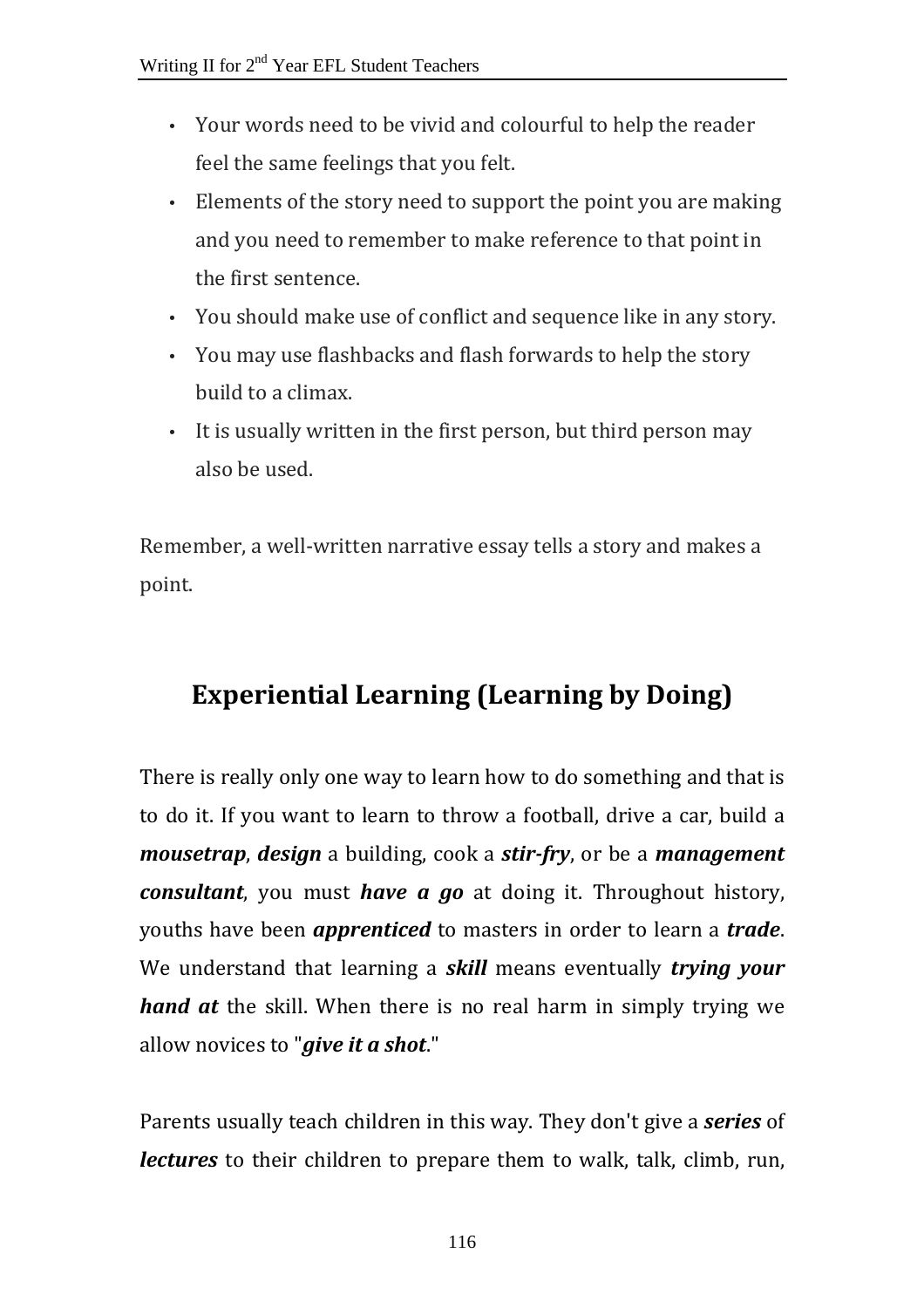play a game, or learn how to behave. They just let their children do these things. We *hand* a child a ball to teach him to throw. If he throws poorly, he simply tries again. Parents *tolerate* sitting in the *passenger seat* while their teenager tries out the driver's seat for the first time. It's *nerve-wracking*, but parents *put up with* it, because they know there's no better way.

When it comes to school, however, instead of allowing students to learn by doing, we create courses of *instruction* that tell students about the *theory* of the task without concentrating on the doing of the task. It's not easy to see how to *apply apprenticeship* to *mass education*. So in its place, we *lecture*.

*Experiential learning* is the process of making meaning from direct *experience*. Simply put, it is learning from experience. As we are involved in direct contact with real experience in life, we usually learn. Aristotle once said, "For the things we have to learn before we can do them, we learn by *doing* them." *Experiential learning* is learning through *reflection on doing*, which is often *contrasted with rote* or *didactic learning*. Experiential learning is related to, but not *synonymous with*, *experiential education, action learning, adventure learning, free choice learning, cooperative learning, and service learning.* 

*Experiential learning* focuses on the learning *process* for the individual (unlike experiential education, which focuses on the transactive process between teacher and learner). An example of experiential learning is going to the zoo and learning through

117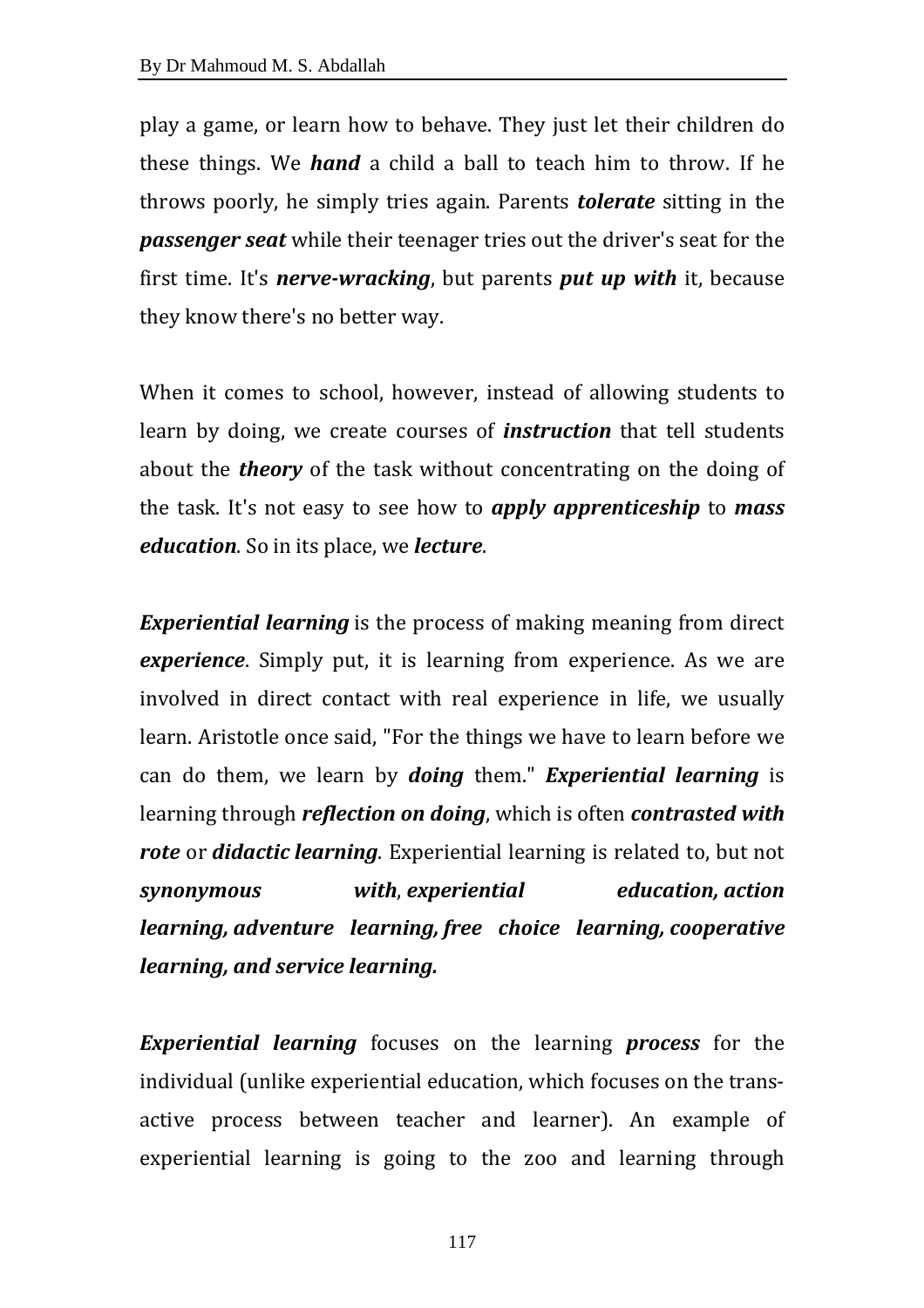*observation and interaction* with the zoo environment, *as opposed to* reading about animals from a book. Thus, one makes *discoveries* and *experiments* with knowledge *firsthand*, instead of hearing or reading about others' experiences.

Experiential learning requires no teacher and relates *solely* to the meaning making process of the individual's direct experience. However, though the gaining of knowledge is an *inherent* process that occurs naturally, for a genuine learning experience to occur, there must exist certain elements. According to David A. Kolb, an American educational theorist, knowledge is *continuously gained* through both personal and environmental experiences. He states that in order to gain *genuine* knowledge from an experience, certain abilities are required:

- the learner must be willing to be actively involved in the experience;
- the learner must be able to *reflect on* the experience;
- the learner must possess and use *analytical skills* to *conceptualize* the experience; and
- the learner must possess *decision making* and *problem solving skills* in order to use the new ideas gained from the experience.

Experiential learning can be a highly *effective educational method*. It engages the learner at a more *personal level* by addressing the needs and wants of the individual. Experiential learning requires qualities such as *self-initiative and self-evaluation*. For experiential learning to be truly effective, it should employ the whole learning *wheel*, from *goal setting*, to experimenting and observing, to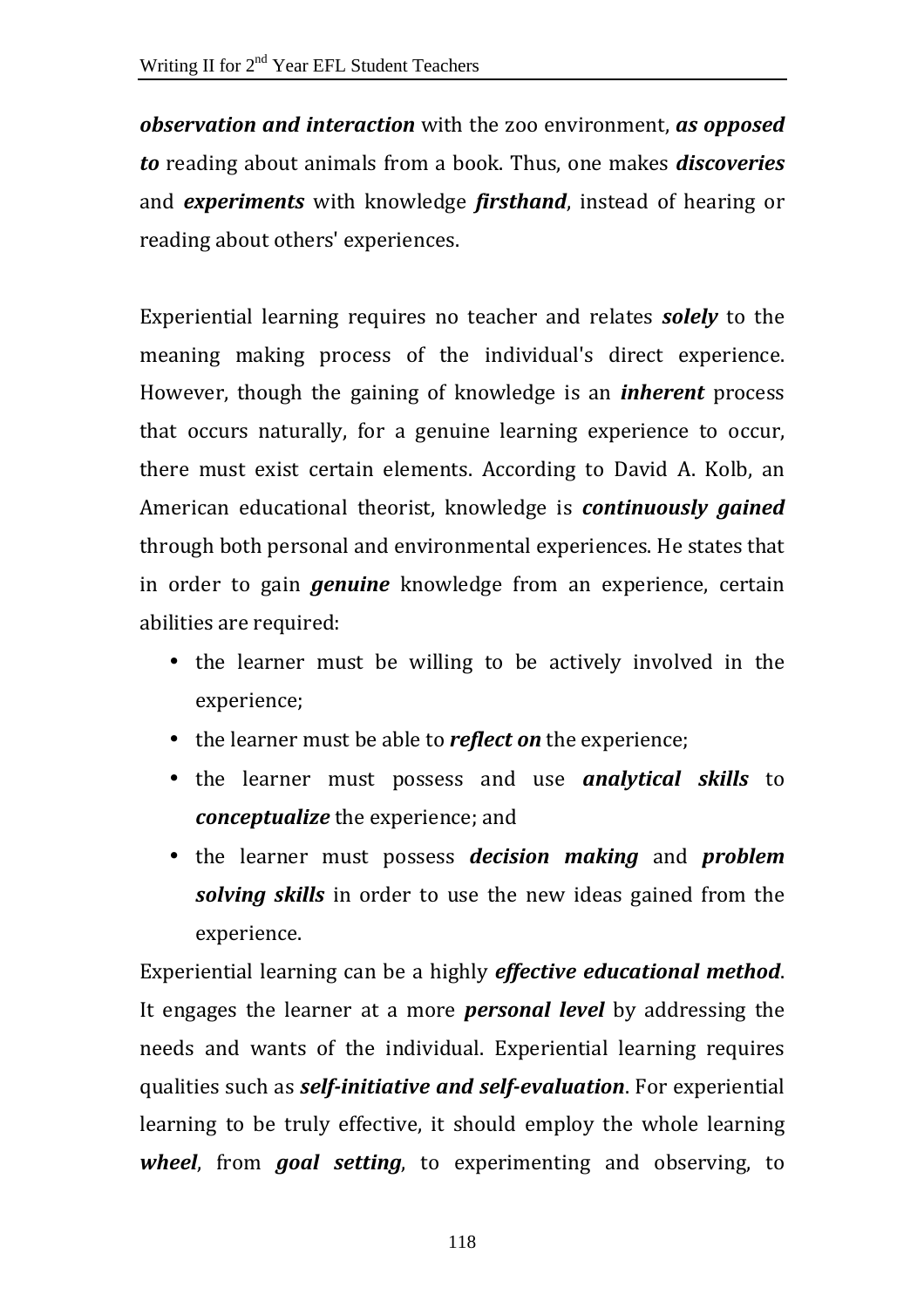*reviewing*, and finally *action planning*. This complete process allows one to learn new skills, new *attitudes* or even *entirely* new ways of thinking.

Most educators understand the important role experience plays in the learning process. While a *fun* learning environment, with *plenty of laughter* and respect for the learner's abilities, also fosters an effective experiential learning environment, it is important not to confuse experiential learning simply with having fun, laughing, and being respected. While those factors may improve the *likelihood* of experiential learning occurring, it can *occur* without them, for example, *prison inmates* may benefit from experiential learning in the absence of fun, laughter, or respect. Rather, what is vital in experiential learning is that the individual is encouraged to directly involve themselves in the experience, and then to reflect on their experiences using analytic skills, in order to gain a better understanding of the new knowledge and *retain* the information for a longer time.

According to learning consultants, experiential learning is about *creating an experience* where learning can be facilitated, a requirement shared with any pedagogic theory. And while it is the learner's experience that is most important to the learning process, it is also important not to forget the wealth of experience a good *facilitator* also brings to the situation. However, while a "facilitator", traditionally called a "teacher", may improve the likelihood of experiential learning occurring, a "facilitator" is not essential to experiential learning. Rather, the *mechanism* of experiential learning